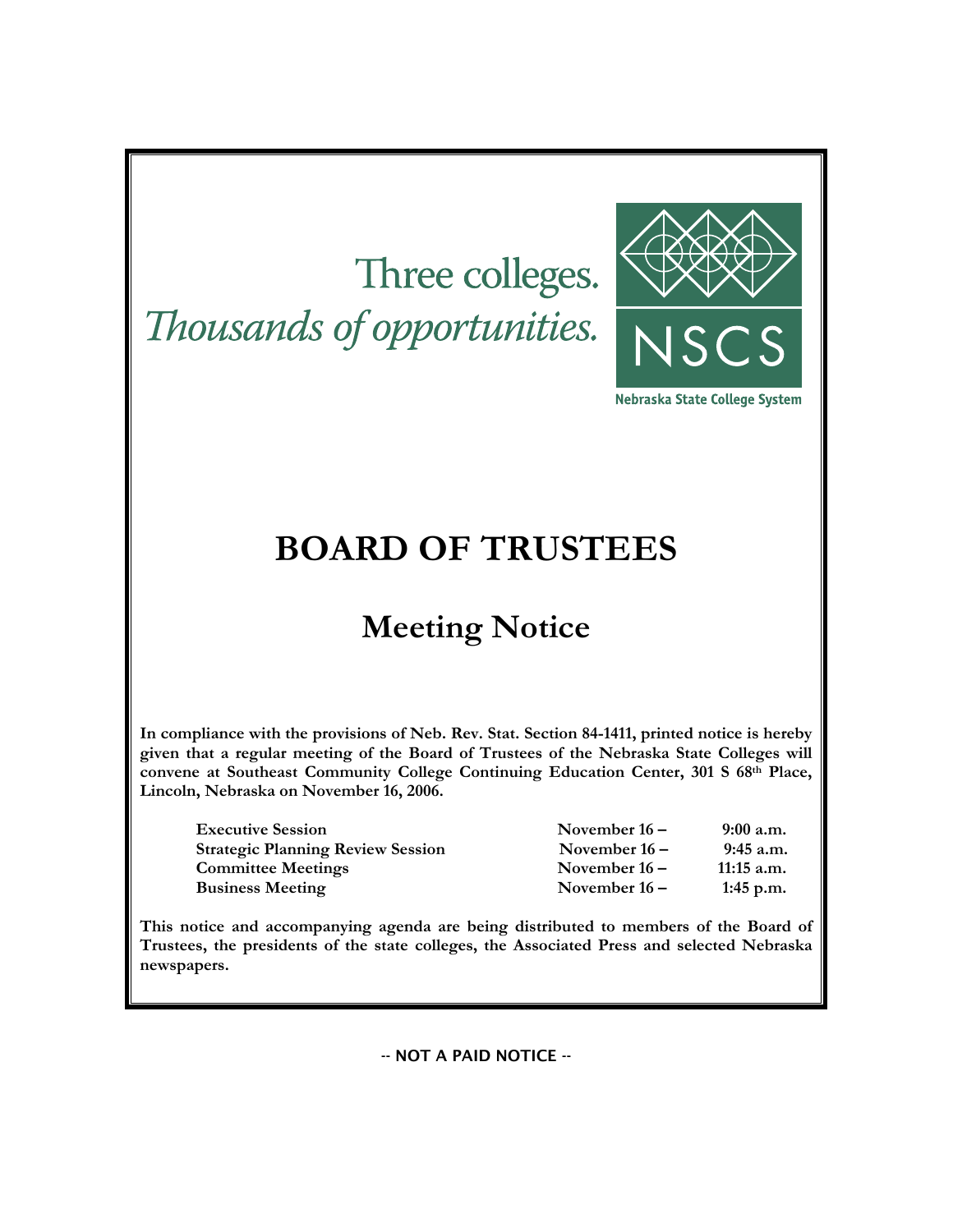## **BOARD OF TRUSTEES MEETING**

## **NOVEMBER 16, 2006 SOUTHEAST COMMUNITY COLLEGE CONTINUING EDUCATION CENTER 301 S 68TH ST PLACE LINCOLN, NEBRASKA**

|                           | <b>THURSDAY, NOVEMBER 16 - Meetings will be held in the</b>                                                                                                                                        |                                                       |
|---------------------------|----------------------------------------------------------------------------------------------------------------------------------------------------------------------------------------------------|-------------------------------------------------------|
| $8:00 - 9:45$ A.M.        | <b>Business Officers Council Meeting</b>                                                                                                                                                           | <b>Room 403</b>                                       |
| $8:00 - 9:45$ A.M.        | <b>Admissions and College Relations</b><br><b>Council Meeting</b>                                                                                                                                  | <b>Room 404</b>                                       |
| $8:00 - 9:45$ A.M.        | <b>Academic Officers Council Meeting</b>                                                                                                                                                           | <b>Room 405</b>                                       |
| $9:00 - 9:45$ A.M.        | <b>Board of Trustees</b><br><b>Executive Session - Contractual &amp; Personnel Issues</b><br>& Honorary Degree                                                                                     | <b>Room 406</b>                                       |
| $9:45 - 10:30$ A.M.       | <b>Board of Trustees &amp; Presidents</b><br><b>Strategic Plan Review</b>                                                                                                                          | <b>Room 406</b>                                       |
| $10:30 - 10:45$ A.M.      | <b>Presentation Set Up</b>                                                                                                                                                                         |                                                       |
| $10:45 - 11:15$ A.M.      | <b>Architect Presentations</b><br>Design Development Documents -<br><b>Carhart Renovation - WSC</b><br><b>Campus Services - WSC</b>                                                                | <b>Room 406</b>                                       |
| $11:15$ A.M. $-1:00$ P.M. | <b>BOARD COMMITTEE MEETINGS</b><br><b>Academic, Personnel &amp; Student</b><br><b>Affairs Committee</b><br><b>Enrollment &amp; Marketing Committee</b><br><b>Fiscal &amp; Facilities Committee</b> | <b>Room 405</b><br><b>Room 404</b><br><b>Room 403</b> |
| $1:00 - 1:45$ P.M.        | <b>LUNCH</b>                                                                                                                                                                                       | Lobby                                                 |
| $1:45$ P.M.               | <b>BOARD OF TRUSTEES BUSINESS MEETING</b>                                                                                                                                                          | <b>Room 404</b>                                       |
|                           | <b>FACILITIES CORPORATION ANNUAL MEETING</b><br>(will follow immediately after Business Meeting)                                                                                                   | <b>Room 404</b>                                       |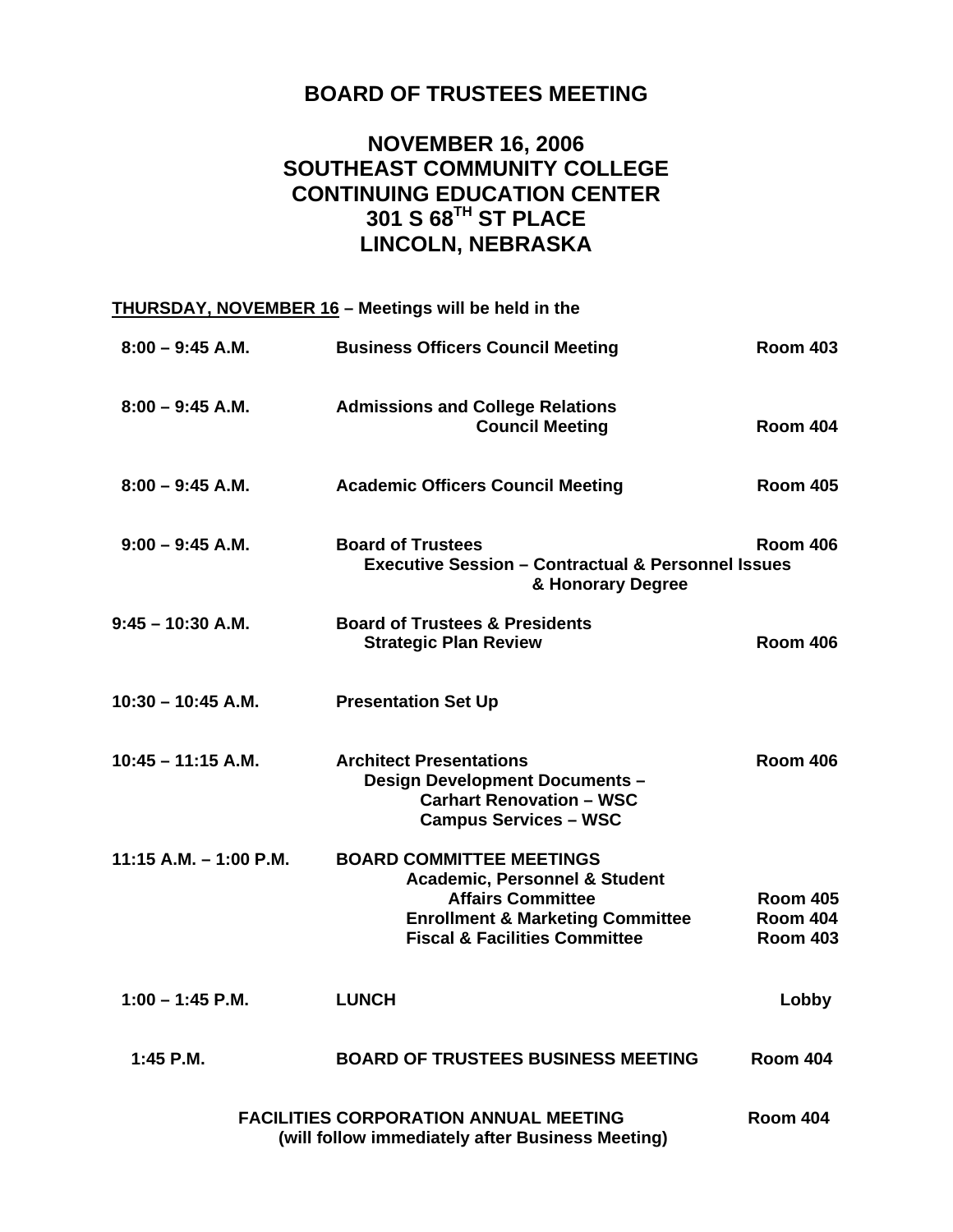## **NOVEMBER 16, 2006 11:15 A.M. – 1:00 P.M. Room 405**

## **ACADEMIC, PERSONNEL & STUDENT AFFAIRS COMMITTEE MEETING**

#### **Items for discussion and action:**

- 2.1 Approve Peru State Academic Program Reorganization
- 2.2 Accept Report on Personnel Actions

#### **Items for information and discussion:**

- 5.1 Collective Bargaining Update
- 5.2 Summer Enrollment Reports
- 5.3 Summer Instructional Load Reports
- 5.4 Board of Trustees Scholarship Acceptance Report
- 5.5 Off-Campus Course Offerings Summary
- 5.6 On-Line Programs Report Enrollments, Hours, Oversight of Faculty, Academic Support, Courses and Programs and Approval Process
- 5.7 Quantitative Academic Reports
- 5.8 Update on Faculty College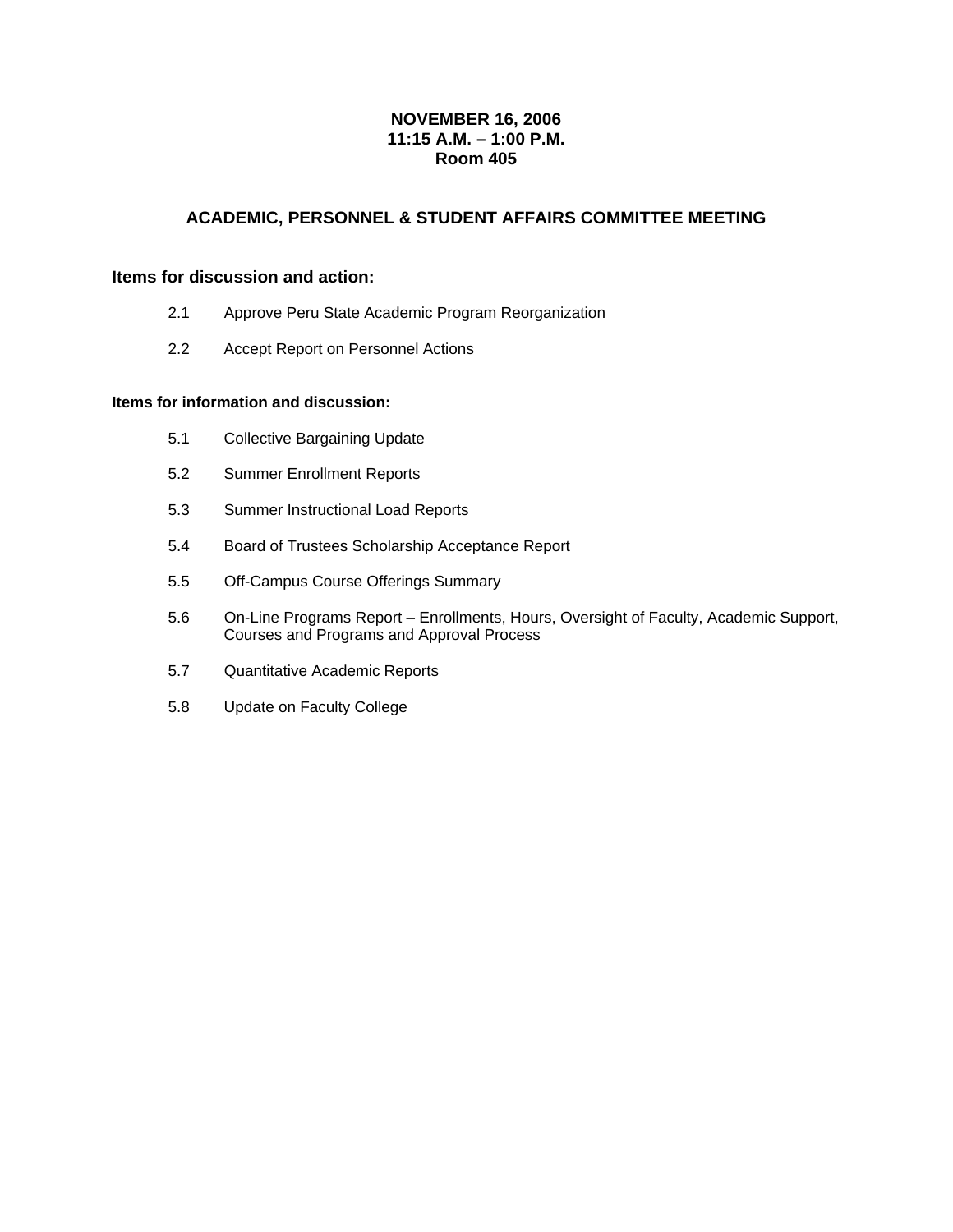## **NOVEMBER 16, 2006 11:15 A.M. – 1:00 P.M. Room 404**

## **ENROLLMENT & MARKETING COMMITTEE MEETING**

#### **Items for discussion and action:**

No Action Items

## **Items for information and discussion:**

- 6.1 Advertisements
- 6.2 Update on NSCS Tour
- 6.3 Nebraska Counseling Conference
- 6.4 NSCS Month
- 6.5 Implementation of LB 239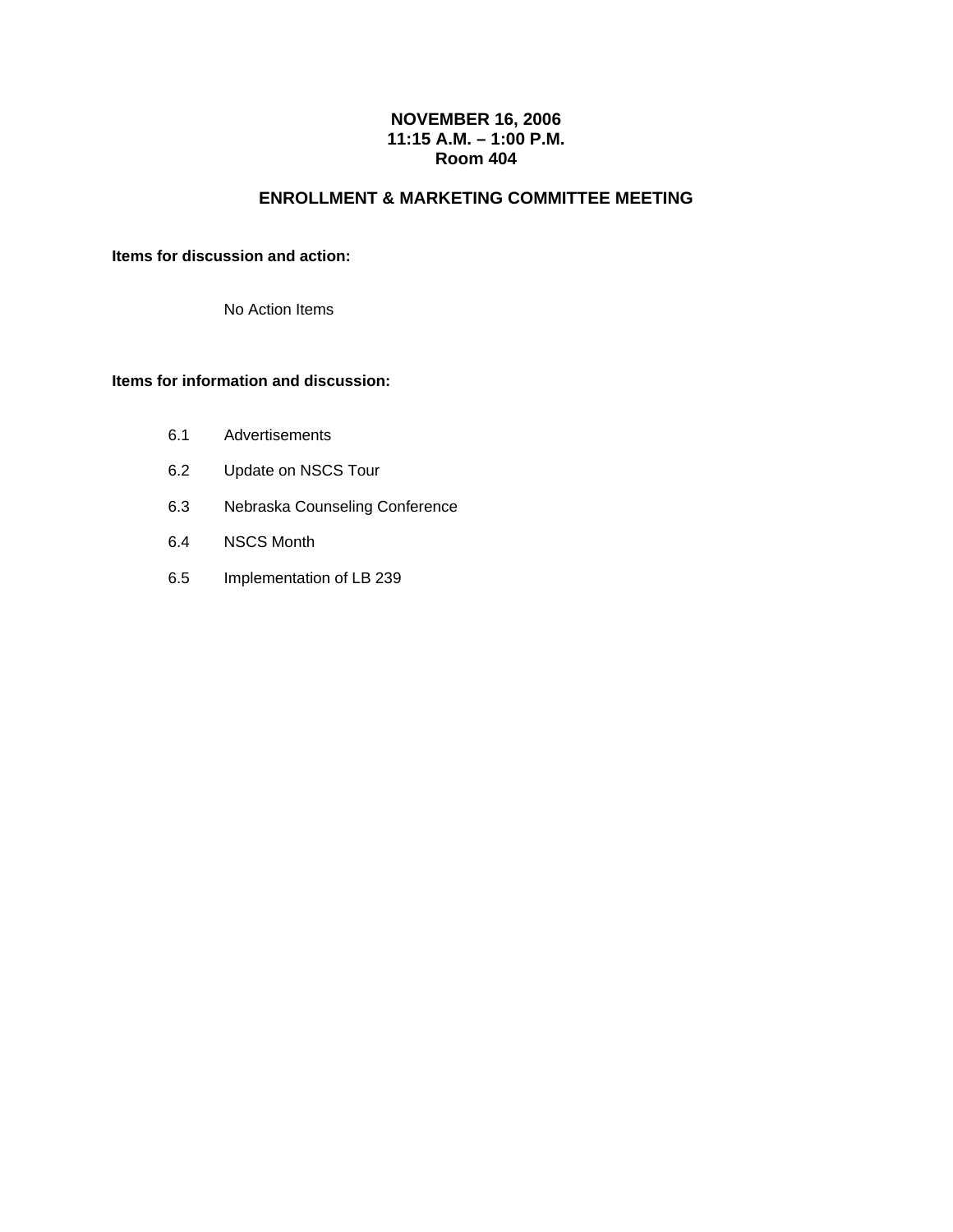## **NOVEMBER 16, 2006 11:15 A.M. – 1:00 P.M. Room 403**

## **FISCAL & FACILITIES COMMITTEE MEETING**

#### **Items for discussion and action:**

- 4.1 Accept Revenue Bond Audits
- 4.2 Approve Design Development Documents for Wheeler Center PSC
- 4.3 Approve Design Development Documents for Campus Services Building WSC
- 4.4 Accept Design Development Documents for Carhart Science Renovation WSC
- 4.5 Authorize Chancellor to Accept Design Development Documents for Administration Building Renovation – CSC
- 4.6 Final Round Approval of Revisions to Board Policy 6024 Income; Non-State Funds
- 4.7 Grant Applications and Awards (requiring approval)
- 4.8 LB 309 Allocations and Retrievals
- 4.9 Approve Use of Capital Improvement Fee Funds WSC
- 4.10 Authorize Chancellor to Approve Contract for Design and Hosting of CSC Website

#### **Items for information and discussion:**

- 7.1 Program Statement Modifications South Sioux City Project WSC; Armstrong Gymnasium and Ag Lab – CSC
- 7.2 Update on Operating Budget Audit Reports
- 7.3 Grant Applications and Awards
- 7.4 Contracts and Change Orders
- 7.5 Remission Fund Award Report by Category
- 7.6 Cash Reserve Balance Report
- 7.7 Capital Construction Quarterly Reports (July September)
- 7.8 Physical Plant Status Reports (July September)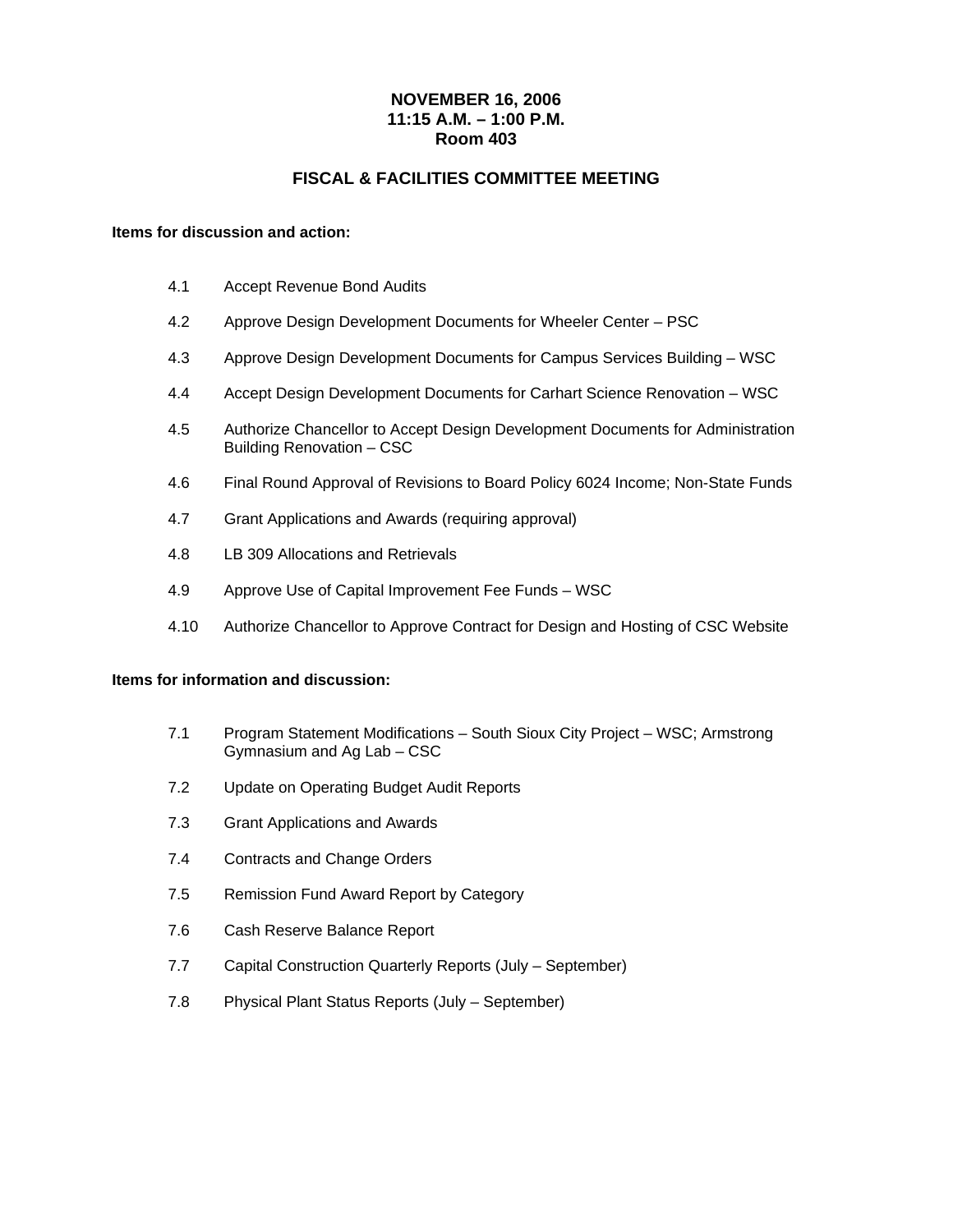## **BOARD OF TRUSTEES MEETING**

## **CALL TO ORDER**

## **1. APPROVAL OF MEETING AGENDA**

 **APPROVAL OF MINUTES** from the September 14-15 meeting

## **PUBLIC COMMENT**

## **ITEMS FOR DISCUSSION AND ACTION**

## **2. ACADEMIC, PERSONNEL & STUDENT AFFAIRS**

- 2.1 Approve Peru State Academic Program Reorganization
- 2.2 Accept Report on Personnel Actions

## **3. ENROLLMENT AND MARKETING**

No Action Items

## **4. FISCAL AND FACILITIES**

- 4.1 Accept Revenue Bond Audits
- 4.2 Approve Design Development Documents for Wheeler Center PSC
- 4.3 Approve Design Development Documents for Campus Services Building WSC
- 4.4 Accept Design Development Documents for Carhart Science Renovation WSC
- 4.5 Authorize Chancellor to Accept Design Development Documents for Administration Building Renovation – CSC
- 4.6 Final Round Approval of Revisions to Board Policy 6024 Income; Non-State Funds
- 4.7 Grant Applications and Awards (requiring approval)
- 4.8 LB 309 Allocations and Retrievals
- 4.9 Approve Use of Capital Improvement Fee Funds
- 4.10 Authorize Chancellor to Approve Contract for Design and Hosting of CSC Website

#### **ITEMS FOR INFORMATION AND DISCUSSION**

#### **5. ACADEMIC AND PERSONNEL**

- 5.1 Collective Bargaining Update
- 5.2 Summer Enrollment Reports
- 5.3 Summer Instructional Load Reports
- 5.4 Board of Trustees Scholarship Acceptance Report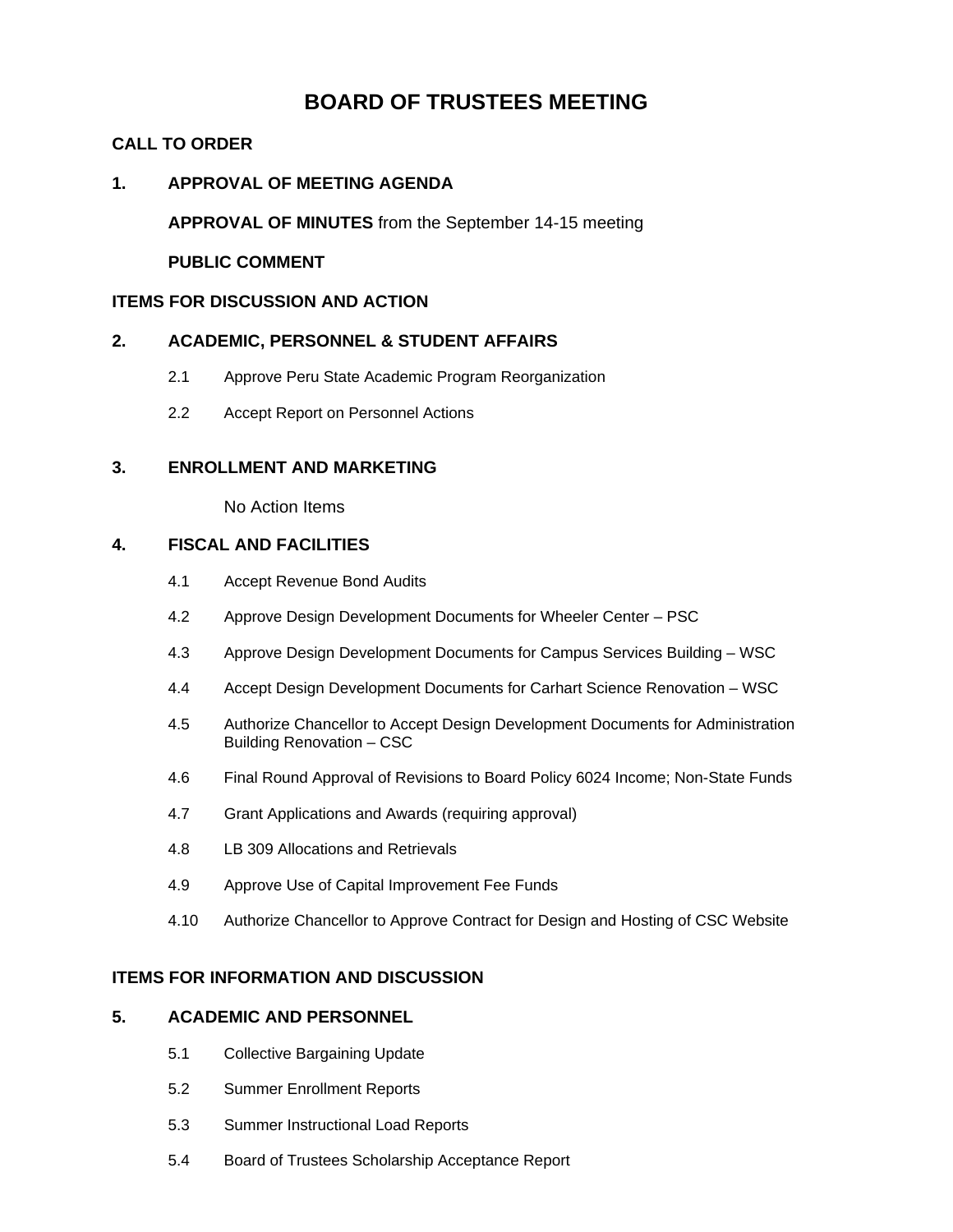- 5.5 Off-Campus Course Offerings Summary
- 5.6 On-Line Programs Report Enrollments, Hours, Oversight of Faculty, Academic Support, Courses and Programs and Approval Process
- 5.7 Quantitative Academic Reports
- 5.8 Update on Faculty College

#### **6. ENROLLMENT AND MARKETING**

- 6.1 Advertisements
- 6.2 Update on NSCS Tour
- 6.3 Nebraska Counseling Conference
- 6.4 NSCS Month
- 6.5 Implementation of LB 239

#### **7. FISCAL AND FACILITIES**

- 7.1 Program Statement Modifications South Sioux City Project WSC; Armstrong Gymnasium and Ag Lab – CSC
- 7.2 Update on Operating Budget Audit Reports
- 7.3 Grant Applications and Awards
- 7.4 Contracts and Change Orders
- 7.5 Remission Fund Award Report by Category
- 7.6 Cash Reserve Balance Report
- 7.7 Capital Construction Quarterly Reports (July September)
- 7.8 Physical Plant Status Reports (July September)

#### **8. MISCELLANEOUS ACTION AND INFORMATION ITEMS**

- 8.1 Chancellor's Report
	- 8.1.1 Remind Board Representatives of Fall Commencement Exercises
- 8.2 Presidents' Reports
- 8.3 Student Trustees' Reports

## **ADJOURNMENT**

The next regularly scheduled meeting of the Board of Trustees of the Nebraska State Colleges will be held February 1 and 2, 2007 at Peru State College, Peru, Nebraska.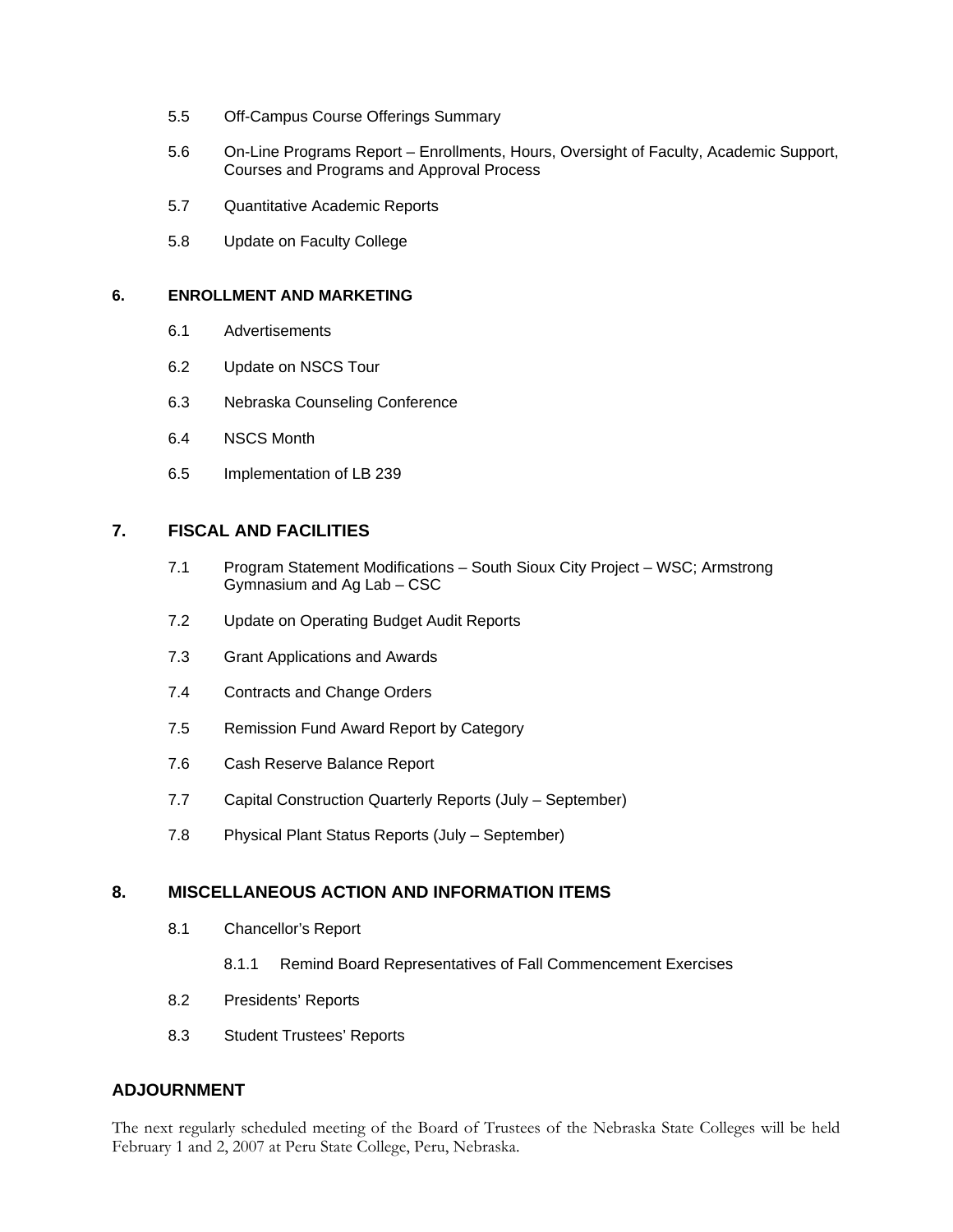## **NEBRASKA STATE COLLEGE SYSTEM BOARD OF TRUSTEES**

## **MINUTES OF SEPTEMBER 14-15, 2006 MEETING**

A meeting of the Board of Trustees of the Nebraska State College System was held at Wayne State College, Wayne, Nebraska on Thursday and Friday, September 14-15, 2006.

In compliance with the provisions of Neb. Rev. Stat. Section 84-1411, printed notice of this meeting was mailed to each member of the Board of Trustees. In addition, copies of such notice were sent to the Presidents of the State Colleges, Associated Press, and selected Nebraska newspapers. We, each of us, hereby acknowledge due and sufficient service to the above, the foregoing notice of the time and place and object of said meeting, and agree to meet in said meeting at the time and place presented.

Board members present: Gary Bieganski, McCook Doug Christensen, Lincoln Richard Halbert, Falls City Willa Kosman, Scottsbluff Cap Peterson, Wayne Bill Roskens, Omaha Larry Teahon, Chadron

Student Board Members present: Tyler Pribbeno, Chadron State College Crystal Ellis, Peru State College Michael Jacobsen, Wayne State College

NSCS Office Staff, present: Stan Carpenter, Chancellor Ed Hoffman, Vice Chancellor for Facilities, Planning and Information Technology Sheri Irwin, Public Relations Director Carolyn Murphy, Vice Chancellor for Finance and Administration Lynne Olson, Administrative Assistant Larry Schultz, Vice Chancellor for Academic Affairs & General Counsel

NSCS Staff present:

Regan Anson, Director of Marketing Services/Public Affairs, Peru State College Kristie Arlt, Marketing Coordinator, Wayne State College Richard Collings, President, Wayne State College Phyllis Conner, Vice President of Development & Exec Dir of Foundation, Wayne State College Tena Cook, Director of Admissions, Chadron State College Curt Frye, Vice President and Dean for Student Life, Wayne State College Janice Gardner, Assistant to the President, Wayne State College Dale Grant, Interim Vice President for Administration, Chadron State College Linda Jacobsen, Vice President for Administration and Finance, Peru State College Ben Johnson, President, Peru State College Beth Kroger, Vice President for Administration and Finance, Wayne State College Loree MacNeill, Director of Cultural Programs/College Relations, Chadron State College Bob McCue, Vice President for Academic Affairs, Wayne State College Linc Morris, Dean of Admissions and Recruitment, Wayne State College Janie Park, President, Chadron State College Randy Rhine, Vice President of Enrollment Management & Student Services, Chadron State College Korinne Tande, Vice President for Academic Affairs and Student Services, Peru State College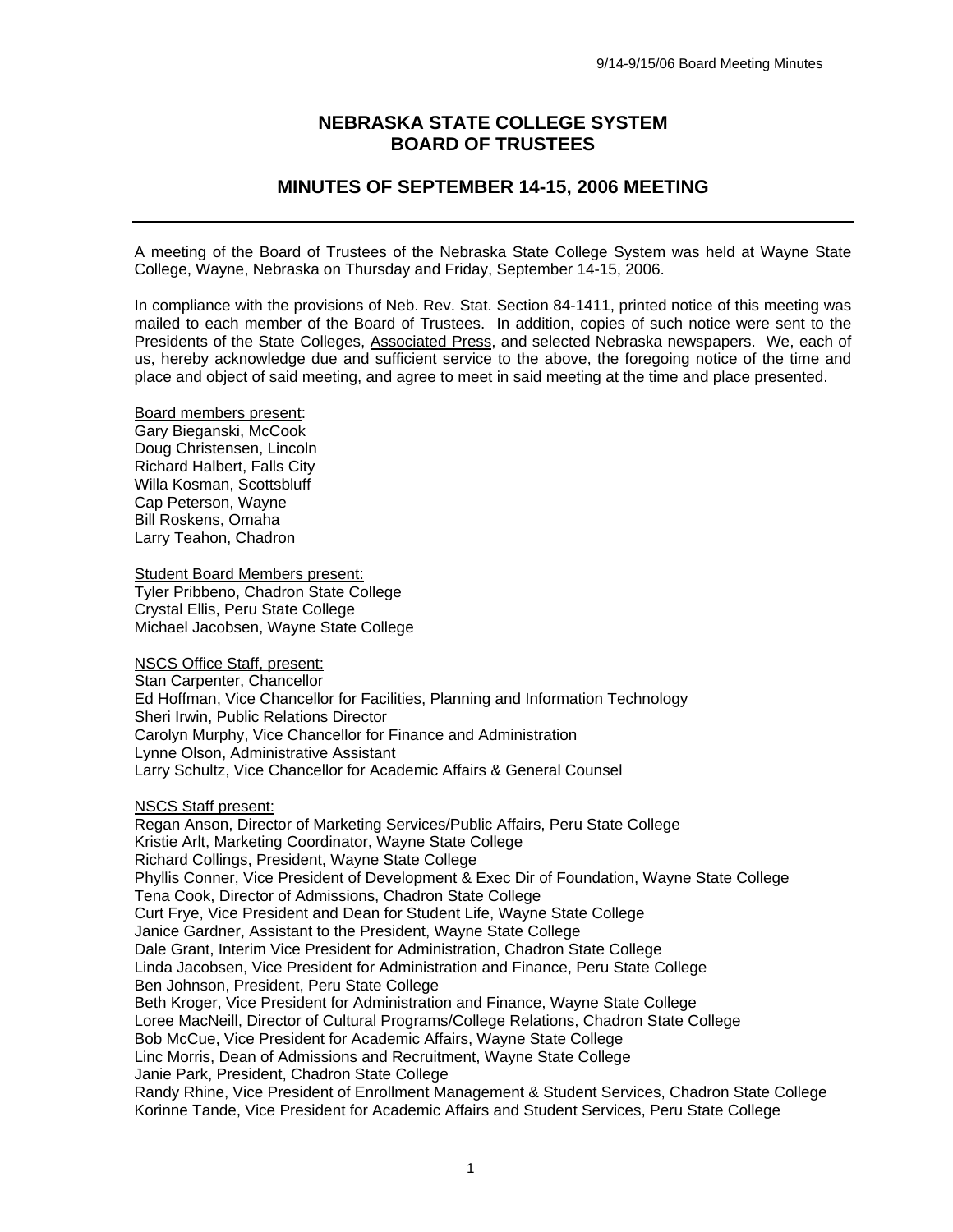Lois Veath, Vice President for Academic Affairs, Chadron State College Micki Willis, Coordinator of Admission Services, Peru State College

Others present Lowell Berg, Clark Enersen Partners Jeff Chadwick, Clark Enersen Partners Sean Crosbie, Sun Gard Higher Education John Duensing, Leo A Daly Rob Olson, Clark Enersen Partners Ed Vidlak, Leo A Daly Joy Willoughby, Leo A Daly

#### **Thursday, September 14, 2006**

#### **CALL TO ORDER**

#### **EXECUTIVE SESSION**

Board Chair Kosman called the meeting to order at 10:10 a.m.

Motion was made by Trustee Roskens and seconded by Trustee Bieganski to move into executive session to further discuss the Chancellor's evaluation. No action was taken. Motion was made by Trustee Teahon and seconded by Trustee Halbert to move out of executive session at 11:05 a.m.

Sheri Irwin, Public Relations Director presented information to the Board regarding the current Nebraska State College System Strategic Plan including suggestions for updates as well as possible benchmarks to the plan. Ms. Irwin will summarize the updates and possible benchmarks discussed and continue the discussions at the November Board of Trustees meeting.

Representatives from Clark Enersen Partners presented an overview of the design development documents for the Wheeler Activity Center renovation at Peru. Representatives from Leo A Daly presented an overview of the program statement for the program statement for the Armstrong Gymnasium renovation.

This session of the meeting was adjourned at 2:00 p.m.

The Academic, Personnel and Student Affairs Committee, the Enrollment and Marketing Committee and the Fiscal and Facilities Committee met separately starting at 2:15 p.m. to discuss agenda items. No action was taken. The committee meetings adjourned at 3:15 p.m.

The Board of Trustees and the Chancellor held an open forum beginning at 3:30 p.m. for campus and community members to share thoughts, concerns and ideas.

#### **Friday, September 15, 2006**

#### **CALL TO ORDER—BUSINESS MEETING**

Board Chair Kosman called the business meeting to order at 9:00 a.m.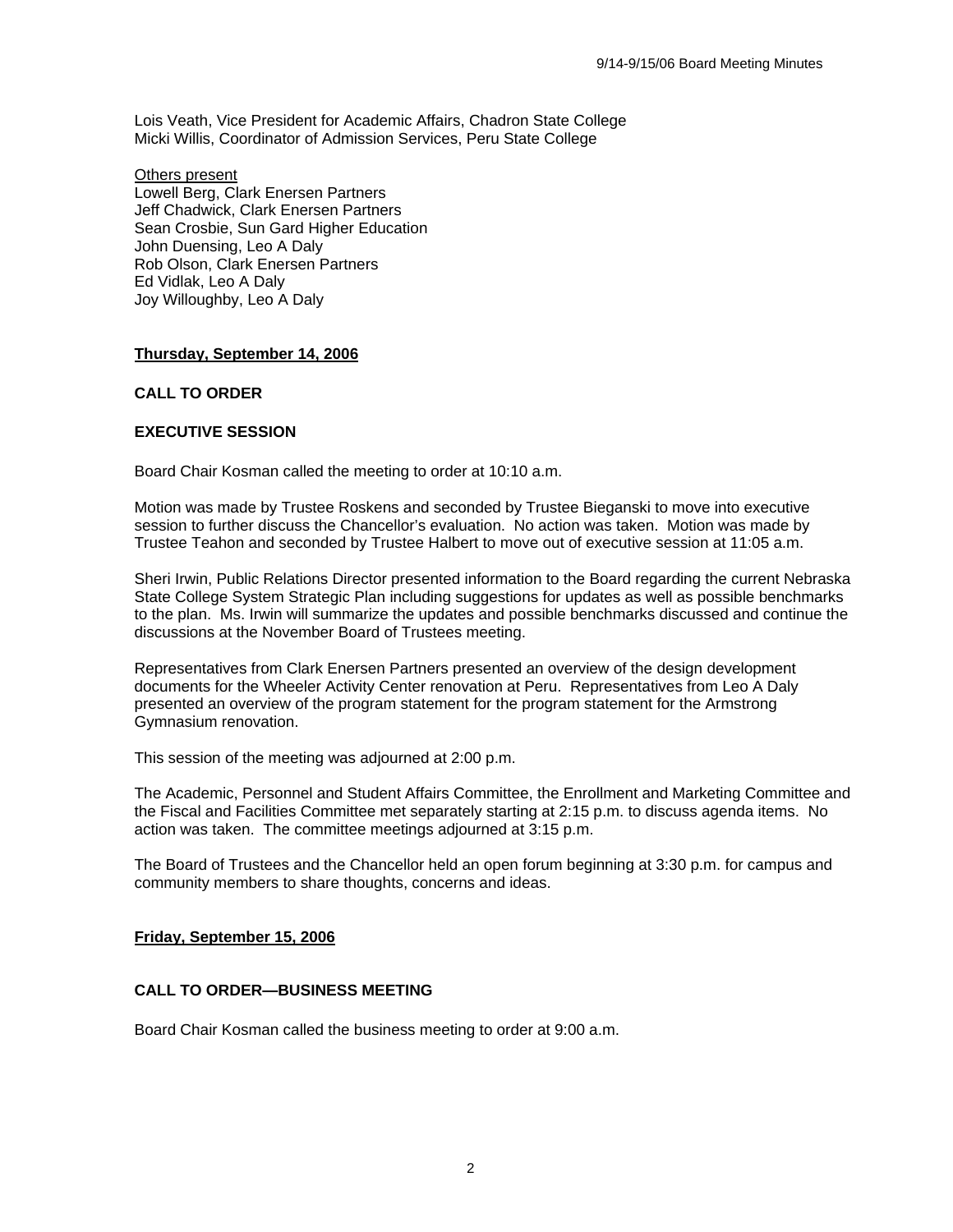#### **APPROVAL OF MEETING AGENDA**

The meeting agenda for September 14-15, 2006 was approved.

## **APPROVAL OF MINUTES**

Minutes of the June 2 and August 9, 2006 meetings were unanimously approved.

## **ITEMS FOR DISCUSSION AND ACTION**

#### **Academic, Personnel and Student Affairs Committee**

#### Peru State Class Schedule and Permanent Change to Board Policy 4001

A motion to approve the Peru State experimental class schedule as permanent and request change to board policy 4001 weekly class schedule and starting times was recommended by the committee to the full Board, which unanimously approved the motion.

#### Peru State Reorganization Proposal

A motion to table the request for approval of the proposed Peru State academic reorganization until the November meeting was recommended by the committee to the full Board, which unanimously approved the motion. The administration at Peru State was asked to prepare a job description for the dean position outlined in the proposed reorganization. (Copy of proposal is attached to the official minutes.)

#### Interlocal Agreement – NECC, WSC, and South Sioux City

A motion to approve the proposed interlocal Agreement between Northeast Community College (NECC), Wayne State College (WSC), and the Community Development Authority of the City of South Sioux City, Nebraska was recommended by the committee to the full Board, which unanimously approved the motion. (Copy is attached to the official minutes)

#### Preliminary Notification of New Academic Programs

A motion to approve the following preliminary new program notification list to be submitted to the Coordinating Commission for Postsecondary Education was recommended by the committee to the full Board, which unanimously approved the motion.

| <b>Chadron State College</b> | School Library Media P-12 (joint degree with UNO)<br>(M.Ed. degree)                               |
|------------------------------|---------------------------------------------------------------------------------------------------|
| Wayne State College          | Nursing (BS degree – degree completion program for<br>students with Associates of Nursing degree) |
| Peru State College           | Political Science minor (undergraduate)                                                           |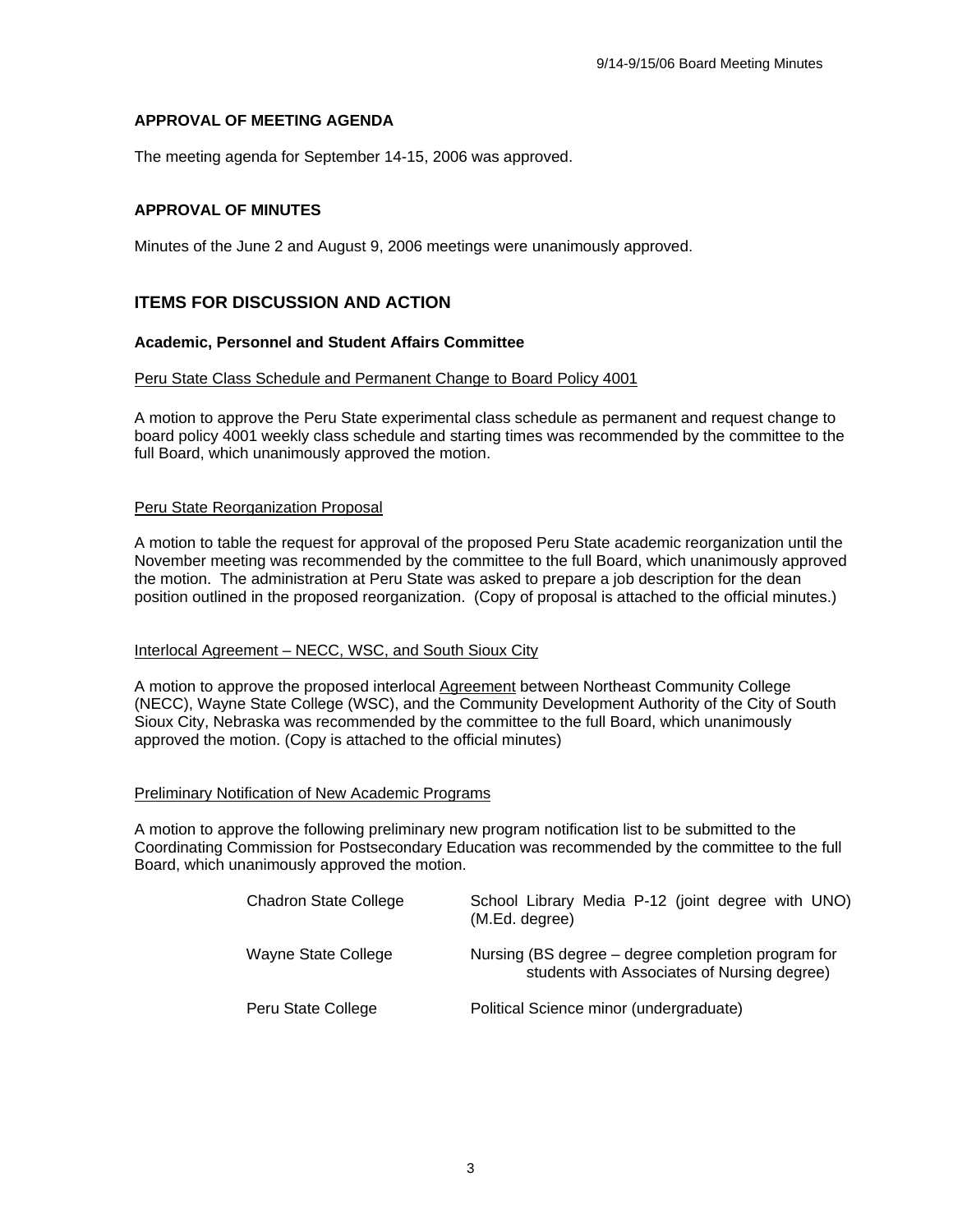Wayne State College Business Administration minor in Leadership (undergraduate) Industrial Technology minor in Industrial Computing Technology (undergraduate) **Higher Education Instruction (MSE degree)** 

#### Organizational Charts

A motion to approve the organizational charts submitted by the colleges was recommended by the committee to the full Board, which unanimously approved the motion. (Copies are attached to the official minutes.)

#### Personnel Actions

A motion to accept the report of personnel actions submitted by the colleges was recommended by the committee to the full Board, which unanimously approved the motion. (Copies are attached to the official minutes.)

#### **Enrollment and Marketing Committee**

#### Spending Lid Resolution

After each standing committee reviewed the following resolution, a motion to adopt the spending lid resolution, with the deletion of the words "legislative act or" in the last paragraph, was recommended by the committee to the full Board, which unanimously approved the motion.

#### **RESOLUTION IN OPPOSITION TO THE CREATION OF A NEBRASKA STATE SPENDING LIMIT**

Whereas, a ballot initiative is scheduled to appear before Nebraska voters in the fall of 2006 limiting future spending growth to the rate of inflation plus growth in population, and

Whereas, the limitation applies only to state government, and

Whereas, the Nebraska State College System shares in the commitment to control spending in the State of Nebraska, and

Whereas, the Nebraska State College System Board of Trustees believes that the development of state funding limits is a process that requires ongoing communication, and

Whereas, the proposal advanced is a constitutional amendment to limit state spending which, as we have seen experienced in other states, would limit the State's ability to invest in higher education which is critical to state economic growth, and

Whereas, the cost of certain state services grows faster than the basic rate of inflation it is likely that the cost of mandated state aid will grow at the expense of higher education, and

Whereas, the proposed state spending limit will have devastating and debilitating implications for higher education in the State of Nebraska and specifically for the Nebraska State College System now,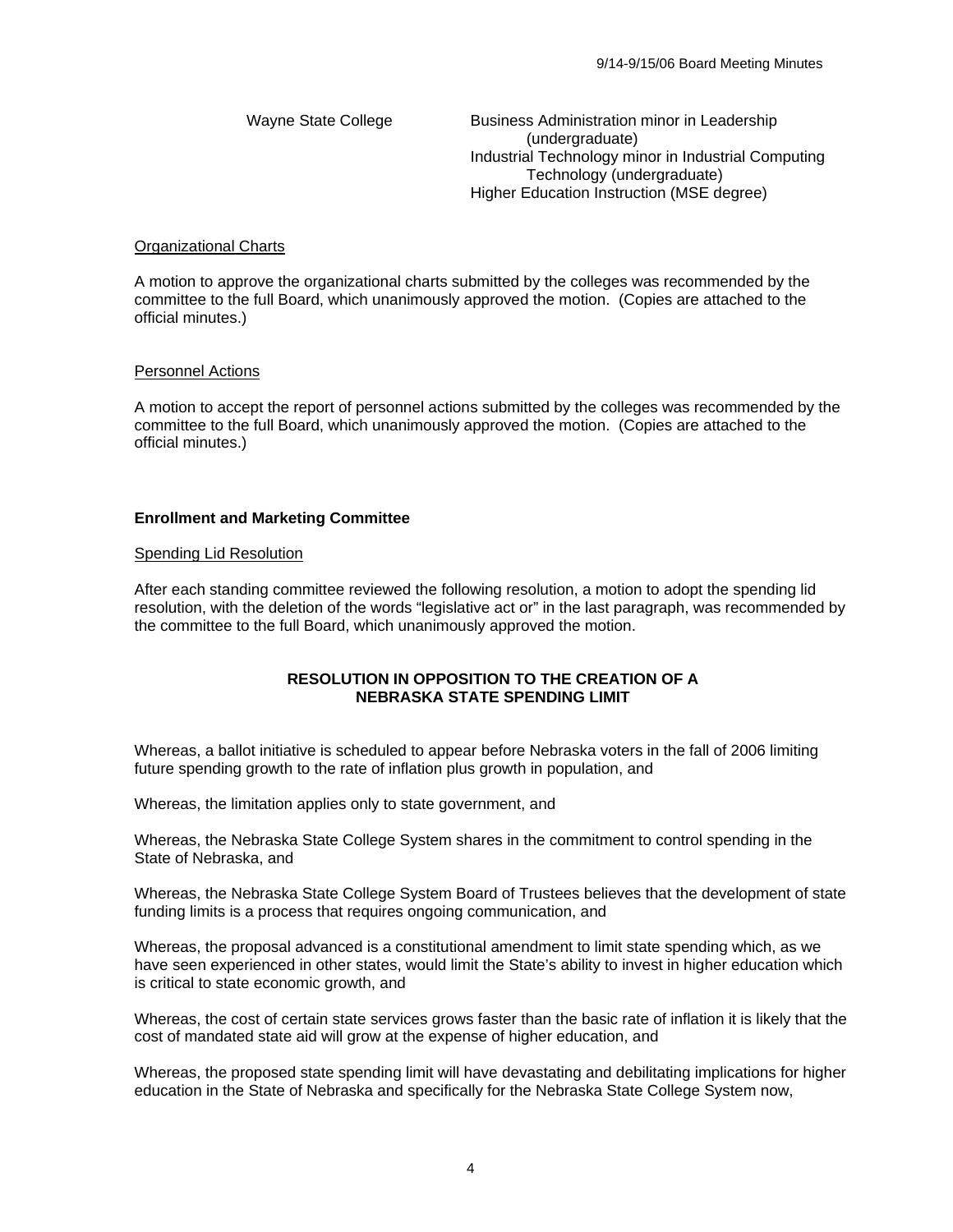THEREFORE, BE IT RESOLVED that the Board of Trustees of the Nebraska State College System unanimously opposes any constitutional amendment that would create an overall state spending limit without consideration for the unique needs of the Nebraska State College System and Nebraska higher education generally.

\_\_\_\_\_\_\_\_\_\_\_\_\_\_\_\_\_\_\_\_\_ \_\_\_\_\_\_\_\_\_\_\_\_\_\_\_\_\_\_\_\_\_\_\_\_

Approved this 15<sup>th</sup> day of September, 2006.

Chair, Board of Trustees Chancellor, Nebraska State College System

#### **Fiscal and Facilities Committee**

#### Deficit Requests

A motion to approve deficit requests estimated at \$401,000 in the areas of utilities, phone system costs, and unanticipated facility costs was recommended by the committee to the full Board, which unanimously approved the motion. Voting aye: Bieganski, Christensen, Halbert, Kosman, Peterson, Roskens and Teahon. Voting nay: None. Student Opinion aye: Ellis, Jacobsen and Pribbeno.

#### Write-Off of Uncollectible Accounts

A motion to approve the following requests to write-off specific uncollectible student accounts as submitted by the colleges was recommended by the committee to the full Board, which unanimously approved the motion. Voting aye: Bieganski, Christensen, Halbert, Kosman, Peterson, Roskens and Teahon. Voting nay: None. Student Opinion aye: Ellis, Jacobsen and Pribbeno.

#### Chadron State College

| Cash Fund Accounts (Tuition and Fees)<br>Revenue Bond Accounts                                      | \$11,504.75<br>10,694.69<br>\$22,199.44           |
|-----------------------------------------------------------------------------------------------------|---------------------------------------------------|
| Peru State College                                                                                  |                                                   |
| Cash Fund Accounts (Tuition and Fees)<br><b>Other Fund Accounts</b><br><b>Revenue Bond Accounts</b> | \$16,404.87<br>937.00<br>14,333.29<br>\$31.675.16 |
| Wayne State College                                                                                 |                                                   |
| Cash Fund Accounts (Tuition and Fees)<br><b>Other Fund Accounts</b><br>Revenue Bond Accounts        | \$13,737.31<br>552.10<br>8,857.42<br>\$23.146.83  |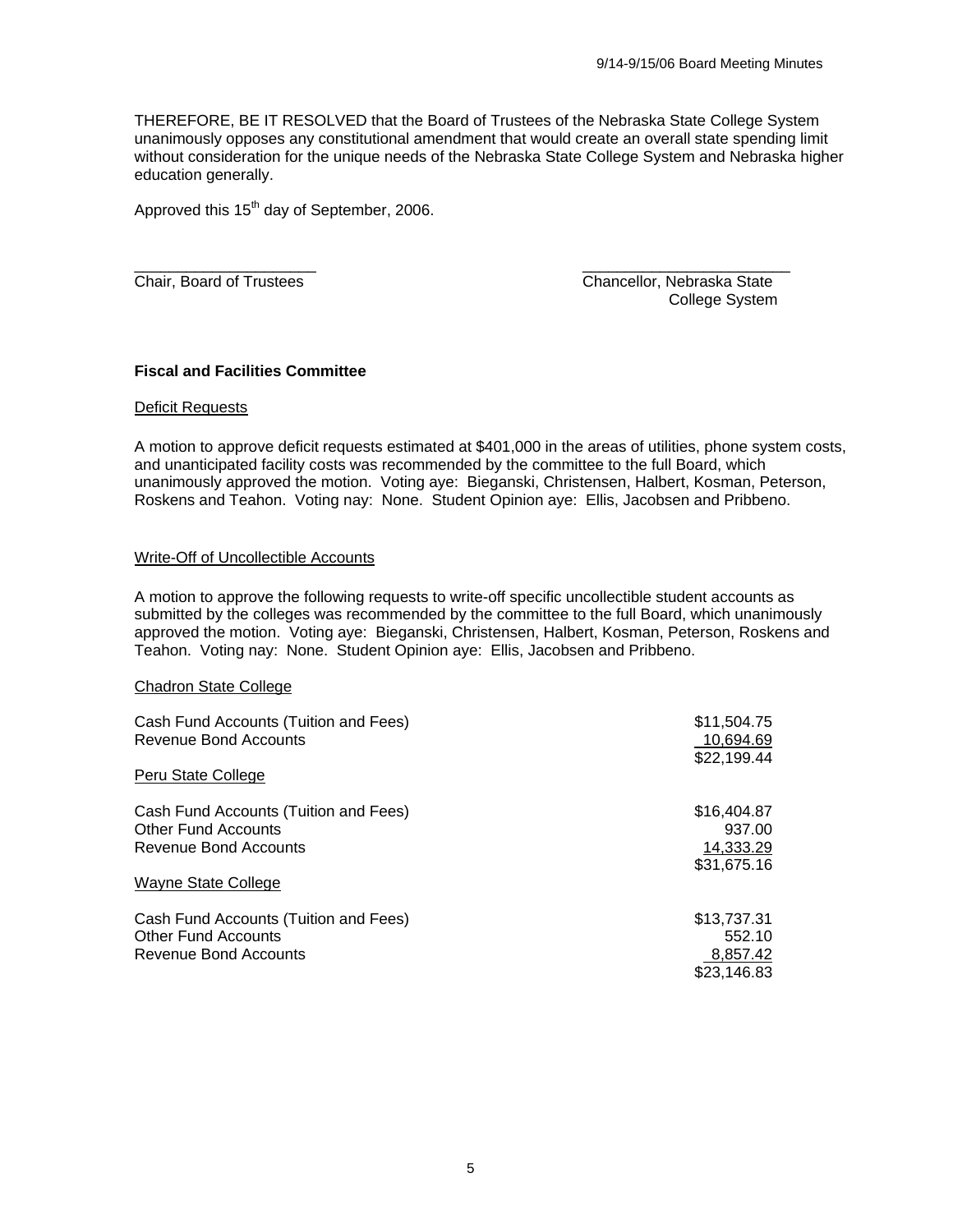#### Approve Use of Capital Improvement Fee Funds

A motion to approve the use of an additional \$10,000, an additional \$12,322, and \$8,700 of capital improvement fee funds for the following LB 309 projects at Chadron State, Peru State and Wayne State respectively and the return of \$1,578.01 from the Administration Building re-roofing project at Chadron State to the capital improvement fees account for future allocation was recommended by the committee to the full Board, which unanimously approved the motion. Voting aye: Bieganski, Christensen, Halbert, Kosman, Peterson, Roskens and Teahon. Voting nay: None. Student Opinion aye: Ellis, Jacobsen and Pribbeno.

Chadron State – Library Re-roof

- Peru State Al Wheeler Activity Center Structural Foundation Stabilization \$9,710 Jindra Exterior Securing Masonry to Wall and Additional Soils Testing - \$2,612
- Wayne State Benthack Hall Roof Replacement Design \$6,000 Brandenburg Education Refurbish Fire Escape - \$1,200 Peterson Fine Arts HVAC/Electrical Systems Study - \$1,500

#### Approve Revised 2006-07 Revenue Bond Budget-PSC

A motion to approve the revised 2006-2007 revenue bond budget for Peru State was recommend by the committee to the full Board, which was unanimously approved. Voting aye: Bieganski, Christensen, Halbert, Kosman, Peterson, Roskens and Teahon. Voting nay: None. Student Opinion aye: Ellis, Jacobsen and Pribbeno. (A copy is attached to the official minutes.)

#### Approve Cash Fund Adjustment

A motion to approve the cash fund adjustment of \$100,000 for Chadron State and \$81,000 for Wayne State was recommended by the committee to the full Board, which unanimously approved the motion. Voting aye: Bieganski, Christensen, Halbert, Kosman, Peterson, Roskens and Teahon. Voting nay: None. Student Opinion aye: Ellis, Jacobsen and Pribbeno.

#### Reallocation of Contingency Maintenance Funds-CSC

A motion to authorize the following reallocation of contingency maintenance funds for Chadron State was recommended by the committee to the full Board, which unanimously approved the motion. Voting aye: Bieganski, Christensen, Halbert, Kosman, Peterson, Roskens and Teahon. Voting nay: None. Student Opinion aye: Ellis, Jacobsen and Pribbeno.

| From Resolution '02 | \$.<br>671.00 | <b>Crites Hall Tuckpointing</b>         |
|---------------------|---------------|-----------------------------------------|
| To Resolution '06   | 671.00<br>\$. | Miscellaneous Furnishings               |
| From Resolution '03 | \$15,171.05   | <b>Campus Chiller</b>                   |
| To Resolution '06   | \$15,171.05   | <b>Student Center Special Equipment</b> |
| Total               | \$15,842.05   |                                         |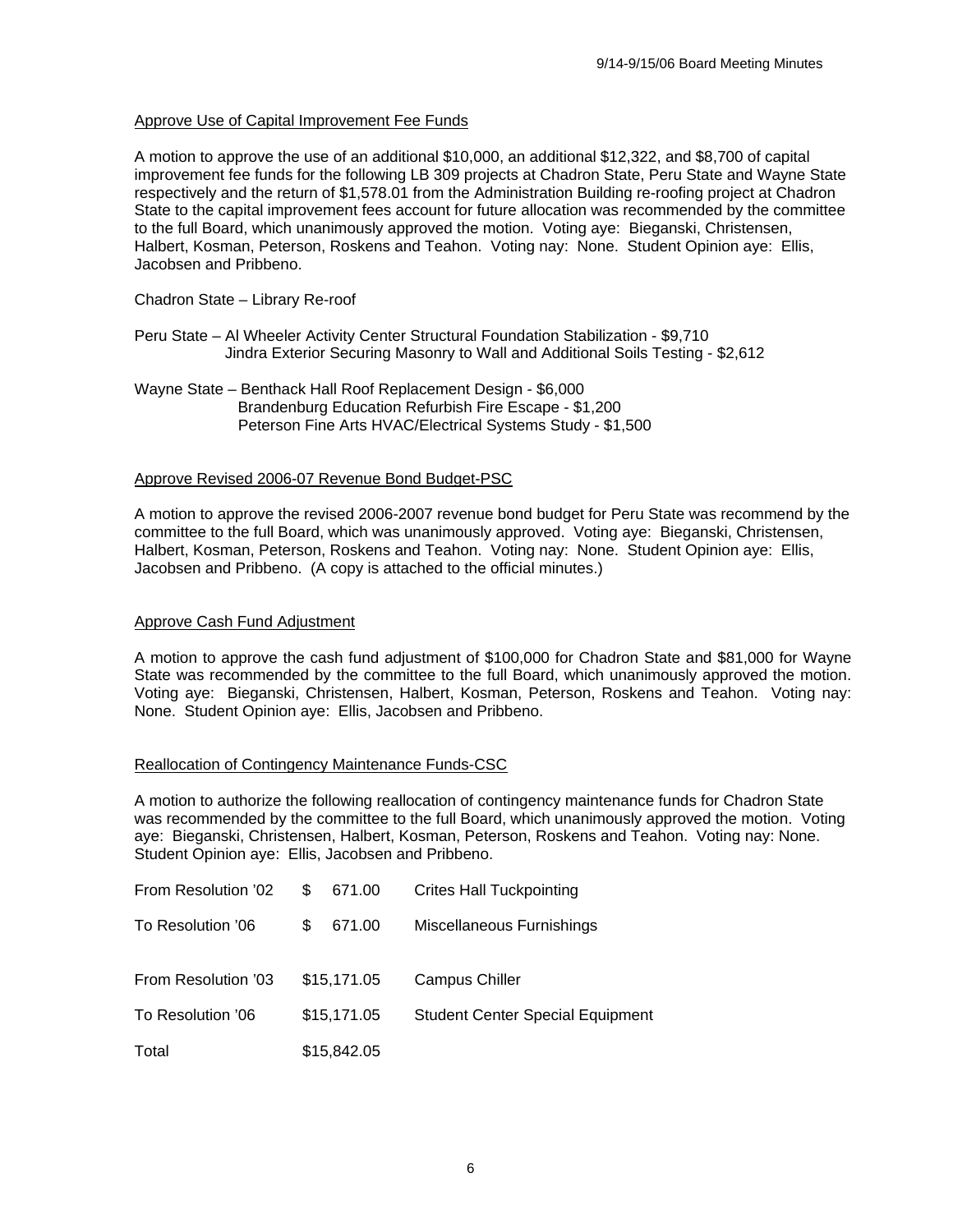#### Approve Armstrong Physical Education Program Statement - CSC

A motion to approve the Armstrong Physical Education Building renovation and expansion program statement for Chadron State was recommended by the committee to the full Board, which unanimously approved the motion.

#### Accept Wheeler Center Design Development Documents – PSC

A motion to accept the design development documents for Wheeler Center at Peru State was recommended by the committee to the full Board, which unanimously approved the motion.

#### Authorize Chancellor to Accept Design Development Documents for Campus Services – WSC

A motion to authorize the chancellor to accept the design development documents for the Campus Services Building at Wayne State was recommended by the committee to the full Board, which unanimously approved the motion.

#### First Round Approval for Changes to Board Policy 6024

A motion for first round approval of revisions to Board Policy 6024 Income; Non-State Funds was recommended by the committee to the full Board, which unanimously approved the motion. Voting aye: Bieganski, Christensen, Halbert, Kosman, Peterson, Roskens and Teahon. Voting nay: None. Student Opinion aye: Ellis, Jacobsen and Pribbeno. (Copy of policy with proposed changes is attached to the official minutes.)

#### Grant Applications and Awards

A motion to approve the following grant applications and awards as submitted by the colleges was recommended by the committee to the full Board, which unanimously approved the motion. Voting aye: Bieganski, Christensen, Halbert, Kosman, Peterson, Roskens and Teahon. Voting nay: None. Student Opinion aye: Ellis, Jacobsen and Pribbeno.

Chadron Applications

- Increasing Lakota and Latino Academic Achievement, Retention and Graduation (Title III-Part A US Dept. of Education) -- \$1,865,615
- A Study of Bighorn Sheep Diet Composition and Home Range on the Pine Ridge Region of Northwest Nebraska. (Contract for services between CSC and the Nebraska Game and Parks Commission) (Nebraska Game and Parks Commission) -- \$67,080
- A Study of *Pasteurella* affects on reintroduced, low-elevation bighorn sheep in the Cedar Canyon Herd, Gering, Nebraska (Contract for services between CSC and the Nebraska Game and Parks Commission) (Nebraska Game and Parks Commission) -- \$59,275

Peru Application

• HUD – Economic Development Initiative Fund (Federal Dept. of Housing and Urban Development) -- \$148,500

Wayne Awards

- Renewable Energy Internship Program (Nebraska Department of Economic Development) -- \$60,000
- Student Support Services (STRIDE) (U.S. Department of Education) -- \$293,273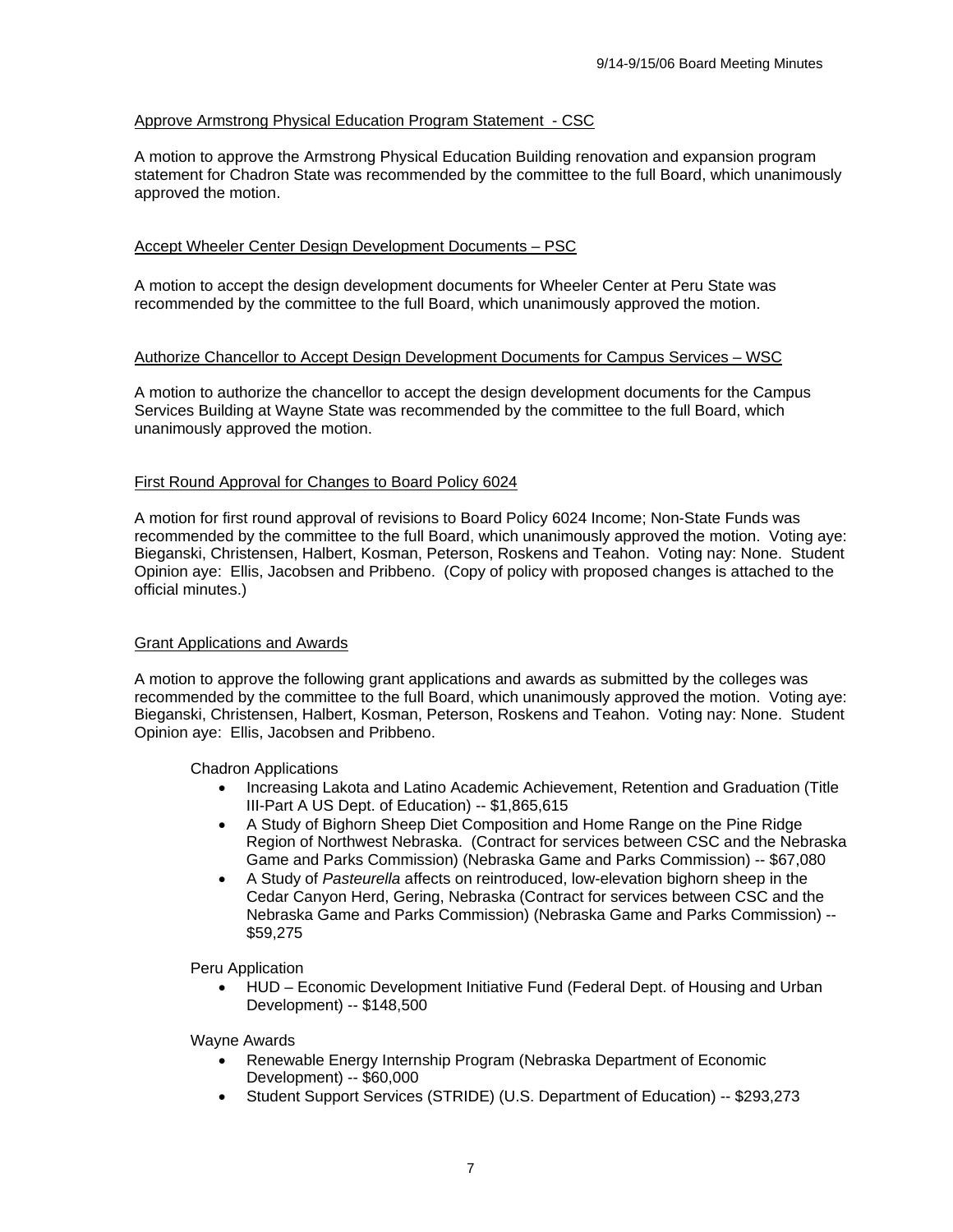#### LB 309 Acceptances and Retrievals

A motion to approve the acceptance and retrieval of LB 309 allocations was recommended by the committee to the full Board, which unanimously approved the motion. Voting aye: Bieganski, Christensen, Halbert, Kosman, Peterson, Roskens and Teahon. Voting nay: None. Student Opinion aye: Ellis, Jacobsen and Pribbeno.

#### Chadron

Acceptance of \$20,400 for installation of access stairs to boiler house tunnel Acceptance of \$255,000 for fire and life safety upgrades in Nelson Physical Activities Center Acceptance of an additional \$68,000 for roof replacement on Library

#### Peru

Acceptance of \$12,500 for mechanical equipment insulation on campus Retrieval of \$7,000 for water softener replacement in Field House Retrieval of \$7,425.60 for replacing entry doors in Fine Arts Building Retrieval of \$17 for emergency replacement of compressors in T.J. Majors Acceptance of \$5,000 for materials for ADA restroom modifications in AV Larson Acceptance of an additional \$35,000 for materials for structural foundation stabilization on Al Wheeler Activity Center

Retrieval of \$221 for repairs to pool filter system in Al Wheeler Activity Center

#### Wayne

Acceptance of an additional \$10,200 for design of campus water distribution system Acceptance of an additional \$13,600 for design of fascia/soffit repair and roof replacement on Connell Hall Acceptance of an additional \$2,500 for tuckpointing on Brandenburg Education Acceptance of \$595,000 for water system upgrades on campus Acceptance of \$5,100 for flashing repair on Gardner Hall Acceptance of \$15,300 for ADA restroom design in Brandenburg Education Acceptance of \$15,300 for ADA restroom design in Humanities Building Acceptance of \$34,000 for design roof replacement on Benthack Hall Acceptance of \$6,800 for refurbishing fire escape in Brandenburg Education Acceptance of \$8,500 for HVAC/electrical systems study in Peterson Fine Arts Acceptance of \$8,500 for design of fascia/soffit repairs on Hahn Administration

#### Contracts and Change Orders

A motion to approve the following contracts and change order submitted by the colleges was recommended by the committee to the full Board, which unanimously approved the motion. Voting aye: Bieganski, Christensen, Halbert, Kosman, Peterson, Roskens and Teahon. Voting nay: None. Student Opinion aye: Ellis, Jacobsen and Pribbeno.

Chadron State Contract

• Reta King Library (re-roof) - \$178,431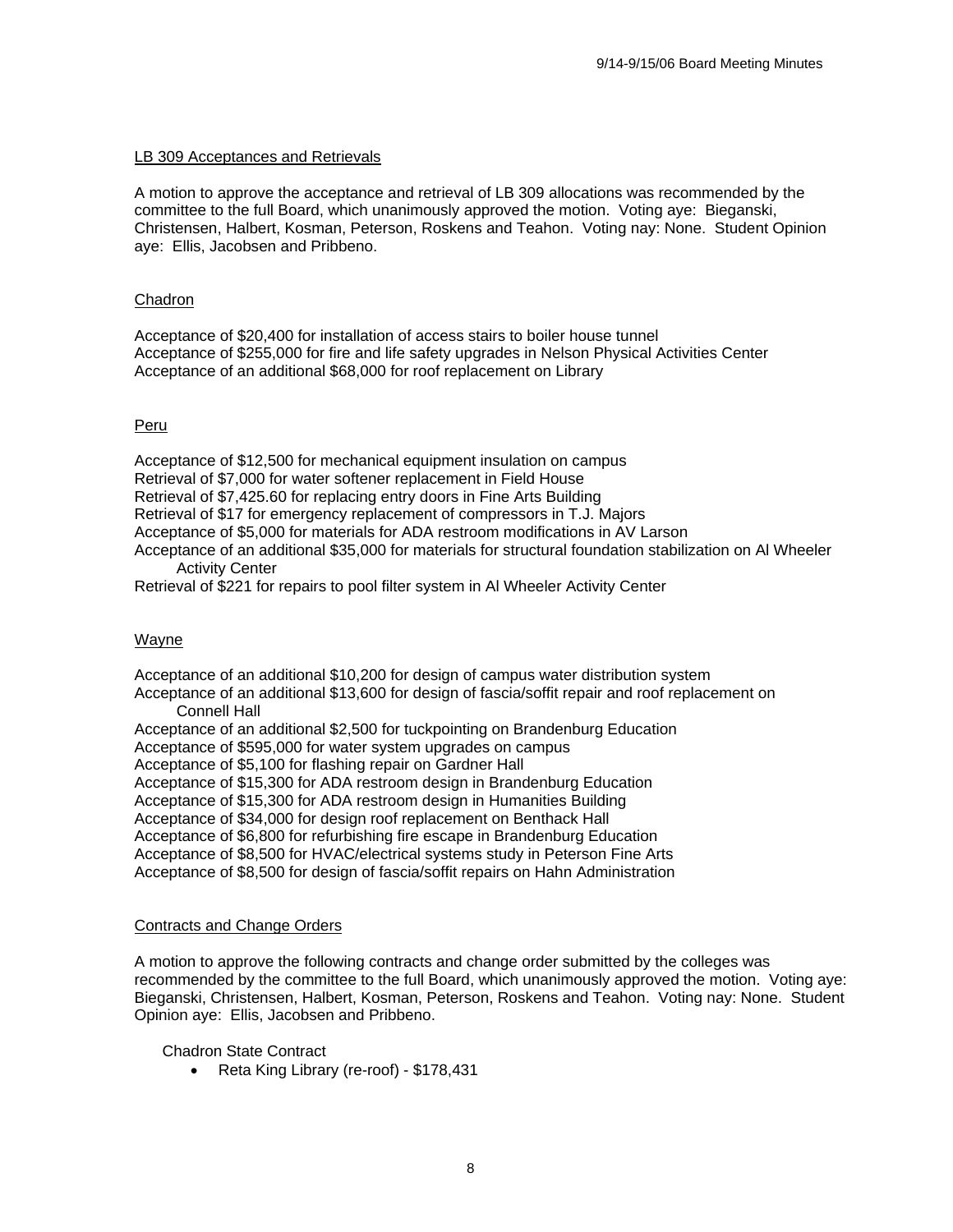Peru State Contracts

- Campus Services Building (design through CA for emergency power generator) \$70,000
- AV Larson (design through CA for HVAC, elevator, fire sprinklers) \$116,000 plus reimbursables not to exceed \$8,000
- Practice Building Near Campus Baseball Field (design through CA for a steel building) \$40,200
- Neal Hall (leased space for storage facility) \$27,564

Peru Change Order

• Al Wheeler Activity Center (#1 – addition of bleacher design, demo of AD Majors, parking lot) - \$43,944

#### **ITEMS FOR INFORMATION AND DISCUSSION**

#### **Academic, Personnel and Student Affairs**

#### Collective Bargaining Update

Larry Schultz reported the negotiations have not begun at this time. He expects to have proposals from the support staff by the end of September and the faculty and professional staff by the end of October.

#### Year-end Personnel Summary

Year-end personnel summary for each college not requiring Board approval was provided for information. President Park noted the percentage of change for the faculty at Chadron State was not 18.18% as noted on the report. She further noted Chadron State had 101 faculty during the 05-06 fiscal year not 88 as reported. (A copy is attached to the official minutes.)

#### Spring Enrollment Reports

Spring 2006 enrollment reports from each college not requiring Board approval were provided for information. President Park noted the change in FTE should be -81 instead of -9 and the percent of change should be -4.06% instead of -0.5% on the Chadron State Spring 2006 enrollment report. (Copies are attached to the official minutes.)

#### Spring Graduation Summary

Each college provided a summary of spring graduates per degree and discipline. (Copies are attached to the official minutes.)

#### Spring Instructional Load Reports

Spring 2006 instructional load reports from each college not requiring Board approval were provided for information. (Copies are attached to the official minutes.)

#### Revisions to Board Policy 3050 Residency

Board Policy 3050 Residency was revised to incorporate the provisions of Legislative Bill 239 relating to establishing resident status for tuition purposes for children of undocumented aliens who have resided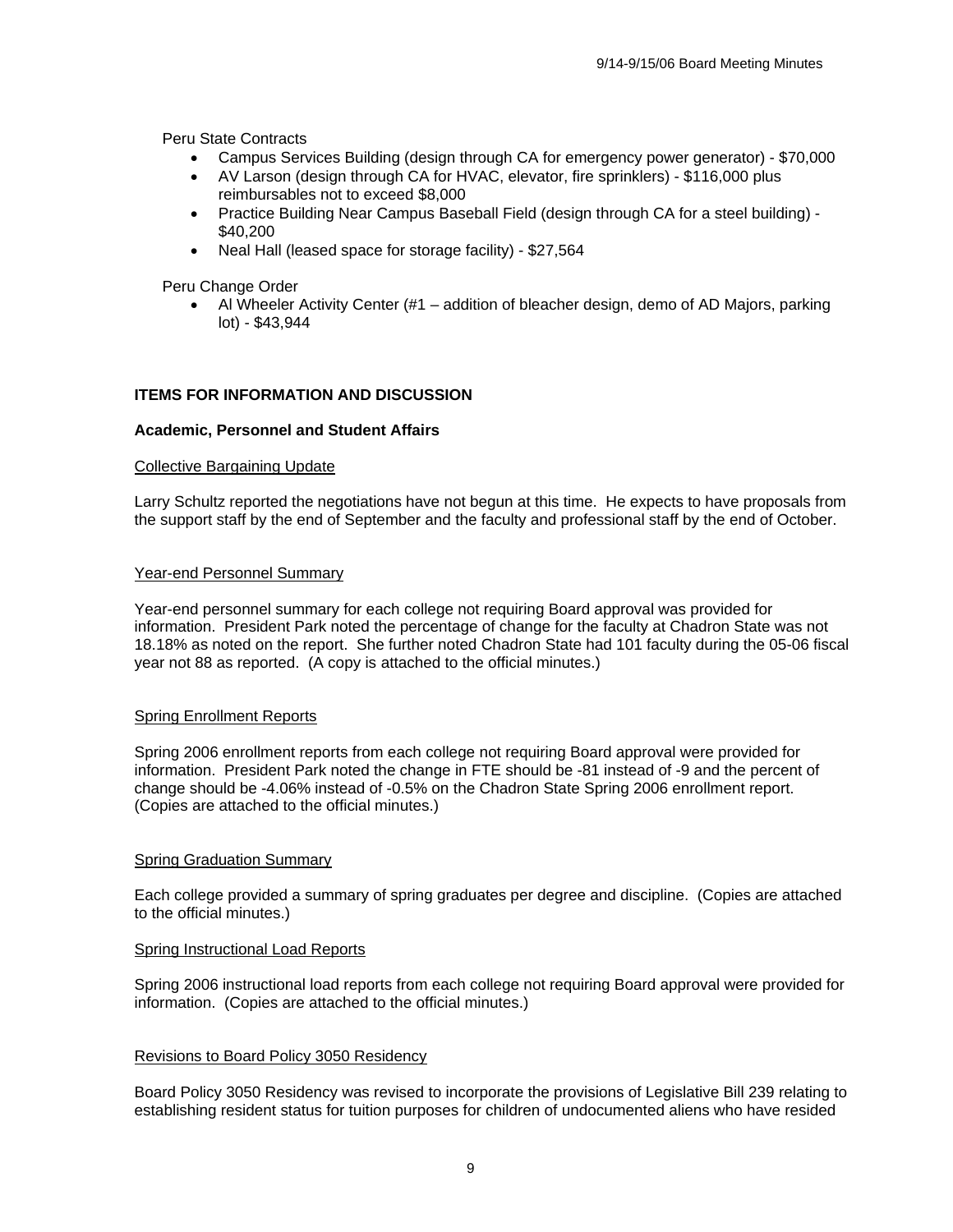in the State of Nebraska for at least three years before graduating from a high school in Nebraska or having received the equivalent of a high school diploma. (Copies of the updated policy are attached to the official minutes.)

#### Revisions to Board Policies

The following board policies were updated to reflect recent Board action, legislative action and to reflect the change in title from Executive Director to Chancellor. (Copies of the updated policies are attached to the official minutes.)

Policy 5201 Dismissal for Cause; Faculty **Policy 5602 Sick Leave for Faculty and** Policy 5202 Dismissal; Faculty; Financial Exigency Professional Staff Policy 5205 Termination of Appointments Prior Policy 5603 Sick Leave for Support Staff Faculty and Professional Staff Staff Staff Staff Staff Staff Staff Staff Staff Staff Staff Staff Staff Staff Staff Staff Staff Staff Staff Staff Staff Staff Staff Staff Staff Staff Staff Staff Staff Staff Staff Staff Staff Policy 5206 Resignations, Abandonment, Layoffs; Policy 5605 Vacation Accrual; Support Staff Professional and Support Staff Policy 5606 Funeral Leave Policy 5301 Grievance Procedures; Faculty Policy 5607 Jury Duty Leave Policy 5302 Due Process Guidelines; Professional Policy 5609 Personal Leave Staff **Policy 5610 Political Leave** Policy 5303 Grievance Procedures; Professional Policy 5700 Labor Negotiations Staff Table of Contents Policy 5305 Grievance Procedures; Support Staff By-Laws<br>Policy 5405 Retirement Plan: State College Mord Index Policy 5405 Retirement Plan: State College Employees Policy 5503 Injury Leave and Workers' Compensation

To Expiration of the Slated Term; Policy 5604 Vacation Accrual; Professional

#### **Enrollment and Marketing**

#### Student Enrollment Capabilities

Optimum enrollments have been updated and were discussed in the committee meeting.

#### Television and Radio Campaign

A new television and radio advertising campaign will begin in September and continue through December.

#### Outdoor Media Campaign

Billboards will be located in Lincoln and Omaha near high schools and in western Nebraska along Interstate 80 beginning in September. The billboards read "Chadron State-Peru State-Wayne State Three Colleges-Thousands of Opportunities www.nscs.edu".

#### NSCS Month Proclamation and Nebraska Joint Admissions Agreement Recognition

The Governor proclaimed October NSCS Month and recognized the Nebraska Joint Admissions Agreement on August 16.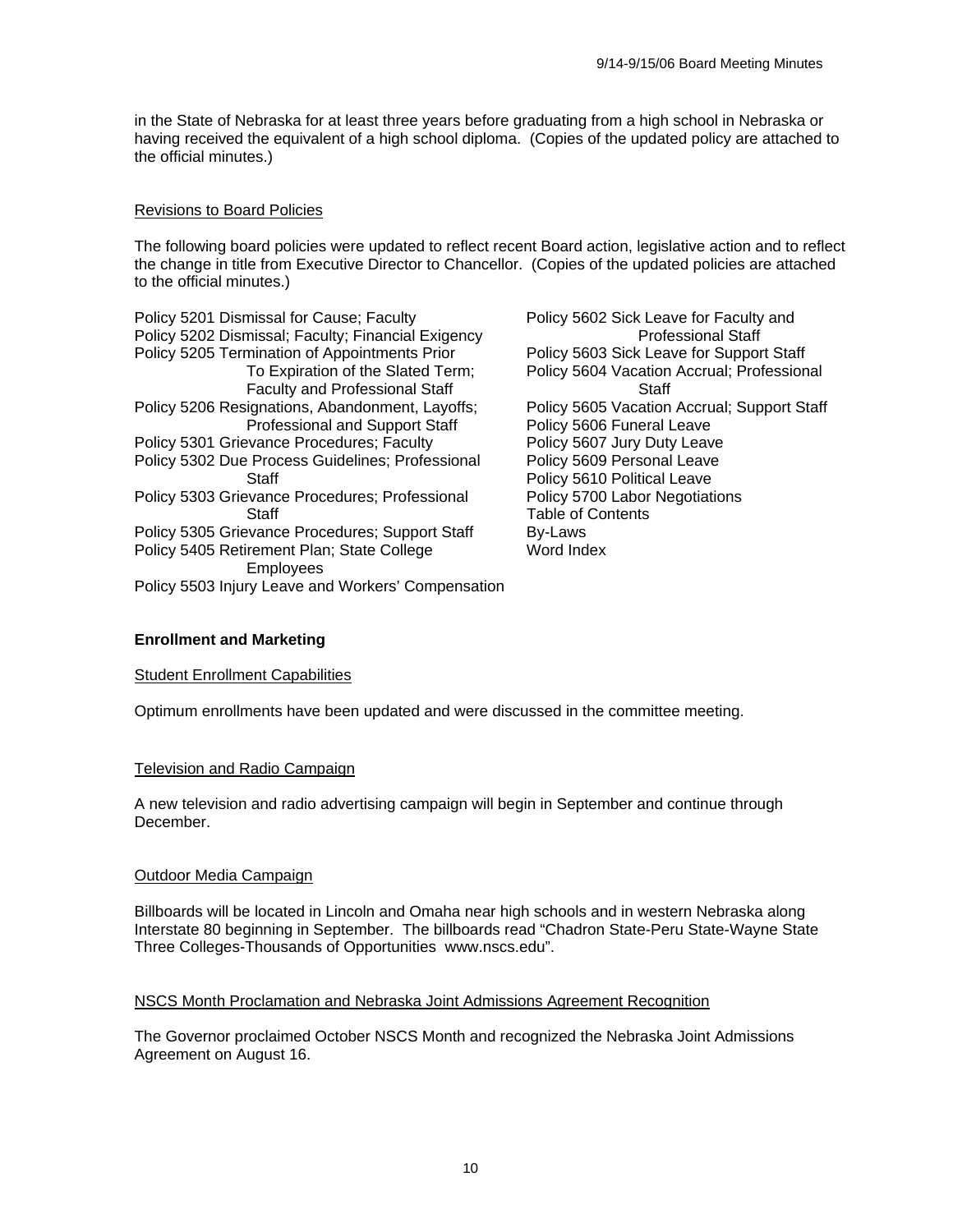#### NSCS Tour

A report on the second annual Nebraska State College System Guidance Counselor was presented. The tour had recently stopped in Gering, North Platte, Grand Island and Norfolk. Events in Omaha and Lincoln were held September 18.

#### Master of Science Degree in Organizational Management Brochure

A new brochure providing information on the new master's degree in organizational management had been developed and was distributed. Brochures will be mailed to Chambers of Commerce, nursing associations, and hospitals.

#### **Fiscal and Facilities**

#### Grant Applications and Awards

The following grant applications were presented to the Board for information.

Chadron State Applications

- Collaborative Leadership Development in Rural Nebraska (Darold A. Newblom Foundation) -- \$1,540
- Communicating in a Global Economy (Darold A. Newblom Foundation) -- \$994.63
- Get Active Now! (U.S. Election Assistance Commission) -- \$5,625
- Health Habits of College Students in Rural Nebraska (Darold A. Newblom Foundation) -- \$2,000

#### Contract and Change Orders

The following contracts and change orders were presented to the Board for information.

Chadron State Contracts

- Boiler House (install new regulator) \$3,850
- Sparks Hall (asbestos abatement) \$16,121
- High Rise Residence Hall (asbestos abatement) \$4,650
- Sparks Hall (replacement windows) \$44,500
- Sparks Hall (ADA entrance) \$27,500
- Sparks Hall/Campus (site work) \$9,800
- Sparks Hall (tunnel access and bathroom countertops) \$9,050
- Residence Halls and Family Housing (dryer vent inspection and cleaning) \$2,525
- Campus (underground sprinkler installation) \$38,200

Peru State Contracts

- Al Wheeler Activity Center (architectural services) \$350,500 (approved 6/2/06 for Chancellor to sign)
- Al Wheeler Activity Center (repair pool filter system) \$2,240
- Al Wheeler Activity Center (geotechnical services) \$3,750
- Al Wheeler Activity Center (structural foundation stabilization) \$55,290
- Student Center (design HVAC system) \$7,000 plus reimbursable expenses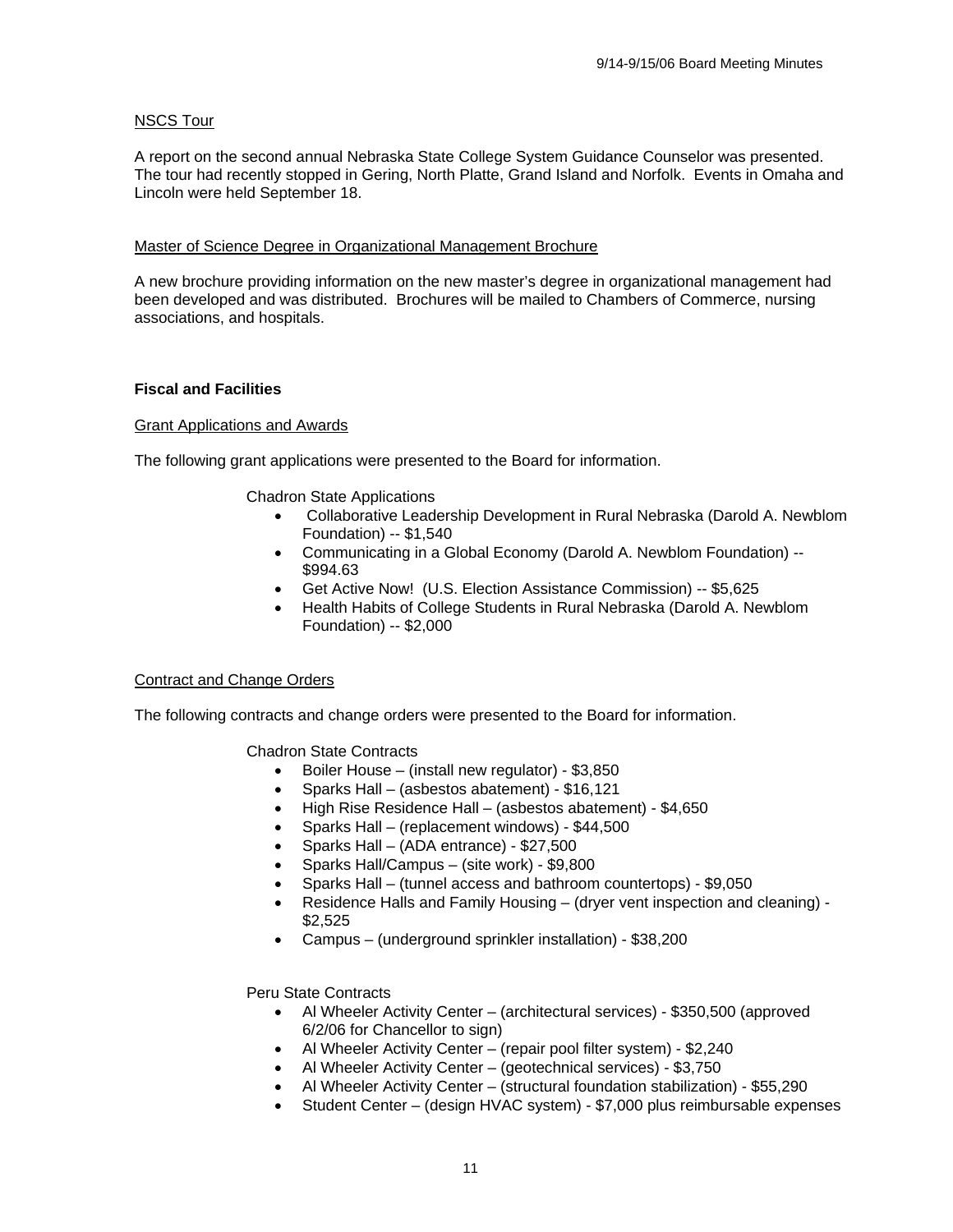• Student Center – (asbestos survey) - \$2,965

Wayne State Contracts

- Benthack Applied Sciences Building (re-roofing design) \$31,200
- Brandenburg Education Building (ADA restroom design) \$12,400
- Connell Hall (fascia restoration/re-roofing design) \$21,250
- Humanities Building (ADA restroom design) \$12,400
- Carhart Science Building (insulate steam piping) \$778
- Energy Plant (install MXL-1Q control panel (alarm system)) \$9,669
- Student Center (repair loading dock and install fencing) \$9,740
- Student Center (upper food court renovations) \$14,766
- U.S. Conn Library (ceiling grid) \$2,477
- Rice Auditorium (construct underwater weighing tank) \$8,933.85
- Brandenburg Education Building (repaint fire escape) \$4,265
- Student Center (add sprinkler heads) \$2,000
- Student Center (purchase/install submersible pumps) \$36,740
- Student Center (repaint entrances) \$18,465
- Recreation Center (expand athletic office) \$8,100
- Carhart Science Building (create doorway between labs) \$1,126
- Parking Lots (sawcut concrete) \$1,726
- Berry Hall (install floor sink) \$1,888
- Athletic Fields and Willow Bowl (install yard hydrants) \$2,522.48
- Carhart Science Building (planetarium lobby drywall) \$2,200
- Power Plant (construct concrete dock) \$4,995.80
- Counseling Center (counseling services) \$96.32/hour for services rendered
- Counseling Center (dietician & nutritional counseling) \$30.00/hour for services rendered
- JG Lewis Drive (water main replacement (construction contract)) \$574,000 (authorized chancellor to approve 4/18/06

Chadron State Change Order

• Sparks Hall – (#1 additional 210 linear feet of pipe & 19 fittings) - \$4,580

Peru State Change Orders

- Jindra Fine Arts (#1 secure masonry to wall) \$15,762.70
- Jindra Fine Arts  $(\#2 \text{ perform additional soils testing}) \$1,650$

Wayne State Change Orders

- Bowen Hall Piping Project (#4 furnish new booster pump in basement) \$13,524
- Bowen Hall Piping Project (#5 provide controls and wiring for booster pump) \$7.026
- Benthack Tuckpointing (#2 remove/replace deteriorating sealant at all window jambs) - \$516.46
- Peterson Fine Arts Tuckpointing (#3 delete work on pre-finished metal cap (to be completed by others))  $-$  (\$1,125)
- US Conn Library Tuckpointing (#4delete work on pre-finished metal cap and power wash, prime and paint existing fascia and cornice (to be completed by others)) – (\$5,457)
- Peterson Fine Arts Tuckpointing (#5 clean existing granolux fascia) \$3,839
- Brandenburg Education Tuckpointing (#6 remove/replace deteriorated sealant around all windows) - \$12,700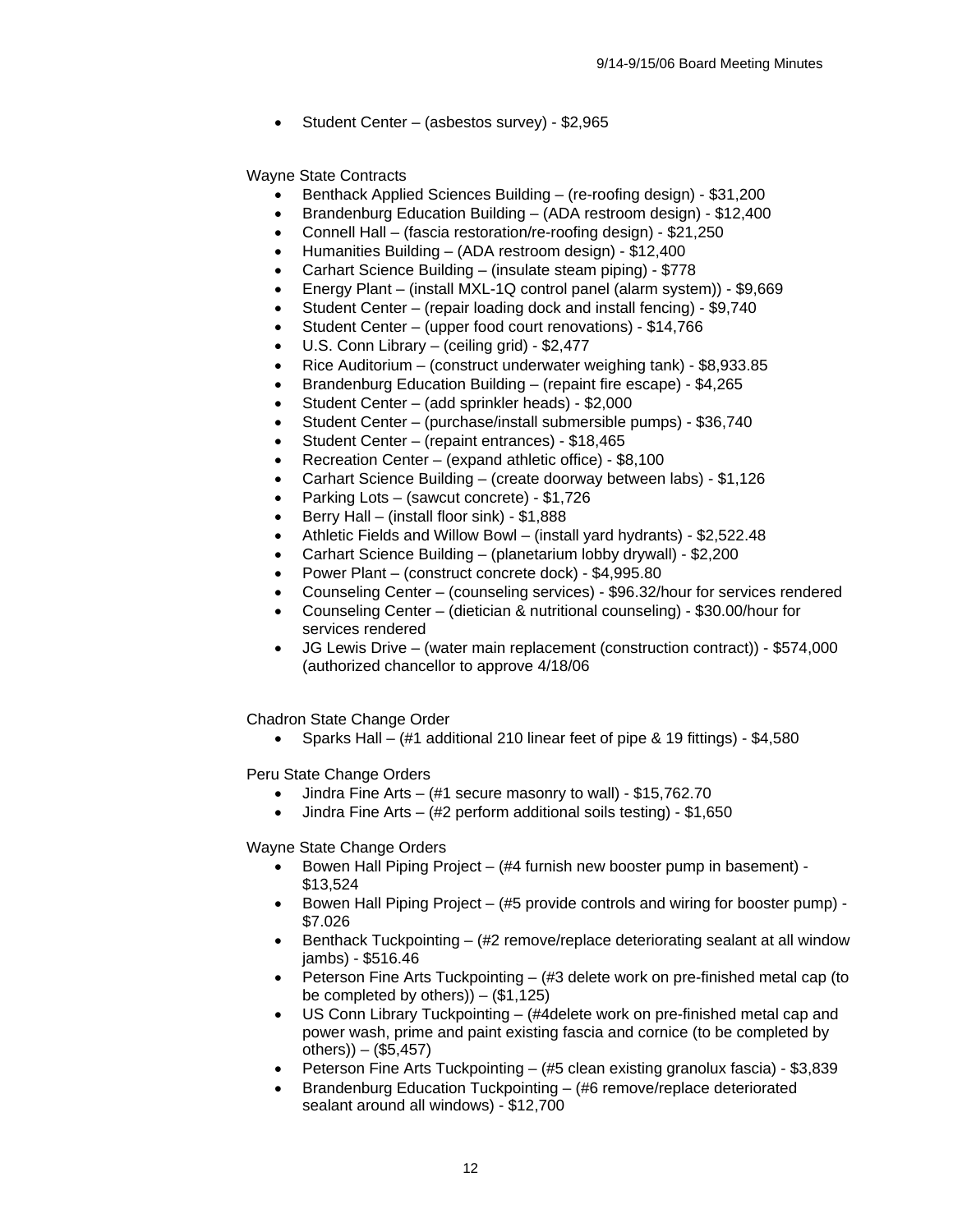- Carhart Science ADA Tower (#5 use CPVC piping in NFPA 13 approved areas) – (\$5,000)
- Carhart Science ADA Tower (#6 revise frading and add sand/gravel fill along existing footing) - \$2,928
- Carhart Science ADA Tower (#7 provide auto flush valves) \$6,012
- Carhart Science ADA Tower (#8 revise deck support near elevator thresholds) - \$1,302.08
- Carhart Science ADA Tower (#9 add several rooms to ordinary hazard fire sprinkler classification) - \$648
- Carhart Science ADA Tower (#10 add access panels for isolation valves and power supplies) - \$1,045
- Carhart Science ADA Tower (#11 add edge angle at CIP walls to support floor deck) - \$2,177
- Carhart Science ADA Tower (#12 add additional metal framing and flashing) \$5,453
- Carhart Science ADA Tower (#13 add four access panels for fire dampers) \$836
- Carhart Science ADA Tower (#14 add sinks and faucets to bathrooms on each floor) - \$6,068
- Carhart Science ADA Tower (#15 add additional framing at custodial mop sinks) - \$445
- Carhart Science ADA Tower (#16 provide explosion proof fire/smoke dampers in chemical store room) - \$2,089
- Water Main Project (#1 change all 4" PVC piping to ductate iron piping) \$2,200
- Water Main Project (#2 add one 10" gate valve) \$1,206
- Water Main Project (#3 remove and replace fire hydrant) \$5,444
- Water Main Project (#4 remove and replace 6" post indicator valve) \$625
- Water Main Project (#5 install 4" waterline deeper in ground) \$2,177
- Water Main Project (#6 remove and replace MJ gate valve and box) \$1,179
- US Conn Library (#1 remove existing coal tar pitch roof system and add access ladder) - \$7,349
- Peterson Fine Arts Re-Roofing (#1 change dimension of sheet metal flashing and coping caps from 3" to 4.5") - \$325
- Peterson Fine Arts Re-Roofing (#2 delete one automatic roof vent/replace fasteners and damaged plywood) - \$1,088
- Peterson Fine Arts Re-Roofing (#3 provide and install new relief hoods) \$5,800
- Peterson Fine Arts Re-Roofing (#4 provide and install 3 pulleys for each smoke/fire vent) - \$1,592

#### LB 605 Project Summary

The following LB 605 projects were outlined for the Board.

 Chadron State – Administration Building - \$4,681,357 Peru State – Emergency Power Generator - \$802,500 Al Wheeler Activity Center Addition/Renovation - \$4,846,933 Al Wheeler Activity Center Bleachers - \$167,990

 Wayne State – Campus Services - \$4,981,587 Memorial Stadium/Rice - \$3,610,671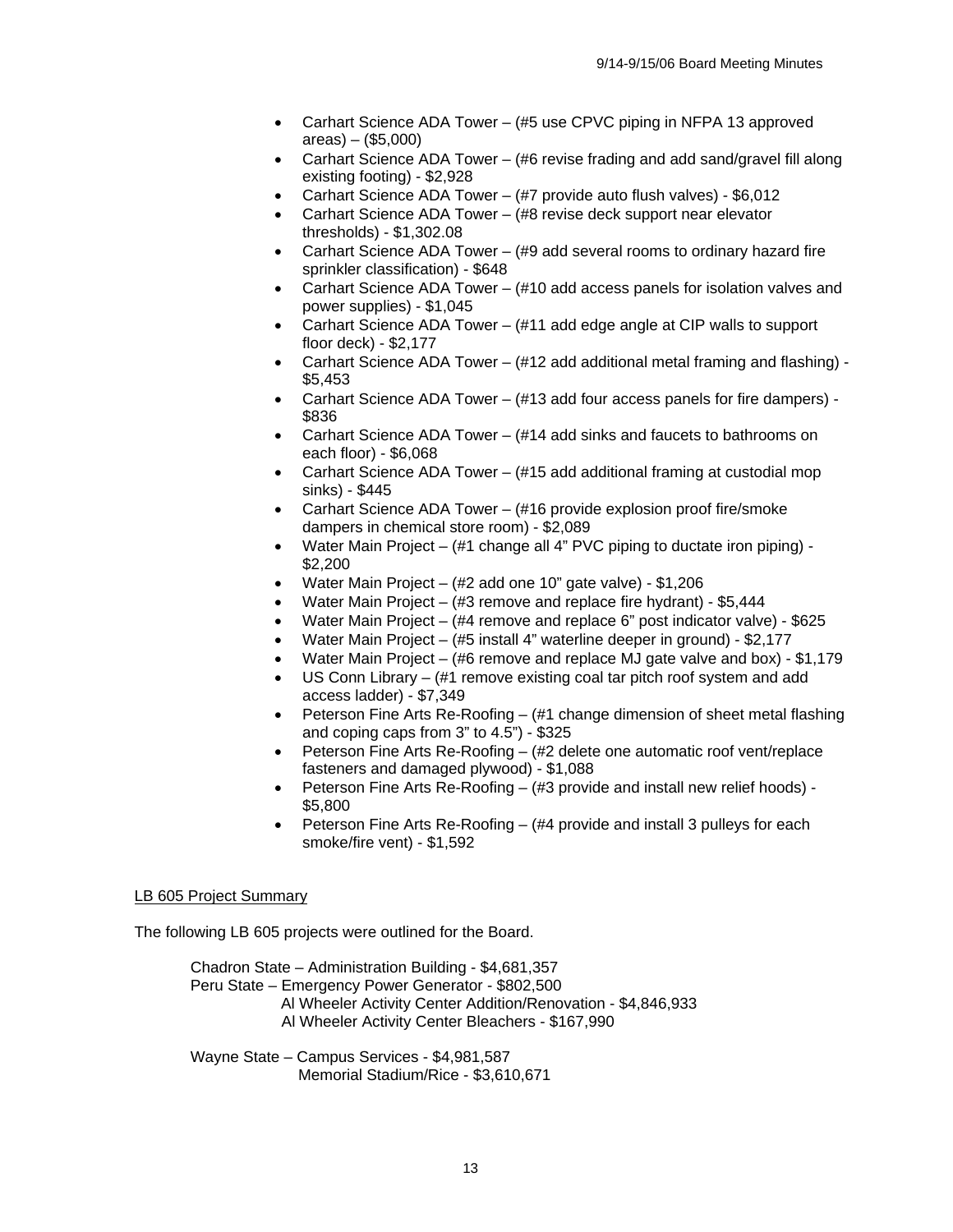#### Physical Plant Status Reports

Each college provided a report of the status of physical plant projects to the Board. (Copies are attached to the official minutes.)

#### Capital Construction Progress Reports

The following capital construction progress reports not requiring Board approval were reported for information. (Copies are attached to the official minutes.)

Chadron State

• Sparks Hall Renovation – Initial report

#### Peru State

- Hoyt Science Building Addition/Renovation Interim report
- Library/Old Gym Renovation Interim report

#### Wayne State

- Neihardt Hall Renovation Interim report
- Stadium Entry Plaza, Track and Restroom Project Interim report

#### LB 309 Progress Reports

LB 309 progress reports from each college not requiring Board approval were provided for information. (Copies are attached to the official minutes.)

#### Contingency Maintenance Progress Reports

Contingency maintenance progress reports from each college not requiring Board approval were provided for information. (Copies are attached to the official minutes.)

#### Year-end Operating Expenditure Reports

2005-06 year-end operating expenditure reports from each college and the System Office not requiring Board approval were provided for information. (Copies are attached to the official minutes.)

#### Year-end Financial Reports

2005-06 year-end financial reports from each college not requiring Board approval were provided for information. (Copies are attached to the official minutes.)

#### Year-end Revenue Bond Expenditure Reports

2005-06 year-end revenue bond operating expenditure reports from each college not requiring Board approval were provided for information. (Copies are attached to the official minutes.)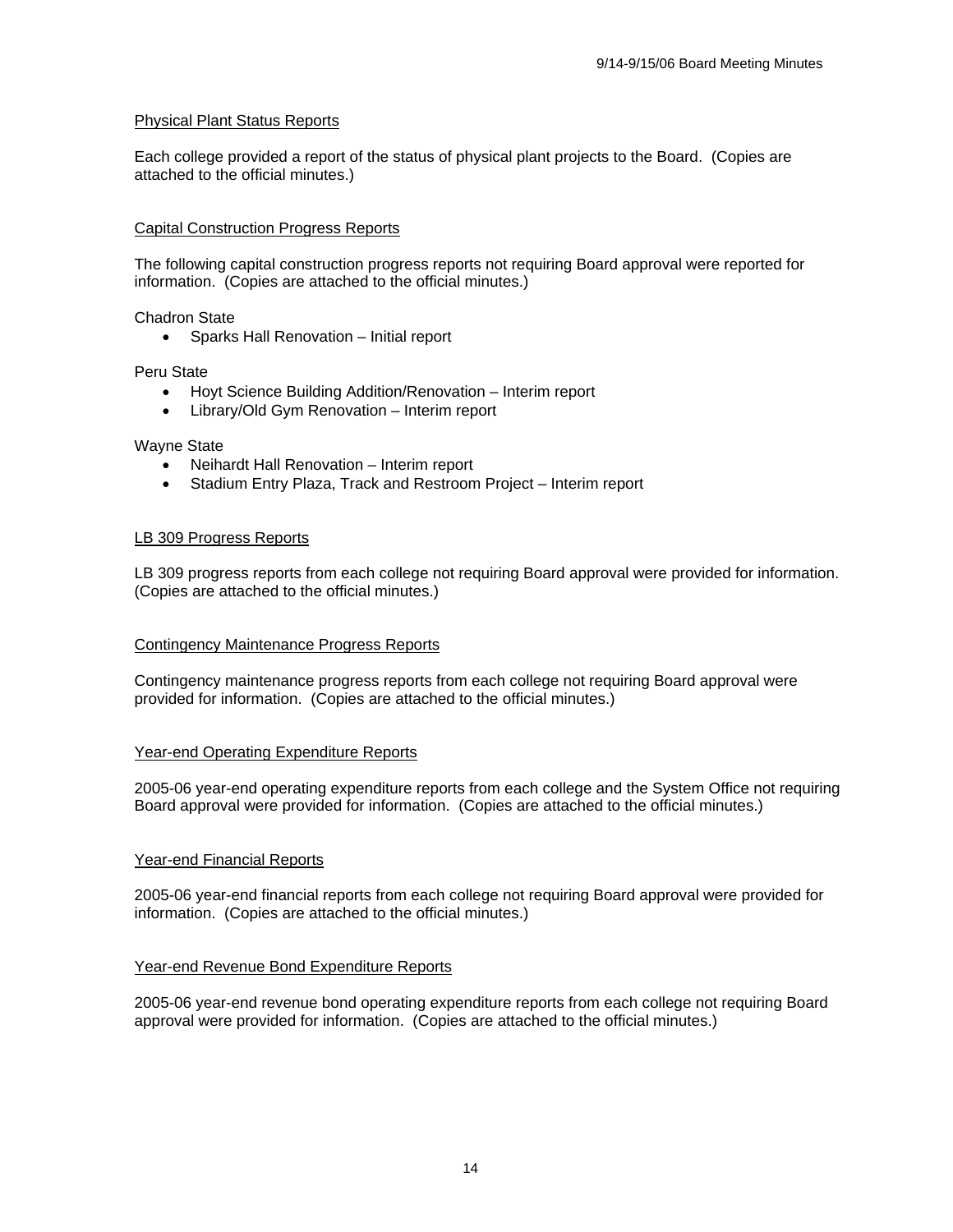#### Revisions to Board Policies

The following board policies were updated to reflect recent Board action, legislative action and to reflect the change in title from Executive Director to Chancellor. (Copies of the updated policies are attached to the official minutes.)

Policy 6003 State Treasurer **Policy 8060 Capital Construction**; Budget Policy 6005 Establishing and Use of Reserves The Requests Policy 6011 General Operations Financial Reports Policy 8063 Capital Construction; Construction Policy 6012 Financial Exigency **Documents** Policy 7001 Budgets; Operating, Requests, Adoption, Policy 8064 Capital Construction; Bids Policy 7007 Risk Avoidance, Risk Bearing Manuel Approvals Policy 7008 Risk Management **Professional Consulting Services** Policy 7010 Purchases; Bids; Public Lettings Policy 8067 Capital Construction; Contracts; Policy 7012 Lease Purchase Agreements Works of Art Policy 7013 Acquisitions and Planning; Computers Policy 8068 Capital Construction; Contracts; & Computer-Related Items Forms, Payments Policy 7016 Contracts; Consulting Services<br>
Policy 8069 Capital Construction; Inspection;<br>
Policy 7017 Contracts: Contingent Fee Contracts<br>
Substantial Completion; Final Policy 7017 Contracts; Contingent Fee Contracts Policy 7021 Travel; Personnel; Claims; Authorization Completion Policy 7023 Travel; Personnel; Out-of-State Policy 8070 Capital Construction; Gifts and Policy 7024 Meals; Reimbursement Bequests for Facilities Policy 8006 Vacating Streets **Policy 9002 Revenue Bonds**; Leases, Rental Policy 8020 Naming Facilities **by Calic Acids** of Property, Pledge of Fees and Policy 8021 Cornerstones and Plaques Revenue Policy 8028 Facilities; Leasing or Renting Policy 9006 Revenue Bonds; Use of Surplus On-Campus Space Funds Policy 8035 Facilities; Alcohol Use Policy 9015 Food Service; Operations;

 Evaluation & Control Policy 8065 Capital Construction; Contracts; Indemnification & Legal Defense Policy 8066 Capital Construction; Contracts; Contracts; Vendors

#### **MISCELLANEOUS ACTION AND INFORMATION ITEMS**

#### Chancellor's Report

Chancellor Carpenter noted that Carolyn Murphy, Sheri Irwin and he had met recently with Governor Heineman. Governor Heineman has a very positive view of the Nebraska State College System.

Chancellor Carpenter also noted he had been at each of the colleges to deliver his "State of the System" address. The address was well received at all three colleges. Chancellor Carpenter will visit each of the colleges again in the spring.

The following will provide greetings from the Board of Trustees at the December NSCS institution commencement ceremonies:

Larry Teahon – Chadron Cap Peterson – Wayne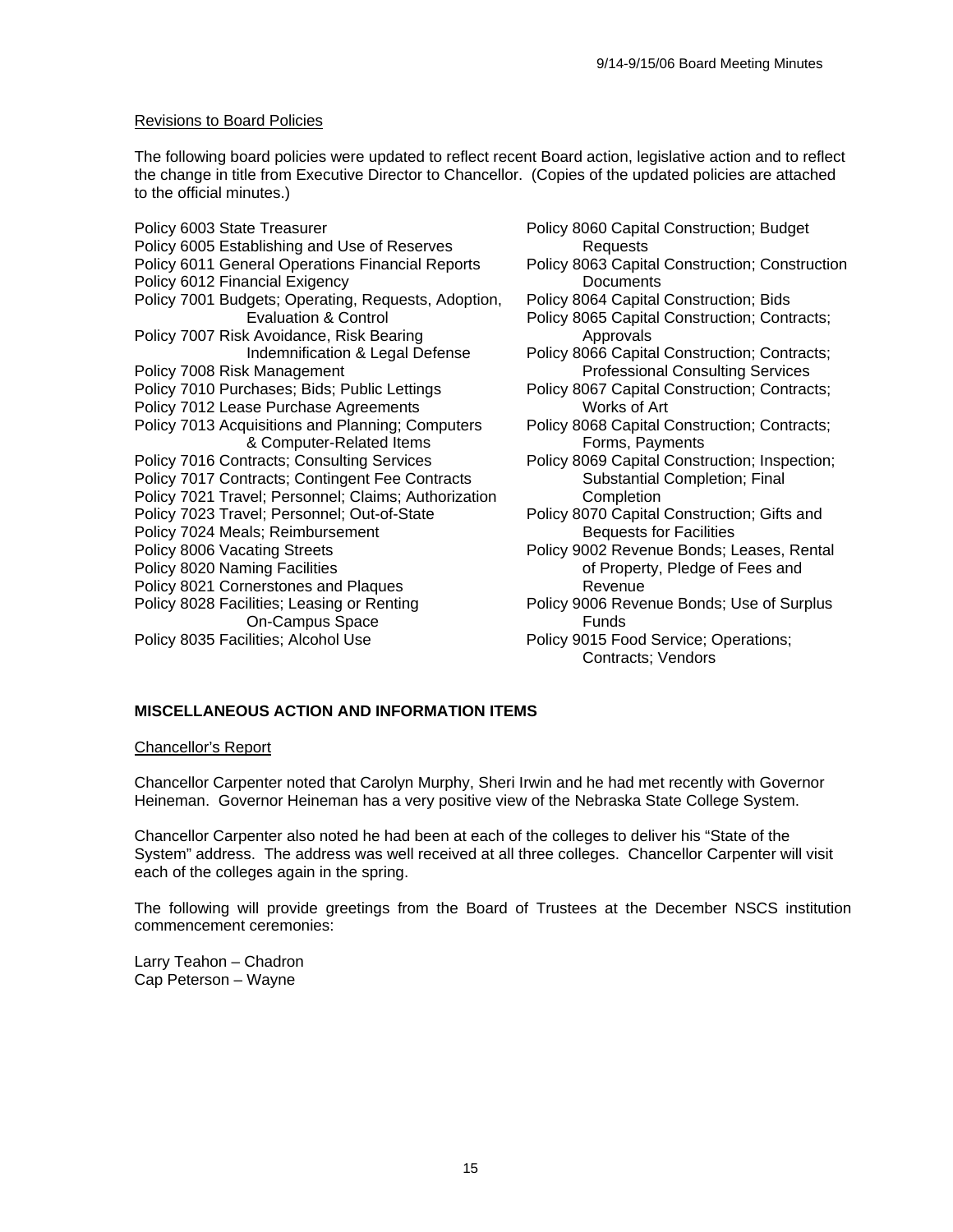#### Presidents' Reports

President Park reported CSC had avoided a major fire disaster when the college practice fields acted as a fire break during the July 28 Spotted Tail Fire. The fire has provided learning opportunities for CSC students and faculty and provided an opportunity for the administration to find the holes in the college's emergency action plan as well.

President Johnson reported on the ten individuals who received full scholarships for the new master of science degree in Organizational Management – Economic Development and Entrepreneurship. He congratulated Sheri Irwin on the brochure for the system masters.

President Collings reported on the multiple construction and renovations projects at WSC.

#### Student Trustees' Reports

CSC Student Trustee Pribbeno reported the students were anxious to help with projects related to the fire. He further noted many beginning-of-the-year activities were being held at CSC.

PSC Student Trustee Ellis reported enrollment is up again at PSC. All student organizations' membership is up as well. The college is very busy with opening activities. Student Trustee Ellis also reported that nine of the twelve seniors at Shickley High School involved in the High School to College Project were currently freshman at Peru State.

Student Trustee Jacobsen reported WSC recently established its first chapter of the Phi Kappa Phi academic honor society. Additionally he reported that two major study-abroad programs were held over the summer—one to the Czech Republic and another to Costa Rica.

#### Next Meeting

The next regularly scheduled meeting of the NSC Board of Trustees will be held in Lincoln, Nebraska on November 16, 2006.

**ADJOURNMENT --** The meeting was adjourned at 10:12 a.m.

Respectfully submitted,

Stan Carpenter **Chancellor** 

Individuals interested in source documents relating to the above agenda items may consult the Board Book for this meeting kept on file in the Nebraska State Colleges System Office in Lincoln.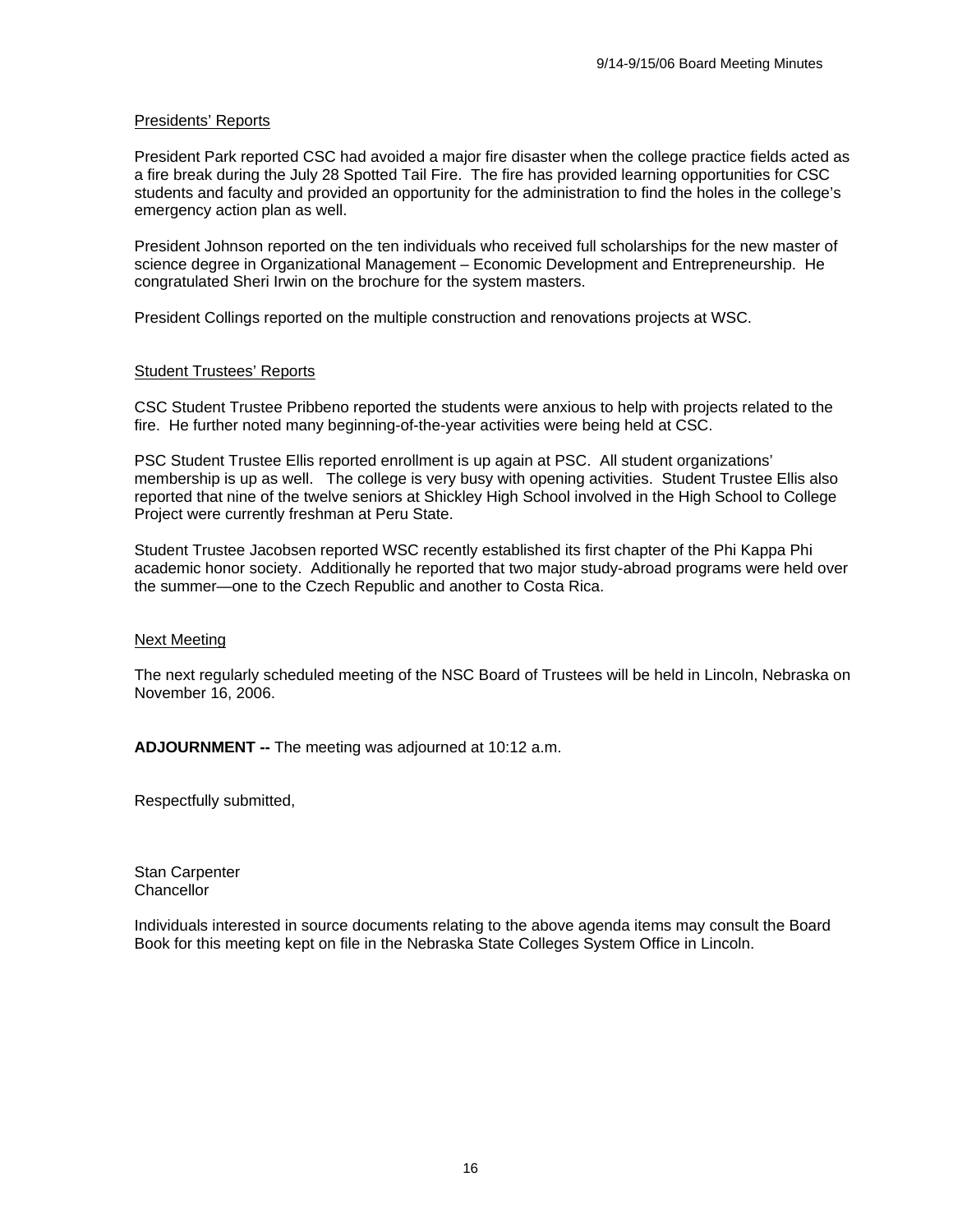#### **Academic, Personnel & Student Affairs Committee**

*Richard Halbert, Chair Doug Christensen Michael Jacobsen* 

November 16, 2006

## ACTION: **Approve Proposed Changes to Peru State Academic Program Structure**

**\_\_\_\_\_\_\_\_\_\_\_\_\_\_\_\_\_\_\_\_\_\_\_\_\_\_\_\_\_\_\_\_\_\_\_\_\_\_\_\_\_\_\_\_\_\_\_\_\_\_\_\_\_\_\_\_\_\_\_\_\_\_\_\_\_\_\_\_\_\_\_\_\_\_\_\_** 

**Priority: Educational Excellence Strategy: 1** 

Peru State College proposes and the System Office recommends implementation of a One-Dean for All-Faculty organizational model. The proposed benefit is to bring consistency of perspective on the selection, development, and evaluation of faculty while achieving coordination of curricular initiatives – at a salary savings. At the June 2007 and 2008 Board meetings, the college will provide a report on the outcome of this reorganization.

**\_\_\_\_\_\_\_\_\_\_\_\_\_\_\_\_\_\_\_\_\_\_\_\_\_\_\_\_\_\_\_\_\_\_\_\_\_\_\_\_\_\_\_\_\_\_\_\_\_\_\_\_\_\_\_\_\_\_\_\_\_\_\_\_\_\_\_\_\_\_\_\_\_\_\_\_** 

Peru State's academic programs are currently organized under three schools with a full-time administrator designated as a Dean for each School. The Schools are the School of Arts & Sciences, the School of Education and Graduate Studies, and the School of Professional Studies. The Deans report to the Vice President for Academic and Student Affairs.

The College proposes to replace the three dean structure with one dean to be designated as the Dean of Faculty and Graduate Programs while maintaining the existing three schools headed by Associate Deans.

The Dean of Faculty and Graduate Programs will report directly to the Vice President for Academic and Student Affairs and will be the immediate supervisor of the Associate Deans for the three schools, the Director of Offutt Operations and Online Services, and the Director of Graduate Programs. All other academic positions will report to the Vice President for Academic and Student Affairs.

The three schools will remain intact with the exception of the School of Education, which will drop the Graduate Studies designation. Those duties and responsibilities will be assigned to a new position designated as the Director of Graduate Programs. The Associate Dean of Education will be assigned duties relating exclusively to the teacher education program.

The Associate Dean of each school will serve as a half-time administrator and a half-time faculty member. The following describes the general duties, parameters, and responsibilities assigned the associate dean position.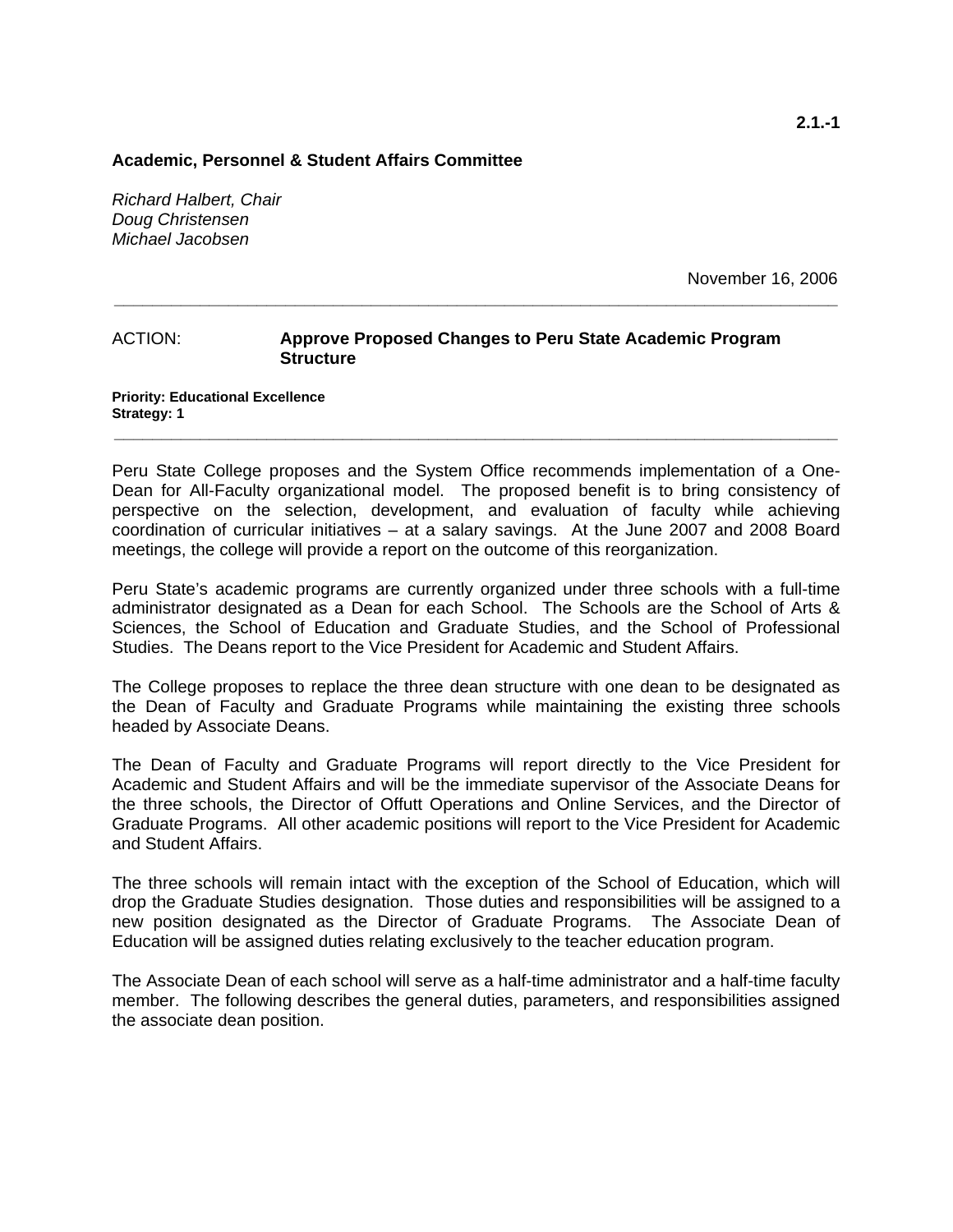- a. The associate dean instructional load will be limited to a maximum of six credit hours per semester with the remaining workload granted as release time to perform administrative duties. Additional release time and/or salary will be provided for the month of August or appropriate summer period to allow the associate dean to assist the Faculty Dean and Vice President with administrative matters relating to the upcoming fall semester.
- b. Each associate dean position will be assigned supervisory authority and serve as a member of the management team. The supervisory authority granted will permit the associate dean to effectively recommend the hiring, firing, retention, promotion and granting of tenure to faculty members of the school, i.e., to act as the immediate supervisor of school faculty. The associate dean will be authorized to perform all the duties outlined in Section 7.4 of the Evaluation Procedure of the Agreement with the SCEA in an effort to assist the Dean of Faculty in the assessment of faculty performance.
- c. In addition to adding supervisory duties to the job description, the associate dean's job duties will consist of additional administrative duties such as, but not limited to, providing administrative support for new and adjunct faculty, selection of adjuncts, supervising support and professional staff, providing input on new faculty selection, coordinating independent and directed studies, supervision of internships, schedule development, new course proposals, approve routine school expenditures and management of the school budget. Other duties are to assist the Dean of Faculty with the annual program review, accreditation, and student assessment processes.

The proposed and recommended organizational changes noted above will provide the support needed for the Dean of Faculty and Vice President for Academic Affairs to effectively and efficiently administer the academic programs of the College. If approved, the reorganization may possibly be implemented the beginning of Spring 2007 Semester provided a plan is in place to staff the School of Arts & Sciences and the School of Professional Studies new Associate Dean positions prior to the start of Spring Semester.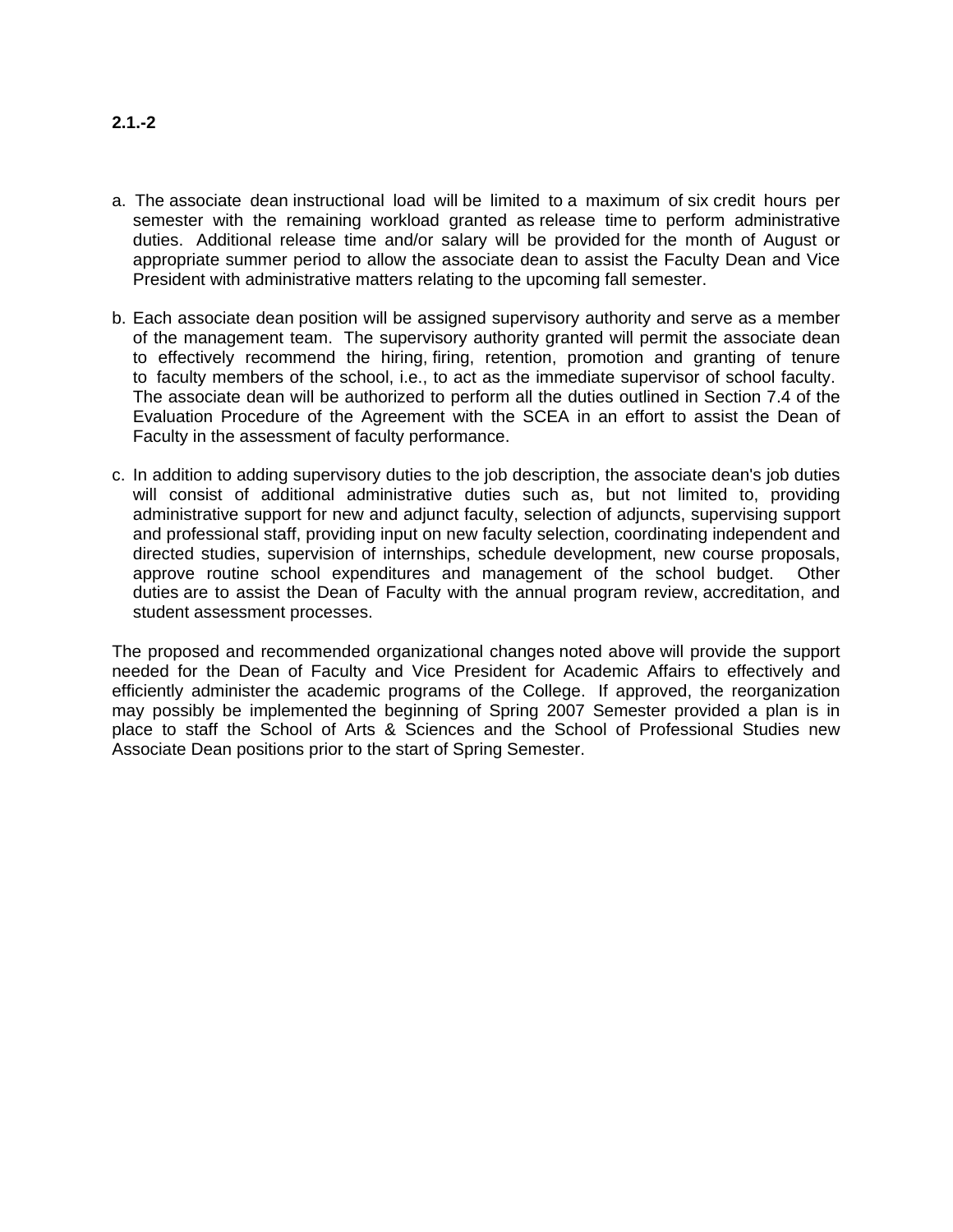#### **Academic, Personnel & Student Affairs Committee**

*Richard Halbert, Chair Doug Christensen Michael Jacobsen* 

November 16, 2006

## ACTION: **Accept Report of Personnel Actions**

Priority: Educational Excellence Strategy: 1

Board Policy 5021 states that all full-time (0.75 FTE or more) and part-time (less than .75 FTE) personnel appointments, overload assignments and summer school contract extensions be approved by the Presidents and reported to the Chancellor. The Board is asked to review and accept this report to establish a record of such action.

**\_\_\_\_\_\_\_\_\_\_\_\_\_\_\_\_\_\_\_\_\_\_\_\_\_\_\_\_\_\_\_\_\_\_\_\_\_\_\_\_\_\_\_\_\_\_\_\_\_\_\_\_\_\_\_\_\_\_\_\_\_\_\_\_\_\_\_\_\_\_\_\_\_\_\_\_** 

**\_\_\_\_\_\_\_\_\_\_\_\_\_\_\_\_\_\_\_\_\_\_\_\_\_\_\_\_\_\_\_\_\_\_\_\_\_\_\_\_\_\_\_\_\_\_\_\_\_\_\_\_\_\_\_\_\_\_\_\_\_\_\_\_\_\_\_\_\_\_\_\_\_\_\_\_**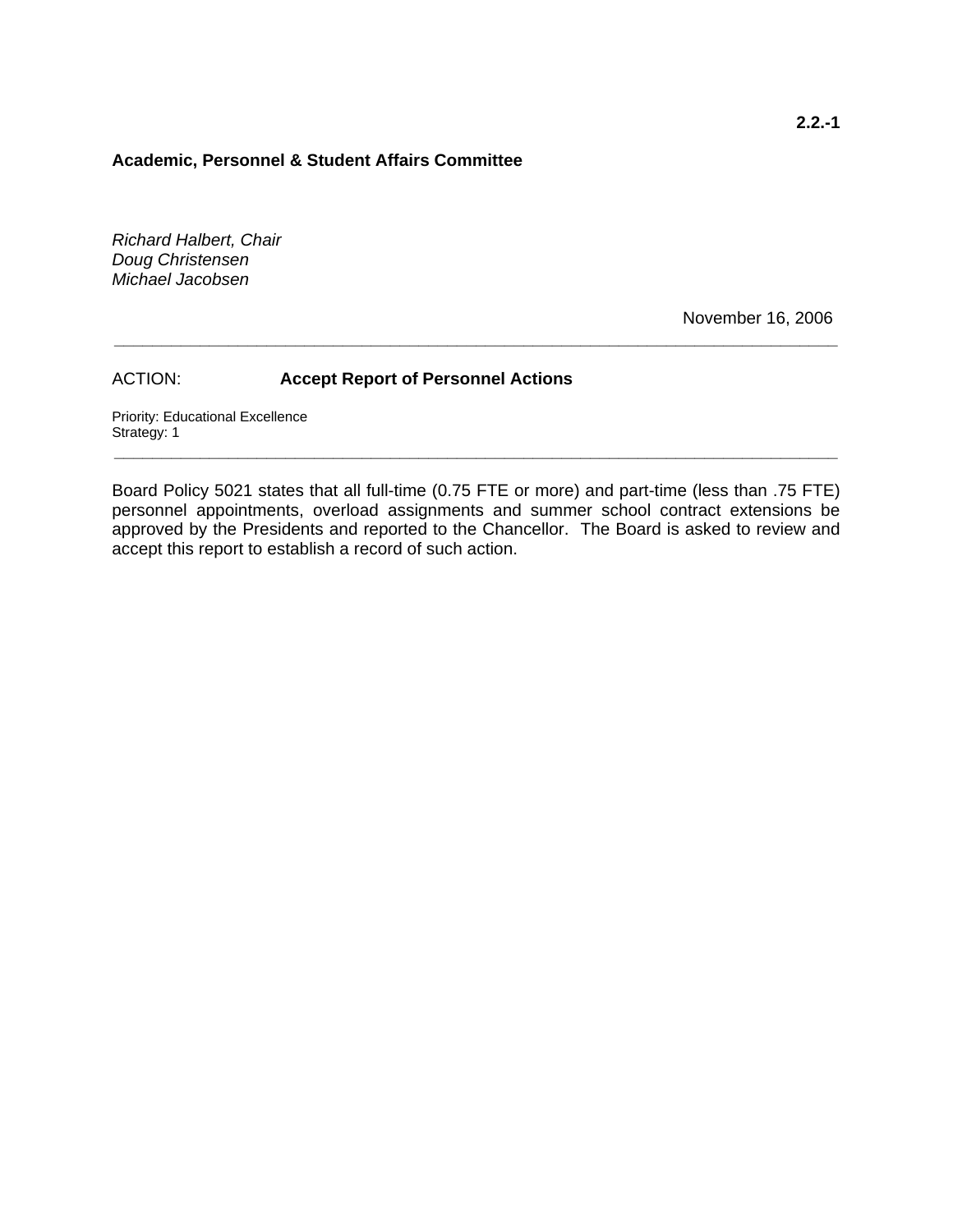| <b>RANKED FACULTY</b><br>(FULL-TIME/.75 FTE OR MORE) |                                     |                   |                     |                   |                         |      |                                                           |                     |
|------------------------------------------------------|-------------------------------------|-------------------|---------------------|-------------------|-------------------------|------|-----------------------------------------------------------|---------------------|
| Name                                                 | Title/Assignment                    | Rank              | Salary              | Funding<br>Source | Period of<br>Employment | FTE. | <b>Reason for Action</b>                                  | Type of Appointment |
| Littrel, Tammi                                       | Arts & Sciences; Social<br>Sciences | <b>Instructor</b> | 31,000<br><b>AY</b> | <b>State</b>      | 08/23/06 -<br>05/05/07  | .00  | New Appointment;<br>Replaces employee on<br>medical leave | Special             |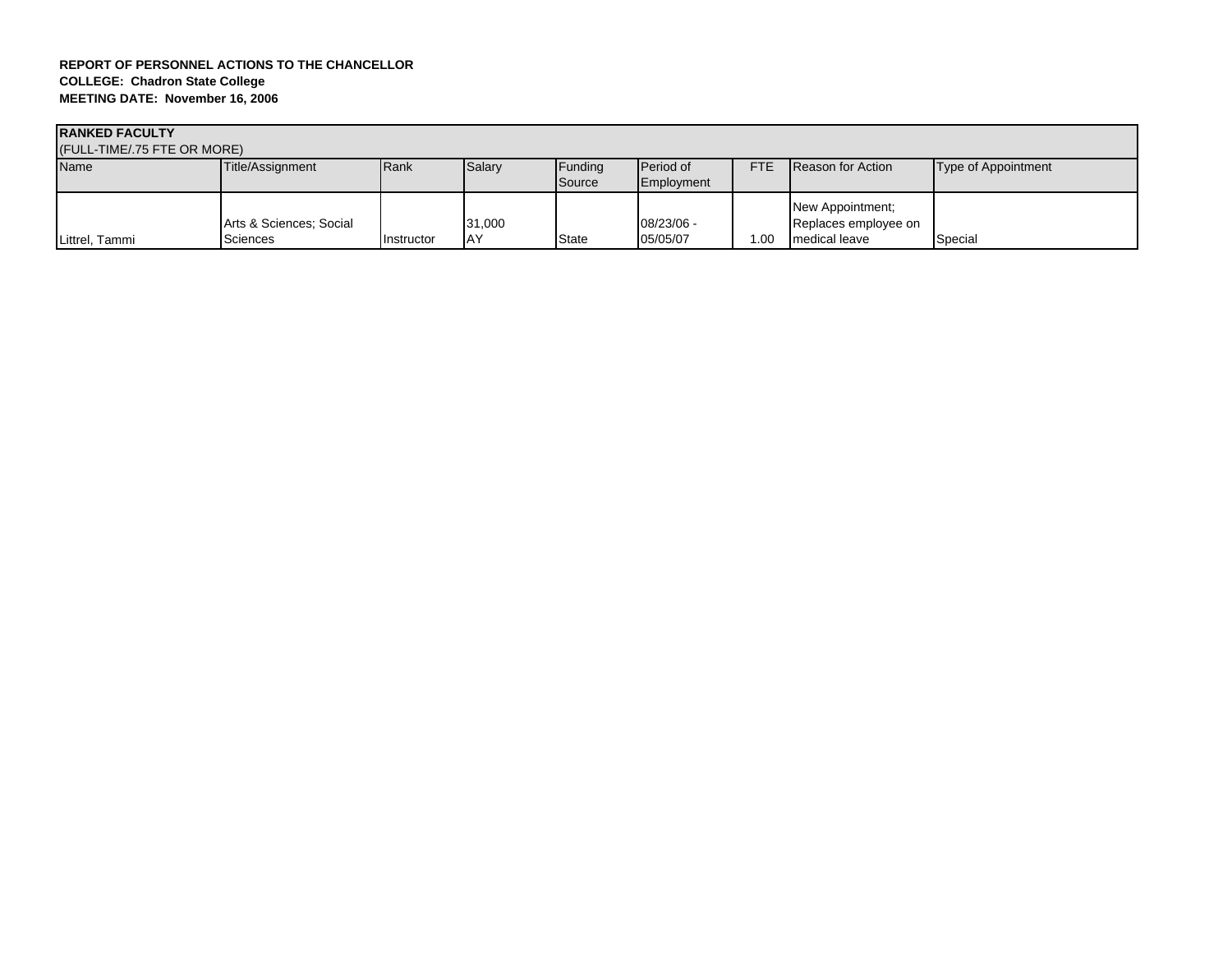| <b>UNIONIZED PROFESSIONAL STAFF</b> |                                 |            |              |         |            |            |                                           |                                  |
|-------------------------------------|---------------------------------|------------|--------------|---------|------------|------------|-------------------------------------------|----------------------------------|
| (FULL-TIME/.75 FTE OR MORE)<br>Name | Title/Assignment                | Rank       | Salary       | Funding | Period of  | <b>FTE</b> | Reason for Action                         | <b>Type of Appointment</b>       |
|                                     |                                 |            |              | Source  | Employment |            |                                           |                                  |
|                                     | <b>Extended Campus</b>          |            | 26,598.00    |         |            |            |                                           |                                  |
|                                     | Programs; External              |            | (35, 463.00) |         | 10/02/06 - |            | New Appointment;                          |                                  |
| Bayne, Deann                        | Program Facillitator            | <b>NA</b>  |              | State   | 06/30/07   | 1.00       | Replaces Loren Braman Special Appointment |                                  |
|                                     |                                 |            |              |         |            |            |                                           |                                  |
|                                     | <b>Computer Services;</b>       |            | 42,158.00    |         | 06/01/99 - |            |                                           |                                  |
| Becker, Stephen                     | <b>Computer Support Analyst</b> | <b>INA</b> |              | State   | 10/24/06   | 1.00       | Resignation                               | Specific Term - Non-Probationary |
|                                     | <b>Extended Campus</b>          |            | 25,914.00    |         |            |            |                                           |                                  |
|                                     | Programs; Student               |            | (34, 552)    |         | 10/01/06 - |            |                                           |                                  |
| Cousin, Carl                        | Services Counselor              | <b>NA</b>  |              | State   | 06/30/07   | 1.00       | <b>Additional Duties</b>                  | Specific Term - Probationary     |
|                                     |                                 |            |              |         |            |            |                                           |                                  |
|                                     | Housing & Residence Life;       |            | 24.666.00    | Revenue | 12/19/05 - |            |                                           |                                  |
| Franz, Benjamin                     | <b>Residence Hall Director</b>  | <b>NA</b>  |              | Bond    | 01/02/07   | 1.00       | Resignation                               | Specific Term - Probationary     |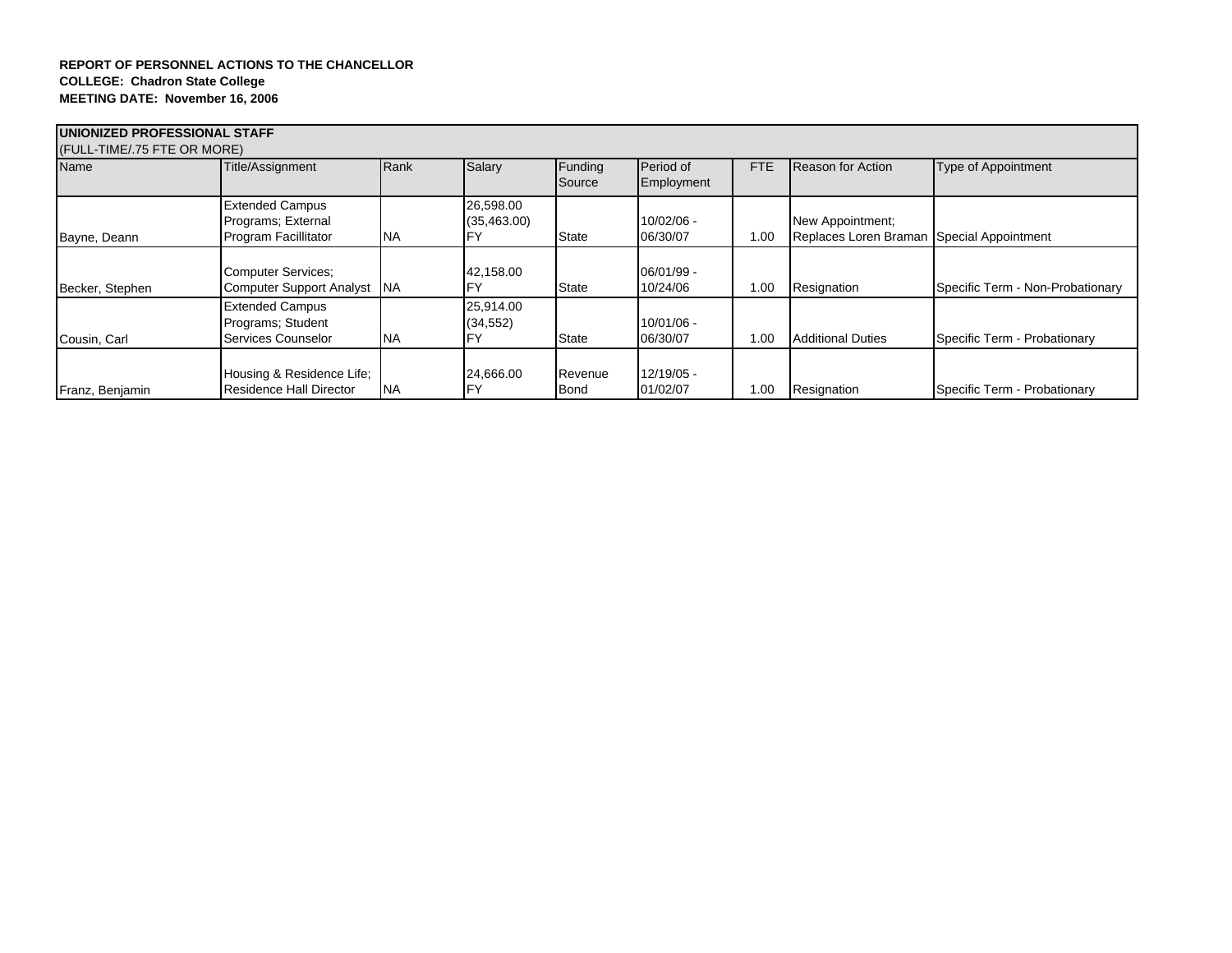| Name              | Title/Assignment             | Rank       | Salary   | Funding      | Period of    | <b>FTE</b> | <b>Reason for Action</b>  | Type of Appointment |
|-------------------|------------------------------|------------|----------|--------------|--------------|------------|---------------------------|---------------------|
|                   |                              |            |          | Source       | Employment   |            |                           |                     |
|                   | <b>BEAMS; Business &amp;</b> |            | 3,996.00 |              | 08/21/06 -   |            |                           |                     |
| Anderson, Timothy | Economics                    | Professor  | AY       | <b>State</b> | 12/15/06     | 0.10       | Appointment; Overload     | Special             |
|                   |                              |            |          |              |              |            | Appointment; IDL          |                     |
|                   | EHPCPSW; Counseling,         | Assistant  | 250.00   |              | 08/21/06 -   |            | Course: COUN 541-1        |                     |
| Beechler, Judith  | Psychology & Social Work     | Professor  | AY       | <b>State</b> | 12/15/06     | <b>NA</b>  | site                      | Special             |
|                   | Arts & Sciences: Visual &    | Assistant  | 2,442.00 |              | 08/21/06 -   |            |                           |                     |
| Bentz, Laura      | Performing Arts              | Professor  | AY       | <b>State</b> | 12/15/06     | 0.10       | Appointment; Overload     | Special             |
|                   | Arts & Sciences; Justice     | Associate  | 3,015.00 |              | 08/21/06 -   |            |                           |                     |
| Bogner, Michael   | <b>Studies</b>               | Professor  | AY       | <b>State</b> | 12/15/06     | 0.10       | Appointment; Overload     | Special             |
|                   | EHPCPSW; Human               |            | 2,100.00 |              | 08/21/06 -   |            |                           |                     |
| Brammer, Dawn     | Performance                  | Instructor | AY       | <b>State</b> | 12/15/06     | 0.10       | Appointment; Overload     | Special             |
|                   |                              |            |          |              |              |            | Appointment; IDL          |                     |
|                   | EHPCPSW; Counseling,         | Assistant  | 500.00   |              | 08/21/06 -   |            | Course: PSYC 432 - 2      |                     |
| Carnot, Mary Jo   | Psychology & Social Work     | Professor  | AY       | <b>State</b> | 12/15/06     | NA.        | sites                     | Special             |
|                   | Arts & Sciences; Visual &    | Assistant  | 2,643.00 |              | $08/21/06 -$ |            |                           |                     |
| Cavin, Scott      | Performing Arts              | Professor  | AY       | <b>State</b> | 12/15/06     | 0.10       | Appointment; Overload     | Special             |
|                   |                              |            |          |              |              |            | Appointment: IDL          |                     |
|                   | <b>BEAMS: Business &amp;</b> | Associate  | 750.00   |              | 08/21/06 -   |            | Course: MKTG 331 - 3      |                     |
| Donahue, Timothy  | Economics                    | Professor  | AY       | <b>State</b> | 12/15/06     | NA.        | sites                     | Special             |
|                   |                              |            |          |              |              |            | Special Appointment;      |                     |
|                   | <b>BEAMS: Business &amp;</b> | Associate  | 3,000.00 |              | 06/01/06 -   |            | Associate Director of the |                     |
| Donahue, Timothy  | Economics                    | Professor  | AY       | Grant        | 08/31/06     | <b>NA</b>  | <b>NBDC</b>               | Special             |
|                   |                              |            |          |              |              |            | Appointment; IDL          |                     |
|                   |                              | Assistant  | 503.04   |              | 08/21/06 -   |            | Course: EDUC 323 *2 cr    |                     |
| Enos, Karen       | <b>EHPCPSW</b> ; Education   | Professor  | AY       | <b>State</b> | 12/15/06     | <b>NA</b>  | hrs - 3 sites             | Special             |
|                   | Arts & Sciences; Physical &  | Assistant  | 1,658.00 |              | 08/21/06 -   |            |                           |                     |
| Fillmore, Brad    | Life Sciences                | Professor  | AY       | <b>State</b> | 12/15/06     | 0.06       | Appointment; Overload     | Special             |
|                   |                              |            |          |              |              |            | Appointment: IDL          |                     |
|                   |                              |            |          |              |              |            | Courses: EDCI 636 - 1     |                     |
|                   |                              |            | 585.36   |              | $08/21/06 -$ |            | site; EDUC 321 *2 cr hrs  |                     |
| Gardner, Clark    | EHPCPSW; Education           | Professor  | AY       | <b>State</b> | 12/15/06     | <b>NA</b>  | - 2 sites                 | Special             |
|                   |                              |            |          |              |              |            | Appointment; IDL          |                     |
|                   | EHPCPSW; Counseling,         | Associate  | 750.00   |              | 08/21/06 -   |            | Course: COUN 632 - 3      |                     |
| Gaudet, Laura     | Psychology & Social Work     | Professor  | AY       | <b>State</b> | 12/15/06     | <b>NA</b>  | sites                     | Special             |
|                   |                              |            |          |              |              |            |                           |                     |
|                   | EHPCPSW; Counseling,         | Associate  | 2,841.00 |              | $08/21/06 -$ |            |                           |                     |
| Gaudet, Laura     | Psychology & Social Work     | Professor  | AY       | <b>State</b> | 12/15/06     | 0.10       | Appointment; Overload     | Special             |
|                   |                              |            |          |              |              |            | Appointment; IDL          |                     |
|                   | <b>BEAMS; Business &amp;</b> | Associate  | 500.00   |              | $08/21/06 -$ |            | Course: ACTG 443 - 2      |                     |
|                   |                              |            |          |              |              |            |                           |                     |
| Haugland, Jerry   | Economics                    | Professor  | AY       | <b>State</b> | 12/15/06     | NA.        | sites                     | Special             |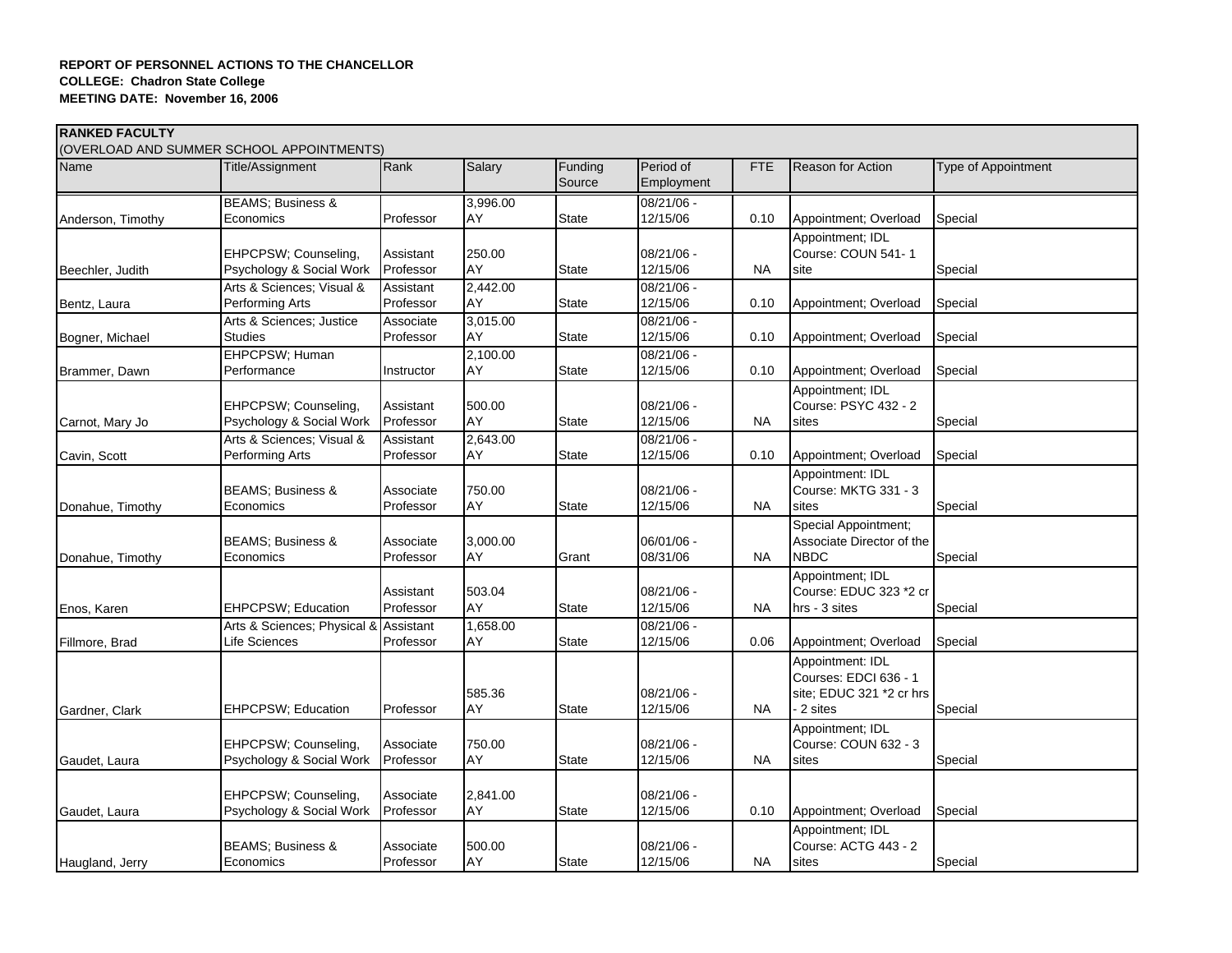| <b>RANKED FACULTY</b> |                                           |            |             |                   |                         |            |                                    |                            |
|-----------------------|-------------------------------------------|------------|-------------|-------------------|-------------------------|------------|------------------------------------|----------------------------|
|                       | (OVERLOAD AND SUMMER SCHOOL APPOINTMENTS) |            |             |                   |                         |            |                                    |                            |
| Name                  | Title/Assignment                          | Rank       | Salary      | Funding<br>Source | Period of<br>Employment | <b>FTE</b> | <b>Reason for Action</b>           | <b>Type of Appointment</b> |
|                       |                                           |            |             |                   |                         |            | Appointment; IDL                   |                            |
|                       |                                           |            |             |                   |                         |            | Courses: SW 231 - 2                |                            |
|                       | EHPCPSW; Counseling,                      | Assistant  | 1,000.00    |                   | 08/21/06 -              |            | sites; SW 331 - 1 site;            |                            |
| Hoem, Bruce           | Psychology & Social Work                  | Professor  | AY          | <b>State</b>      | 12/15/06                | NA         | SW 332 - 1 site                    | Special                    |
|                       |                                           |            |             |                   |                         |            |                                    |                            |
|                       |                                           |            |             |                   |                         |            | Appointment; IDL                   |                            |
|                       | Arts & Sciences; Social                   | Associate  | 1,000.00    |                   | 08/21/06 -              |            | Courses: HIST 331 - 1              |                            |
| Hyer, Joel            | Sciences                                  | Professor  | AY          | <b>State</b>      | 12/15/06                | <b>NA</b>  | site; HIST 4/535 - 3 sites Special |                            |
|                       | Arts & Sciences; Social                   | Associate  | 2,769.00    |                   | 08/21/06 -              |            |                                    |                            |
| Hyer, Joel            | Sciences                                  | Professor  | AY          | <b>State</b>      | 12/15/06                | 0.10       | Appointment; Overload              | Special                    |
|                       |                                           |            | 2,192.00    |                   | $08/21/06 -$            |            |                                    |                            |
| King, Donald          | <b>EHPCPSW</b> ; Education                | Professor  | AY          | <b>State</b>      | 12/15/06                | 0.06       | Appointment; Overload              | Special                    |
|                       | <b>BEAMS</b> ; Business &                 | Assistant  | 3,000.00    |                   | 06/01/06 -              |            | Special Appointment;               |                            |
|                       | Economics                                 |            | AY          | Grant             | 08/31/06                | NA.        | Director of the NBDC               |                            |
| Koehn, James          |                                           | Professor  |             |                   |                         |            |                                    | Special                    |
|                       |                                           |            |             |                   |                         |            |                                    |                            |
|                       |                                           |            |             |                   |                         |            | Appointment; IDL                   |                            |
|                       |                                           |            |             |                   |                         |            | Courses: ACTG 332 - 3              |                            |
|                       | <b>BEAMS: Business &amp;</b>              | Assistant  | 2,000.00    |                   | 08/21/06 -              |            | sites; ACTG 343 - 1 site;          |                            |
| Koehn, James          | Economics                                 | Professor  | AY          | <b>State</b>      | 12/15/06                | <b>NA</b>  | ACTG 431 - 4 sites                 | Special                    |
|                       |                                           |            |             |                   |                         |            |                                    |                            |
|                       | <b>BEAMS; Business &amp;</b>              | Associate  | 500.00      |                   | 08/21/06 -              |            | Appointment; IDL                   |                            |
| Koza, Richard         | Economics                                 | Professor  | AY          | <b>State</b>      | 12/15/06                | <b>NA</b>  | Course: FIN 330 - 2 sites Special  |                            |
|                       |                                           | Assistant  | 5,644.00    |                   | $08/21/06 -$            |            |                                    |                            |
| Lambert, Adam         | Arts & Sciences; Music                    | Professor  | AY          | <b>State</b>      | 12/15/06                | 0.24       | Appointment; Overload              | Special                    |
|                       | Arts & Sciences; Physical &               |            | 2,000.00    |                   | 08/01/06 -              |            | Appointment; Grant                 |                            |
| Lawson, Randy         | Life Sciences                             | Professor  | AY          | Grant             | 08/31/06                | NA.        | Administration                     | Special                    |
|                       |                                           |            |             |                   |                         |            | Appointment; IDL                   |                            |
|                       |                                           | Assistant  | 500.00      |                   | 08/21/06 -              |            | Course: FCS 335 - 2                |                            |
| Lewis Fravel, Deborah | <b>BEAMS; Applied Sciences</b>            | Professor  | AY          | State             | 12/15/06                | <b>NA</b>  | sites                              | Special                    |
|                       |                                           |            |             |                   |                         |            |                                    |                            |
|                       |                                           |            | 250.00      |                   | 08/21/06 -              |            | Appointment; IDL                   |                            |
| Madsen, Kim           | <b>BEAMS; Applied Sciences</b>            | Professor  | AY          | <b>State</b>      | 12/15/06                | <b>NA</b>  | Course: FCS 423 - 1 site Special   |                            |
|                       |                                           |            | 2,192.00    |                   | 08/21/06 -              |            |                                    |                            |
| Madsen, Kim           | <b>BEAMS; Applied Sciences</b>            | Professor  | AY          | <b>State</b>      | 12/15/06                | 0.06       | Appointment; Overload              | Special                    |
|                       |                                           | Assistant  | 3,934.00    |                   | 08/21/06 -              |            |                                    |                            |
| Margetts, James       | Arts & Sciences; Music                    | Professor  | AY          | <b>State</b>      | 12/15/06                | 0.15       | Appointment; Overload              | Special                    |
|                       |                                           | Assistant  | 1,312.50.00 |                   | 08/01/06 -              |            | Appointment; Advising              |                            |
| Margetts, James       | Arts & Sciences; Music                    | Professor  | AY          | <b>State</b>      | 08/19/06                | <b>NA</b>  | Center                             | Special                    |
|                       |                                           |            |             |                   |                         |            |                                    |                            |
|                       |                                           |            |             |                   | 08/21/06 -              |            | Appointment; IDL                   |                            |
|                       |                                           |            | 250.00      |                   |                         |            | Course: EDUC 232 - 1               |                            |
| Marshall, Peggy       | <b>EHPCPSW: Edcuation</b>                 | Instructor | AY          | <b>State</b>      | 12/15/06                | NA.        | site                               | Special                    |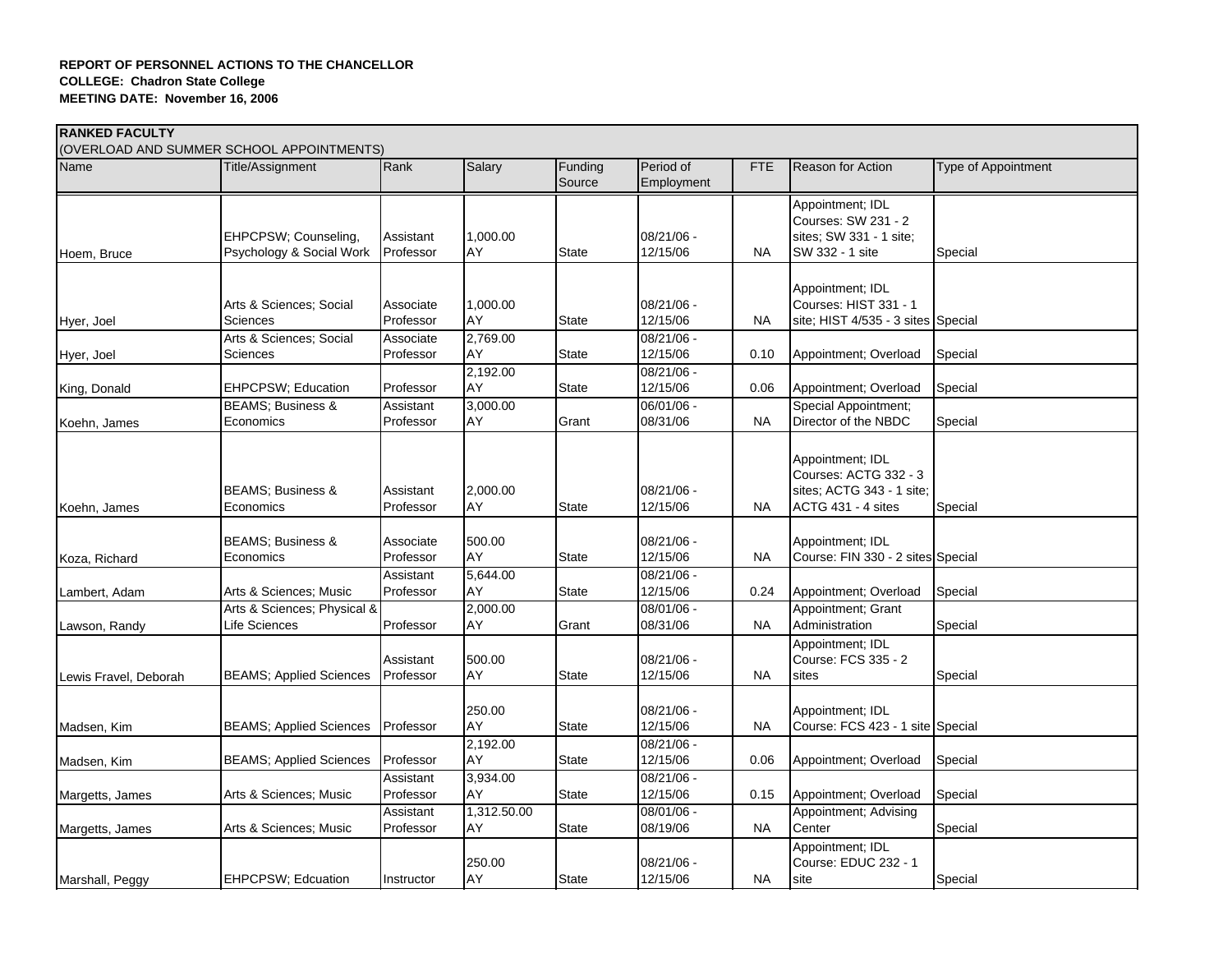| <b>RANKED FACULTY</b> |                                                  |                        |                |                   |                         |            |                                                                      |                            |
|-----------------------|--------------------------------------------------|------------------------|----------------|-------------------|-------------------------|------------|----------------------------------------------------------------------|----------------------------|
|                       | (OVERLOAD AND SUMMER SCHOOL APPOINTMENTS)        |                        |                |                   |                         |            |                                                                      |                            |
| Name                  | Title/Assignment                                 | Rank                   | Salary         | Funding<br>Source | Period of<br>Employment | <b>FTE</b> | <b>Reason for Action</b>                                             | <b>Type of Appointment</b> |
|                       | Arts & Sciences: Justice                         | Associate              | 250.00         |                   | $08/21/06 -$            |            | Appointment; IDL                                                     |                            |
| Nobiling, Tracy       | <b>Studies</b>                                   | Professor              | AY             | <b>State</b>      | 12/15/06                | <b>NA</b>  | Course: CJ 439 - 1site                                               | Special                    |
|                       | Arts & Sciences; Justice                         | Associate              | 402.50         |                   | 08/01/06 -              |            | Appointment; Advising                                                |                            |
| Nobiling, Tracy       | <b>Studies</b>                                   | Professor              | AY             | <b>State</b>      | 08/20/06                | <b>NA</b>  | Center                                                               | Special                    |
| Petersen, Ann         | <b>EHPCPSW</b> ; Education                       | Associate<br>Professor | 750.00<br>AY   | <b>State</b>      | 08/21/06 -<br>12/15/06  | <b>NA</b>  | Appointment; IDL<br>Course: READ 4/530 - 3<br>sites                  | Special                    |
|                       |                                                  | Associate              | 5,215.00       |                   | 08/21/06 -              |            |                                                                      |                            |
| Schaefer, Sandy       | Arts & Sciences; Music                           | Professor              | AY             | <b>State</b>      | 12/15/06                | 0.17       | Appointment; Overload                                                | Special                    |
| Schreuder, Joel       | Arts & Sciences; Music                           | Assistant<br>Professor | 1,350.00<br>AY | <b>State</b>      | 08/21/06 -<br>12/15/06  | 0.05       | Appointment; Overload                                                | Special                    |
| Squier, Chuck         | EHPCPSW; Education                               | Assistant<br>Professor | 500.00<br>AY   | <b>State</b>      | 08/21/06 -<br>12/15/06  | <b>NA</b>  | Appointment; IDL<br>Course: SPED 331 - 2<br>sites                    | Special                    |
| Squier, Cindy         | EHPCPSW; Education                               | Instructor             | 250.00<br>AY   | <b>State</b>      | 08/21/06 -<br>12/15/06  | <b>NA</b>  | Appointment; IDL<br>Course: SPED 232 - 1<br>site                     | Special                    |
| Squier, Cynthia       | EHPCPSW; Education                               | Instructor             | 3,288.00<br>AY | <b>State</b>      | 08/21/06 -<br>12/15/06  | 0.13       | Appointment; Overload                                                | Special                    |
| Stewart, Deborah      | EHPCPSW; Counseling,<br>Psychology & Social Work | Assistant<br>Professor | 1,000.00<br>AY | <b>State</b>      | 08/21/06 -<br>12/15/06  | <b>NA</b>  | Appointment; IDL<br>Courses: SW 271 - 2<br>sites; SW 339 - 2 sites   | Special                    |
| Sutliffe, Jay         | <b>BEAMS; Applied Sciences</b>                   | Assistant<br>Professor | 1,000.00<br>AY | <b>State</b>      | 08/21/06 -<br>12/15/06  | <b>NA</b>  | Appointment; IDL<br>Courses: AGRI 431 - 1<br>site, FCS 436 - 3 sites | Special                    |
| Taylor, Una           | Arts & Sciences; Music                           | Assistant<br>Professor | 1,841.00<br>AY | <b>State</b>      | 08/21/06 -<br>12/15/06  | 0.07       | Appointment; Overload                                                | Special                    |
| Watson, George        | Arts & Sciences; Justice<br><b>Studies</b>       | Professor              | 250.00<br>AY   | <b>State</b>      | 08/21/06 -<br>12/15/06  | <b>NA</b>  | Appointment; IDL<br>Course: CJ 337 - 1 site                          | Special                    |
| Watson, George        | Arts & Sciences; Justice<br><b>Studies</b>       | Professor              | 4,155.00<br>AY | <b>State</b>      | 08/21/06 -<br>12/15/06  | 0.10       | Appointment; Overload                                                | Special                    |
| Wentworth, Beth       | <b>BEAMS</b> ; Mathematical<br><b>Sciences</b>   | Assistant<br>Professor | 500.00<br>AY   | <b>State</b>      | 08/21/06 -<br>12/15/06  | <b>NA</b>  | Appointment; IDL<br><b>Course: MATH 335 - 2</b><br>sites             | Special                    |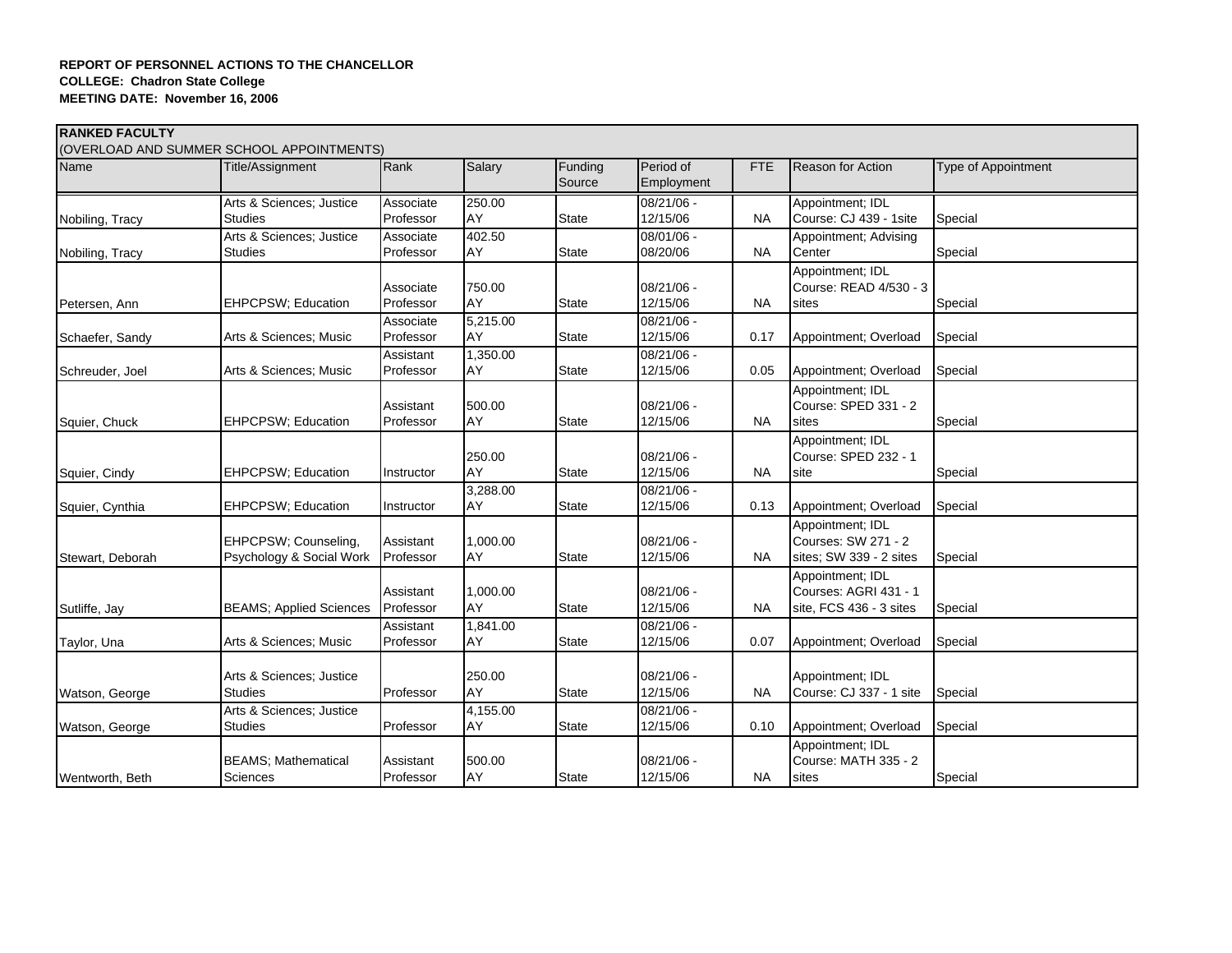| <b>RANKED FACULTY</b> | (OVERLOAD AND SUMMER SCHOOL APPOINTMENTS)  |                        |                       |                   |                          |            |                                                                    |                            |
|-----------------------|--------------------------------------------|------------------------|-----------------------|-------------------|--------------------------|------------|--------------------------------------------------------------------|----------------------------|
| Name                  | Title/Assignment                           | Rank                   | Salary                | Funding<br>Source | Period of<br>Employment  | <b>FTE</b> | <b>Reason for Action</b>                                           | <b>Type of Appointment</b> |
| Winkle, Carola        | Arts & Sciences; Music                     | Instructor             | 132.17<br>AY          | <b>State</b>      | 08/21/06 -<br>08/31/06   | <b>NA</b>  | Appointment; Course<br>Challenge                                   | Special                    |
| Winkle, Carola        | Arts & Sciences; Music                     | Instructor             | 4,015.00<br>IAY       | <b>State</b>      | $08/21/06 -$<br>12/15/06 | 0.18       | Appointment; Overload                                              | Special                    |
| Wright, Jim           | <b>BEAMS</b> ; Business &<br>Economics     | Professor              | 1,500.00<br>AY        | <b>State</b>      | $08/21/06 -$<br>12/15/06 | <b>NA</b>  | Appointment; IDL<br>Courses: BA 336 - 3<br>sites; BA 431 - 3 sites | Special                    |
| Wright, Ottley        | EHPCPSW: Human<br>Performance              | Assistant<br>Professor | 1,662.50<br><b>AY</b> | <b>State</b>      | $08/01/06 -$<br>08/19/06 | <b>NA</b>  | Appointment; Advising<br>Center                                    | Special                    |
| Zimmerman, Loren      | Arts & Sciences; Justice<br><b>Studies</b> | Assistant<br>Professor | 500.00<br><b>AY</b>   | <b>State</b>      | $08/21/06 -$<br>12/15/06 | <b>NA</b>  | Appointment; IDL<br>Courses: CJ 238 - 1 site:<br>CJ 339 - 1 site   | Special                    |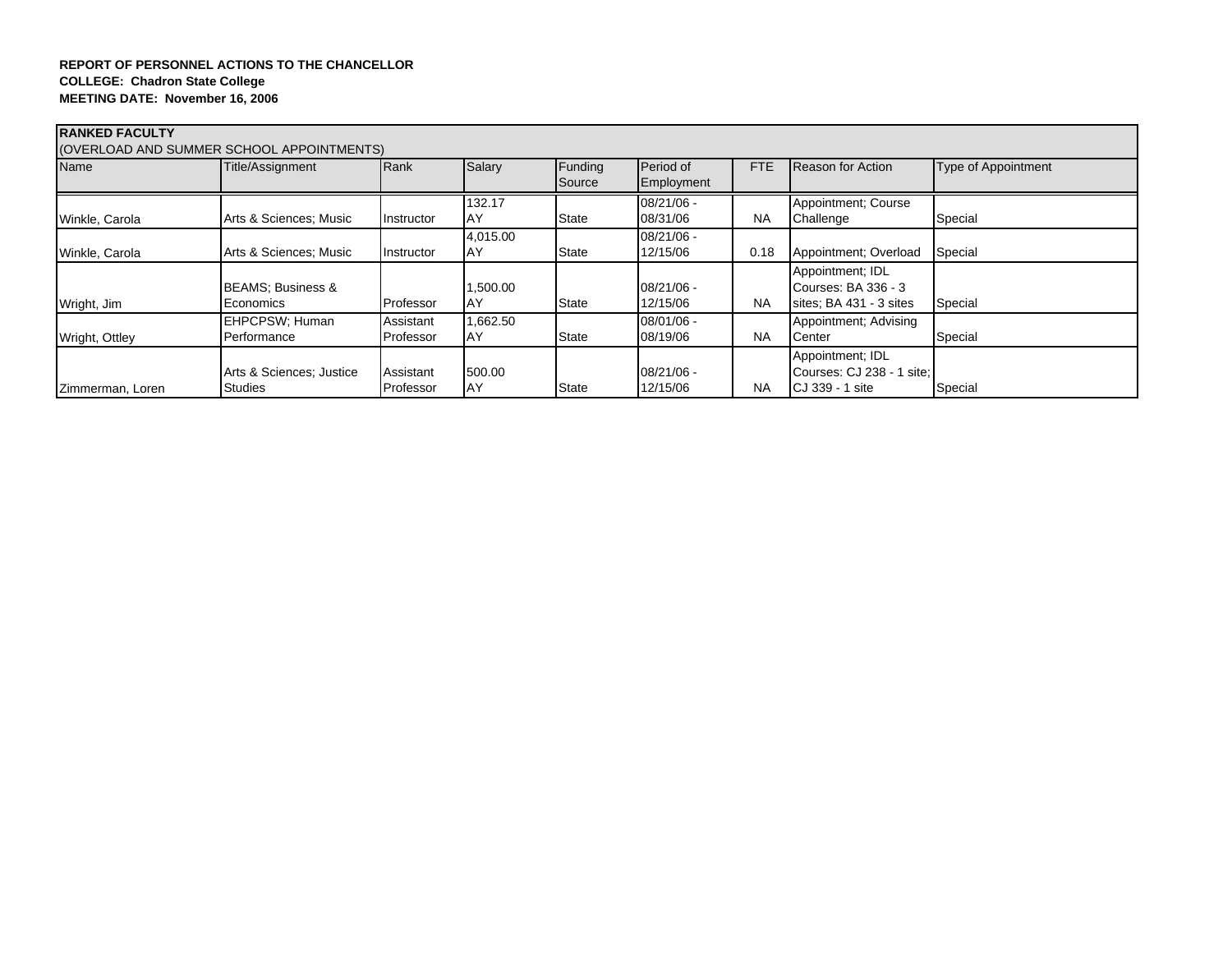| <b>NON-RANKED FACULTY</b>     |                                |           |          |                   |              |            |                          |                            |
|-------------------------------|--------------------------------|-----------|----------|-------------------|--------------|------------|--------------------------|----------------------------|
| (PART-TIME/LESS THAN .75 FTE) |                                | Rank      |          |                   | Period of    |            |                          |                            |
| Name                          | Title/Assignment               |           | Salary   | Funding<br>Source | Employment   | <b>FTE</b> | <b>Reason for Action</b> | <b>Type of Appointment</b> |
|                               | <b>Extended Campus</b>         |           | 600.00   |                   | 06/09/06 -   |            |                          |                            |
| Beatty, Margene               | Programs                       | <b>NA</b> | AY       | <b>State</b>      | 06/10/06     | 0.03       | Appointment              | Special - Part-time        |
|                               | Arts & Sciences; English &     |           | 675.00   |                   | 08/21/06 -   |            |                          |                            |
| Borgemenke, Gloria            | <b>Humanities</b>              | <b>NA</b> | AY       | <b>State</b>      | 12/15/06     | 0.03       | Appointment              | Special - Part-time        |
|                               | <b>BEAMS; Business &amp;</b>   |           | 2,025.00 |                   | $10/18/06 -$ |            |                          |                            |
| Candelora, Lani               | Economics                      | <b>NA</b> | AY       | <b>State</b>      | 12/15/06     | 0.10       | Appointment              | Special - Part-time        |
|                               |                                |           | 3,037.50 |                   | 08/21/06 -   |            |                          |                            |
| Coates, Charollene            | EHPCPSW; Education             | <b>NA</b> | AY       | <b>State</b>      | 12/15/06     | 0.15       | Appointment              | Special - Part-time        |
|                               | <b>BEAMS</b> ; Business &      |           | 2,025.00 |                   | 08/21/06 -   |            |                          |                            |
| Evans, Evan                   | Economics                      | <b>NA</b> | AY       | <b>State</b>      | 10/13/06     | 0.10       | Appointment              | Special - Part-time        |
|                               | <b>BEAMS; Business &amp;</b>   |           | 4,050.00 |                   | 10/18/06 -   |            |                          |                            |
| Evans, Evan                   | Economics                      | <b>NA</b> | AY       | <b>State</b>      | 12/15/06     | 0.20       | Appointment              | Special - Part-time        |
|                               |                                |           |          |                   |              |            |                          |                            |
|                               | EHPCPSW; Counseling,           |           | 6,075.00 |                   | 08/21/06 -   |            |                          |                            |
| Ferlic, David                 | Psychology & Social Work       | <b>NA</b> | AY       | <b>State</b>      | 12/15/06     | 0.30       | Appointment              | Special - Part-time        |
|                               | <b>BEAMS; Business &amp;</b>   |           | 2,025.00 |                   | 08/21/06 -   |            |                          |                            |
| Gaswick, Tim                  | Economics                      | <b>NA</b> | AY       | <b>State</b>      | 12/15/06     | 0.10       | Appointment              | Special - Part-time        |
|                               |                                |           | 675.00   |                   | 08/21/06 -   |            |                          |                            |
| Gramberg, Merlyn              | <b>BEAMS; Applied Sciences</b> | <b>NA</b> | AY       | <b>State</b>      | 12/15/06     | 0.10       | Appointment              | Special - Part-time        |
|                               | EHPCPSW; Human                 |           | 7,425.00 |                   | $08/21/06 -$ |            |                          |                            |
| Hoffman, William              | Performance                    | NA        | AY       | State             | 12/15/06     | 0.36       | Appointment              | Special - Part-time        |
|                               |                                |           | 2,700.00 |                   | 08/21/06 -   |            |                          |                            |
| Jolovich, Ed                  | <b>EHPCPSW</b> ; Education     | <b>NA</b> | AY       | <b>State</b>      | 12/15/06     | 0.13       | Appointment              | Special - Part-time        |
|                               |                                |           | 2,025.00 |                   | $08/21/06 -$ |            |                          |                            |
| Jones, John                   | <b>BEAMS; Applied Sciences</b> | <b>NA</b> | AY       | State             | 12/15/06     | 0.10       | Appointment              | Special - Part-time        |
|                               | Arts & Sciences; Physical &    |           | 2,025.00 |                   | 08/21/06 -   |            |                          |                            |
| LaGarry, Hannan               | Life Sciences                  | <b>NA</b> | AY       | <b>State</b>      | 12/15/06     | 0.10       | Appointment              | Special - Part-time        |
|                               |                                |           | 3,368.25 |                   | 08/21/06 -   |            |                          |                            |
| Martin, Norm                  | Arts & Sciences; Music         | <b>NA</b> | AY       | <b>State</b>      | 12/15/06     | 0.16       | Appointment              | Special - Part-time        |
|                               |                                |           |          |                   |              |            |                          |                            |
|                               | EHPCPSW; Counseling,           |           | 6,075.00 |                   | 08/21/06 -   |            |                          |                            |
| Neuharth, Marvin              | Psychology & Social Work NA    |           | AY       | <b>State</b>      | 12/15/06     | 0.30       | Appointment              | Special - Part-time        |
|                               |                                |           | 2,025.00 |                   | 08/21/06 -   |            |                          |                            |
| Nordeen, Todd                 | <b>BEAMS; Applied Sciences</b> | <b>NA</b> | AY       | <b>State</b>      | 12/15/06     | 0.10       | Appointment              | Special - Part-time        |
|                               |                                |           | 250.00   |                   | 08/21/06 -   |            | Appointment; IDL         |                            |
| Nordeen, Todd                 | <b>BEAMS; Applied Sciences</b> | <b>NA</b> | AY       | State             | 12/15/06     | NA.        | Course 1 site            | Special - Part-time        |
|                               |                                |           | 2,025.00 |                   | 08/21/06 -   |            |                          |                            |
| O'Rourke, James               | BEAMS; Applied Sciences NA     |           | AY       | <b>State</b>      | 12/15/06     | 0.10       | Appointment              | Special - Part-time        |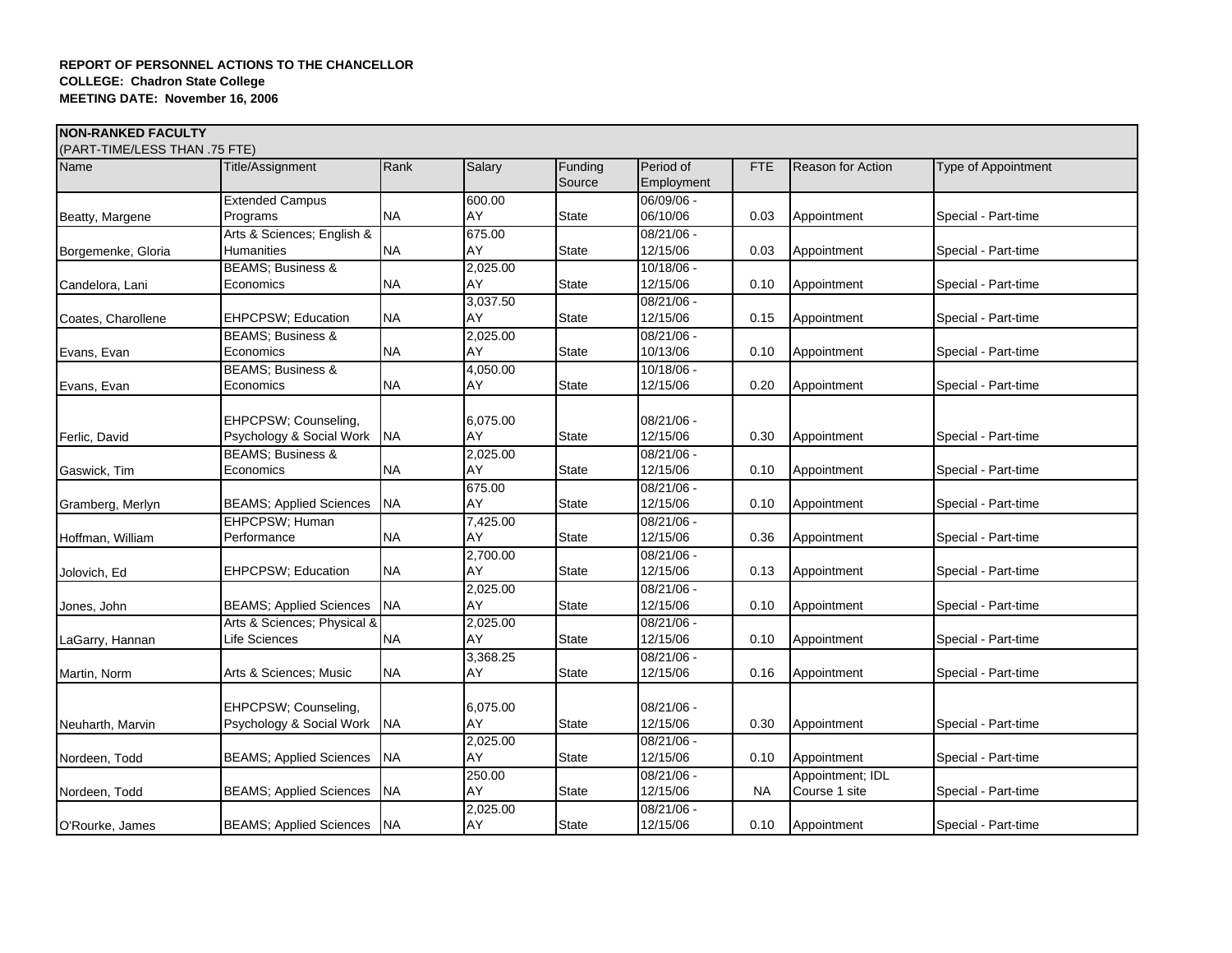| <b>NON-RANKED FACULTY</b><br>(PART-TIME/LESS THAN .75 FTE) |                                 |            |          |                   |                         |      |                   |                            |
|------------------------------------------------------------|---------------------------------|------------|----------|-------------------|-------------------------|------|-------------------|----------------------------|
| Name                                                       | Title/Assignment                | Rank       | Salary   | Funding<br>Source | Period of<br>Employment | FTE  | Reason for Action | <b>Type of Appointment</b> |
|                                                            |                                 |            | 2,025.00 |                   | 08/21/06 -              |      |                   |                            |
| Pollock, Todd                                              | <b>BEAMS</b> ; Applied Sciences | <b>INA</b> | .AY      | State             | 12/15/06                | 0.10 | Appointment       | Special - Part-time        |
|                                                            | Arts & Sciences: Visual &       |            | 4,050.00 |                   | 08/21/06 -              |      |                   |                            |
| Ruleaux, Don                                               | Performing Arts                 | <b>NA</b>  | AY       | <b>State</b>      | 12/15/06                | 0.20 | Appointment       | Special - Part-time        |
|                                                            |                                 |            | 675.00   |                   | 08/21/06 -              |      |                   |                            |
| Sidle, John                                                | <b>BEAMS</b> ; Applied Sciences | <b>INA</b> | ΙAΥ      | <b>State</b>      | 12/15/06                | 0.03 | Appointment       | Special - Part-time        |
|                                                            | EHPCPSW; Human                  |            | 7,425.00 |                   | $08/21/06 -$            |      |                   |                            |
| Smith, Ann                                                 | Performance                     | <b>NA</b>  | ΑY       | <b>State</b>      | 12/15/06                | 0.36 | Appointment       | Special - Part-time        |
|                                                            | <b>BEAMS</b> ; Graduate         |            | 6000.00  |                   | 09/05/06 -              |      |                   |                            |
| Spargo, Megan                                              | Assistant                       | <b>NA</b>  | ΙAΥ      | <b>State</b>      | 05/05/07                | 0.25 | Appointment       | Special - Part-time        |
|                                                            |                                 |            | 4,387.50 |                   | $08/21/06 -$            |      |                   |                            |
| Wess, Roger                                                | <b>EHPCPSW</b> ; Education      | <b>NA</b>  | ΙAΥ      | State             | 12/15/06                | 0.21 | Appointment       | Special - Part-time        |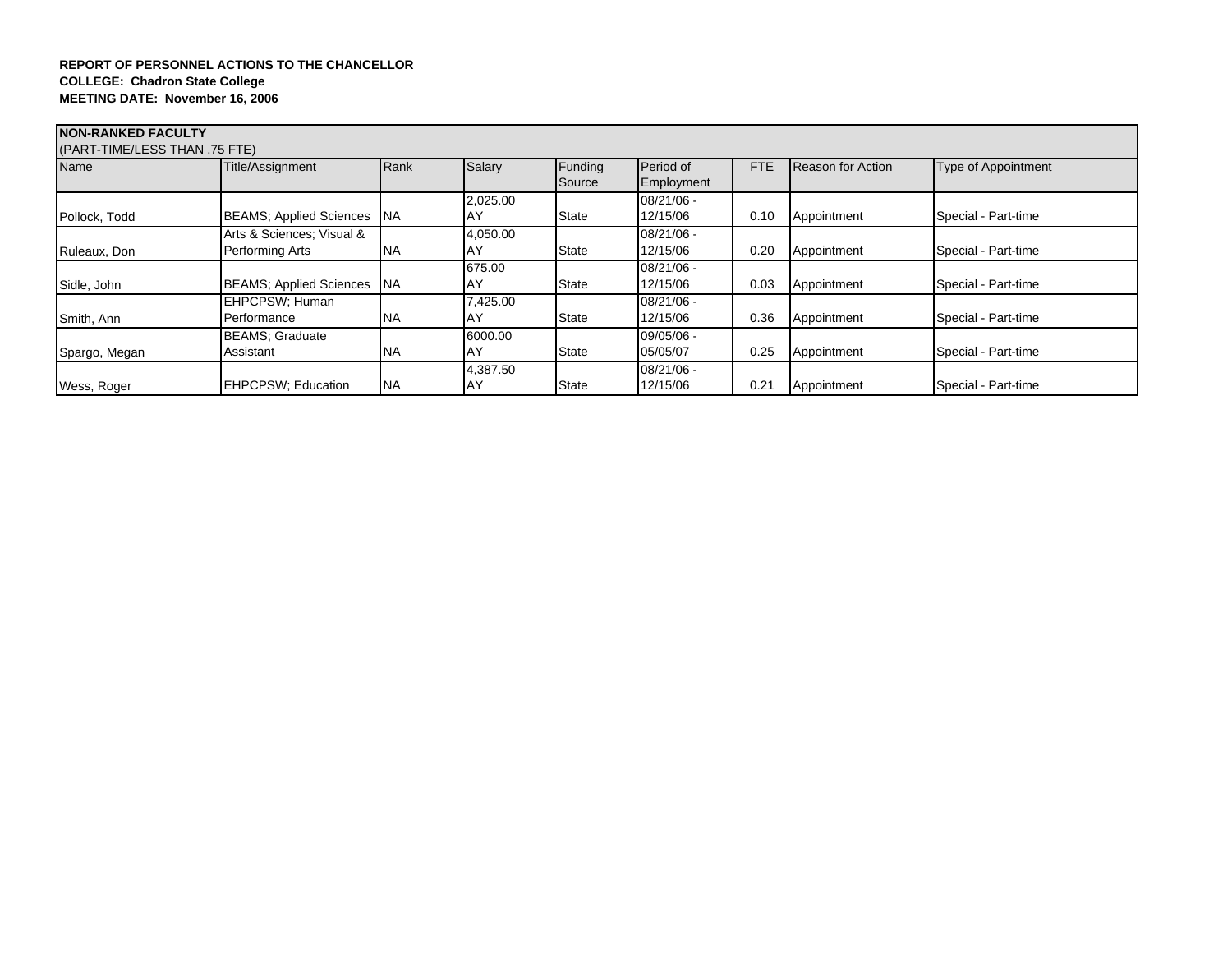| NON-UNIONIZED PROFESSIONAL STAFF<br>(PART-TIME/LESS THAN .75 FTE) |                                                                  |            |                     |                   |                         |            |                                                                          |                            |
|-------------------------------------------------------------------|------------------------------------------------------------------|------------|---------------------|-------------------|-------------------------|------------|--------------------------------------------------------------------------|----------------------------|
| Name                                                              | Title/Assignment                                                 | Rank       | Salary              | Funding<br>Source | Period of<br>Employment | <b>FTE</b> | <b>Reason for Action</b>                                                 | <b>Type of Appointment</b> |
| Arp, Deborah                                                      | <b>Extended Campus</b><br>Programs; Local Program<br>Coordinator | <b>INA</b> | 16.38/<br><b>HR</b> | <b>State</b>      | 11/1/2006               | 0.25       | New Appointment;<br>Replaces Maycel<br>Richards (.25 of .50<br>position) | Special - Part-time        |
| Lewis, Tanya                                                      | <b>Extended Campus</b><br>Programs; Local Program<br>Coordinator | <b>NA</b>  | 16.38/<br><b>HR</b> | <b>State</b>      | 11/1/2006               | 0.25       | New Appointment;<br>Replaces Maycel<br>Richards (.25 of .50<br>position) | Special - Part-time        |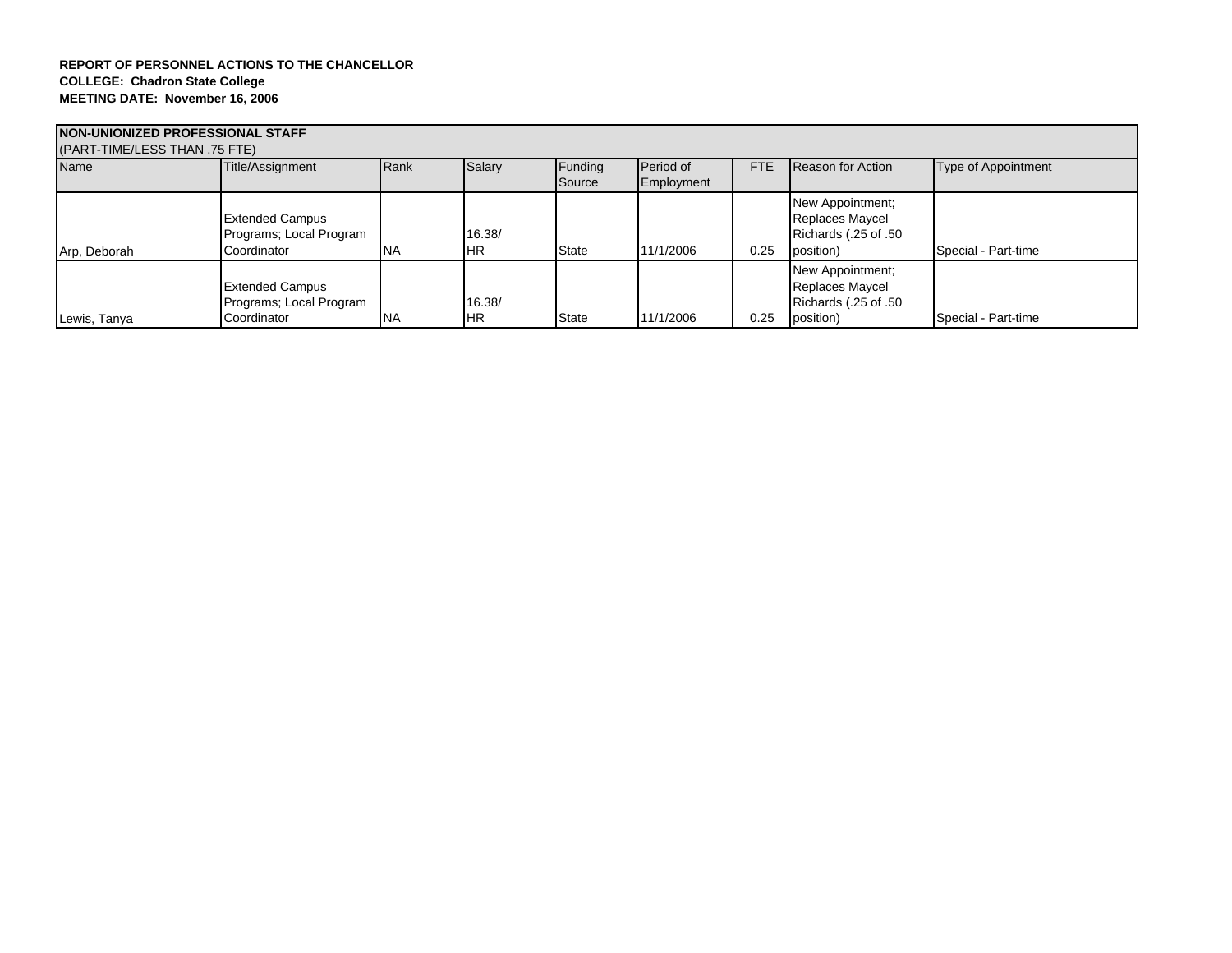| UNIONIZED SUPPORT STAFF<br>(FULL-TIME/.75 FTE OR MORE) |                                                       |           |                      |              |                        |           |                                           |                                  |  |
|--------------------------------------------------------|-------------------------------------------------------|-----------|----------------------|--------------|------------------------|-----------|-------------------------------------------|----------------------------------|--|
|                                                        |                                                       |           |                      |              |                        |           |                                           |                                  |  |
| Bakley, Alicia                                         | Resources: Library<br>Assistant                       | <b>NA</b> | ,532.00<br>МO        | <b>State</b> | 9/25/2006              | 1.00      | Replaces Ruth<br>Schreuder                | Special - Probationary           |  |
| Demaree, Kay                                           | Athletics: Office Assistant II NA                     |           | .928.42<br>МO        | <b>State</b> | 10/28/96 -<br>11/03/06 | 1.00      | Resignation                               | Specific Term - Non-Probationary |  |
| Giorgi, Starr                                          | <b>Computer Services:</b><br><b>Computer Operator</b> | <b>NA</b> | 457.62<br>МO         | <b>State</b> | 09/01/06 -<br>12/31/06 | <b>NA</b> | <b>Additional Duties</b>                  | Specific Term - Non-Probationary |  |
| Moore, John                                            | <b>Extended Campus</b><br>Programs: Office Assistant  | <b>NA</b> | .648.00<br><b>MO</b> | State        | 9/11/2006              | 1.00      | New Appointment;<br>Replaces Jodi Banzhaf | Special - Probationary           |  |
| Rodriguez, Beverley                                    | <b>Extended Campus</b><br>Programs: Office Assistant  | INA       | .648.00<br><b>MO</b> | <b>State</b> | 8/21/2006              | 1.00      | New Appointment;<br>Replaces Helen Rosso  | Special - Probationary           |  |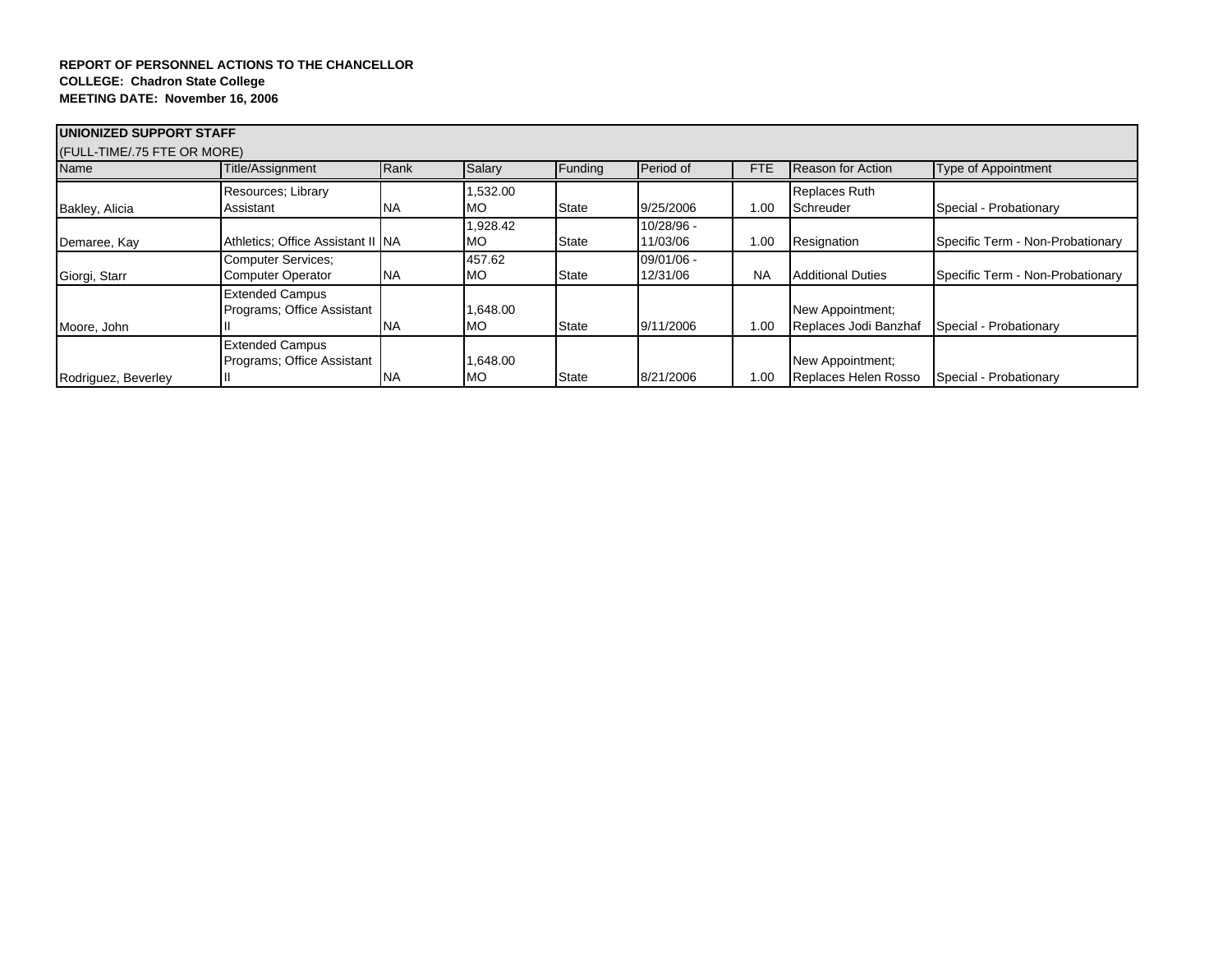| <b>RANKED FACULTY</b><br>(FULL-TIME / .75 FTE OR MORE) |                                                 |                        |         |                   |                   |           |                                                                        |                                                                                                                                                                                                 |
|--------------------------------------------------------|-------------------------------------------------|------------------------|---------|-------------------|-------------------|-----------|------------------------------------------------------------------------|-------------------------------------------------------------------------------------------------------------------------------------------------------------------------------------------------|
| Name                                                   | Title/Assignment                                | Rank                   | Salary  | Funding<br>Source | Effective<br>Date | FTE       | Reason for<br>Change                                                   | Indicate Type of Appointment:<br>Tenured --<br><b>Specific Term --</b><br>* Non-Tenure Track<br>* Probationary Tenure Track<br>Special --<br>* Interim<br>Temporary<br>* Grant/Federally Funded |
| Kunkel, Ellie                                          | School of Education/<br><b>Graduate Studies</b> | Assistant<br>Professor | \$1,200 | <b>State</b>      | 10/31/06          | .10<br>AY | Stipend, Online<br>Course<br>Develop./Rev.,<br><b>EDUC 530</b>         | Special                                                                                                                                                                                         |
| Goebel-Lundholm,<br>Mary                               | School of<br><b>Professional Studies</b>        | Assistant<br>Professor | \$1,200 | <b>State</b>      | 10/31/06          | .10<br>AY | Stipend, Online<br>Course Develop.,<br><b>MGMT 551</b>                 | Special                                                                                                                                                                                         |
| Lundak, Joel                                           | School of<br><b>Professional Studies</b>        | Professor              | \$2,400 | <b>State</b>      | 11/30/06          | .20<br>AY | Stipend, Online<br>Course Develop.,<br>PSYC 345 and<br><b>PSYC 380</b> | Special                                                                                                                                                                                         |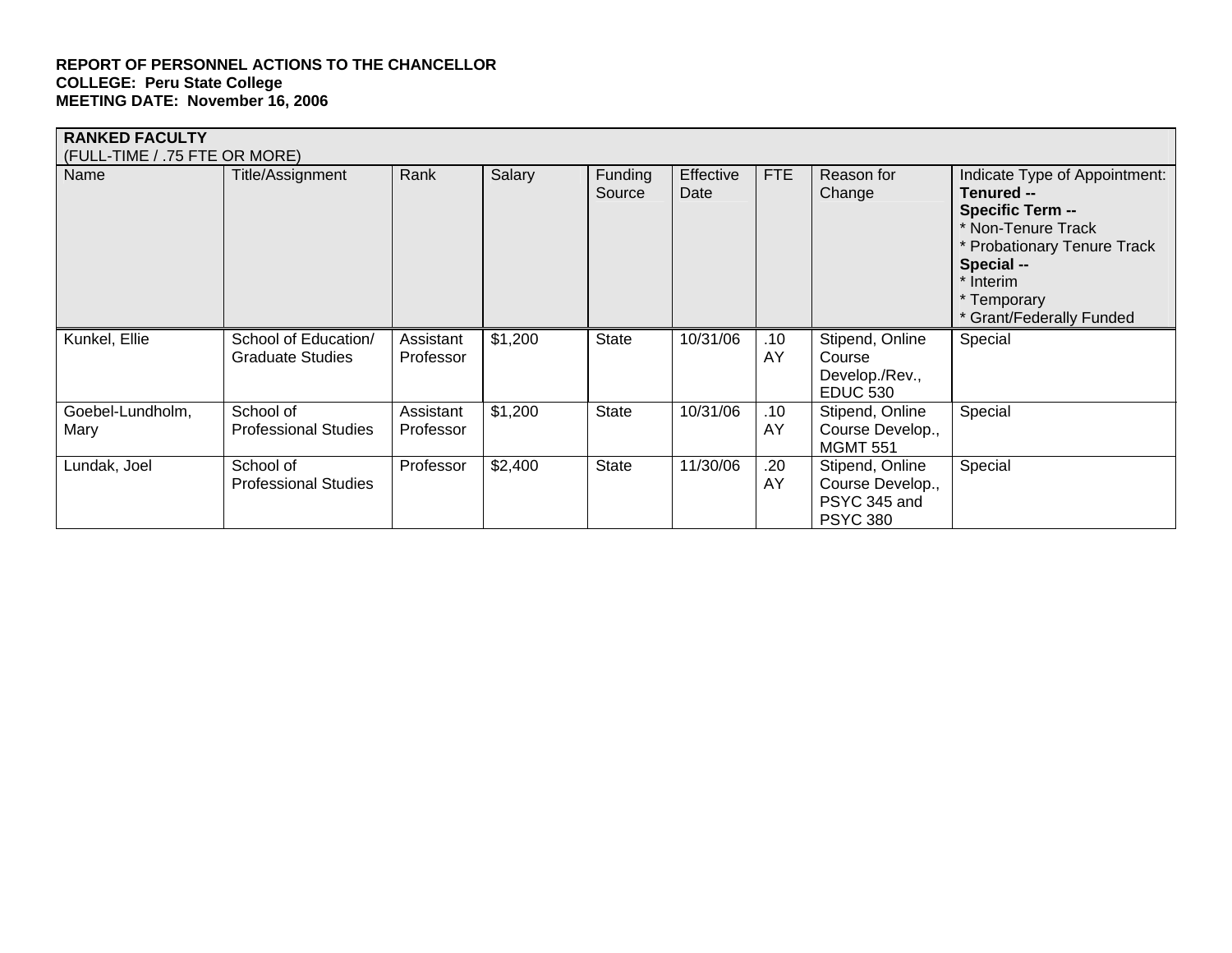| UNIONIZED PROFESSIONAL STAFF<br>(FULL-TIME / .75 FTE OR MORE) |                                                 |      |                        |                   |                   |            |                      |                                                                                                                                                                               |  |  |
|---------------------------------------------------------------|-------------------------------------------------|------|------------------------|-------------------|-------------------|------------|----------------------|-------------------------------------------------------------------------------------------------------------------------------------------------------------------------------|--|--|
| Name                                                          | Title/Assignment                                | Rank | Salary                 | Funding<br>Source | Effective<br>Date | <b>FTE</b> | Reason for<br>Change | Indicate Type of Appointment:<br><b>Specific Term--</b><br>* Probationary (3 yrs)<br>* Non-Probationary<br>Special --<br>* Interim<br>* Temporary<br>* Grant/Federally Funded |  |  |
| Johnson, Rebecca                                              | <b>Graphic Design Artist</b>                    | N/A  | \$31,457 pro-<br>rated | State             | 10/02/06          | <b>FY</b>  | Reclassification     | Special                                                                                                                                                                       |  |  |
| Pate, Kimberly                                                | <b>Graphic Design Artist-</b><br><b>Digital</b> | N/A  | \$31,457 pro-<br>rated | State             | 10/02/06          | . FY       | Reclassification     | Special                                                                                                                                                                       |  |  |

# **NON-UNIONIZED PROFESSIONAL STAFF**  (FULL-TIME / .75 FTE OR MORE)

| Name         | Title/Assignment                                        | Rank | Salary                 | Funding<br>Source | Effective<br>Date     | FTE       | Reason for<br>Change                                                      | Indicate Type of Appointment:<br><b>Specific Term</b><br>Special --<br>* Interim<br>* Temporary<br>* Grant/Federally Funded |  |  |
|--------------|---------------------------------------------------------|------|------------------------|-------------------|-----------------------|-----------|---------------------------------------------------------------------------|-----------------------------------------------------------------------------------------------------------------------------|--|--|
| Kupper, Jodi | Dean, School of<br>Education/Graduate<br><b>Studies</b> | N/A  | \$78,188 pro-<br>rated | State             | 09/01/06-<br>06/30/07 | 1 FY      | Appointment                                                               | Special, Interim                                                                                                            |  |  |
| Kupper, Jodi | School of Education/<br><b>Graduate Studies</b>         | N/A  | \$1,600                | <b>State</b>      | 09/30/06              | .13<br>AY | Stipend, Online<br>Course Develop./<br>Rev., EDUC 420,<br><b>EDUC 623</b> | Special                                                                                                                     |  |  |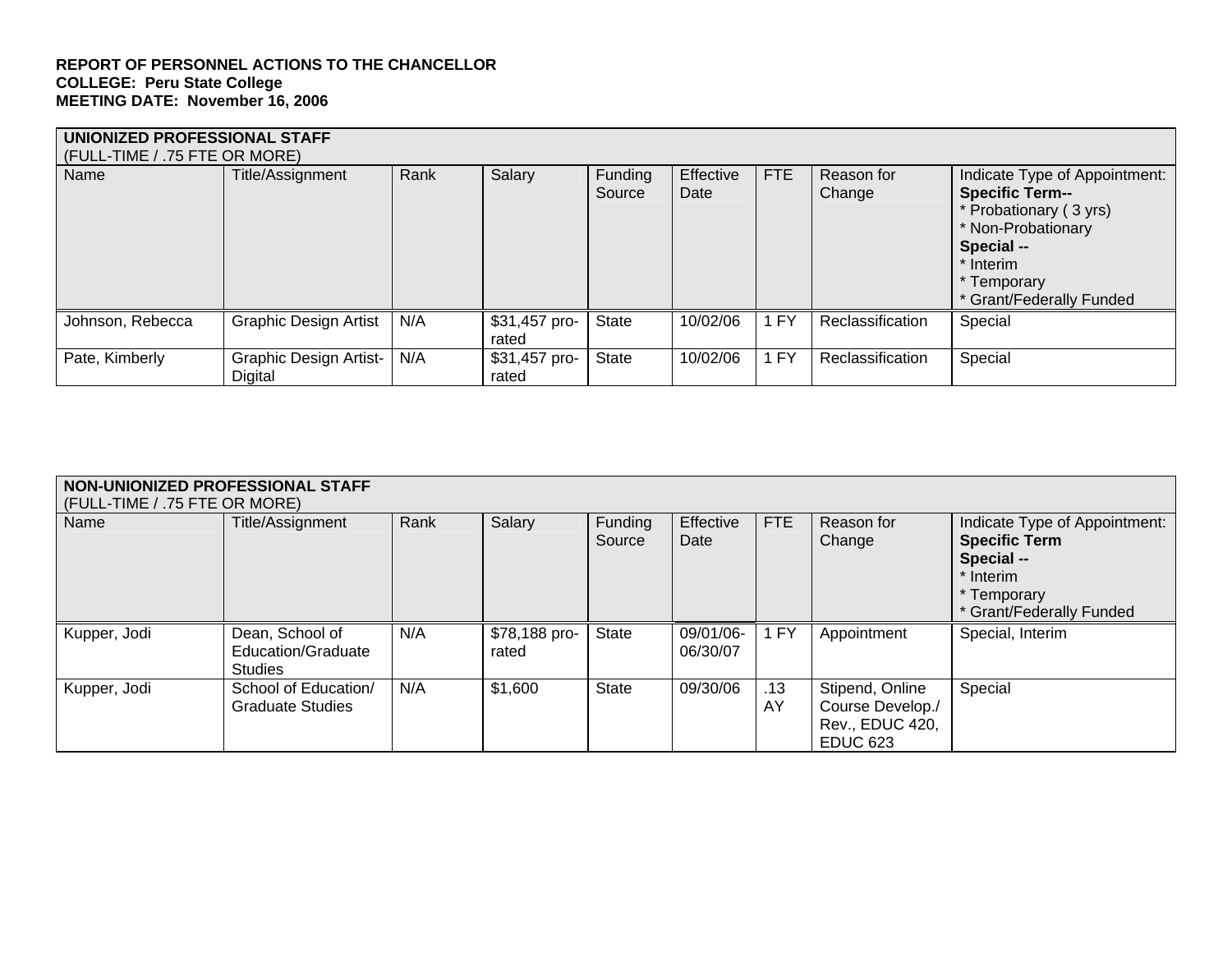| <b>RANKED FACULTY</b><br>(SUMMER SCHOOL APPOINTMENTS) |                                       |           |         |                   |                       |           |                                    |                                                                                                                                                                                                   |  |
|-------------------------------------------------------|---------------------------------------|-----------|---------|-------------------|-----------------------|-----------|------------------------------------|---------------------------------------------------------------------------------------------------------------------------------------------------------------------------------------------------|--|
| Name                                                  | Title/Assignment                      | Rank      | Salary  | Funding<br>Source | Effective<br>Date     | FTE       | Reason for<br>Change               | Indicate Type of Appointment:<br>Tenured --<br><b>Specific Term --</b><br>* Non-Tenure Track<br>* Probationary Tenure Track<br>Special --<br>* Interim<br>* Temporary<br>* Grant/Federally Funded |  |
| Long, Daryl                                           | School of Arts and<br><b>Sciences</b> | Professor | \$2,097 | <b>State</b>      | 06/11/06-<br>06/13/06 | .03<br>AY | Summer Term,<br><b>ESCI 52000A</b> | Special                                                                                                                                                                                           |  |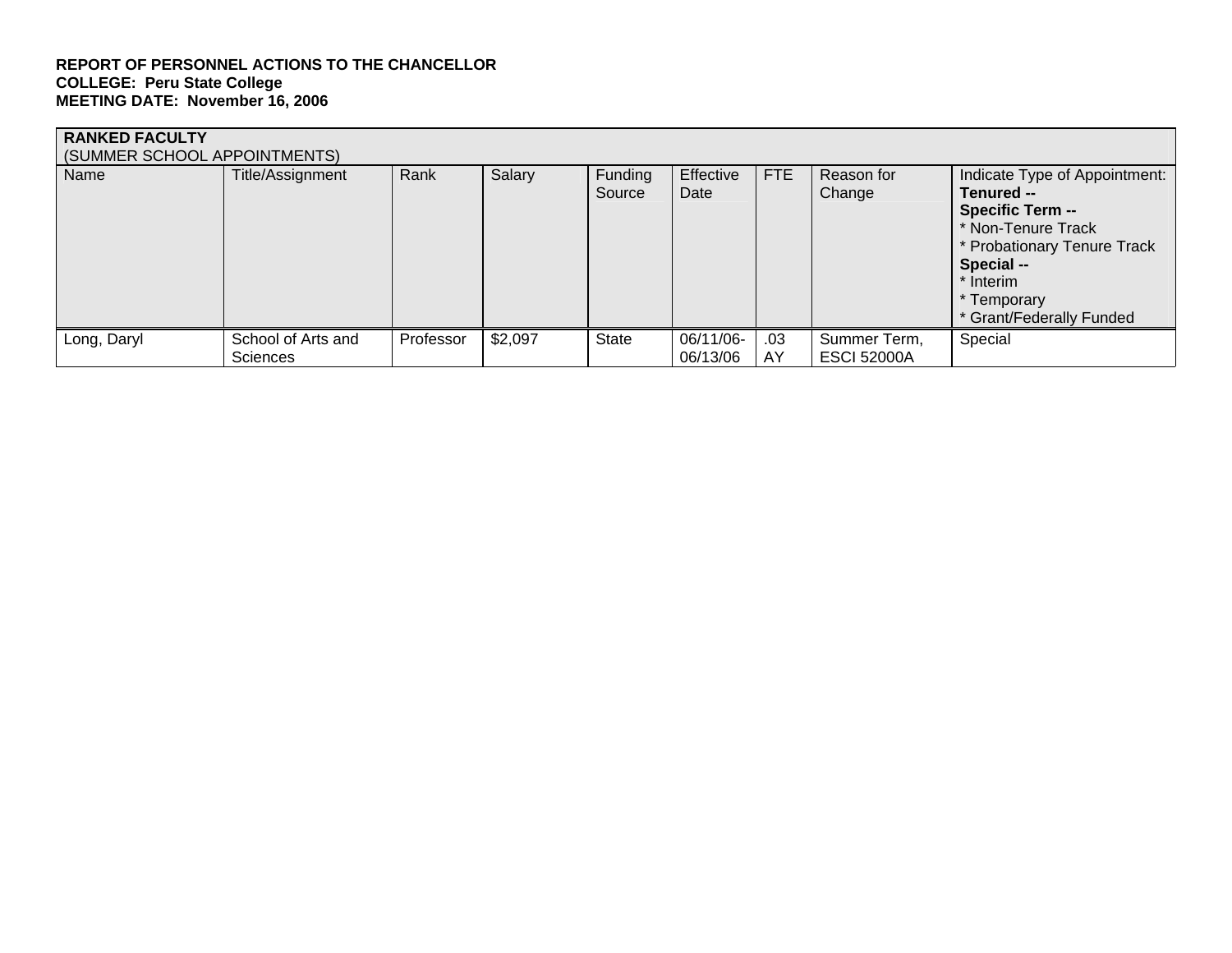| <b>NON-RANKED FACULTY</b><br>(PART-TIME / LESS THAN .75 FTE) |                                                 |      |                                                                                                        |                   |                                                 |            |                                                                |                                                   |
|--------------------------------------------------------------|-------------------------------------------------|------|--------------------------------------------------------------------------------------------------------|-------------------|-------------------------------------------------|------------|----------------------------------------------------------------|---------------------------------------------------|
| Name                                                         | Title/Assignment                                | Rank | Salary                                                                                                 | Funding<br>Source | Effective<br>Date                               | <b>FTE</b> | Reason for<br>Change                                           | Type of Appointment:<br>Special --<br>* Part-Time |
| Albert, Allan                                                | School of Education/<br><b>Graduate Studies</b> | N/A  | \$3,000 for<br>EDUC,<br>\$150/student<br>first 10; \$102/<br>student 11<br>and more for<br><b>PSYC</b> | <b>State</b>      | 08/21/06-<br>10/13/06,<br>10/23/06-<br>12/15/06 | .30<br>AY  | <b>EDUC 20503A</b><br><b>EDUC 25003A</b><br><b>PSYC 25549Y</b> | Special, Part-time                                |
| Allen, Barbara                                               | School of Education/<br><b>Graduate Studies</b> | N/A  | \$50/student/<br>cr.hr. first 10;<br>\$34/student/<br>cr.hr. 11 and<br>more                            | <b>State</b>      | 11/11/06-<br>12/08/06                           | .10<br>AY  | EDUC 530ABZ                                                    | Special, Part-time                                |
| Bonner, Mike                                                 | School of<br><b>Professional Studies</b>        | N/A  | \$150/student<br>first 10; \$102/<br>student 11<br>and more                                            | <b>State</b>      | 10/23/06-<br>12/15/06                           | .10<br>AY  | <b>PSYC 12149Y</b>                                             | Special, Part-time                                |
| Breed, Roger                                                 | School of Education/<br><b>Graduate Studies</b> | N/A  | \$150/student<br>first 10; \$102/<br>student 11<br>and more                                            | <b>State</b>      | 11/12/06-<br>12/15/06                           | .10<br>AY  | EDUC 669ACZ                                                    | Special, Part-time                                |
| Breed, Roger                                                 | School of Education/<br><b>Graduate Studies</b> | N/A  | \$150/student<br>first 10; \$102/<br>student 11<br>and more                                            | <b>State</b>      | 09/09/06-<br>10/06/06                           | .10<br>AY  | EDUC 600 AHZ                                                   | Special, Part-time                                |
| Brizuela, Francisco                                          | School of Education/<br><b>Graduate Studies</b> | N/A  | \$50/student/<br>cr.hr. first 10;<br>\$34/student/<br>cr.hr. 11 and<br>more                            | <b>State</b>      | 10/23/06-<br>11/10/06                           | .03<br>AY  | <b>INS 50049Y</b>                                              | Special, Part-time                                |
| Burney, Kathy                                                | School of Education/<br><b>Graduate Studies</b> | N/A  | \$3,000                                                                                                | <b>State</b>      | 08/21/06-<br>10/13/06                           | .20<br>AY  | PE 31303A,<br>PE 31303B                                        | Special, Part-time                                |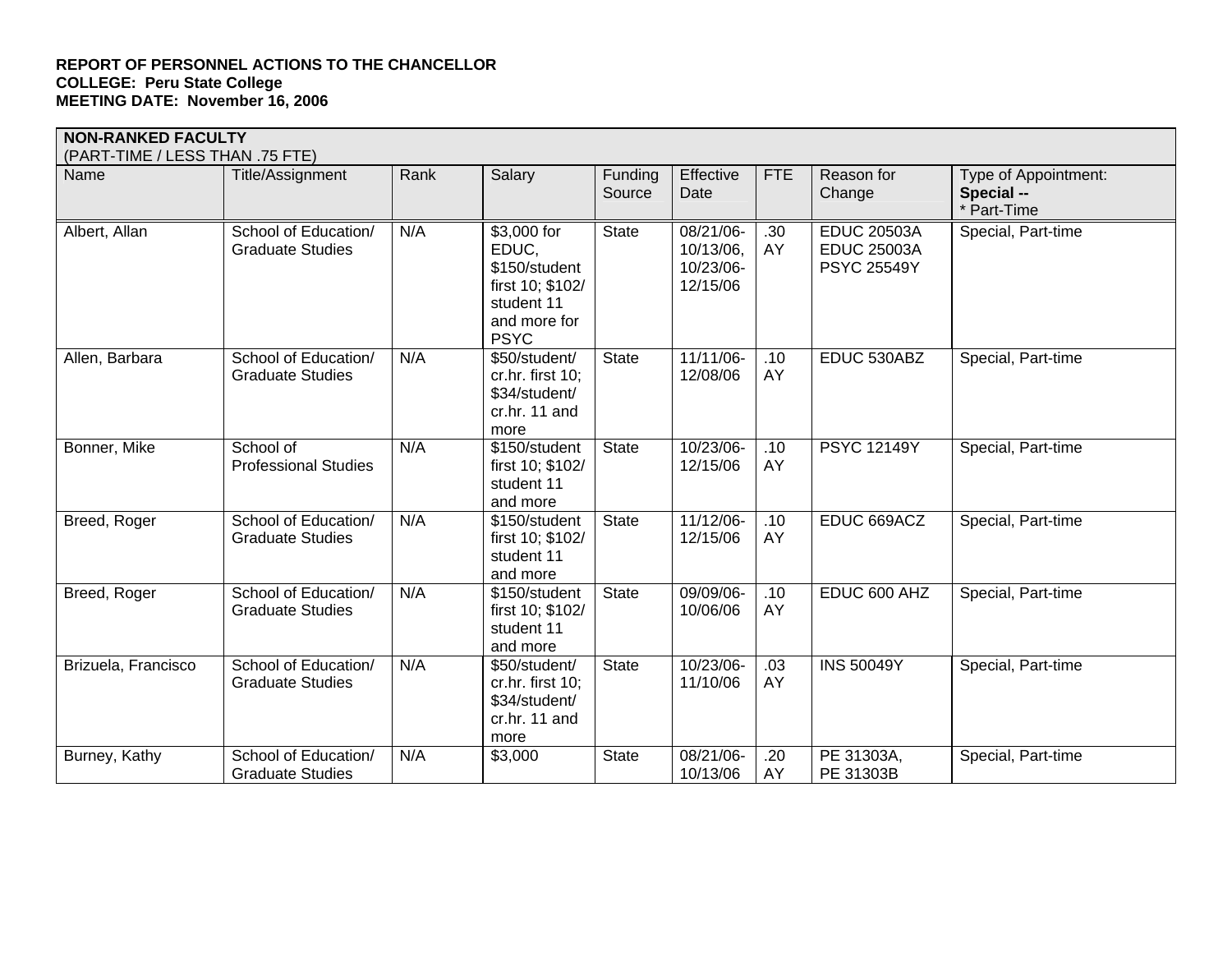|                     | <b>NON-RANKED FACULTY</b><br>(PART-TIME / LESS THAN .75 FTE) |      |                                                             |                   |                                                 |            |                                    |                                                 |  |  |  |
|---------------------|--------------------------------------------------------------|------|-------------------------------------------------------------|-------------------|-------------------------------------------------|------------|------------------------------------|-------------------------------------------------|--|--|--|
| Name                | Title/Assignment                                             | Rank | Salary                                                      | Funding<br>Source | Effective<br>Date                               | <b>FTE</b> | Reason for<br>Change               | Type of Appointment:<br>Special --<br>Part-Time |  |  |  |
| Campbell, Jacquelyn | School of Education/<br><b>Graduate Studies</b>              | N/A  | \$150/student<br>first 10; \$102/<br>student 11<br>and more | <b>State</b>      | 08/21/06-<br>10/13/06;<br>09/09/06-<br>10/06/06 | .20<br>AY  | EDUC 51249X.<br>EDUC 512BAZ        | Special, Part-time                              |  |  |  |
| Clarke, Wanda       | School of Education/<br><b>Graduate Studies</b>              | N/A  | \$150/student<br>first 10; \$102/<br>student 11<br>and more | <b>State</b>      | 11/04/06-<br>12/01/06                           | .10<br>AY  | EDUC 621BAZ                        | Special, Part-time                              |  |  |  |
| Feldmann, Ann       | School of Education/<br><b>Graduate Studies</b>              | N/A  | \$150/student<br>first 10; \$102/<br>student 11<br>and more | <b>State</b>      | 10/23/06-<br>12/15/06:<br>09/09/06-<br>10/06/06 | .20<br>AY  | EDUC 55349Y,<br>EDUC 556ABZ        | Special, Part-time                              |  |  |  |
| Fethkenher, Larry   | School of Education/<br><b>Graduate Studies</b>              | N/A  | \$2,000                                                     | <b>State</b>      | 08/21/06-<br>10/13/06                           | .13<br>AY  | EDUC 32703A,<br><b>EDUC 30203A</b> | Special, Part-time                              |  |  |  |
| Girard, Rebecca     | School of Education/<br><b>Graduate Studies</b>              | N/A  | \$500                                                       | State             | 08/21/06-<br>12/15/06                           | .03<br>AY  | PE 12000A                          | Special, Part-time                              |  |  |  |
| Glasshoff, Wanda    | School of Education/<br><b>Graduate Studies</b>              | N/A  | \$2,130                                                     | <b>State</b>      | 10/23/06-<br>12/15/06                           | .10<br>AY  | <b>EDUC 40303A</b>                 | Special, Part-time                              |  |  |  |
| Gosch, Robert       | School of Arts and<br><b>Sciences</b>                        | N/A  | \$150/student<br>first 10; \$102/<br>student 11<br>and more | <b>State</b>      | 08/21/06-<br>12/15/06                           | .10<br>AY  | <b>HIST 113 49B</b>                | Special, Part-time                              |  |  |  |
| Haney, John         | School of Education/<br><b>Graduate Studies</b>              | N/A  | \$150/student<br>first 10; \$102/<br>student 11<br>and more | <b>State</b>      | 09/09/06-<br>10/06/06                           | .10<br>AY  | SPED 500ABZ                        | Special, Part-time                              |  |  |  |
| Havel, Angela       | School of Arts and<br>Sciences                               | N/A  | \$150/student<br>first 10; \$102/<br>student 11<br>and more | State             | 08/21/06-<br>10/13/06                           | .10<br>AY  | <b>ENG 20149V</b>                  | Special, Part-time                              |  |  |  |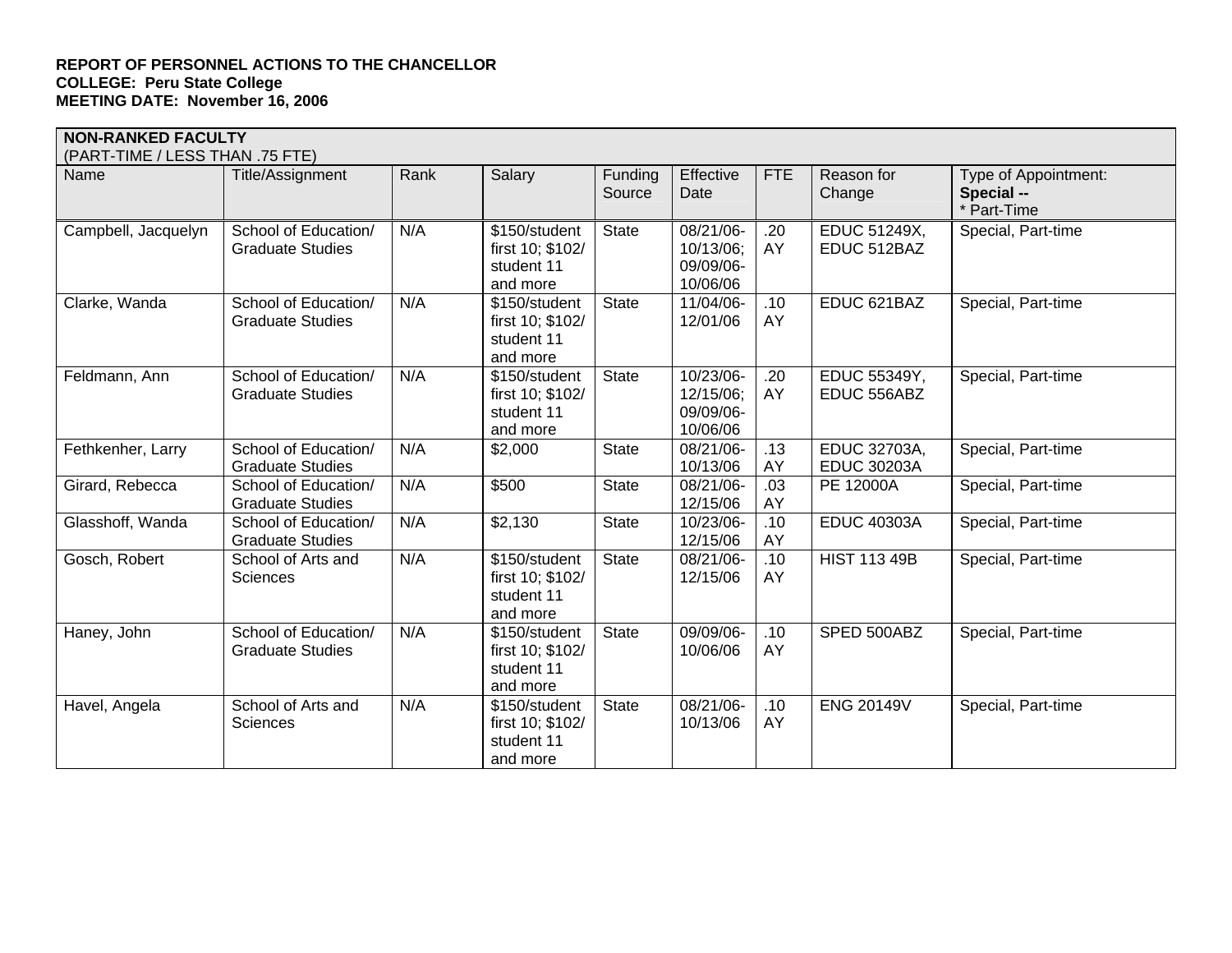| <b>NON-RANKED FACULTY</b><br>(PART-TIME / LESS THAN .75 FTE) |                                                 |      |                                                                             |                   |                                                 |                        |                                        |                                                   |
|--------------------------------------------------------------|-------------------------------------------------|------|-----------------------------------------------------------------------------|-------------------|-------------------------------------------------|------------------------|----------------------------------------|---------------------------------------------------|
| Name                                                         | Title/Assignment                                | Rank | Salary                                                                      | Funding<br>Source | Effective<br>Date                               | <b>FTE</b>             | Reason for<br>Change                   | Type of Appointment:<br>Special --<br>* Part-Time |
| Hogue, Rita                                                  | School of Education/<br><b>Graduate Studies</b> | N/A  | \$1,500                                                                     | <b>State</b>      | 10/23/06-<br>12/15/06                           | .10<br>AY              | <b>SPED 20003A</b>                     | Special, Part-time                                |
| Hogue, Rita                                                  | School of Education/<br><b>Graduate Studies</b> | N/A  | \$50/student/<br>cr.hr. first 10;<br>\$34/student/<br>cr.hr. 11 and<br>more | <b>State</b>      | 10/23/06-<br>12/15/06                           | .10<br>AY              | <b>SPED 20049Y</b>                     | Special, Part-time                                |
| McCrone, Paul                                                | School of Arts and<br>Sciences                  | N/A  | \$1,500                                                                     | <b>State</b>      | 08/21/06-<br>10/13/06                           | .10<br>AY              | MATH 30402A<br>(date revision<br>only) | Special, Part-time                                |
| McGee, Mary Karol                                            | School of Education/<br><b>Graduate Studies</b> | N/A  | \$50/student/<br>cr.hr. first 10;<br>\$34/student/<br>cr.hr. 11 and<br>more | <b>State</b>      | 10/21/06-<br>11/17/06                           | .10<br>AY              | EDUC 623AEZ                            | Special, Part-time                                |
| McGee, Mary Karol                                            | School of Education/<br><b>Graduate Studies</b> | N/A  | \$50/student/<br>cr.hr. first 10;<br>\$34/student/<br>cr.hr. 11 and<br>more | <b>State</b>      | 10/23/06-<br>12/15/06                           | .10<br>AY              | <b>EDUC 62349Y</b>                     | Special, Part-time                                |
| Means, Kelly D.                                              | School of Education/<br><b>Graduate Studies</b> | N/A  | \$150/student<br>first 10; \$102/<br>student 11<br>and more                 | <b>State</b>      | 09/16/06-<br>10/13/06                           | $\overline{.10}$<br>AY | EDUC 551ACZ                            | Special, Part-time                                |
| Melvin, Vickie                                               | School of Education/<br><b>Graduate Studies</b> | N/A  | \$1,500                                                                     | <b>State</b>      | 08/21/06-<br>12/15/06                           | .10<br>AY              | PE 30000A                              | Special, Part-time                                |
| Meyer, Della                                                 | School of Education/<br><b>Graduate Studies</b> | N/A  | \$150/student<br>first 10; \$102/<br>student 11<br>and more                 | <b>State</b>      | 11/04/06-<br>12/01/06;<br>10/21/06-<br>11/17/06 | .20<br>AY              | EDUC 623AHZ                            | Special, Part-time                                |
| Molettier, Richard                                           | School of Education/<br><b>Graduate Studies</b> | N/A  | \$150/student<br>first 10; \$102/<br>student 11<br>and more                 | <b>State</b>      | 08/21/06-<br>10/23/06                           | .10<br>AY              | <b>EDUC 55549X</b>                     | Special, Part-time                                |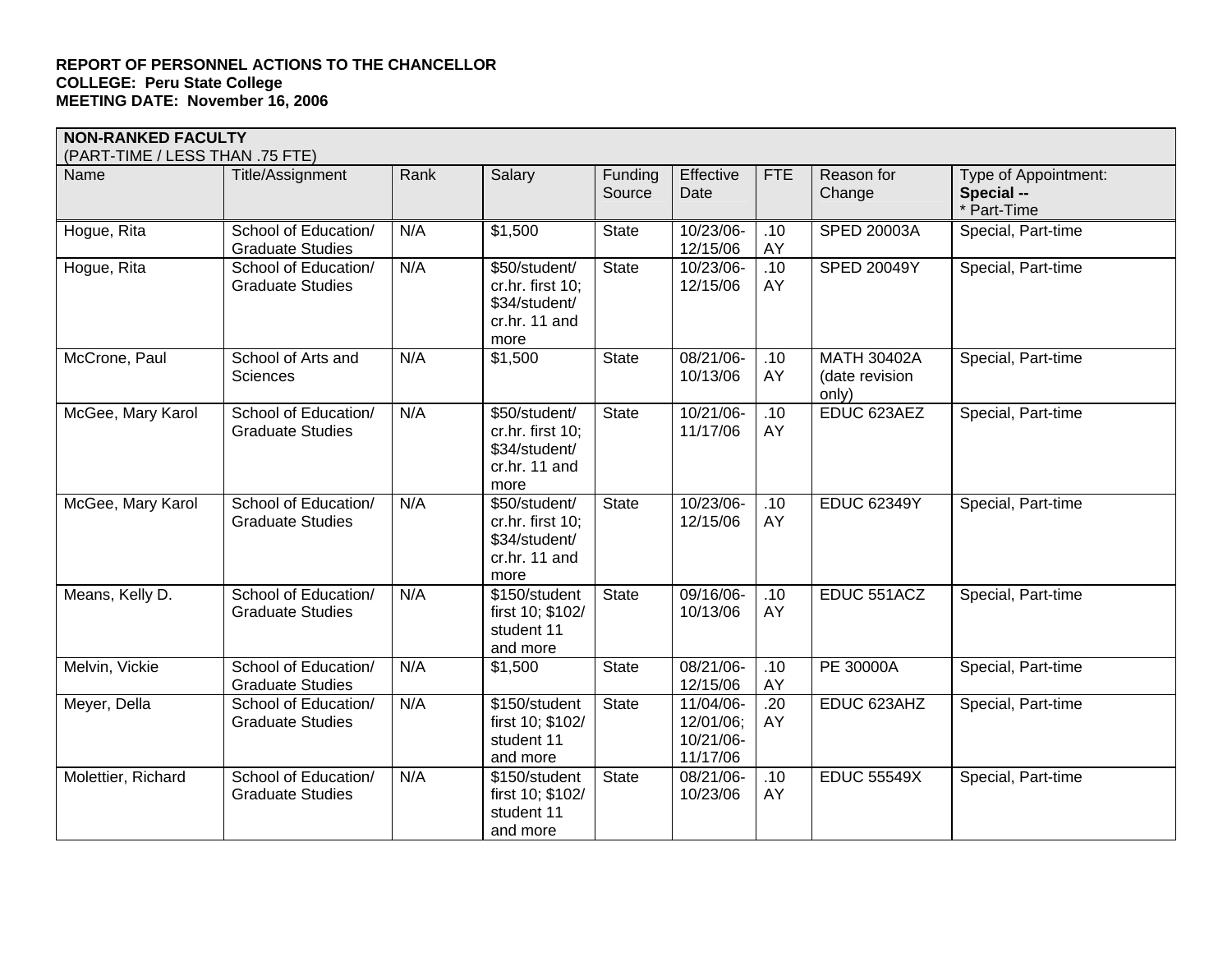|                      | <b>NON-RANKED FACULTY</b><br>(PART-TIME / LESS THAN .75 FTE) |      |                                                             |                   |                       |            |                                                                                                                                             |                                                   |  |  |  |
|----------------------|--------------------------------------------------------------|------|-------------------------------------------------------------|-------------------|-----------------------|------------|---------------------------------------------------------------------------------------------------------------------------------------------|---------------------------------------------------|--|--|--|
| Name                 | Title/Assignment                                             | Rank | Salary                                                      | Funding<br>Source | Effective<br>Date     | <b>FTE</b> | Reason for<br>Change                                                                                                                        | Type of Appointment:<br>Special --<br>* Part-Time |  |  |  |
| Moss, Louise         | School of Arts and<br>Sciences                               | N/A  | \$1,500                                                     | <b>State</b>      | 08/21/06-<br>10/13/06 | .10<br>AY  | <b>ENG 33502A</b><br>(date revision<br>only)                                                                                                | Special, Part-time                                |  |  |  |
| Popelka, Susan       | School of<br><b>Professional Studies</b>                     | N/A  | \$150/student<br>first 10; \$102/<br>student 11<br>and more | <b>State</b>      | 10/23/06-<br>12/15/06 | .10<br>AY  | <b>BUS 38149W</b>                                                                                                                           | Special, Part-time                                |  |  |  |
| Riffey, Libby        | School of Education/<br><b>Graduate Studies</b>              | N/A  | \$500                                                       | State             | 08/21/06-<br>10/13/06 | .03<br>AY  | <b>EDUC 20803C</b>                                                                                                                          | Special, Part-time                                |  |  |  |
| Schropfer, Mary      | School of Education/<br><b>Graduate Studies</b>              | N/A  | \$150/student<br>first 10; \$102/<br>student 11<br>and more | State             | 08/21/06-<br>10/13/06 | .10<br>AY  | <b>EDUC 55149X</b>                                                                                                                          | Special, Part-time                                |  |  |  |
| Thompson, Gary       | School of Education/<br><b>Gradaute Studies</b>              | N/A  | \$500                                                       | <b>State</b>      | 10/23/06-<br>12/15/06 | .03<br>AY  | <b>EDUC 30103A</b>                                                                                                                          | Special, Part-time                                |  |  |  |
| Watkins, Veronica    | School of Arts and<br>Sciences                               | N/A  | \$4,500                                                     | <b>State</b>      | 08/21/06-<br>12/15/06 | .30<br>AY  | ART 20600A,<br>ART 30000A,<br>ART 30000B                                                                                                    | Special, Part-time                                |  |  |  |
| Wiederhold, Dick     | School of Education/<br><b>Graduate Studies</b>              | N/A  | \$150/student<br>first 10; \$102/<br>student 11<br>and more | <b>State</b>      | 10/23/06-<br>12/15/06 | .30<br>AY  | EDUC 54049Y,<br>EDUC 60449Y,<br><b>EDUC 61049Y</b>                                                                                          | Special, Part-time                                |  |  |  |
| Willis, Jeremiah     | School of Education/<br><b>Graduate Studies</b>              | N/A  | \$150/student<br>first 10; \$102/<br>student 11<br>and more | <b>State</b>      | 08/21/06-<br>10/06/06 | .10<br>AY  | EDUC 512BBZ                                                                                                                                 | Special, Part-time                                |  |  |  |
| Yarrington, Jonathan | School of Education/<br><b>Graduate Studies</b>              | N/A  | \$4,665                                                     | <b>State</b>      | 08/21/06-<br>12/15/06 | .31<br>AY  | <b>MUSIC 12000A,</b><br><b>MUSIC 22000A,</b><br><b>MUSIC 32000A,</b><br><b>MUSIC 42000A,</b><br><b>MUSIC 44000A,</b><br><b>MUSIC 25100A</b> | Special, Part-time                                |  |  |  |
| Anderson, Marian     | School of Education/<br><b>Graduate Studies</b>              | N/A  | \$400                                                       | <b>State</b>      | 08/21/06-<br>12/15/06 | .03<br>AY  | <b>Student Teaching</b><br>Supervision                                                                                                      | Special, Part-time                                |  |  |  |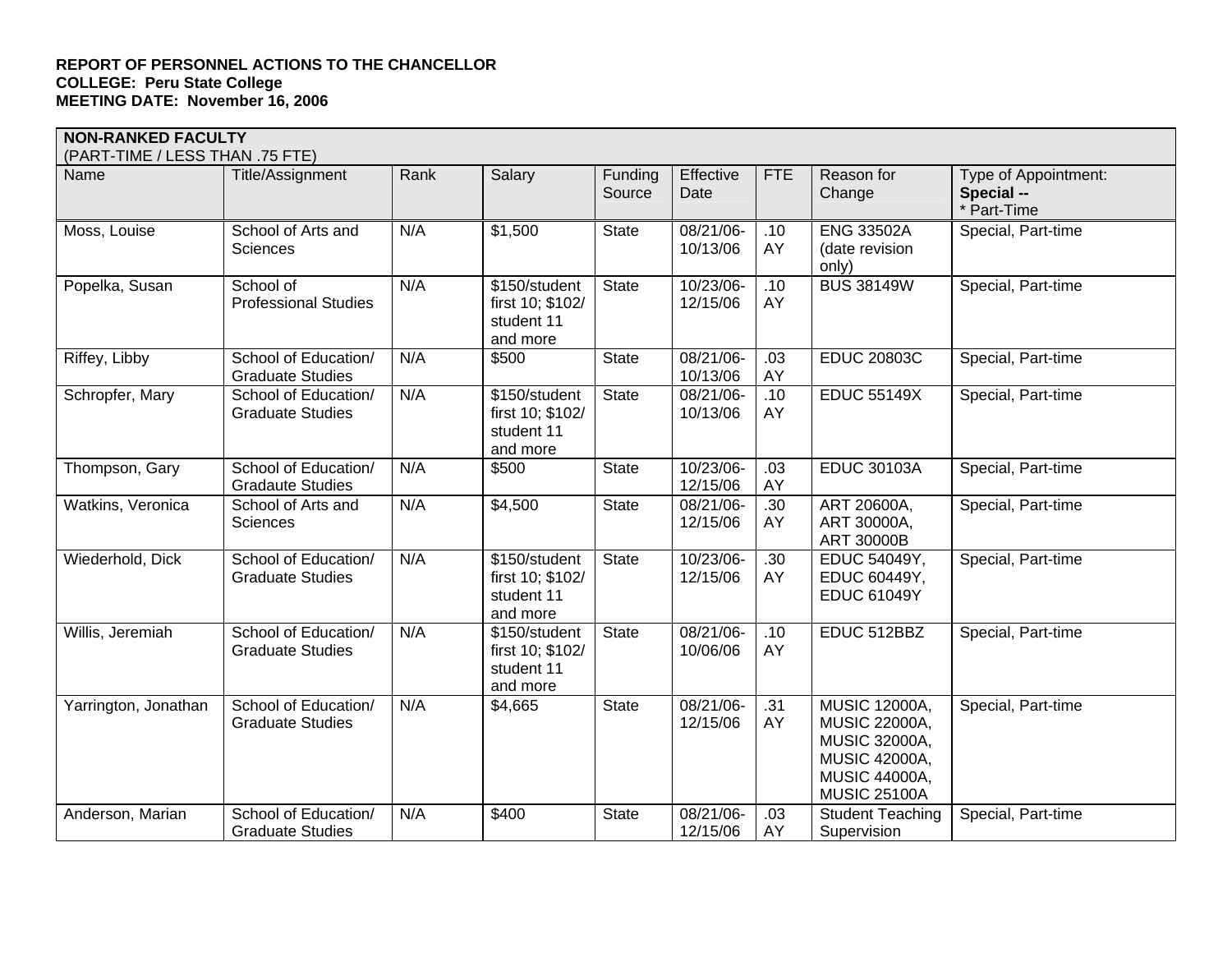| (PART-TIME / LESS THAN .75 FTE)<br>Name | Title/Assignment                                | Rank | Salary                                                          | Funding      | Effective             | <b>FTE</b> | Reason for                             | Type of Appointment:    |
|-----------------------------------------|-------------------------------------------------|------|-----------------------------------------------------------------|--------------|-----------------------|------------|----------------------------------------|-------------------------|
|                                         |                                                 |      |                                                                 | Source       | Date                  |            | Change                                 | Special --<br>Part-Time |
| Bennett, Shelby                         | School of Education/<br><b>Graduate Studies</b> | N/A  | \$1,200                                                         | <b>State</b> | 08/21/06-<br>12/15/06 | .10<br>AY  | <b>Student Teaching</b><br>Supervision | Special, Part-time      |
| Engel, Linda                            | School of Education/<br><b>Graduate Studies</b> | N/A  | \$900                                                           | State        | 08/21/06-<br>12/15/06 | .08<br>AY  | <b>Student Teaching</b><br>Supervision | Special, Part-time      |
| Fenster, Rolland                        | School of Education/<br><b>Graduate Studies</b> | N/A  | \$450                                                           | <b>State</b> | 08/21/06-<br>12/15/06 | .04<br>AY  | <b>Student Teaching</b><br>Supervision | Special, Part-time      |
| Fethkenher, Larry                       | School of Education/<br><b>Graduate Studies</b> | N/A  | \$3,500                                                         | <b>State</b> | 08/21/06-<br>12/15/06 | .30<br>AY  | <b>Student Teaching</b><br>Supervision | Special, Part-time      |
| Figgs, Irwin                            | School of Education/<br><b>Graduate Studies</b> | N/A  | \$400                                                           | <b>State</b> | 08/21/06-<br>12/15/06 | .03<br>AY  | <b>Student Teaching</b><br>Supervision | Special, Part-time      |
| Kolzow, Carol                           | School of Education/<br><b>Graduate Studies</b> | N/A  | \$400                                                           | <b>State</b> | 08/21/06-<br>12/15/06 | .03<br>AY  | <b>Student Teaching</b><br>Supervision | Special, Part-time      |
| Lucky, Rosemary                         | School of Education/<br><b>Graduate Studies</b> | N/A  | \$1,200                                                         | <b>State</b> | 08/21/06-<br>12/15/06 | .10<br>AY  | <b>Student Teaching</b><br>Supervision | Special, Part-time      |
| Meyer, Della                            | School of Education/<br><b>Graduate Studies</b> | N/A  | \$2,200                                                         | State        | 08/21/06-<br>12/15/06 | .19<br>AY  | <b>Student Teaching</b><br>Supervision | Special, Part-time      |
| Moore, Romona                           | School of Education/<br><b>Graduate Studies</b> | N/A  | \$800                                                           | State        | 08/21/06-<br>12/15/06 | .07<br>AY  | <b>Student Teaching</b><br>Supervision | Special, Part-time      |
| Mosser, Gloria                          | School of Education/<br><b>Graduate Studies</b> | N/A  | \$275                                                           | State        | 08/21/06-<br>12/15/06 | .03<br>AY  | <b>Student Teaching</b><br>Supervision | Special, Part-time      |
| Murphy, Jim                             | School of Education/<br><b>Graduate Studies</b> | N/A  | \$400                                                           | <b>State</b> | 08/21/06-<br>12/15/06 | .03<br>AY  | <b>Student Teaching</b><br>Supervision | Special, Part-time      |
| Ongert, Gregory                         | School of Education/<br><b>Graduate Studies</b> | N/A  | \$4,850                                                         | <b>State</b> | 08/21/06-<br>12/15/06 | .41<br>AY  | <b>Student Teaching</b><br>Supervision | Special, Part-time      |
| Thompson, Gary                          | School of Education/<br><b>Graduate Studies</b> | N/A  | \$4,900                                                         | State        | 08/21/06-<br>12/15/06 | .42<br>AY  | <b>Student Teaching</b><br>Supervision | Special, Part-time      |
| Witt, Roger                             | School of Education/<br><b>Graduate Studies</b> | N/A  | \$400                                                           | <b>State</b> | 08/21/06-<br>12/15/06 | .03<br>AY  | <b>Student Teaching</b><br>Supervision | Special, Part-time      |
| Beilke, Vicki                           | School of<br><b>Professional Studies</b>        | N/A  | \$1,500 for 10<br>or more, \$80/<br>student for<br>less than 10 | <b>State</b> | 08/21/06-<br>12/15/06 | .10<br>AY  | Early Entry,<br><b>BUS 23170L</b>      | Special, Part-time      |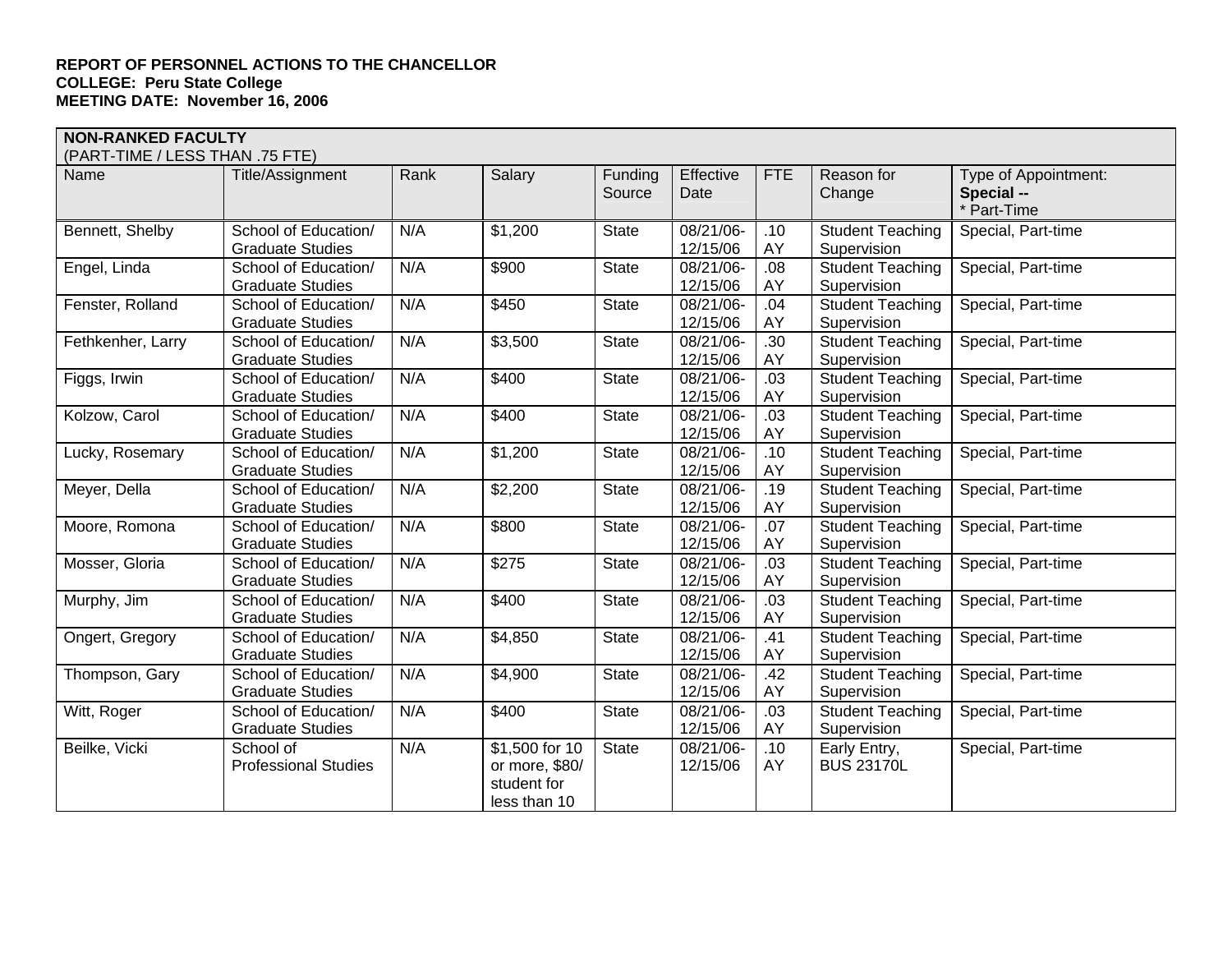| <b>NON-RANKED FACULTY</b><br>(PART-TIME / LESS THAN .75 FTE) |                                       |      |                                                                                                           |                   |                       |           |                                                   |                                                   |  |
|--------------------------------------------------------------|---------------------------------------|------|-----------------------------------------------------------------------------------------------------------|-------------------|-----------------------|-----------|---------------------------------------------------|---------------------------------------------------|--|
| Name                                                         | Title/Assignment                      | Rank | Salary                                                                                                    | Funding<br>Source | Effective<br>Date     | FTE       | Reason for<br>Change                              | Type of Appointment:<br>Special --<br>* Part-Time |  |
| Gundlach, Sheryl                                             | School of Arts and<br><b>Sciences</b> | N/A  | \$10/student/<br>cr. hr.                                                                                  | <b>State</b>      | 08/21/06-<br>12/15/06 | .10<br>AY | Early Entry,<br><b>ENG 101 48L</b>                | Special, Part-time                                |  |
| Schaulis, Ronald                                             | School of Arts and<br><b>Sciences</b> | N/A  | \$1,500 for 10<br>or more, \$80/<br>student for<br>less than 10                                           | State             | 08/21/06-<br>12/15/06 | .10<br>AY | Early Entry,<br><b>PSCI 20148L</b>                | Special, Part-time                                |  |
| West, Robert                                                 | School of Arts and<br><b>Sciences</b> | N/A  | \$1,500 for 10<br>or more, \$80/<br>student for<br>less than 10                                           | State             | 08/21/06-<br>12/15/06 | .10<br>AY | Early Entry,<br><b>HIST 11358L</b>                | Special, Part-time                                |  |
| Williams, Peggy                                              | School of Arts and<br><b>Sciences</b> | N/A  | \$1,500/class<br>for $10$ or<br>more/class.<br>\$80/student<br>for class<br>enrollment of<br>less than 10 | <b>State</b>      | 08/21/06-<br>12/15/06 | .20<br>AY | Early Entry,<br>ENG 10170L,<br><b>PSYC 12170L</b> | Special, Part-time                                |  |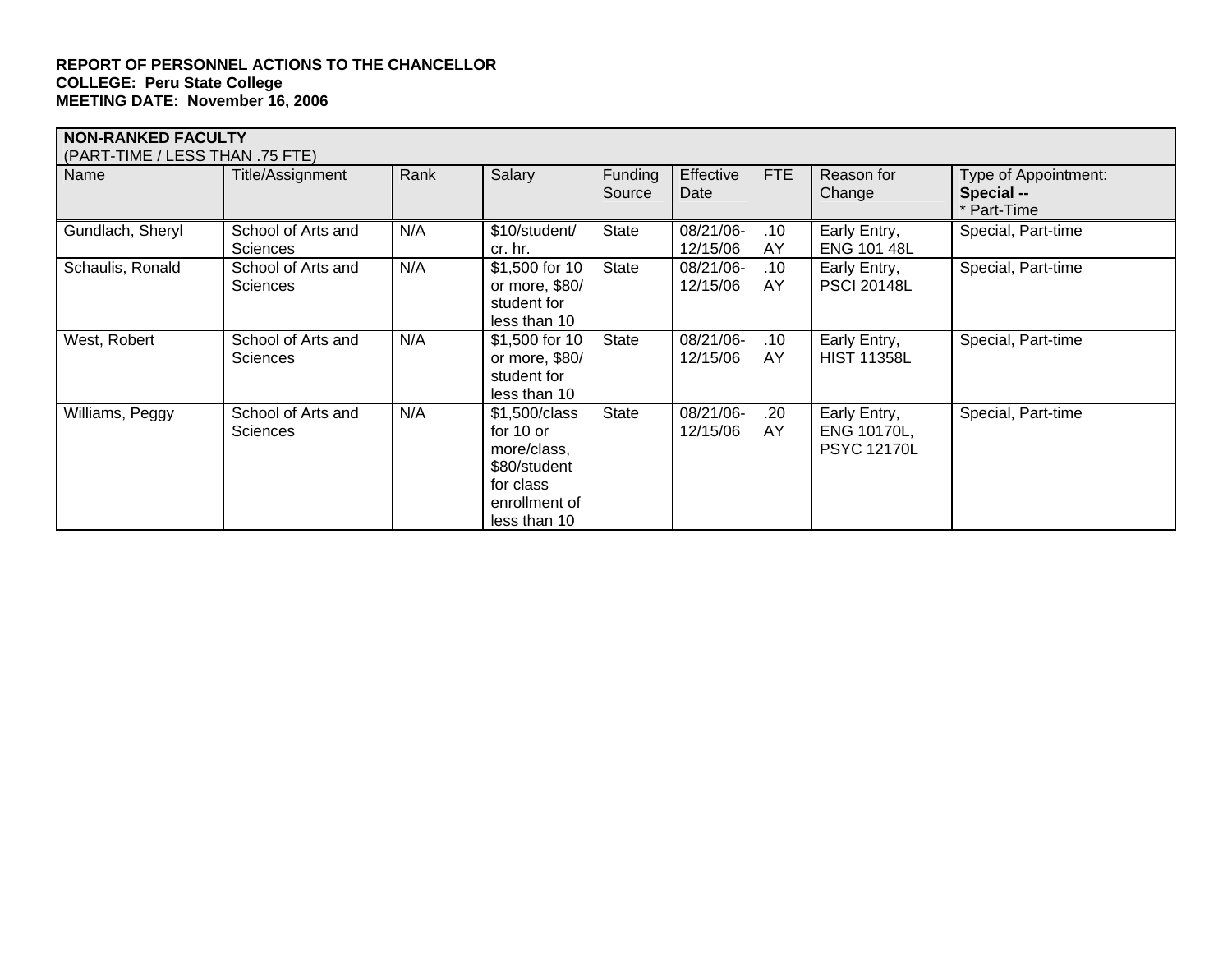| NON-UNIONIZED PROFESSIONAL STAFF<br>(PART-TIME / LESS THAN .75 FTE) |                                            |      |                          |                   |                       |     |                                                     |                                                   |  |  |
|---------------------------------------------------------------------|--------------------------------------------|------|--------------------------|-------------------|-----------------------|-----|-----------------------------------------------------|---------------------------------------------------|--|--|
| Name                                                                | Title/Assignment                           | Rank | Salary                   | Funding<br>Source | Effective<br>Date     | FTE | Reason for<br>Change                                | Type of Appointment:<br>Special --<br>* Part-Time |  |  |
| Dodd, Cameron                                                       | <b>Assistant Baseball</b><br>Coach         | N/A  | \$5,010                  | <b>State</b>      | 08/01/06-<br>12/31/06 | N/A | Appointment                                         | Special, Part-time                                |  |  |
| Hughes, Terry                                                       | Yoga Instructor                            | N/A  | \$25/class               | <b>State</b>      | 09/19/06-<br>11/30/06 | N/A | Appointment,<br><b>Staff Wellness</b><br>Initiative | Special, Part-time                                |  |  |
| Mayer, Jason                                                        | Assistant Men's<br><b>Basketball Coach</b> | N/A  | \$5,010                  | <b>State</b>      | 08/01/06-<br>05/31/07 | N/A | Appointment                                         | Special, Part-time                                |  |  |
| Melvin, Vickie                                                      | <b>Assisting Athletic</b><br>Trainer       | N/A  | \$20/hour,<br>\$500 max. | <b>State</b>      | 08/21/06-<br>12/15/06 | N/A | Appointment                                         | Special, Part-time                                |  |  |
| Messner, Lindsay                                                    | <b>Assistant Softball</b><br>Coach         | N/A  | \$5,010                  | <b>State</b>      | 08/01/06-<br>05/31/06 | N/A | Appointment                                         | Special, Part-time                                |  |  |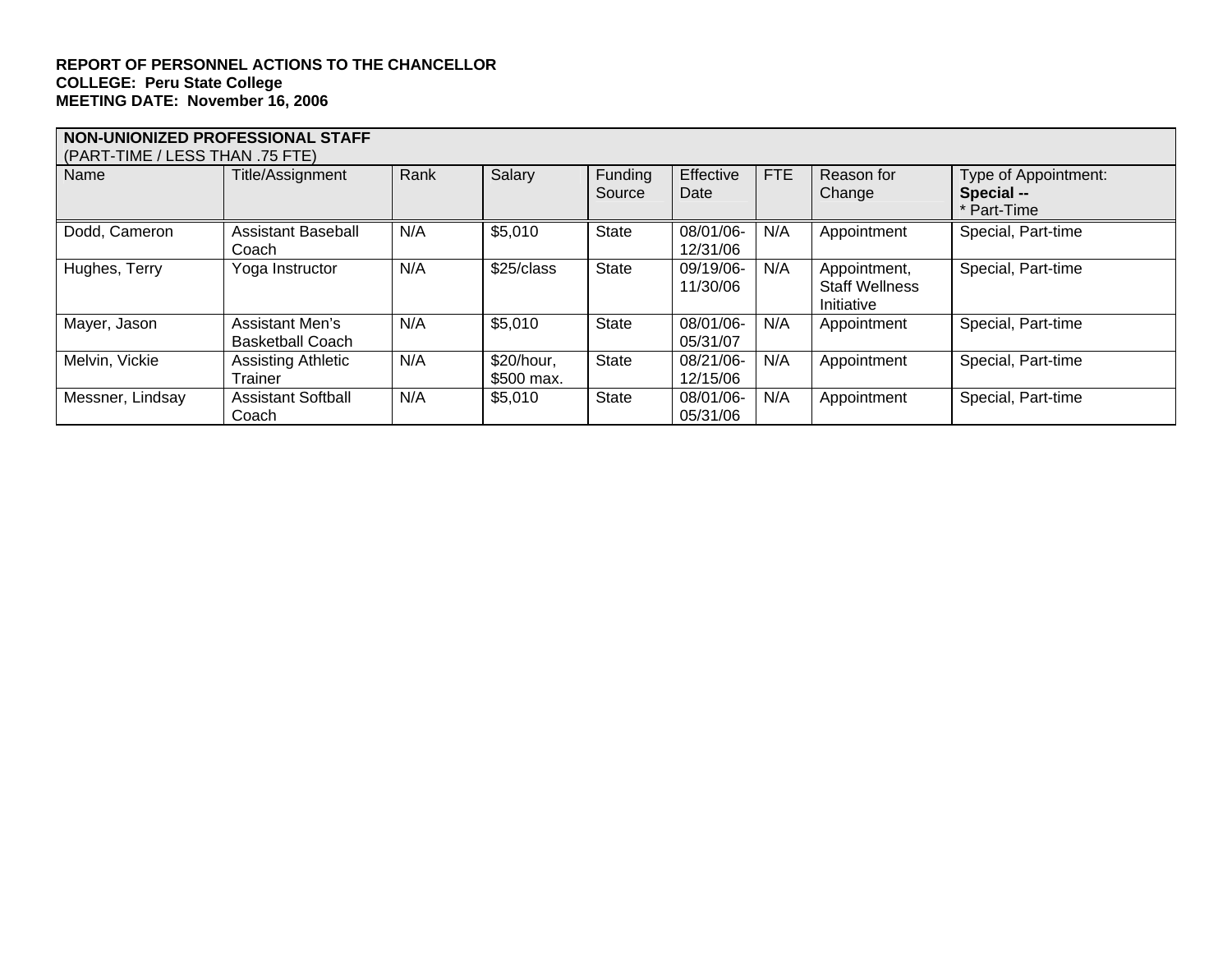| <b>UNIONIZED SUPPORT STAFF</b><br>(FULL-TIME / .75 FTE OR MORE) |                                 |      |                   |                   |                          |      |                               |                                                                                                                      |
|-----------------------------------------------------------------|---------------------------------|------|-------------------|-------------------|--------------------------|------|-------------------------------|----------------------------------------------------------------------------------------------------------------------|
| Name                                                            | Title/Assignment                | Rank | Salary            | Funding<br>Source | <b>Effective</b><br>Date | FTE  | Reason for<br>Change          | Indicate Type of Appointment:<br>Special --<br>Probationary (6 months)<br><b>Specific Term--</b><br>Non-Probationary |
| Alberts, Christine                                              | <b>Accounting Clerk III</b>     | N/A  | \$26,343          | <b>State</b>      | 09/15/06                 | 1 FY | Resignation                   | N/A                                                                                                                  |
| Dalbec, Rosaire                                                 | Maintenance Repair<br>Worker II | N/A  | \$25,850          | <b>State</b>      | 07/01/07                 | 1 FY | Retirement                    | N/A                                                                                                                  |
| George, Barbara                                                 | Library Assistant               | N/A  | \$25,208          | State             | 06/29/07                 | 1 FY | Retirement                    | N/A                                                                                                                  |
| Irons, Linda                                                    | <b>Accounting Clerk III</b>     | N/A  | \$1,938/<br>month | <b>State</b>      | 10/01/06                 | 1 FY | Reassignment<br>within office | N/A                                                                                                                  |
| Reeves, Karena                                                  | Custodian                       | N/A  | \$1,424/<br>month | State             | 09/01/06                 | 1 FY | Appointment                   | Special                                                                                                              |
| Wilhelm, Marsha                                                 | <b>Office Assistant II</b>      | N/A  | \$1,648/<br>month | <b>State</b>      | 11/01/06                 | 1 FY | Appointment                   | Special                                                                                                              |
| Yost, Jill                                                      | <b>Accounting Clerk II</b>      | N/A  | \$1,648/<br>month | <b>State</b>      | 11/01/06                 | 1 FY | Appointment                   | Special                                                                                                              |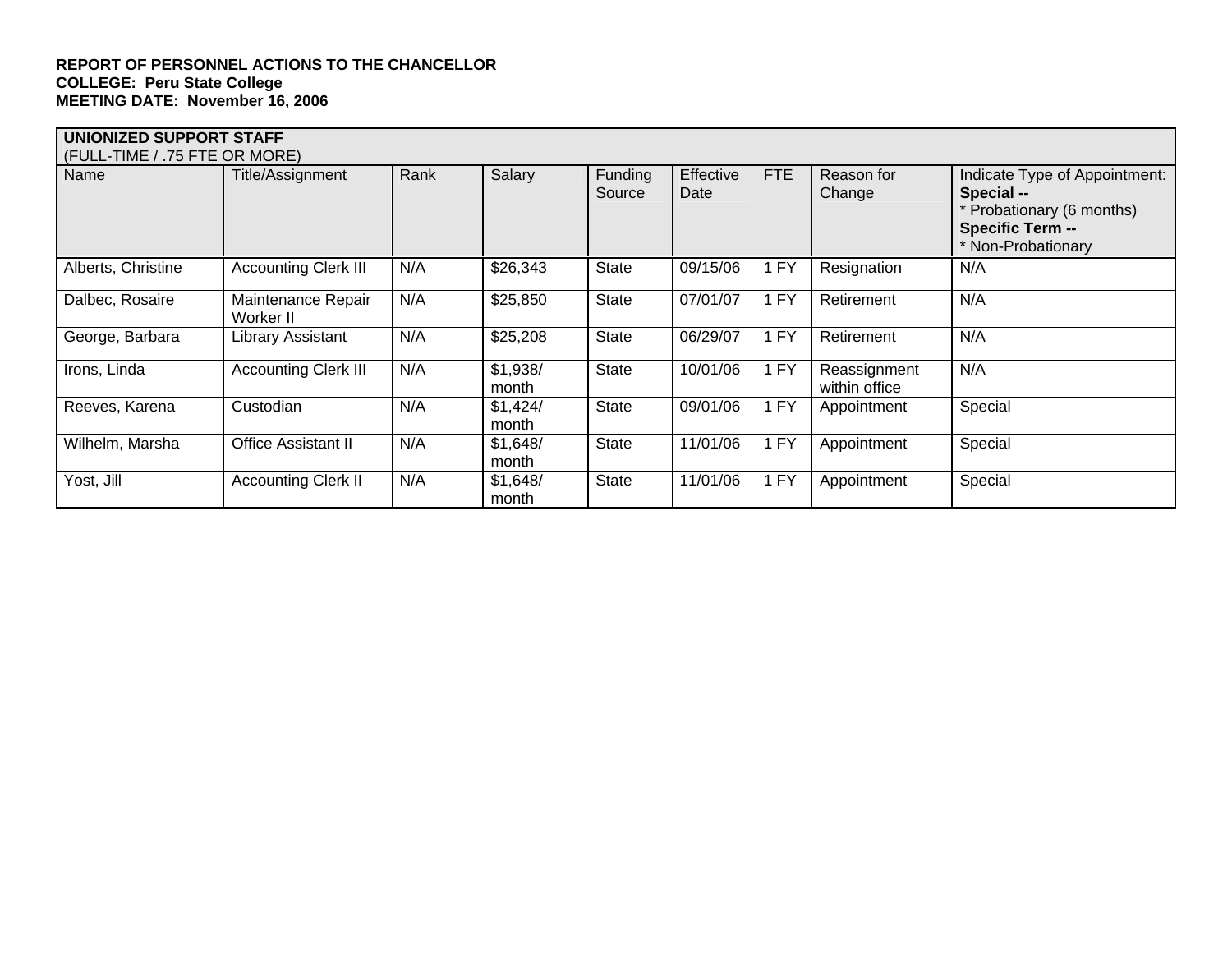#### **RANKED FACULTY**

#### (FULL-TIME/.75 FTE OR MORE)

| Name           | Title/Assignment                              | Rank                  | Salary      | Funding<br>Source | Period of<br>Employment | <b>FTE</b> | <b>Reason for Action</b> | Type of Appointment |
|----------------|-----------------------------------------------|-----------------------|-------------|-------------------|-------------------------|------------|--------------------------|---------------------|
| Hanna, Michael | Sociology, Psychology<br>and Criminal Justice | Interim<br>Instructor | \$34,000.00 | <b>State</b>      | 12/19/06                | 0.1        | Resignation              | Special, Interim    |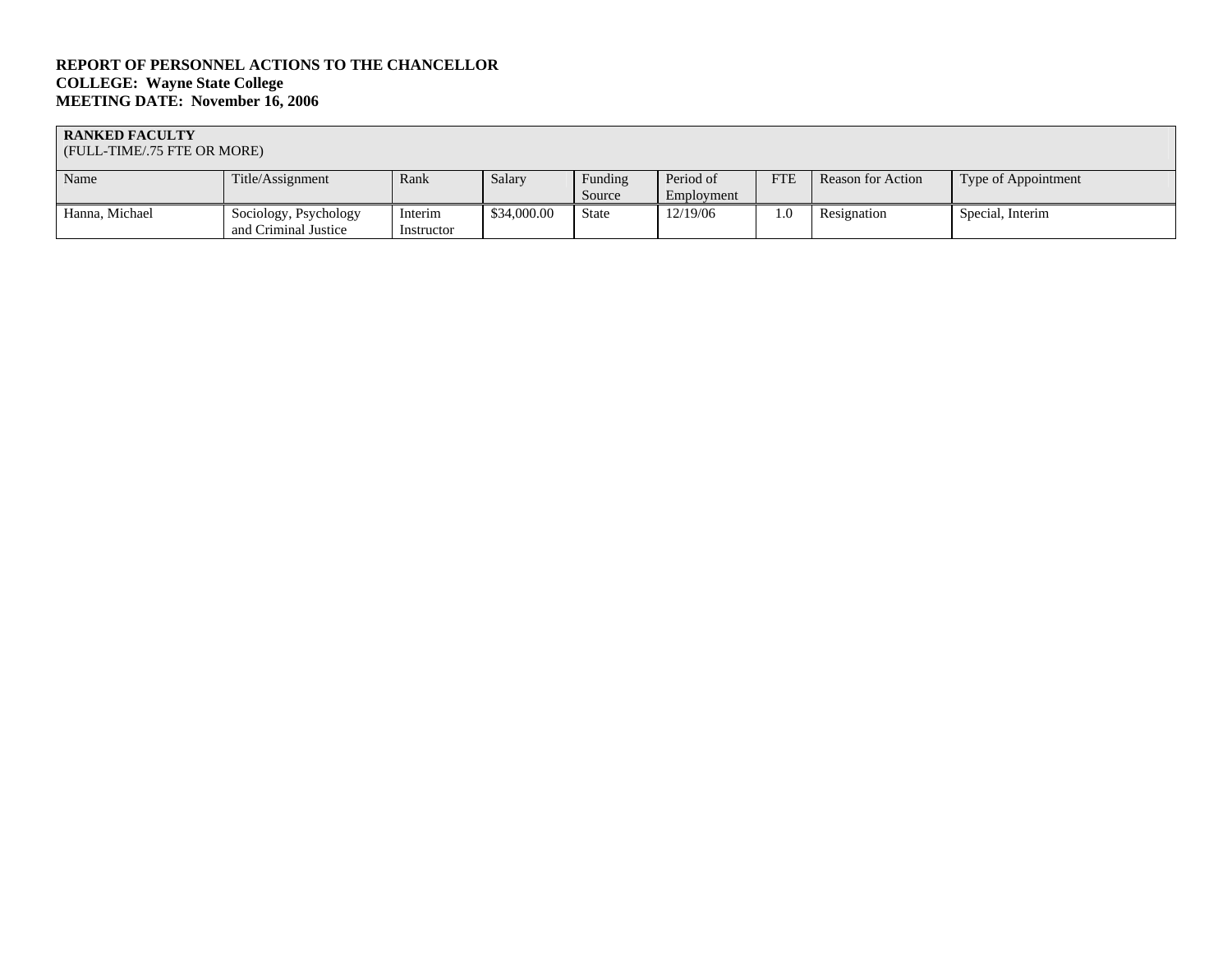#### **UNIONIZED PROFESSIONAL STAFF**

| $\mid$ (FULL-TIME/.75 FTE OR MORE) |                                       |      |             |                   |                         |            |                                                                                                |                        |
|------------------------------------|---------------------------------------|------|-------------|-------------------|-------------------------|------------|------------------------------------------------------------------------------------------------|------------------------|
| Name                               | Title/Assignment                      | Rank | Salary      | Funding<br>Source | Period of<br>Employment | <b>FTE</b> | <b>Reason for Action</b>                                                                       | Type of Appointment    |
| Nissen, Alan                       | Computer Support<br>Specialist        | N/A  | \$55,000.00 | State             | 9/21/06                 | 1.0        | Reassignment of<br>position/title/<br>responsibilities; non-<br>renewal of 2007-08<br>contract | Special                |
| White, Julia                       | <b>Human Resources</b><br>Coordinator | N/A  | \$33,360.00 | <b>State</b>      | 10/25/06                | 1.0        | Resignation                                                                                    | Specific; Probationary |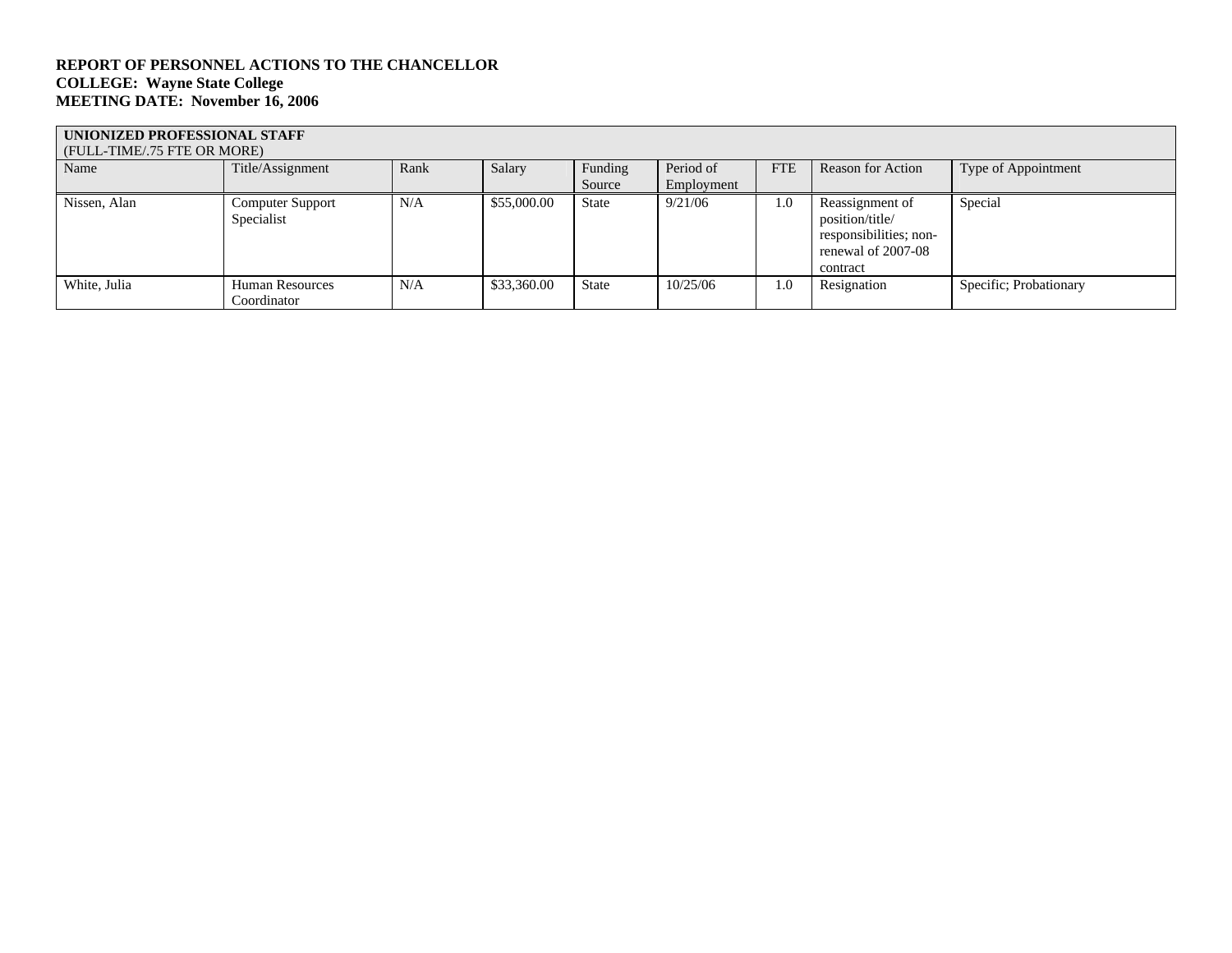| Name                | Title/Assignment                             | Rank      | Salary                                                      | Funding<br>Source | Period of<br>Employment | <b>FTE</b> | Reason for Action                                                                                                            | Type of Appointment |
|---------------------|----------------------------------------------|-----------|-------------------------------------------------------------|-------------------|-------------------------|------------|------------------------------------------------------------------------------------------------------------------------------|---------------------|
| Ash, Lois           | <b>Interim Admissions</b><br>Director        | N/A       | \$48,000.00<br>(prorated)                                   | <b>State</b>      | 10/14/06                | 1.0        | Interim appointment                                                                                                          | Special, interim    |
| Collier, Jerry W.   | Director of College<br>Relations             | N/A       | $$62,000.00 +$<br>up to<br>\$4,000.00<br>moving<br>expenses | <b>State</b>      | 9/29/06                 | 1.0        | New Hire, replaces<br>Judy Johnson                                                                                           | Special             |
| Godfrey, Jill       | Director of Business<br>Services             | N/A       | \$42,500.00                                                 | <b>State</b>      | 9/26/06                 | 1.0        | Declined offer with<br>new start date of<br>$9/29/06$ ; previously<br>reported on 9/15/06<br>report as 9/25/06 start<br>date | Special             |
| Morris, R. Lincoln  | Dean of Admissions and<br>Recruitment        | N/A       | \$70,461.00                                                 | <b>State</b>      | 10/13/06                | 1.0        | Resignation                                                                                                                  | Specific            |
| Nissen, Alan        | Director of Administrative<br><b>Systems</b> | $\rm N/A$ | \$55,000.00                                                 | <b>State</b>      | 9/21/06                 | 1.0        | Reassignment of<br>position/title/<br>responsibilities; non-<br>renewal of 2007-08<br>contract                               | Special             |
| Polenske, Cheri     | Director of Administrative<br>Systems        | N/A       | \$55,000.00<br>(prorated)                                   | <b>State</b>      | 9/21/06                 | 1.0        | Promotion/Change in<br>duties; replaces Alan<br>Nissen                                                                       | Special             |
| Wetterberg, Deborah | Director of Business<br>Services             | N/A       | \$44,000.00<br>(prorated)                                   | <b>State</b>      | 10/23/06                | 1.0        | New Hire, replaces<br>Jill Godfrey                                                                                           | Special             |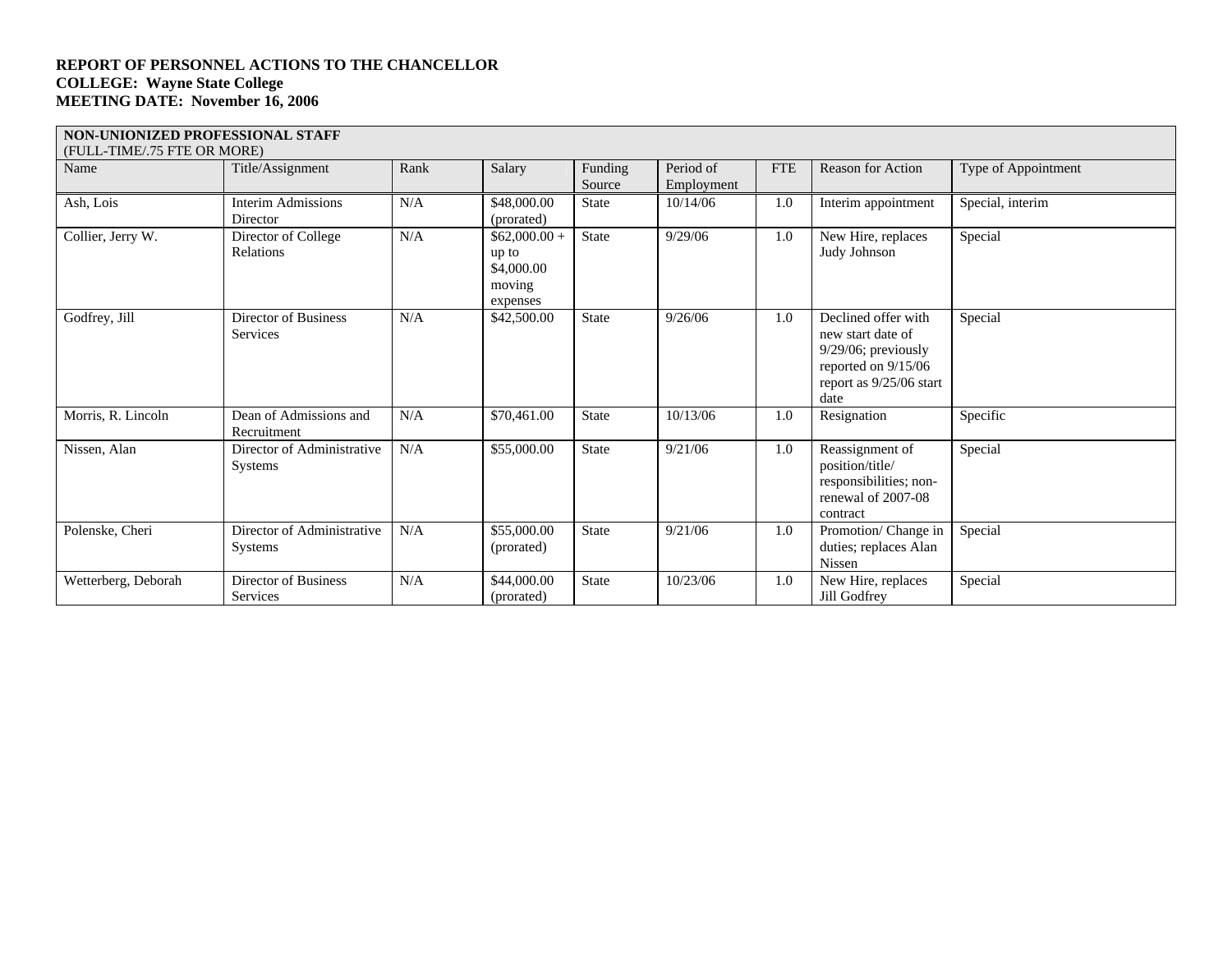# **RANKED FACULTY**  (OVERLOAD AND SUMMER SCHOOL APPOINTMENTS)

|                  | (OVERLOAD AND SUMMER SCHOOL APPOINTMENTS)        |                        |            |                   |                         |            |                                                                             |                     |
|------------------|--------------------------------------------------|------------------------|------------|-------------------|-------------------------|------------|-----------------------------------------------------------------------------|---------------------|
| Name             | Title/Assignment                                 | Rank                   | Salary     | Funding<br>Source | Period of<br>Employment | <b>FTE</b> | <b>Reason for Action</b>                                                    | Type of Appointment |
| Ellis, Susan     | <b>Educational Foundations</b><br>and Leadership | Associate<br>Professor | \$1,200.00 | Grant             | $8/18/06$ -<br>12/19/06 | n/a        | Appointment,<br>overload; online<br>course development                      | Special             |
| Garvin, Timothy  | <b>Business and Economics</b>                    | Professor              | \$4,335.00 | State             | $8/18/06$ -<br>12/19/06 | .10        | Appointment,<br>previously reported<br>on $9/15/06$ report as<br>\$3,468.00 | Special             |
| Geisert, Cameron | Health, Human<br>Performance and Sport           | Instructor             | \$1,200.00 | <b>State</b>      | $1/8/07 -$<br>5/9/07    | n/a        | Appointment,<br>overload; online<br>course development                      | Special             |
| Meyer, Jeffrey   | Health, Human<br>Performance and Sport           | Instructor             | \$1,200.00 | <b>State</b>      | $8/18/06$ -<br>12/19/06 | n/a        | Appointment,<br>overload; online<br>course development                      | Special             |
| Ossian, James    | <b>Educational Foundations</b><br>and Leadership | Associate<br>Professor | \$1,200.00 | <b>State</b>      | $8/18/06$ -<br>12/19/06 | n/a        | Appointment,<br>overload; online<br>course development                      | Special             |
| Sweeney, Karen   | <b>Educational Foundations</b><br>and Leadership | Professor              | \$1,200.00 | <b>State</b>      | $1/8/07 -$<br>5/9/07    | n/a        | Appointment,<br>overload; online<br>course development                      | Special             |
| Volk, Gary       | Physical Sciences and<br>Mathematics             | Associate<br>Professor | \$4,381.00 | <b>State</b>      | $8/18/06 -$<br>12/19/06 | .10        | Appointment,<br>overload                                                    | Special             |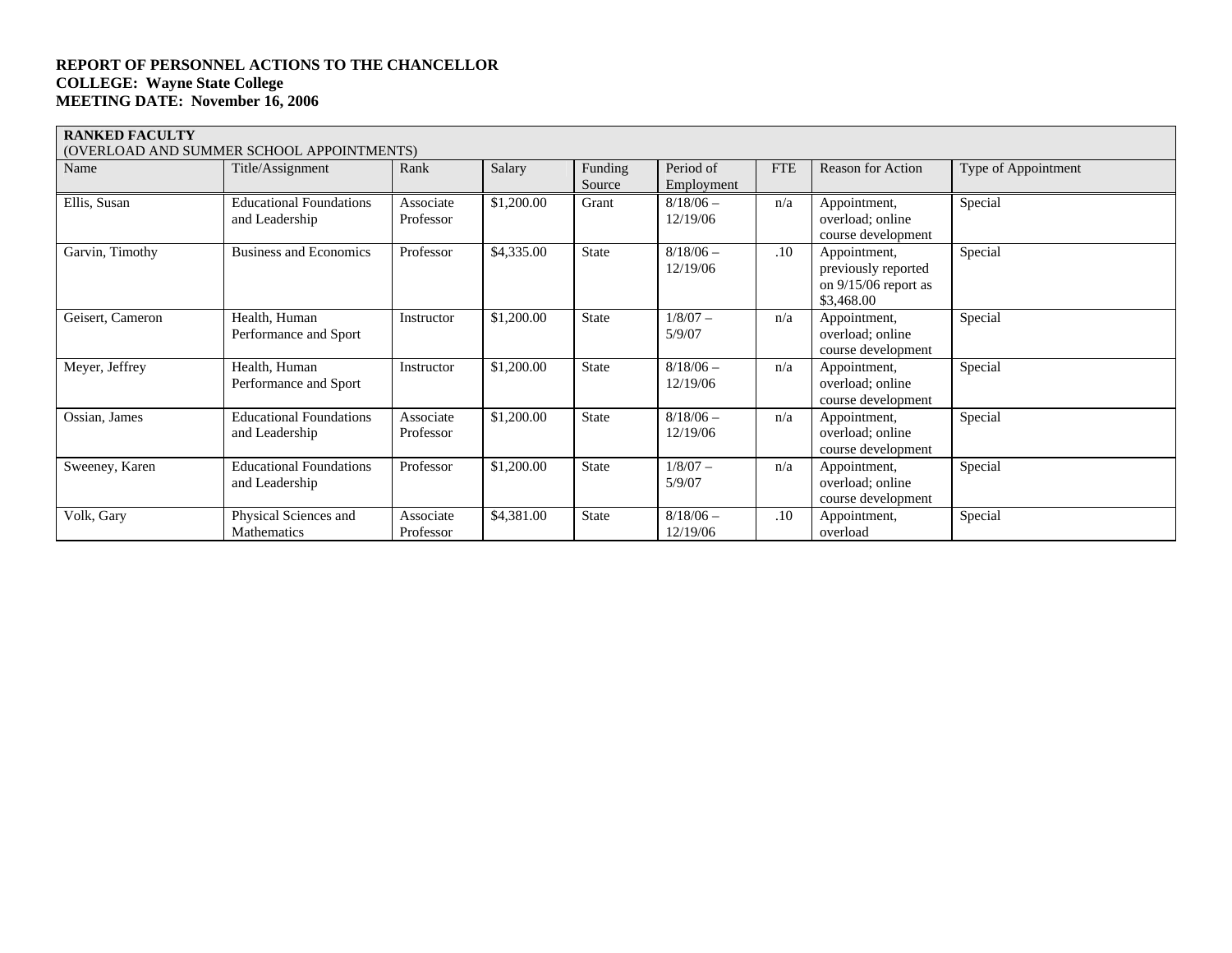#### **NON-RANKED FACULTY**

| (PART-TIME/LESS THAN .75 FTE) |                                                                      |           |            |                   |                         |            |                                                                             |                     |
|-------------------------------|----------------------------------------------------------------------|-----------|------------|-------------------|-------------------------|------------|-----------------------------------------------------------------------------|---------------------|
| Name                          | Title/Assignment                                                     | Rank      | Salary     | Funding<br>Source | Period of<br>Employment | <b>FTE</b> | Reason for Action                                                           | Type of Appointment |
| Blomenkamp, Boyd              | <b>Educational Foundations</b><br>and Leadership/Field<br>Experience | Part-time | \$675.00   | <b>State</b>      | $8/18/06$ -<br>12/19/06 | .033       | Appointment                                                                 | Special, part-time  |
| Bray, Linda                   | <b>Educational Foundations</b><br>and Leadership/Field<br>Experience | Part-time | \$898.00   | State             | $8/18/06$ -<br>12/19/06 | .044       | Appointment                                                                 | Special, part-time  |
| Bremer, DeLoy                 | <b>Educational Foundations</b><br>and Leadership/Field<br>Experience | Part-time | \$1,121.00 | <b>State</b>      | $8/18/06$ -<br>12/19/06 | .055       | Appointment                                                                 | Special, part-time  |
| Brodersen, Jill               | <b>Educational Foundations</b><br>and Leadership                     | Part-time | \$169.00   | <b>State</b>      | $8/18/06$ -<br>12/19/06 | .008       | Appointment                                                                 | Special, part-time  |
| Brown, Rae                    | <b>Educational Foundations</b><br>and Leadership                     | Part-time | \$338.00   | <b>State</b>      | $8/18/06$ -<br>12/19/06 | .017       | Appointment                                                                 | Special, part-time  |
| Brummond, Kimberly            | <b>Educational Foundations</b><br>and Leadership                     | Part-time | \$338.00   | <b>State</b>      | $8/18/06 -$<br>12/19/06 | .017       | Appointment                                                                 | Special, part-time  |
| Burkett, Mandy                | Sociology, Psychology<br>and Criminal Justice                        | Part-time | \$4,050.00 | <b>State</b>      | $1/8/07 -$<br>5/9/07    | .20        | Appointment                                                                 | Special, part-time  |
| Burnham, Nell                 | <b>Educational Foundations</b><br>and Leadership/Field<br>Experience | Part-time | \$1,236.00 | State             | $8/18/06 -$<br>12/19/06 | .061       | Appointment                                                                 | Special, part-time  |
| Dahlman, Sheila               | <b>Educational Foundations</b><br>and Leadership                     | Part-time | \$338.00   | <b>State</b>      | $8/18/06$ -<br>12/19/06 | .017       | Appointment                                                                 | Special, part-time  |
| Ellerton, Katherine           | Continuing Education                                                 | Part-time | \$500.00   | <b>State</b>      | $8/21/06 -$<br>12/15/06 | .033       | IDS 368-W4                                                                  | Special, part-time  |
| Emerson, Delbert              | <b>Educational Foundations</b><br>and Leadership/Field<br>Experience | Part-time | \$2,025.00 | <b>State</b>      | $8/18/06$ -<br>12/19/06 | $.10\,$    | Appointment                                                                 | Special, part-time  |
| Fischer, Megan                | <b>Educational Foundations</b><br>and Leadership                     | Part-time | \$338.00   | <b>State</b>      | $8/18/06$ –<br>12/19/06 | .017       | Appointment                                                                 | Special, part-time  |
| Fleming, Angela               | Technology and Applied<br>Science                                    | Part-time | \$1,013.00 | <b>State</b>      | $8/18/06$ -<br>12/19/06 | .05        | Appointment,<br>previously reported<br>on $9/15/06$ report as<br>\$2,025.00 | Special, part-time  |
| George, Rebecca               | <b>Educational Foundations</b><br>and Leadership                     | Part-time | \$338.00   | <b>State</b>      | $8/18/06$ -<br>12/19/06 | .017       | Appointment                                                                 | Special, part-time  |
| Gutzmann, Janie               | <b>Educational Foundations</b><br>and Leadership                     | Part-time | \$169.00   | <b>State</b>      | $8/18/06$ -<br>12/19/06 | .008       | Appointment                                                                 | Special, part-time  |
| Headlee, Marilyn              | <b>Educational Foundations</b><br>and Leadership/Field<br>Experience | Part-time | \$2,700.00 | <b>State</b>      | $8/18/06 -$<br>12/19/06 | .133       | Appointment                                                                 | Special, part-time  |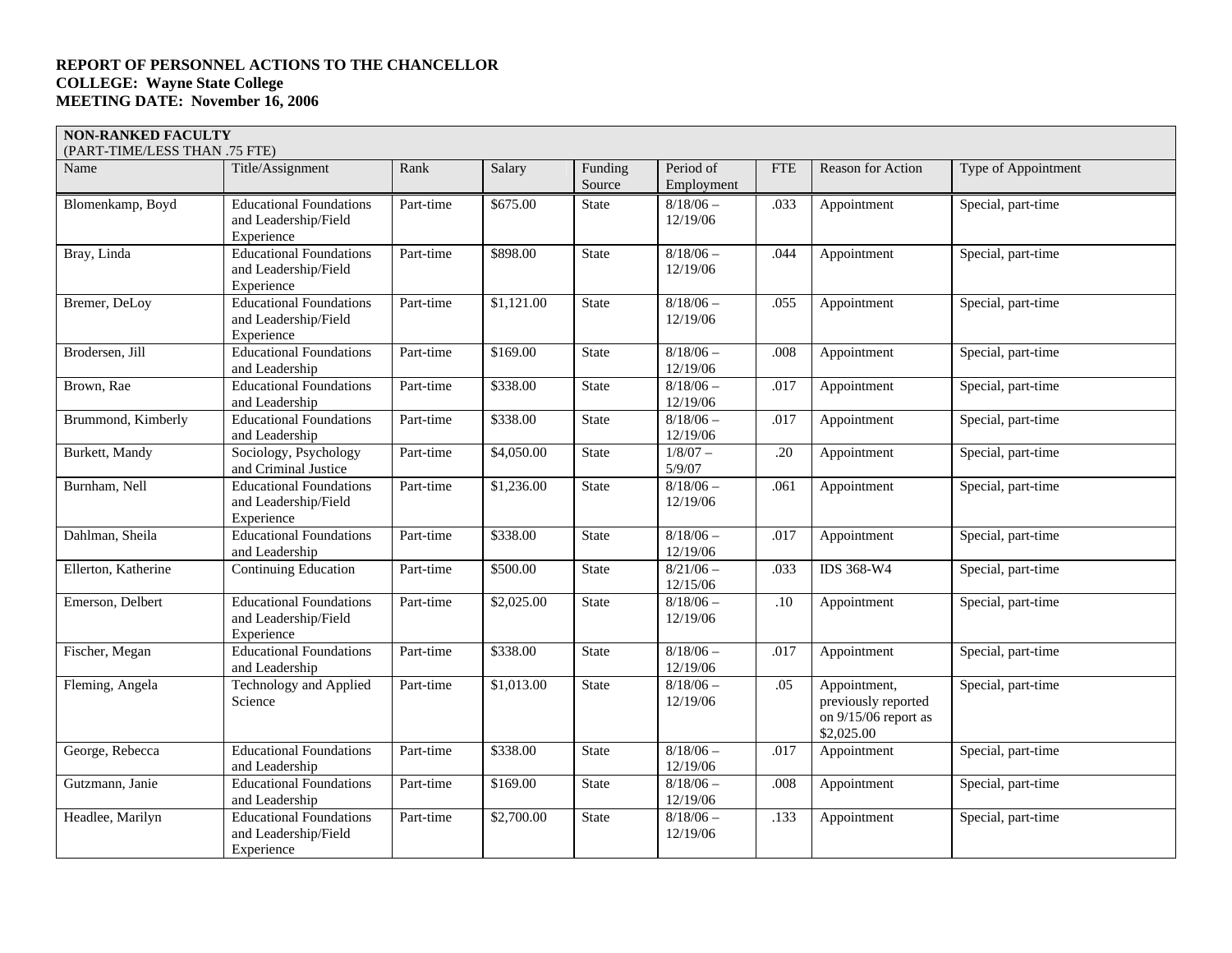| <b>NON-RANKED FACULTY</b><br>(PART-TIME/LESS THAN .75 FTE) |                                                                      |                       |                                              |                   |                         |            |                                                                                       |                     |
|------------------------------------------------------------|----------------------------------------------------------------------|-----------------------|----------------------------------------------|-------------------|-------------------------|------------|---------------------------------------------------------------------------------------|---------------------|
| Name                                                       | Title/Assignment                                                     | Rank                  | Salary                                       | Funding<br>Source | Period of<br>Employment | <b>FTE</b> | <b>Reason for Action</b>                                                              | Type of Appointment |
| Hess, James                                                | <b>Educational Foundations</b><br>and Leadership/Field<br>Experience | Part-time             | \$675.00                                     | State             | $8/18/06 -$<br>12/19/06 | .033       | Appointment                                                                           | Special, part-time  |
| Hix, Dave                                                  | Continuing Education                                                 | Part-time             | \$400.00                                     | <b>State</b>      | $8/23/06 -$<br>9/20/06  | .033       | HSC 345-80                                                                            | Special, part-time  |
| Hodge, Vicki                                               | <b>Educational Foundations</b><br>and Leadership/Field<br>Experience | Part-time             | \$2,248.00                                   | <b>State</b>      | $8/18/06 -$<br>12/19/06 | .111       | Appointment                                                                           | Special, part-time  |
| Jacobs, Nancy                                              | <b>Educational Foundations</b><br>and Leadership                     | Part-time             | \$1,200.00                                   | Grant             | $8/18/06$ -<br>12/19/06 | n/a        | Appointment                                                                           | Special, part-time  |
| Jessen, Carol                                              | Continuing Education                                                 | Part-time             | \$2,025.00                                   | <b>State</b>      | $10/9/06 -$<br>3/31/07  | .10        | MAT 568-80                                                                            | Special, part-time  |
| Johnson, Kathy                                             | <b>Educational Foundations</b><br>and Leadership/Field<br>Experience | Part-time             | \$1,796.00                                   | State             | $8/18/06 -$<br>12/19/06 | .089       | Appointment                                                                           | Special, part-time  |
| Johnson, Maria                                             | Continuing Education                                                 | Part-time             | \$400.00                                     | <b>State</b>      | $8/21/06$ –<br>12/15/06 | .033       | <b>IDS 196-W1</b>                                                                     | Special, part-time  |
| Johnson, Maria                                             | Continuing Education                                                 | Part-time             | \$600.00                                     | State             | $8/21/06 -$<br>12/15/06 | .067       | IDS 368-W3                                                                            | Special, part-time  |
| Joyce, Julie                                               | Counseling and Special<br>Education                                  | Graduate<br>Assistant | $$4,000.00+$<br>18 hrs.<br>tuition<br>waiver | <b>State</b>      | $8/18/06 -$<br>5/9/07   | .25        | Appointment,<br>previously reported<br>on $9/15/06$ report as<br>$$2,000.00 + 9$ hrs. | Special, part-time  |
| Larmore, Cheryl                                            | <b>Educational Foundations</b><br>and Leadership/Field<br>Experience | Part-time             | \$898.00                                     | <b>State</b>      | $8/18/06 -$<br>12/19/06 | .044       | Appointment                                                                           | Special, part-time  |
| Liedorff, Marilyn                                          | Continuing Education                                                 | Part-time             | \$500.00                                     | <b>State</b>      | $8/21/06$ -<br>12/15/06 | .033       | IDS $196-\overline{W2}$                                                               | Special, part-time  |
| Lutt, David                                                | <b>Educational Foundations</b><br>and Leadership/Field<br>Experience | Part-time             | \$1,796.00                                   | State             | $8/18/06 -$<br>12/19/06 | .089       | Appointment                                                                           | Special, part-time  |
| Magnuson, Grant                                            | Continuing Education                                                 | Part-time             | \$2,307.00                                   | State             | $9/11/06 -$<br>12/15/06 | .10        | <b>ITE 510-W0</b>                                                                     | Special, part-time  |
| Manz, Jaime                                                | <b>Educational Foundations</b><br>and Leadership                     | Part-time             | \$338.00                                     | State             | $8/18/06 -$<br>12/19/06 | .017       | Appointment                                                                           | Special, part-time  |
| McCarthy, Matthew                                          | Sociology, Psychology<br>and Criminal Justice                        | Part-time             | \$2,025.00                                   | <b>State</b>      | $1/8/07 -$<br>5/9/07    | .10        | Appointment                                                                           | Special, part-time  |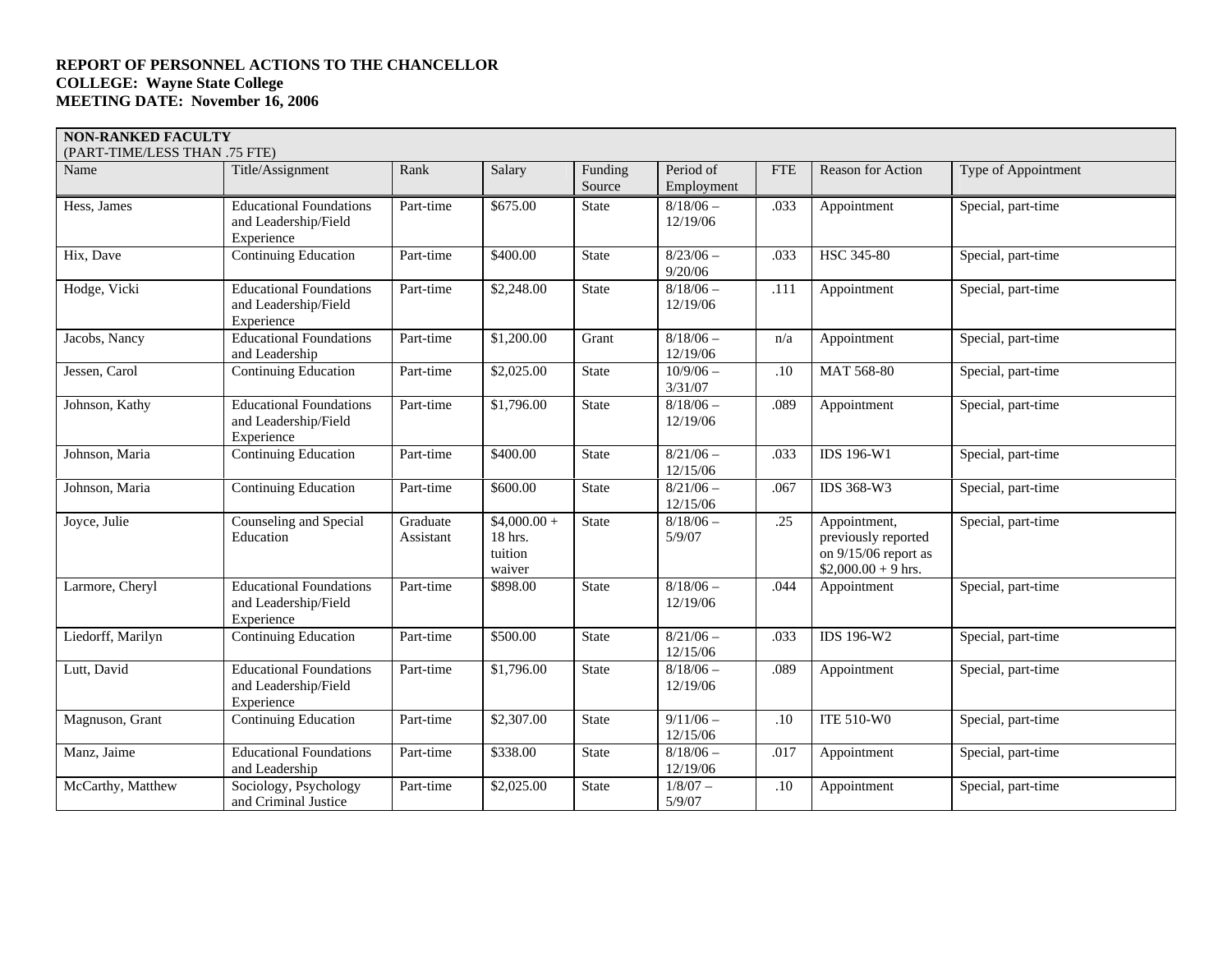| <b>NON-RANKED FACULTY</b><br>(PART-TIME/LESS THAN .75 FTE) |                                                                      |                       |                                              |                   |                         |            |                                           |                     |
|------------------------------------------------------------|----------------------------------------------------------------------|-----------------------|----------------------------------------------|-------------------|-------------------------|------------|-------------------------------------------|---------------------|
| Name                                                       | Title/Assignment                                                     | Rank                  | Salary                                       | Funding<br>Source | Period of<br>Employment | <b>FTE</b> | Reason for Action                         | Type of Appointment |
| Muller, Kathleen                                           | <b>Educational Foundations</b><br>and Leadership                     | Part-time             | \$338.00                                     | <b>State</b>      | $8/18/06$ -<br>12/19/06 | .017       | Appointment                               | Special, part-time  |
| Murguia, Luzelena                                          | Student Services -<br><b>Multicultural Center</b>                    | Graduate<br>Assistant | $$4,000.00+$<br>18 hrs.<br>tuition<br>waiver | State             | $8/18/06 -$<br>5/9/06   | .25        | Appointment                               | Special, part-time  |
| Paige, Sharyn                                              | <b>Educational Foundations</b><br>and Leadership/Field<br>Experience | Part-time             | \$1,350.00                                   | <b>State</b>      | $8/18/06 -$<br>12/19/06 | .067       | Appointment                               | Special, part-time  |
| Poirier, Gayle                                             | <b>Continuing Education</b>                                          | Part-time             | \$400.00                                     | <b>State</b>      | $8/21/06 -$<br>12/15/06 | .033       | IDS 368-W5                                | Special, part-time  |
| Poirier, Gayle                                             | Continuing Education                                                 | Part-time             | \$100.00                                     | <b>State</b>      | $8/21/06 -$<br>12/15/06 | .033       | <b>IDS 596-W8</b>                         | Special, part-time  |
| Preston, Jean                                              | <b>Educational Foundations</b><br>and Leadership                     | Part-time             | \$338.00                                     | State             | $8/18/06 -$<br>12/19/06 | .017       | Appointment                               | Special, part-time  |
| Rittscher, Sonia                                           | <b>Continuing Education</b>                                          | Part-time             | \$4,950.00                                   | <b>State</b>      | $8/12/06 -$<br>12/15/06 | .233       | South Sioux City #4<br>Learning Community | Special, part-time  |
| Shattuck, Marie                                            | <b>Educational Foundations</b><br>and Leadership/Field<br>Experience | Part-time             | \$783.00                                     | <b>State</b>      | $8/18/06 -$<br>12/19/06 | .039       | Appointment                               | Special, part-time  |
| Spale, Jill                                                | Counseling and Special<br>Education                                  | Graduate<br>Assistant | $$2,000.00 +$<br>9 hrs. tuition<br>waiver    | <b>State</b>      | 9/11/06                 | .125       | Declined offer                            | Special, part-time  |
| Stark, Carmen                                              | Continuing Education                                                 | Part-time             | \$1,800.00                                   | <b>State</b>      | $8/23/06 -$<br>12/6/06  | .10        | EDU 568-81                                | Special, part-time  |
| Steinman, Linda                                            | <b>Educational Foundations</b><br>and Leadership                     | Part-time             | \$338.00                                     | State             | $8/18/06 -$<br>12/19/06 | .017       | Appointment                               | Special, part-time  |
| Stusse, Marni                                              | <b>Educational Foundations</b><br>and Leadership                     | Part-time             | \$338.00                                     | <b>State</b>      | $8/18/06$ -<br>12/19/06 | .017       | Appointment                               | Special, part-time  |
| Tusha, Mary                                                | <b>Educational Foundations</b><br>and Leadership/Field<br>Experience | Part-time             | \$2,133.00                                   | State             | $8/18/06 -$<br>12/19/06 | .105       | Appointment                               | Special, part-time  |
| Vitters, Richard                                           | <b>Educational Foundations</b><br>and Leadership/Field<br>Experience | Part-time             | \$783.00                                     | <b>State</b>      | $8/18/06$ -<br>12/19/06 | .039       | Appointment                               | Special, part-time  |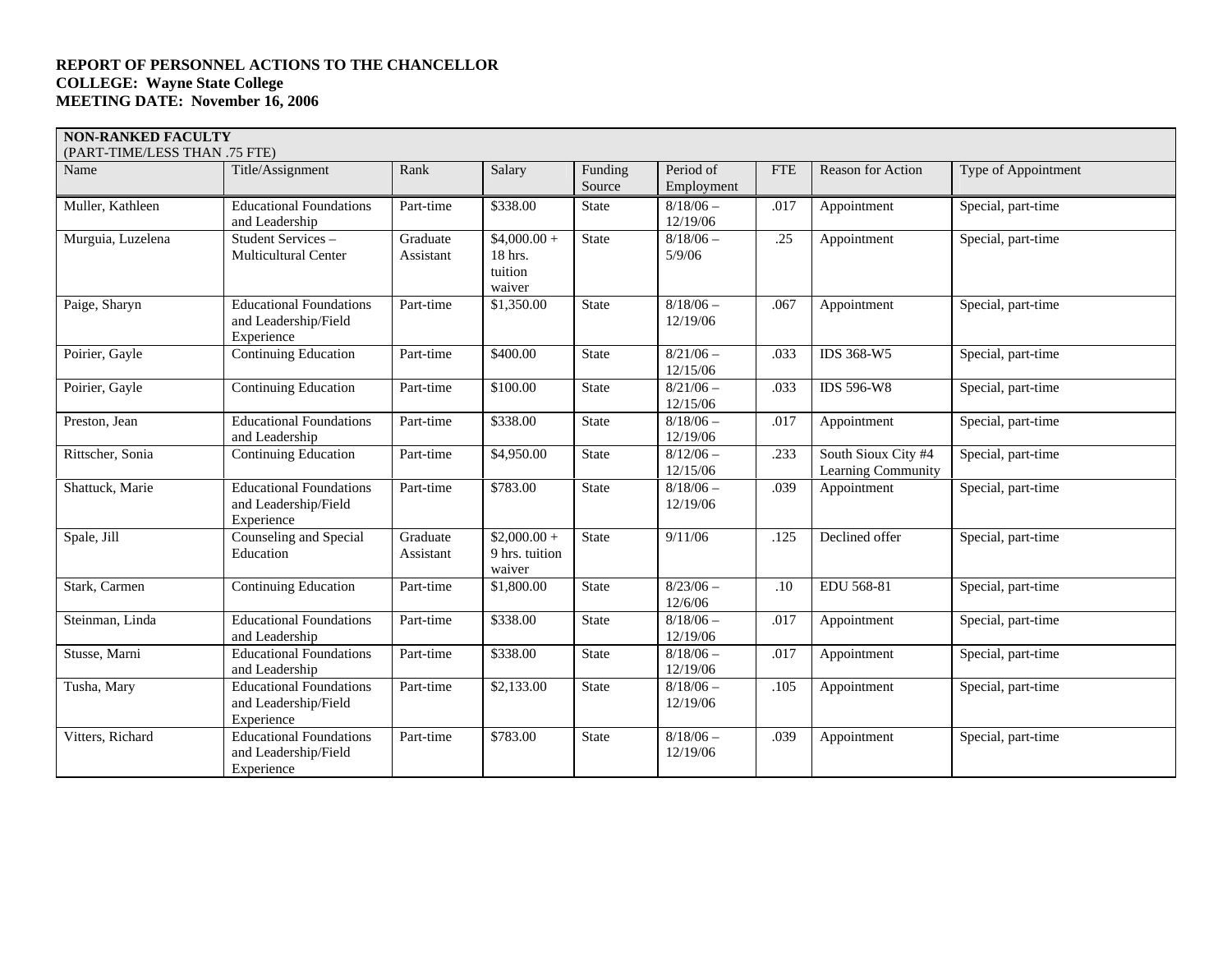| <b>NON-RANKED FACULTY</b><br>(PART-TIME/LESS THAN .75 FTE) |                                                                      |           |            |                   |                         |            |                   |                     |
|------------------------------------------------------------|----------------------------------------------------------------------|-----------|------------|-------------------|-------------------------|------------|-------------------|---------------------|
| Name                                                       | Title/Assignment                                                     | Rank      | Salary     | Funding<br>Source | Period of<br>Employment | <b>FTE</b> | Reason for Action | Type of Appointment |
| Wallace, Sally                                             | <b>Educational Foundations</b><br>and Leadership                     | Part-time | \$338.00   | <b>State</b>      | $8/18/06$ –<br>12/19/06 | .017       | Appointment       | Special, part-time  |
| Zeiss, Donald                                              | <b>Educational Foundations</b><br>and Leadership/Field<br>Experience | Part-time | \$2,363.00 | <b>State</b>      | $8/18/06$ –<br>12/19/06 | .117       | Appointment       | Special, part-time  |
| Ziems, Stacy                                               | <b>Educational Foundations</b><br>and Leadership/Field<br>Experience | Part-time | \$338.00   | <b>State</b>      | $8/18/06$ –<br>12/19/06 | .017       | Appointment       | Special, part-time  |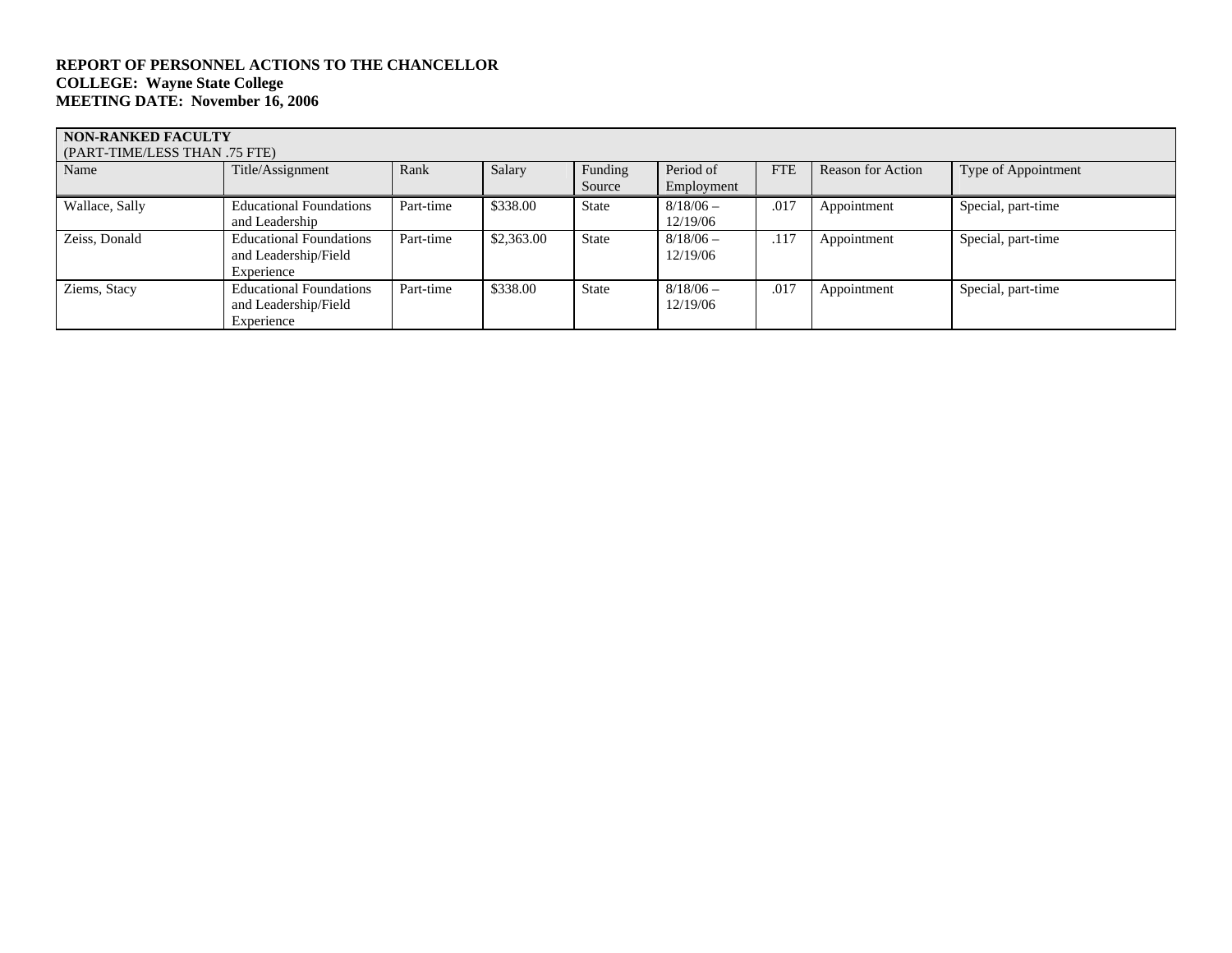#### **UNIONIZED SUPPORT STAFF**

| (FULL-TIME/.75 FTE OR MORE) |                             |      |                  |                   |                         |            |                                                                                           |                     |
|-----------------------------|-----------------------------|------|------------------|-------------------|-------------------------|------------|-------------------------------------------------------------------------------------------|---------------------|
| Name                        | Title/Assignment            | Rank | Salary           | Funding<br>Source | Period of<br>Employment | <b>FTE</b> | <b>Reason for Action</b>                                                                  | Type of Appointment |
| Bruggeman, Diane            | Office Assistant I          | N/A  | \$1,922.91/mo.   | State             | 2/28/07                 | 1.0        | <b>Early Retirement</b><br>Incentive                                                      | Non-probationary    |
| Carollo, Anthony            | Custodian                   | N/A  | $$1.467.00/m$ o. | Revenue<br>Bond   | 10/9/06                 | 1.0        | New Hire, replaces<br>David Dunn                                                          | Probationary        |
| Dunn, David                 | Custodian                   | N/A  | $$1,490.78$ /mo. | Revenue<br>Bond   | 10/8/06                 | 1.0        | Resignation                                                                               | Non-probationary    |
| McManigal, Melanie          | <b>Accounting Clerk III</b> | N/A  | $$1,905.00/m$ o. | Revenue<br>Bond   | 9/5/06                  | 1.0        | New Hire, replaces<br>Sue Denklau                                                         | Probationary        |
| Neuhalfen, Kathy            | Custodian                   | N/A  | \$1,467.00/mo.   | Revenue<br>Bond   | 10/20/06                | 1.0        | New Hire, replaces<br>Julie Lamoureux                                                     | Probationary        |
| Pick, Karla                 | Office Assistant II         | N/A  | \$1,730.58/mo.   | State             | 10/9/06                 | 1.0        | New Hire, replaces<br>Sandra Wurdinger;<br>position reclassified<br>from Office Assistant | Probationary        |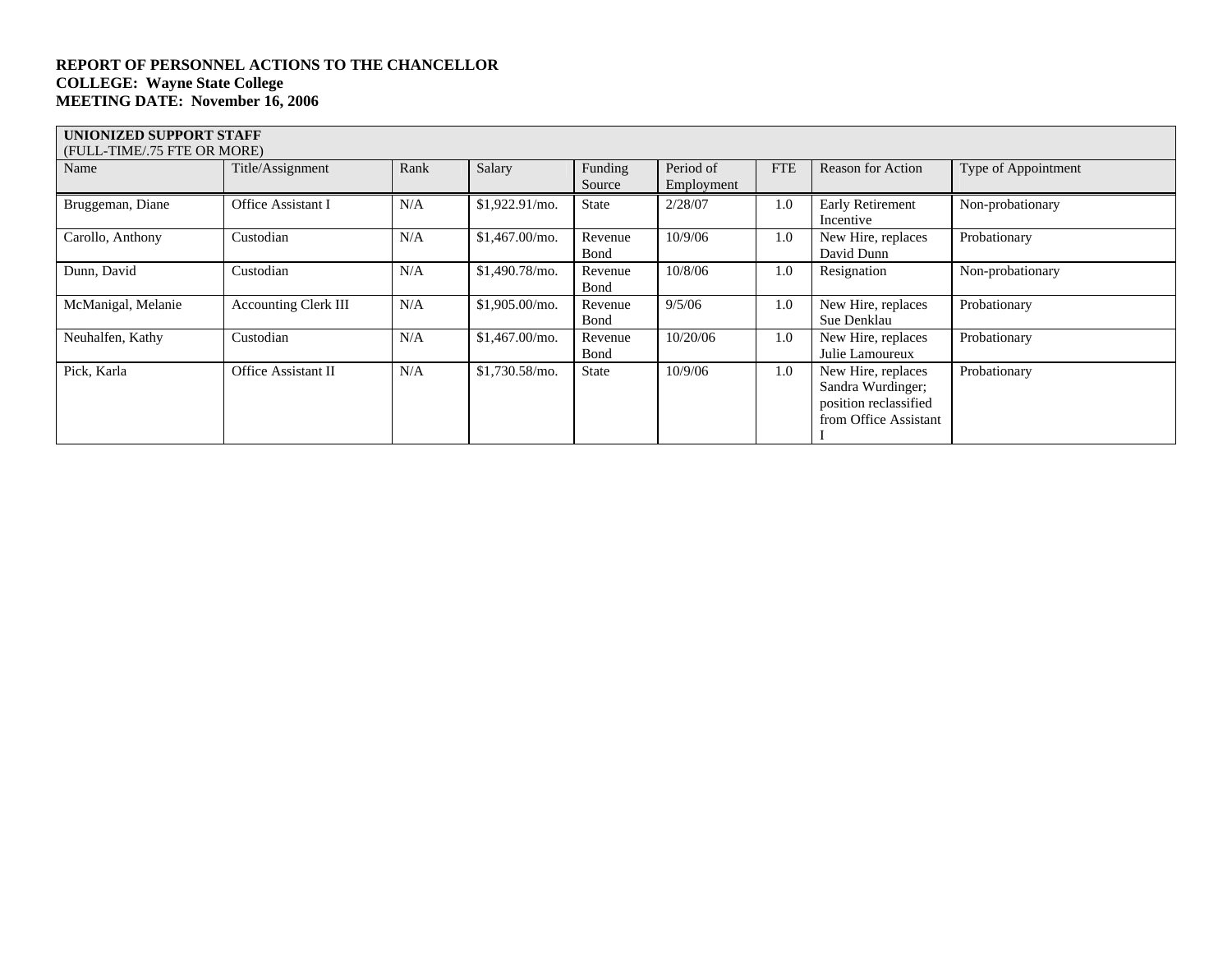*Larry Teahon, Chair Cap Peterson Tyler Pribbeno* 

November 16, 2006

#### ACTION: **Accept the 2005-2006 Revenue Bond Audit Reports as Submitted for the State Colleges by KPMG**

**\_\_\_\_\_\_\_\_\_\_\_\_\_\_\_\_\_\_\_\_\_\_\_\_\_\_\_\_\_\_\_\_\_\_\_\_\_\_\_\_\_\_\_\_\_\_\_\_\_\_\_\_\_\_\_\_\_\_\_\_\_\_\_\_\_\_\_\_\_\_\_\_\_\_\_\_** 

**\_\_\_\_\_\_\_\_\_\_\_\_\_\_\_\_\_\_\_\_\_\_\_\_\_\_\_\_\_\_\_\_\_\_\_\_\_\_\_\_\_\_\_\_\_\_\_\_\_\_\_\_\_\_\_\_\_\_\_\_\_\_\_\_\_\_\_\_\_\_\_\_\_\_\_\_** 

Priority: Financial Strength Strategy: 1 Goal: c

KPMG has completed the audit for the revenue bond programs at the colleges for fiscal year 2005-06. The 2002 Master Resolution calls for an annual audit of the records of the revenue bond program to show revenues, fees, and earnings credited to the program, the financial condition at the close of the fiscal year, transactions during the year, a review of the insurance carried on the facilities and other buildings, the percentage of occupancy and use of the facilities, and any other matters deemed relevant and necessary to make the audit informative. Again this year, the audit is a system report. Information for each of the colleges is provided, along with system summaries. The audit incorporates information on both the 2002 refunding and supplemental issues and the 2003 supplemental issues.

Board policy #9005 requires that CSC and WSC maintain a minimum 125% debt service coverage and PSC a 135% debt service coverage ratio, a policy that helps make our bonds attractive in the market. The ratios are shown below. The programs continue to be solid. In keeping with the provisions of the Master Resolution, expenditures for capital improvements and extraordinary repairs that were charged to surplus and construction funds are not deducted in arriving at amounts available for debt service coverage.

|                              | 2005-06 | 2004-05 |
|------------------------------|---------|---------|
| <b>Chadron State College</b> | 154%    | 128%    |
| Peru State College           | 176%    | 205%    |
| Wayne State College          | 204%    | 201%    |

KPMG indicates that the financial statements present fairly, in all material respects, the revenues collected and expenditures paid and changes in fund balances as required by our bond agreement. Supplementary information, except that which is marked unaudited, has been subjected to auditing procedures and is found to be fairly stated in relation to the basic financial statements.

Copies of the audit, including the management letter, have been provided to the Board.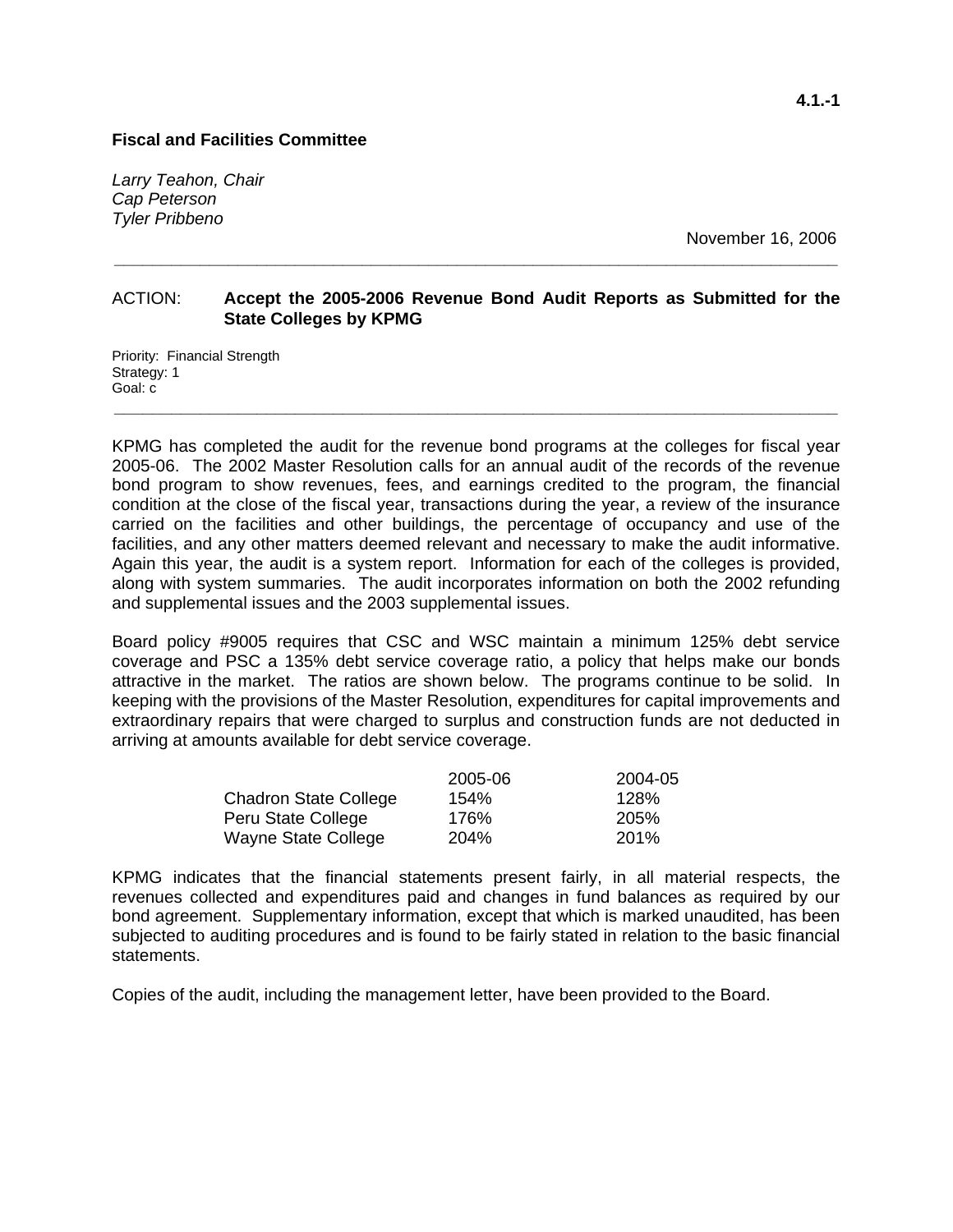*Larry Teahon, Chair Cap Peterson Tyler Pribbeno* 

November 16, 2006

#### ACTION: **Approve Design Development Documents for Wheeler Center at Peru State College**

**\_\_\_\_\_\_\_\_\_\_\_\_\_\_\_\_\_\_\_\_\_\_\_\_\_\_\_\_\_\_\_\_\_\_\_\_\_\_\_\_\_\_\_\_\_\_\_\_\_\_\_\_\_\_\_\_\_\_\_\_\_\_\_\_\_\_\_\_\_\_\_\_\_\_\_\_\_\_** 

Priority: Financial Strength Strategy: 1 Goal: c

At the June 2006 meeting, the Board of Trustees selected The Clark Enersen Partners to provide professional services for the Al Wheeler Activity Center Addition/Renovation Construction Project funded through LB 605. At the September 2006 meeting the Board received the Design Development document for the project.

**\_\_\_\_\_\_\_\_\_\_\_\_\_\_\_\_\_\_\_\_\_\_\_\_\_\_\_\_\_\_\_\_\_\_\_\_\_\_\_\_\_\_\_\_\_\_\_\_\_\_\_\_\_\_\_\_\_\_\_\_\_\_\_\_\_\_\_\_\_\_\_\_\_\_\_\_\_\_** 

The System Office and Peru State recommend approval of the Design Development document dated September 12, 2006 as submitted by the architectural firm of The Clark Enersen Partners.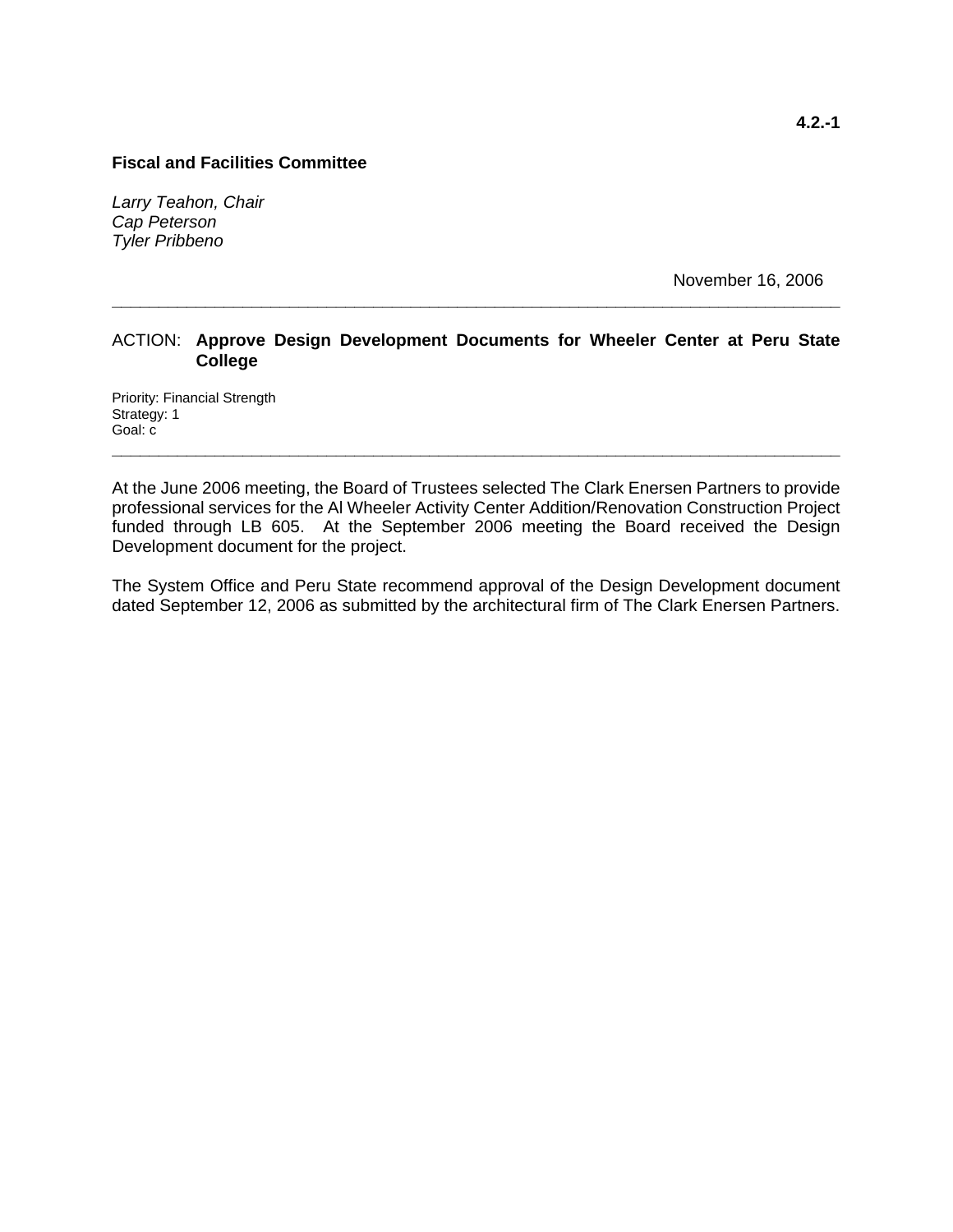*Larry Teahon, Chair Cap Peterson Tyler Pribbeno* 

November 16, 2006

#### ACTION: **Approve Design Development Documents for Campus Services Building at Wayne State College**

**\_\_\_\_\_\_\_\_\_\_\_\_\_\_\_\_\_\_\_\_\_\_\_\_\_\_\_\_\_\_\_\_\_\_\_\_\_\_\_\_\_\_\_\_\_\_\_\_\_\_\_\_\_\_\_\_\_\_\_\_\_\_\_\_\_\_\_\_\_\_\_\_\_\_\_\_\_\_** 

Priority: Financial Strength Strategy: 1 Goal: c

On December 1, 2005, the Board approved a revised Program Statement for the Campuses Services Building renovation/addition at Wayne State.

**\_\_\_\_\_\_\_\_\_\_\_\_\_\_\_\_\_\_\_\_\_\_\_\_\_\_\_\_\_\_\_\_\_\_\_\_\_\_\_\_\_\_\_\_\_\_\_\_\_\_\_\_\_\_\_\_\_\_\_\_\_\_\_\_\_\_\_\_\_\_\_\_\_\_\_\_\_\_** 

At the September 14-15, 2006 meeting, the Board of Trustees authorized the Chancellor to accept, on behalf of the Board, the Design Development Documents for the Campus Services Building. Alley Poyner Architects will be at the Board meeting on November 16, 2006 to present the Design Development Documents to the Board of Trustees.

The System Office and Wayne State request Board approval of the Design Development documents. Funding for this project is from the recent issuance of LB 605 bonds.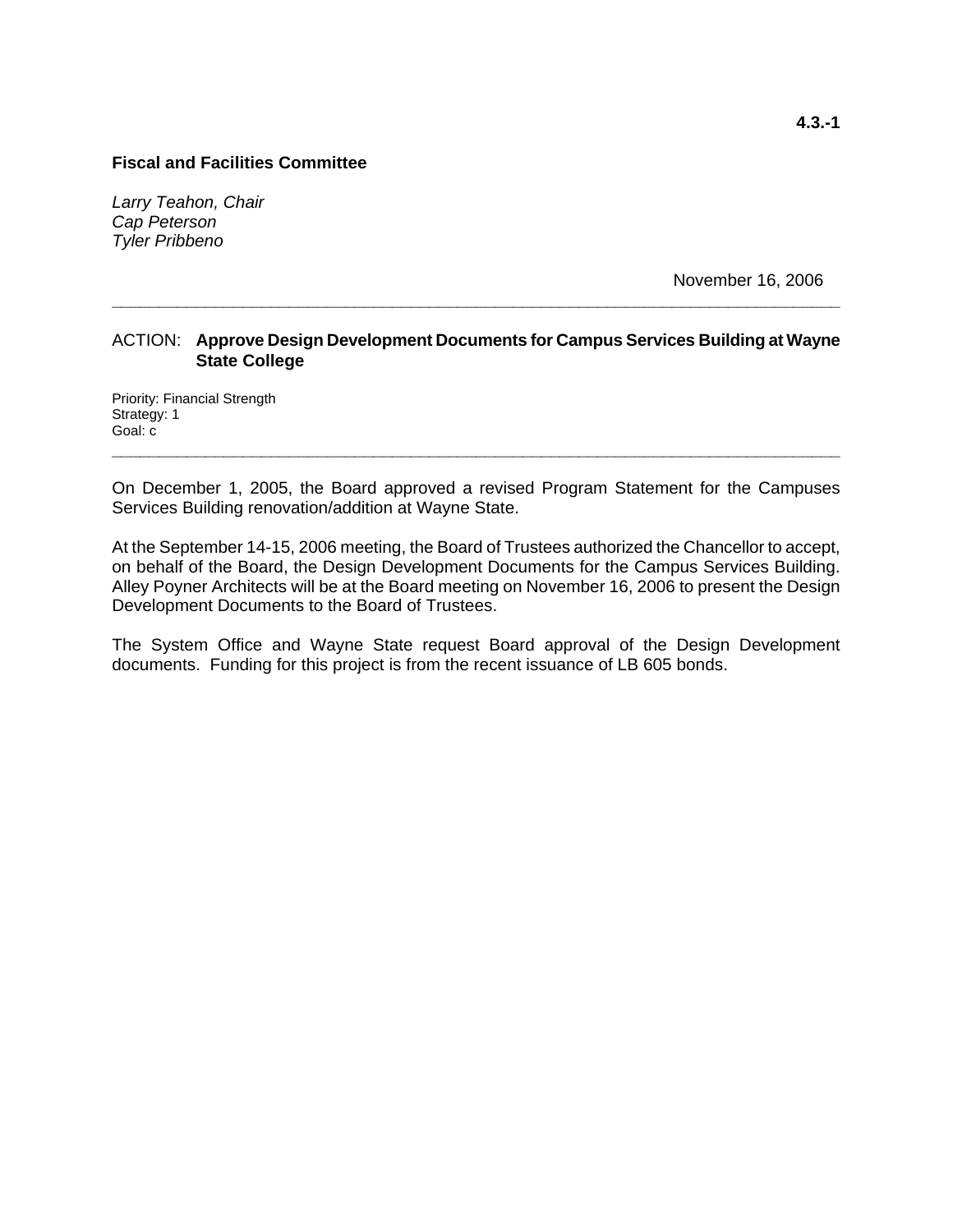*Larry Teahon, Chair Cap Peterson Tyler Pribbeno* 

November 16, 2006

#### ACTION: **Accept Design Development for Carhart Science Renovation at Wayne State College**

**\_\_\_\_\_\_\_\_\_\_\_\_\_\_\_\_\_\_\_\_\_\_\_\_\_\_\_\_\_\_\_\_\_\_\_\_\_\_\_\_\_\_\_\_\_\_\_\_\_\_\_\_\_\_\_\_\_\_\_\_\_\_\_\_\_\_\_\_\_\_\_\_\_\_\_\_\_\_** 

Priority: Financial Strength Strategy: 1 Goal: c

On December 4, 2003, the Board approved hiring The Clark Enersen Partners to provide professional services for the Carhart Science Building Renovation/Addition project at Wayne State. The Program Statement for the project was approved by the Board on June 10, 2004. At its February 2, 2006 meeting, the Board approved the use of WSC cash funds to continue with Design Development on the project. Since that time, The Clark Enersen Partners, the project steering committee, and all faculty in the Carhart Science Building have been actively involved in the development of the Design Development Document.

**\_\_\_\_\_\_\_\_\_\_\_\_\_\_\_\_\_\_\_\_\_\_\_\_\_\_\_\_\_\_\_\_\_\_\_\_\_\_\_\_\_\_\_\_\_\_\_\_\_\_\_\_\_\_\_\_\_\_\_\_\_\_\_\_\_\_\_\_\_\_\_\_\_\_\_\_\_\_** 

The Clark Enersen Partners will be at the Board meeting on November 16, 2006 to present the Design Development Document to the Board of Trustees. Acceptance of the Design Development Document will be requested at the meeting, with formal approval requested following review at the February 1-2, 2007 board meeting. State funding is requested for this project through the biennium budget request and additional funds are also pledged through private donations.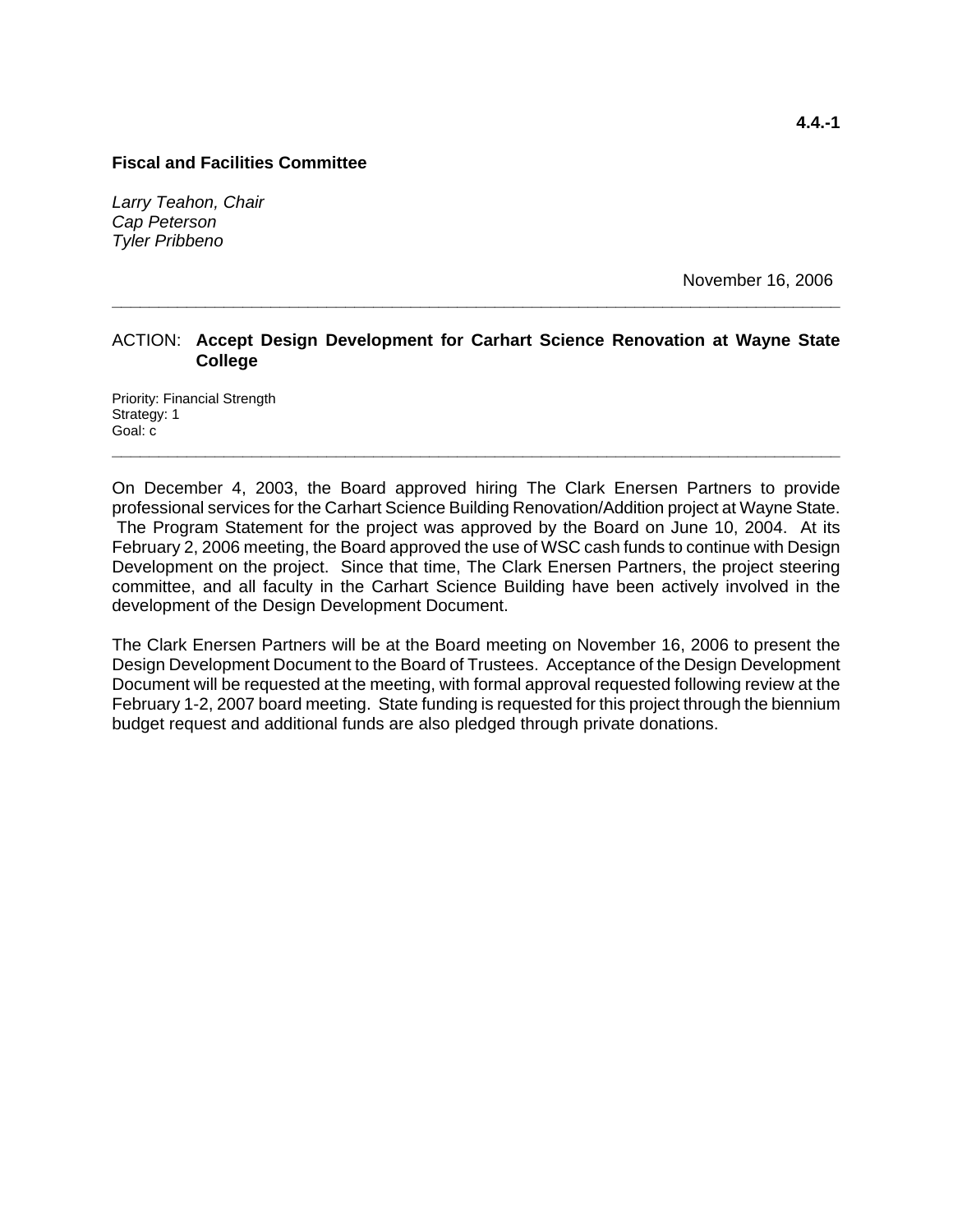*Larry Teahon, Chair Cap Peterson Tyler Pribbeno* 

November 16, 2006

#### ACTION: **Authorize Chancellor to Accept Design Development Documents for Administration Building Renovation at Chadron State**

**\_\_\_\_\_\_\_\_\_\_\_\_\_\_\_\_\_\_\_\_\_\_\_\_\_\_\_\_\_\_\_\_\_\_\_\_\_\_\_\_\_\_\_\_\_\_\_\_\_\_\_\_\_\_\_\_\_\_\_\_\_\_\_\_\_\_\_\_\_\_\_\_\_\_\_\_** 

Priority: Financial Strength Strategy: 1 Goal: c

In the fall of 1999, the Board of Trustees approved BVH Architects to provide professional consulting services for renovation of CSC's existing Administration Building. The college and architect are presently engaged in the schematic design phase of the project and expect to have design development documents completed by mid-December. In order to expedite schedules for a targeted March-April bid opening date CSC is requesting that the chancellor be authorized to accept the Design Development document on behalf of the Board when it is complete. At the time of acceptance the documents will be distributed to Board members for review and comment.

**\_\_\_\_\_\_\_\_\_\_\_\_\_\_\_\_\_\_\_\_\_\_\_\_\_\_\_\_\_\_\_\_\_\_\_\_\_\_\_\_\_\_\_\_\_\_\_\_\_\_\_\_\_\_\_\_\_\_\_\_\_\_\_\_\_\_\_\_\_\_\_\_\_\_\_\_** 

A formal Design Development presentation will be scheduled for the February 1-2, 2007 Board meeting. Additional comments and approval will be requested at that time. Funding for this project is from the recent issuance of LB 605 bonds.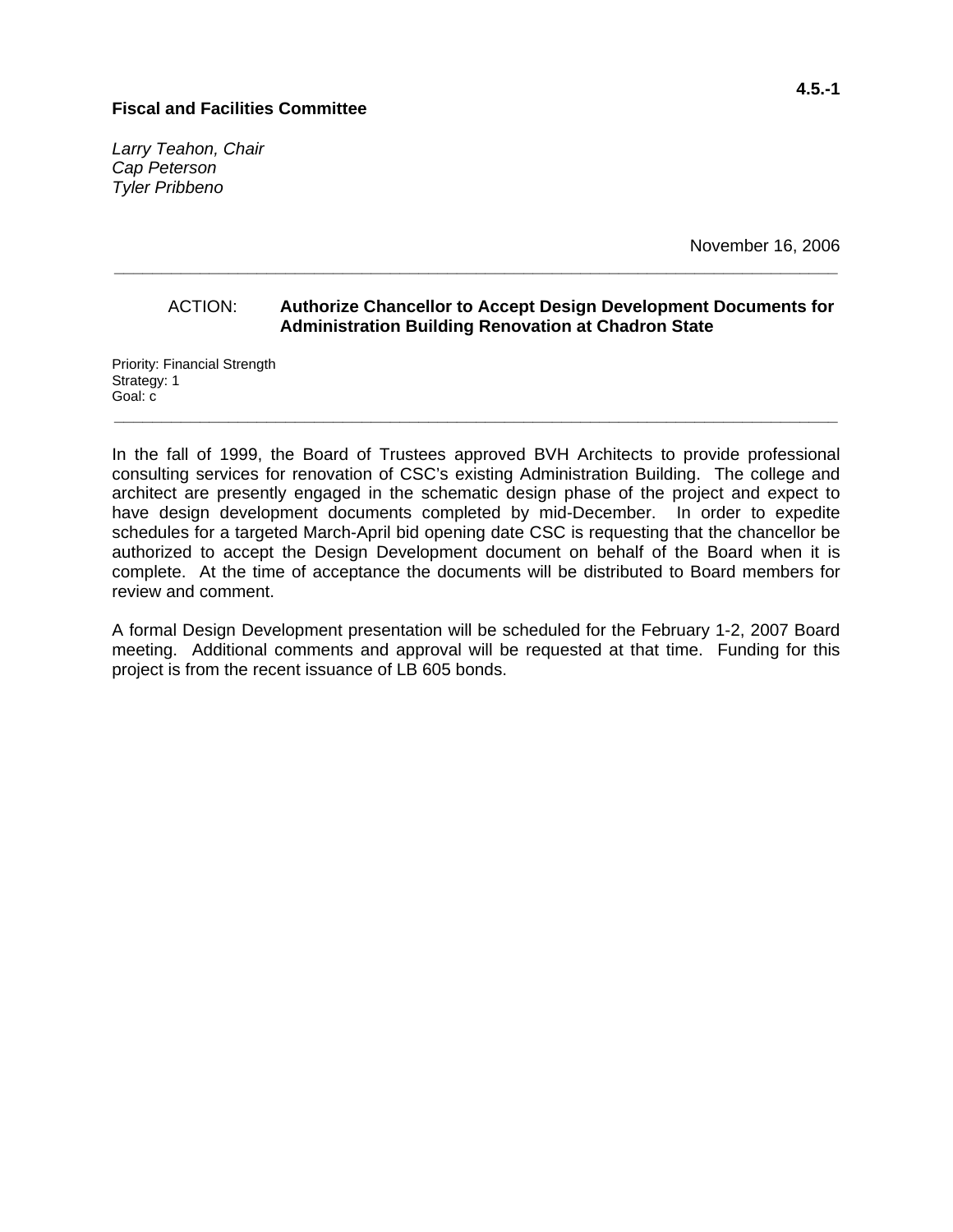*Larry Teahon, Chair Cap Peterson Tyler Pribbeno* 

November 16, 2006

#### **ACTION: Final Round Approval of Revisions to Board Policy 6024 Income; Non-State Funds**

**\_\_\_\_\_\_\_\_\_\_\_\_\_\_\_\_\_\_\_\_\_\_\_\_\_\_\_\_\_\_\_\_\_\_\_\_\_\_\_\_\_\_\_\_\_\_\_\_\_\_\_\_\_\_\_\_\_\_\_\_\_\_\_\_\_\_\_\_\_\_\_\_\_\_\_\_** 

**\_\_\_\_\_\_\_\_\_\_\_\_\_\_\_\_\_\_\_\_\_\_\_\_\_\_\_\_\_\_\_\_\_\_\_\_\_\_\_\_\_\_\_\_\_\_\_\_\_\_\_\_\_\_\_\_\_\_\_\_\_\_\_\_\_\_\_\_\_\_\_\_\_\_\_\_** 

Priority: Financial Strength Strategy: 2

Policy 6024 has been revised to delegate the approval of non-state fund contract and grant applications to the Chancellor except those having an obligation to accept future fiscal responsibility or those requiring a maintenance of effort. The Chancellor will then report the approvals and funding to the Board at the next meeting.

Attached is a copy of Policy 6024 with the proposed changes.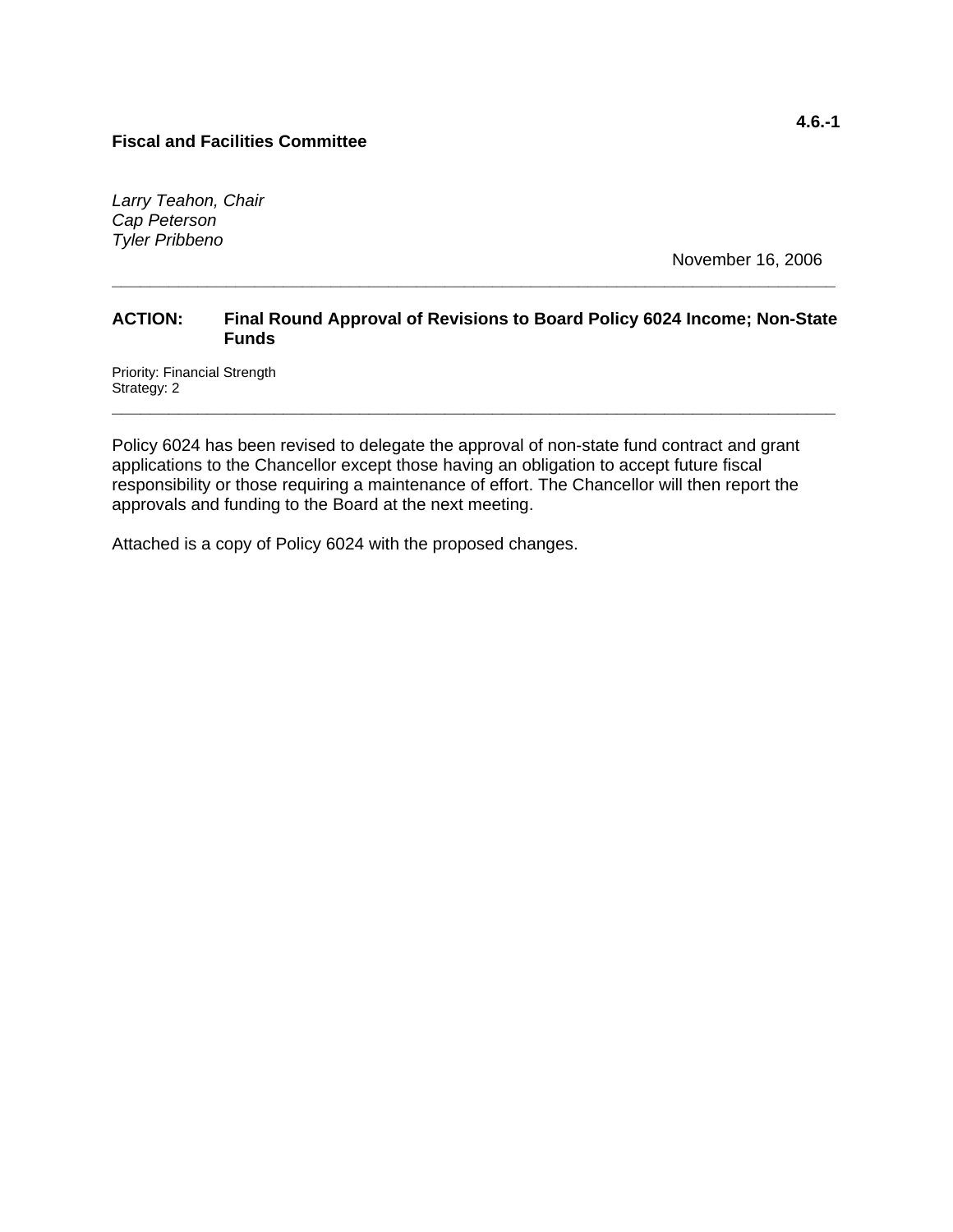#### **FISCAL OPERATIONS, NEBRASKA STATE COLLEGES**

### POLICY: 6024 Income; Non-State Funds Page 1 of 1 \_\_\_\_\_\_\_\_\_\_\_\_\_\_\_\_\_\_\_\_\_\_\_\_\_\_\_\_\_\_\_\_\_\_\_\_\_\_\_\_\_\_\_\_\_\_\_\_\_\_\_\_\_\_\_\_\_\_\_\_\_\_\_\_\_\_\_\_\_\_\_\_\_\_\_\_\_\_

#### **BOARD POLICY**

The colleges will seek support from non-state funds as available and as needed in their programs. Such support may be for current educational and general purposes, student loans, student employment, student grants-in-aid, research projects, capital outlay or other purposes.

Such funds will be sought and used only to the extent that the funds are not restricted in any way that interferes unduly with College or Board objectives and operational procedures.

#### **PROCEDURE**

- 1. Applications for all contracts or grants shall be reviewed by the Chancellor prior to inclusion in board meeting materials submission. Additionally, Aapplications for contracts or grants which a) exceed twentyfive thousand dollars (\$25,000) or ba) haves as part of the agreement the obligation to accept fiscal responsibility in future years or be) which requires a maintenance of effort shall be approved by the ChancellorBoard prior Board prior to submittal of the application when possible. In cases where timing makes prior Board approval by the Board by the Chancellor impossible, the application will be submitted to the BoardChancellorBoard for consideration as soon as possible thereafter at its first subsequent meeting. Information provided to the Board and ChancellorChancellorBoard relative to the grant will include:
	- a. Name of granting agency
	- b. Purpose of grant
	- c. Dollar amount being sought and source(s) of all funds
	- d. Number of new positions to be funded from grant
	- e. Amount of matching funds required
	- f. Amount of in-kind funds required
	- g. Source and amount of any other revenue obtained for the grant activity
	- h. Time period of grant
- 2. Award of grant funds exceeding twenty-five thousand dollars (\$25,000) shall be approved by the ChancellorBoard. Information identical to that listed above shall be provided.
- 23. All Aapplications/awards and applications not requiring Board approval in number 1 above shall be reported to the Board as information. of less than twenty five thousand dollars (\$25,000), which do not require the college to accept fiscal responsibility in future years or require a maintenance of effort, shall be reported to the Board as information.

Policy Adopted:  $1/28/77$ Policy Revised:  $3/11/94$ Policy Revised: 11/16/06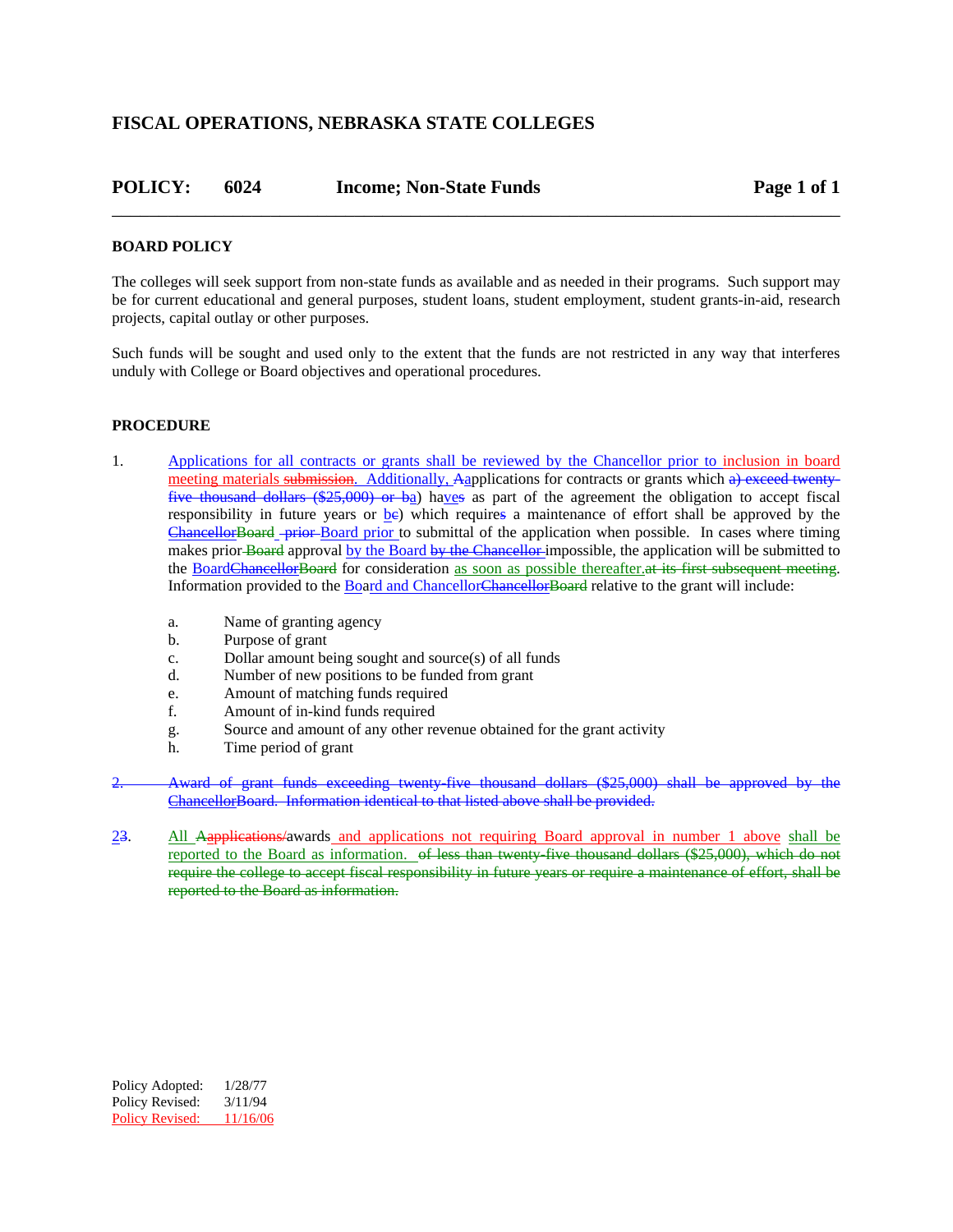*Larry Teahon, Chair Cap Peterson Tyler Pribbeno* 

November 16, 2006

#### ACTION: **Approve the Following Grant Application as Submitted by The Colleges:**

**\_\_\_\_\_\_\_\_\_\_\_\_\_\_\_\_\_\_\_\_\_\_\_\_\_\_\_\_\_\_\_\_\_\_\_\_\_\_\_\_\_\_\_\_\_\_\_\_\_\_\_\_\_\_\_\_\_\_\_\_\_\_\_\_\_\_\_\_\_\_\_\_\_\_\_\_** 

Wayne Application

• Project L.I.F.E.: Literacy Is For Everyone (Nebraska Coordinating Commission for Postsecondary Education Improving Teacher Quality: State Grants Program) -- \$59,899

Priority: Financial Strength Strategies: 2

Board policy 6024 requires that grant applications and awards, which exceed \$25,000, or have as part of the agreement the obligation to accept fiscal responsibility in future years, or require maintenance of effort shall be approved by the Board. Information on grant applications and awards exceeding \$25,000 is found on the following page(s).

**\_\_\_\_\_\_\_\_\_\_\_\_\_\_\_\_\_\_\_\_\_\_\_\_\_\_\_\_\_\_\_\_\_\_\_\_\_\_\_\_\_\_\_\_\_\_\_\_\_\_\_\_\_\_\_\_\_\_\_\_\_\_\_\_\_\_\_\_\_\_\_\_\_\_\_\_**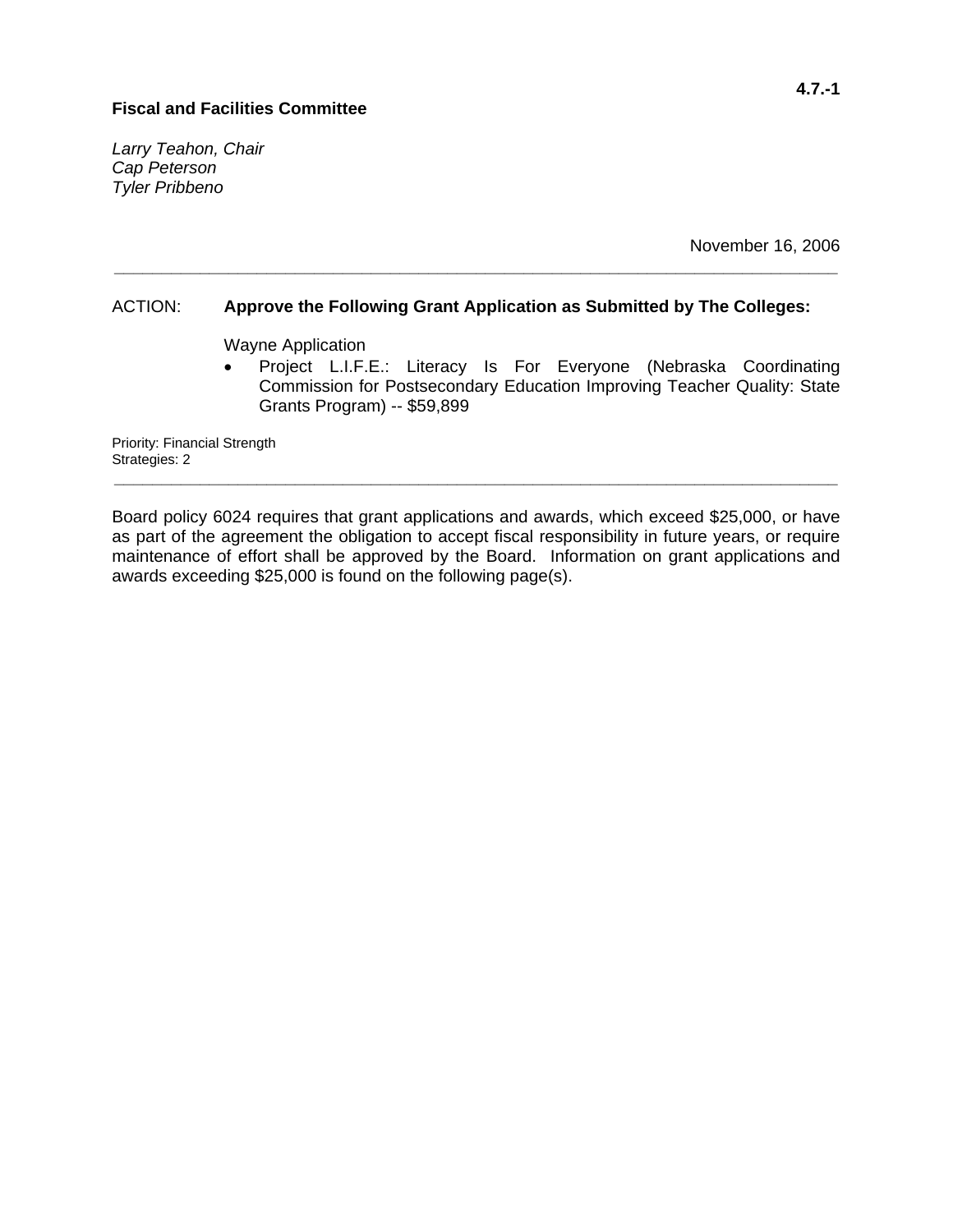# **4.7.-2**

## **NOTICE OF INTENT TO APPLY FOR, OR TO ACCEPT, AWARDS OF FEDERAL FINANCIAL ASSISTANCE**

| College: Wayne State College                                                                                                                                                                                                                                                                      | Date: November 17, 2006                                                                                                                                                                                                                                                                                                                                                                                                                                                                                                                                                                                                         |               |                             |       |  |  |  |  |
|---------------------------------------------------------------------------------------------------------------------------------------------------------------------------------------------------------------------------------------------------------------------------------------------------|---------------------------------------------------------------------------------------------------------------------------------------------------------------------------------------------------------------------------------------------------------------------------------------------------------------------------------------------------------------------------------------------------------------------------------------------------------------------------------------------------------------------------------------------------------------------------------------------------------------------------------|---------------|-----------------------------|-------|--|--|--|--|
| Notice of Intent                                                                                                                                                                                                                                                                                  | Application: X                                                                                                                                                                                                                                                                                                                                                                                                                                                                                                                                                                                                                  | Accept Award: |                             |       |  |  |  |  |
| Name of Program: Project L.I.F.E.: Literacy Is For Everyone                                                                                                                                                                                                                                       |                                                                                                                                                                                                                                                                                                                                                                                                                                                                                                                                                                                                                                 |               |                             |       |  |  |  |  |
| Funding Source: Nebraska Coordinating Commission for Postsecondary Education<br>Improving Teacher Quality: State Grants Program                                                                                                                                                                   |                                                                                                                                                                                                                                                                                                                                                                                                                                                                                                                                                                                                                                 |               |                             |       |  |  |  |  |
| Amount Requested: \$59,899                                                                                                                                                                                                                                                                        | <b>Amount Awarded:</b>                                                                                                                                                                                                                                                                                                                                                                                                                                                                                                                                                                                                          |               | Funding Period: 02/07-07/08 |       |  |  |  |  |
| Closing Date for Application Submission: November 1, 2006                                                                                                                                                                                                                                         |                                                                                                                                                                                                                                                                                                                                                                                                                                                                                                                                                                                                                                 |               |                             |       |  |  |  |  |
| When reporting Grant Award--<br>Has Grant Application been approved by the Board?                                                                                                                                                                                                                 | Date Approved:                                                                                                                                                                                                                                                                                                                                                                                                                                                                                                                                                                                                                  |               |                             |       |  |  |  |  |
| Does this grant include Indirect Cost Funds for the Colleges use?                                                                                                                                                                                                                                 |                                                                                                                                                                                                                                                                                                                                                                                                                                                                                                                                                                                                                                 | Yes:          | No: X                       |       |  |  |  |  |
| Will this grant require State Matching Funds?                                                                                                                                                                                                                                                     |                                                                                                                                                                                                                                                                                                                                                                                                                                                                                                                                                                                                                                 |               | Yes:                        | No: X |  |  |  |  |
| If yes, indicate dollar amount and specific uses of funds (i.e., salaries, honorariums, travel, office<br>supplies, phone, postage, space rental, equipment, etc.):                                                                                                                               |                                                                                                                                                                                                                                                                                                                                                                                                                                                                                                                                                                                                                                 |               |                             |       |  |  |  |  |
| Will this grant require In-Kind Funds?                                                                                                                                                                                                                                                            |                                                                                                                                                                                                                                                                                                                                                                                                                                                                                                                                                                                                                                 |               | Yes: X                      | No:   |  |  |  |  |
| If yes, describe briefly (i.e., faculty release time, support personnel, use of office space, telephone,<br>office supplies, etc.): In-kind support by Wayne State College includes use of the college's facilities and<br>equipment as well as the time commitment of several faculty and staff. |                                                                                                                                                                                                                                                                                                                                                                                                                                                                                                                                                                                                                                 |               |                             |       |  |  |  |  |
| Is State Maintenance of Effort required?                                                                                                                                                                                                                                                          |                                                                                                                                                                                                                                                                                                                                                                                                                                                                                                                                                                                                                                 |               | Yes:                        | No: X |  |  |  |  |
|                                                                                                                                                                                                                                                                                                   | Are there restrictions imposed by regulation on claiming indirect costs?                                                                                                                                                                                                                                                                                                                                                                                                                                                                                                                                                        |               | Yes:                        | No: X |  |  |  |  |
| How many FTE positions will the grant fund?                                                                                                                                                                                                                                                       |                                                                                                                                                                                                                                                                                                                                                                                                                                                                                                                                                                                                                                 |               | FTE: 0.00                   |       |  |  |  |  |
| How many of these are new positions?                                                                                                                                                                                                                                                              |                                                                                                                                                                                                                                                                                                                                                                                                                                                                                                                                                                                                                                 |               | New FTE: 0.00               |       |  |  |  |  |
|                                                                                                                                                                                                                                                                                                   | Briefly describe the purpose(s) of this application/award: This proposal by ESU 1, with Wayne State<br>College serving as the higher education in-kind partner, requests funds for middle school teacher<br>stipends, meals and training materials/resources as well as substitute teacher salaries/benefits and<br>consultant fees. The goal of this project is to improve the content knowledge of middle level teachers<br>(grades 5-8) in analyzing nonfiction text as well as using comprehension and questioning strategies to<br>enable their students to become successful readers and meet Nebraska reading standards. |               |                             |       |  |  |  |  |
| Is this grant a continuation of a previous/existing grant?                                                                                                                                                                                                                                        |                                                                                                                                                                                                                                                                                                                                                                                                                                                                                                                                                                                                                                 |               | Yes:                        | No: X |  |  |  |  |
| differences in program:                                                                                                                                                                                                                                                                           | If a continuation grant, describe the previous grant in terms of amount, funding period, and any                                                                                                                                                                                                                                                                                                                                                                                                                                                                                                                                |               |                             |       |  |  |  |  |
| Has this grant application been previously denied?                                                                                                                                                                                                                                                |                                                                                                                                                                                                                                                                                                                                                                                                                                                                                                                                                                                                                                 |               | Yes:                        | No: X |  |  |  |  |
| If yes, please state the reason:                                                                                                                                                                                                                                                                  |                                                                                                                                                                                                                                                                                                                                                                                                                                                                                                                                                                                                                                 |               |                             |       |  |  |  |  |
| Person responsible for the preparation of the application: Amy Hill, ESU 1 Professional Development<br>Coordinator                                                                                                                                                                                |                                                                                                                                                                                                                                                                                                                                                                                                                                                                                                                                                                                                                                 |               |                             |       |  |  |  |  |
| Administrator responsible for approving the application: Beth Kroger, Administration and Finance                                                                                                                                                                                                  |                                                                                                                                                                                                                                                                                                                                                                                                                                                                                                                                                                                                                                 |               |                             |       |  |  |  |  |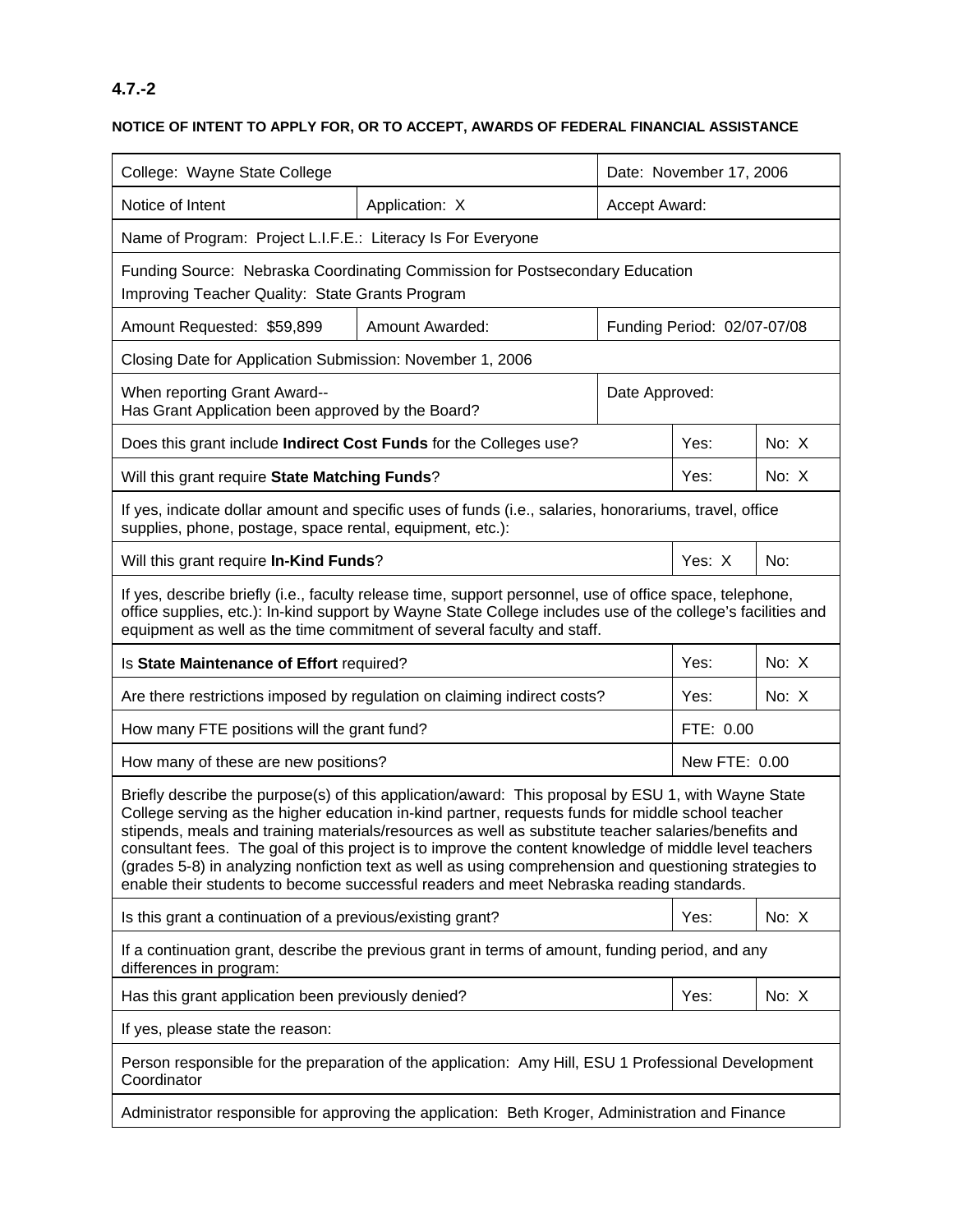*Larry Teahon, Chair Cap Peterson Tyler Pribbeno* 

November 16, 2006

#### ACTION: **Approve the Acceptance and Retrieval of LB 309 Allocations**

**\_\_\_\_\_\_\_\_\_\_\_\_\_\_\_\_\_\_\_\_\_\_\_\_\_\_\_\_\_\_\_\_\_\_\_\_\_\_\_\_\_\_\_\_\_\_\_\_\_\_\_\_\_\_\_\_\_\_\_\_\_\_\_\_\_\_\_\_\_\_\_\_\_\_\_\_** 

**\_\_\_\_\_\_\_\_\_\_\_\_\_\_\_\_\_\_\_\_\_\_\_\_\_\_\_\_\_\_\_\_\_\_\_\_\_\_\_\_\_\_\_\_\_\_\_\_\_\_\_\_\_\_\_\_\_\_\_\_\_\_\_\_\_\_\_\_\_\_\_\_\_\_\_\_** 

Priority: Financial Strength Strategies: 1 Goal: c

The following items are submitted by the colleges for Board approval.

#### **Chadron**

| 1. | Retrieval of \$9,001.92 for wood fuel scrapes in heat plant |         |             |  |
|----|-------------------------------------------------------------|---------|-------------|--|
|    | <b>Allocation Date/Amount</b>                               | 1/14/04 | \$17,000.00 |  |
|    | <b>Retrieval Date/Amount</b>                                | 9/11/06 | 9.001.92    |  |
|    | <b>Estimated Project Cost</b>                               |         | \$7,998.08  |  |

#### **Peru**

- 1. Acceptance of \$110,500.00 for design HVAC/codes upgrades in A.V. Larson Allocation Date/Amount 9/21/06 \$110,500.00 College Contributed Amount 19,500.00 Estimated Project Cost \$130,000.00
- 2. Acceptance of \$136,761.00 for HVAC upgrade in Al Wheeler Activity Center Allocation Date/Amount 9/13/06 \$136,761.00 College Contributed Amount 0.00 Estimated Project Cost \$136,761.00
- 3. Acceptance of \$5,100.00 for Phase I window repairs in TJ Majors Allocation Date/Amount 10/4/06 \$5,100.00 College Contributed Amount 900.00 Estimated Project Cost \$6,000.00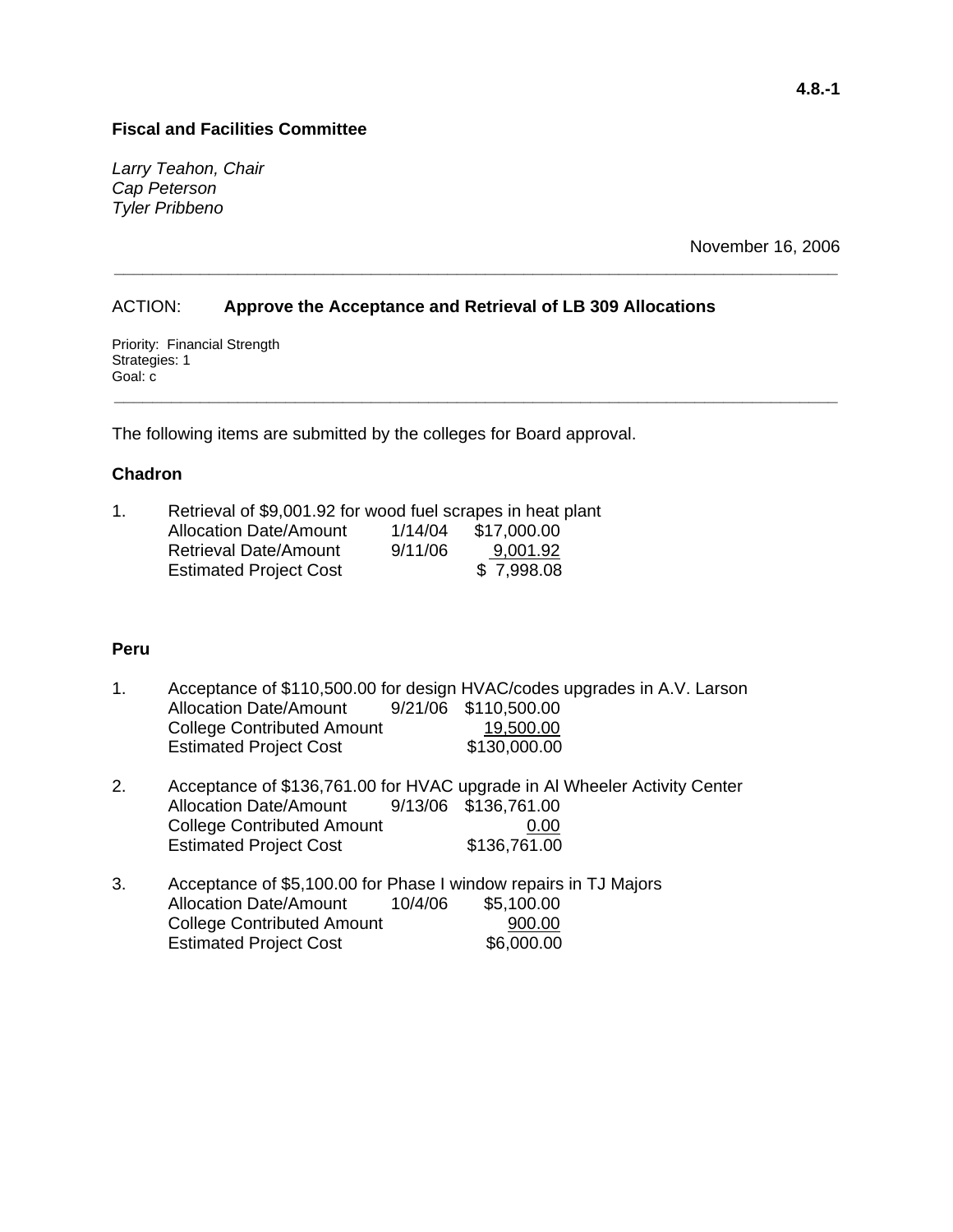#### **Wayne**

- 1. Retrieval of \$1,020.00 for flashing repair on Gardner Hall Allocation Date/Amount 5/11/06 \$5,100.00 Retrieval Date/Amount 9/11/06 1,020.00 Estimated Project Cost \$4,080.00
- 2. Acceptance of an additional \$4,000.00 for structural analysis of roof during design of fascia/soffit repair and roof replacement project on Connell Hall Allocation Date/Amount 9/13/06 \$4,000.00 College Contributed Amount 0.00 Estimated Project Cost \$4,000.00
- 3. Acceptance of \$166,547.00 for renovations in Rice Auditorium Allocation Date/Amount 9/21/06 \$166,547.00 College Contributed Amount 6160.000<br>Estimated Project Cost 5166,547.00 **Estimated Project Cost**
- 4. Retrieval of \$4,000.10 for roof hatch installation on Connell Hall Allocation Date/Amount 8/29/05 \$6,800.00 Retrieval Date/Amount 10/10/06 4,000.10<br>Estimated Project Cost \$2,799.90 **Estimated Project Cost**
- 5. Acceptance of an additional \$2,500.00 for structural analysis on masonry cracking on southwest corner of Rice Auditorium Allocation Date/Amount 10/17/06 \$2,500.00 College Contributed Amount 0.00<br>
Estimated Project Cost \$2,500.00 **Estimated Project Cost**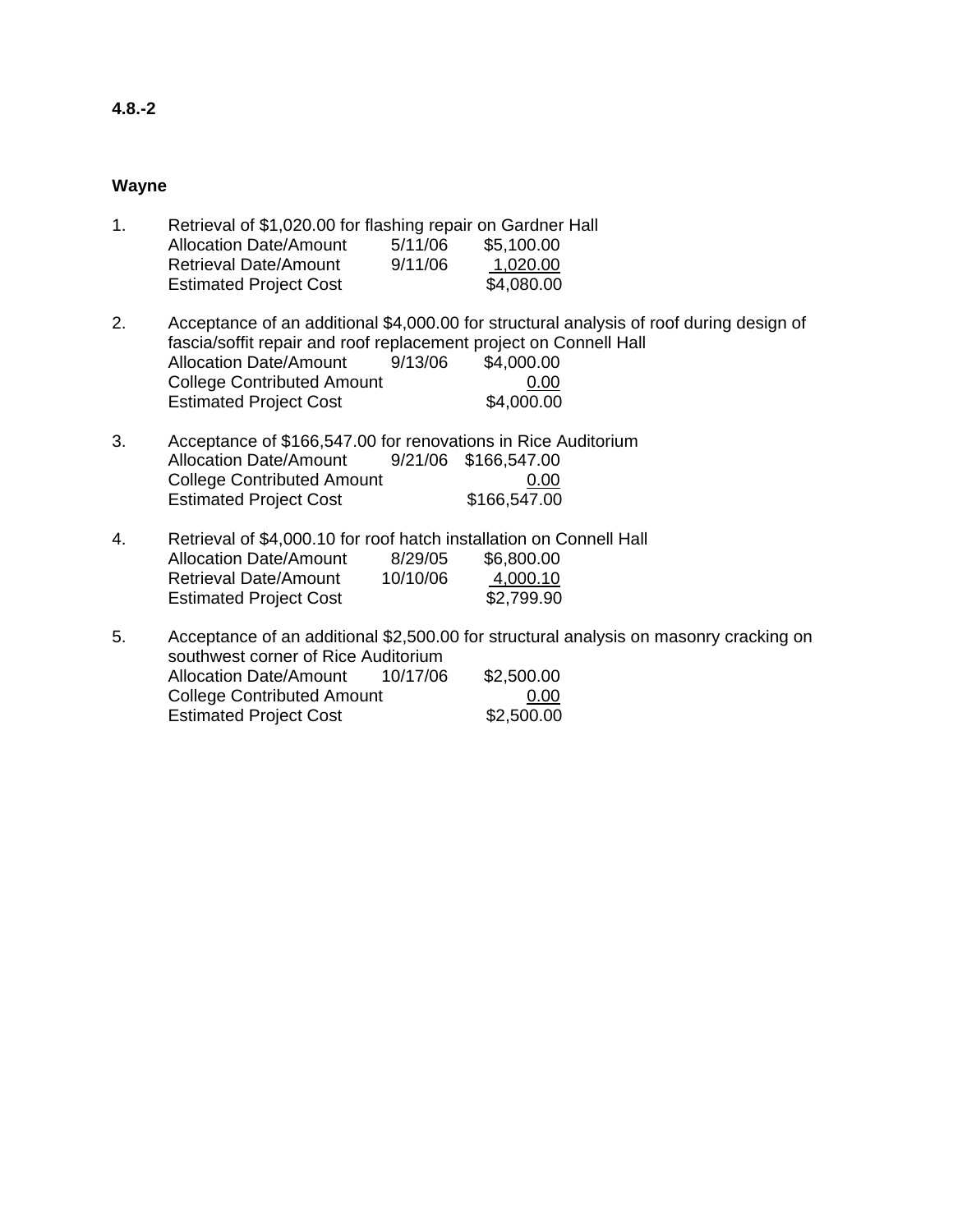*Larry Teahon, Chair Cap Peterson Tyler Pribbeno* 

November 16, 2006

#### ACTION: **Approve Use of an Additional \$10,500 of Capital Improvement Fees for the following LB 309 Project at Wayne State**

**\_\_\_\_\_\_\_\_\_\_\_\_\_\_\_\_\_\_\_\_\_\_\_\_\_\_\_\_\_\_\_\_\_\_\_\_\_\_\_\_\_\_\_\_\_\_\_\_\_\_\_\_\_\_\_\_\_\_\_\_\_\_\_\_\_\_\_\_\_\_\_\_\_\_\_\_** 

#### **Wayne State – Peterson Fine Arts Roofing Project**

Priority: Financial Strength Strategy: 1 Goal: c

The capital improvement fee funds of up to \$40,000, approved by the Board at its September 15- 16, 2005 meeting, for the roofing project on the Peterson Fine Arts building is requested to be increased by up to \$10,500 to provide sufficient matching funds for a \$59,500 change order approved by the LB 309 Task Force for the project. The change order increased the scope of this project due to conditions discovered during construction.

**\_\_\_\_\_\_\_\_\_\_\_\_\_\_\_\_\_\_\_\_\_\_\_\_\_\_\_\_\_\_\_\_\_\_\_\_\_\_\_\_\_\_\_\_\_\_\_\_\_\_\_\_\_\_\_\_\_\_\_\_\_\_\_\_\_\_\_\_\_\_\_\_\_\_\_\_**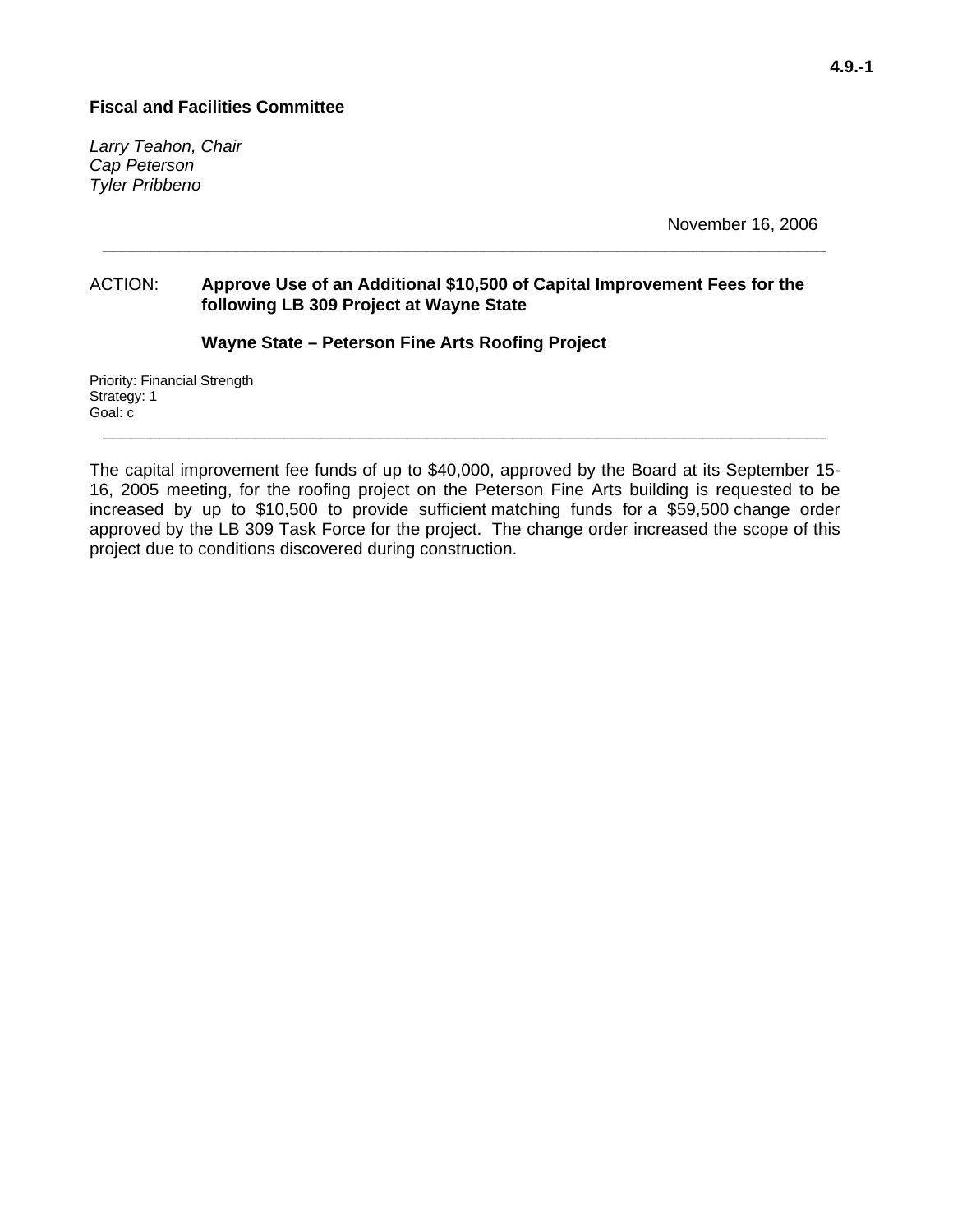*Larry Teahon, Chair Cap Peterson Tyler Pribbeno* 

November 16, 2006

#### ACTION: **Authorize Chancellor to Approve Contract for Design and Hosting of CSC Website**

**\_\_\_\_\_\_\_\_\_\_\_\_\_\_\_\_\_\_\_\_\_\_\_\_\_\_\_\_\_\_\_\_\_\_\_\_\_\_\_\_\_\_\_\_\_\_\_\_\_\_\_\_\_\_\_\_\_\_\_\_\_\_\_\_\_\_\_\_\_\_\_\_\_\_\_\_** 

Priority: Greater System Prominence Strategy: 2 Goal: d

Chadron State College has completed a Request for Proposal process for a company to design and host the college's website designed for marketing. The College is recommending Virtual Atlantic as the selected company. The company would design the homepage and templates for use beyond the homepage. The company will also maintain the site and house the server. Cost for the design process is \$32,300 and monthly cost for hosting the site is \$2,458. Total cost for the first year is \$61,796.

**\_\_\_\_\_\_\_\_\_\_\_\_\_\_\_\_\_\_\_\_\_\_\_\_\_\_\_\_\_\_\_\_\_\_\_\_\_\_\_\_\_\_\_\_\_\_\_\_\_\_\_\_\_\_\_\_\_\_\_\_\_\_\_\_\_\_\_\_\_\_\_\_\_\_\_\_** 

Payment of the contract will come from cost savings of salary and benefits for an on-campus webmaster position. Board approval is requested to authorize the Chancellor to approve the contract.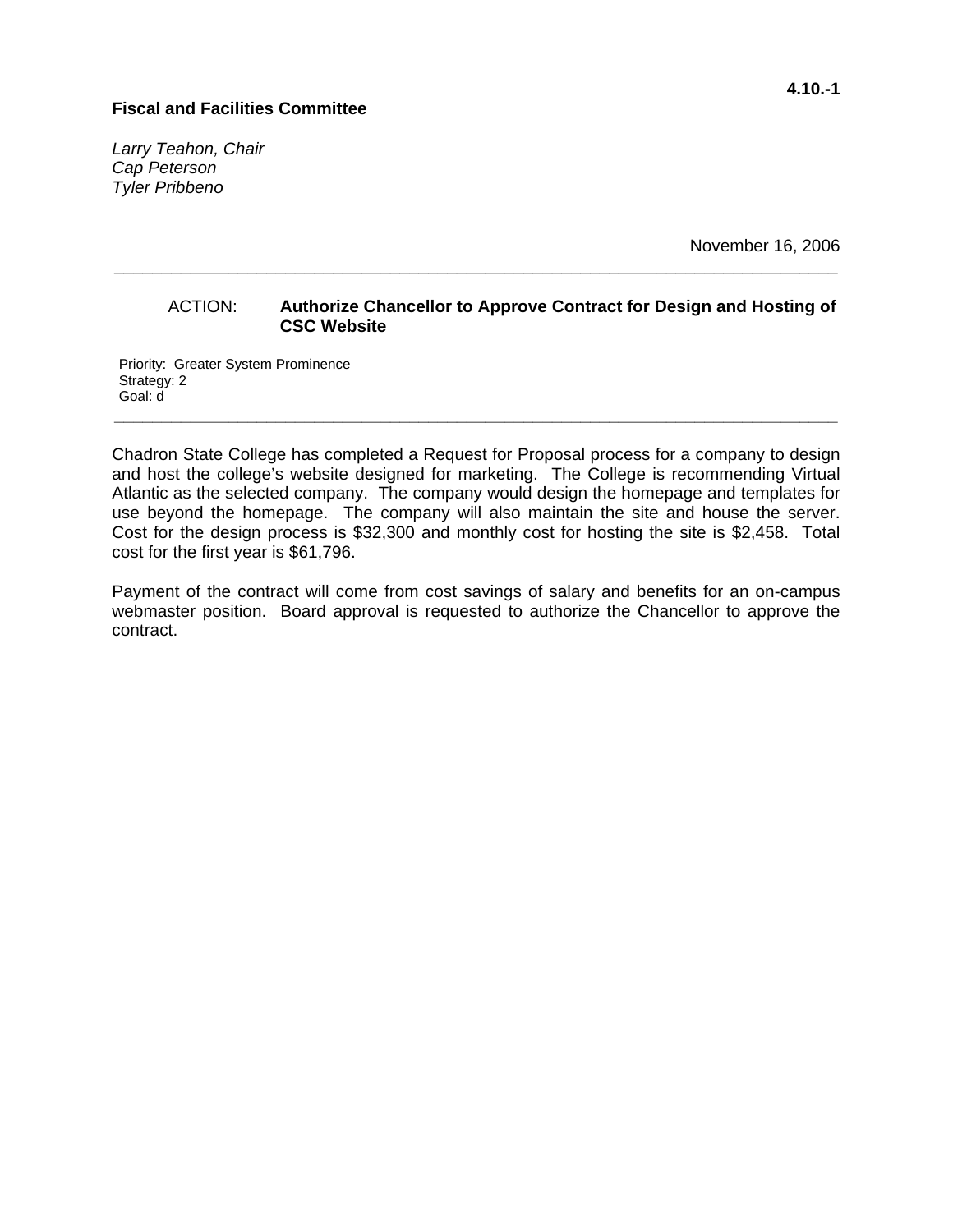#### **Academic, Personnel & Student Affairs Committee**

*Richard Halbert, Chair Doug Christensen Michael Jacobsen* 

November 16, 2006

Collective Bargaining Update

**\_\_\_\_\_\_\_\_\_\_\_\_\_\_\_\_\_\_\_\_\_\_\_\_\_\_\_\_\_\_\_\_\_\_\_\_\_\_\_\_\_\_\_\_\_\_\_\_\_\_\_\_\_\_\_\_\_\_\_\_\_\_\_\_\_\_\_\_\_\_\_\_\_\_\_** 

Priority: Financial Strength Strategy: 1

A brief description of any activities that may have taken place to date will be provided in Executive Session at the meeting.

**\_\_\_\_\_\_\_\_\_\_\_\_\_\_\_\_\_\_\_\_\_\_\_\_\_\_\_\_\_\_\_\_\_\_\_\_\_\_\_\_\_\_\_\_\_\_\_\_\_\_\_\_\_\_\_\_\_\_\_\_\_\_\_\_\_\_\_\_\_\_\_\_\_\_\_** 

The State Employees Collective Bargaining Act (Sec. 81-1369 to 1390, Neb. Rev. Statutes, 1943) requires that the bargaining of labor contracts be in advance of the budget-making process and be conducted according to a Legislatively mandated schedule. Negotiations for the next biennium are to commence on or before September 13, 2006.

If the parties do not reach a voluntary agreement by January 1, 2007, the dispute must be submitted to a mediator who is mutually selected by the parties or appointed by the Federal Mediation and Conciliation Service. All unresolved issues are to be reduced to writing and exchanged as final offers on each issue by January  $10<sup>th</sup>$  and to a Special Master chosen by mutual agreement from a list qualified by the Commission of Industrial Relations by January 15<sup>th</sup> if still unresolved. The Special Master is obligated to choose the most reasonable final offer on each issue in dispute by February 15<sup>th</sup>. In making such choice the Special Master shall consider factors relevant to collective bargaining between public employers and public employees including comparable rates of pay and conditions of employment that are comparable to the prevalent wage rates paid and conditions of employment for the same or similar work of workers exhibiting like or similar skills under the same or similar working conditions. Ability to pay is not one of the factors that the Special Master may consider. The costs of the Special Master are borne equally by the parties.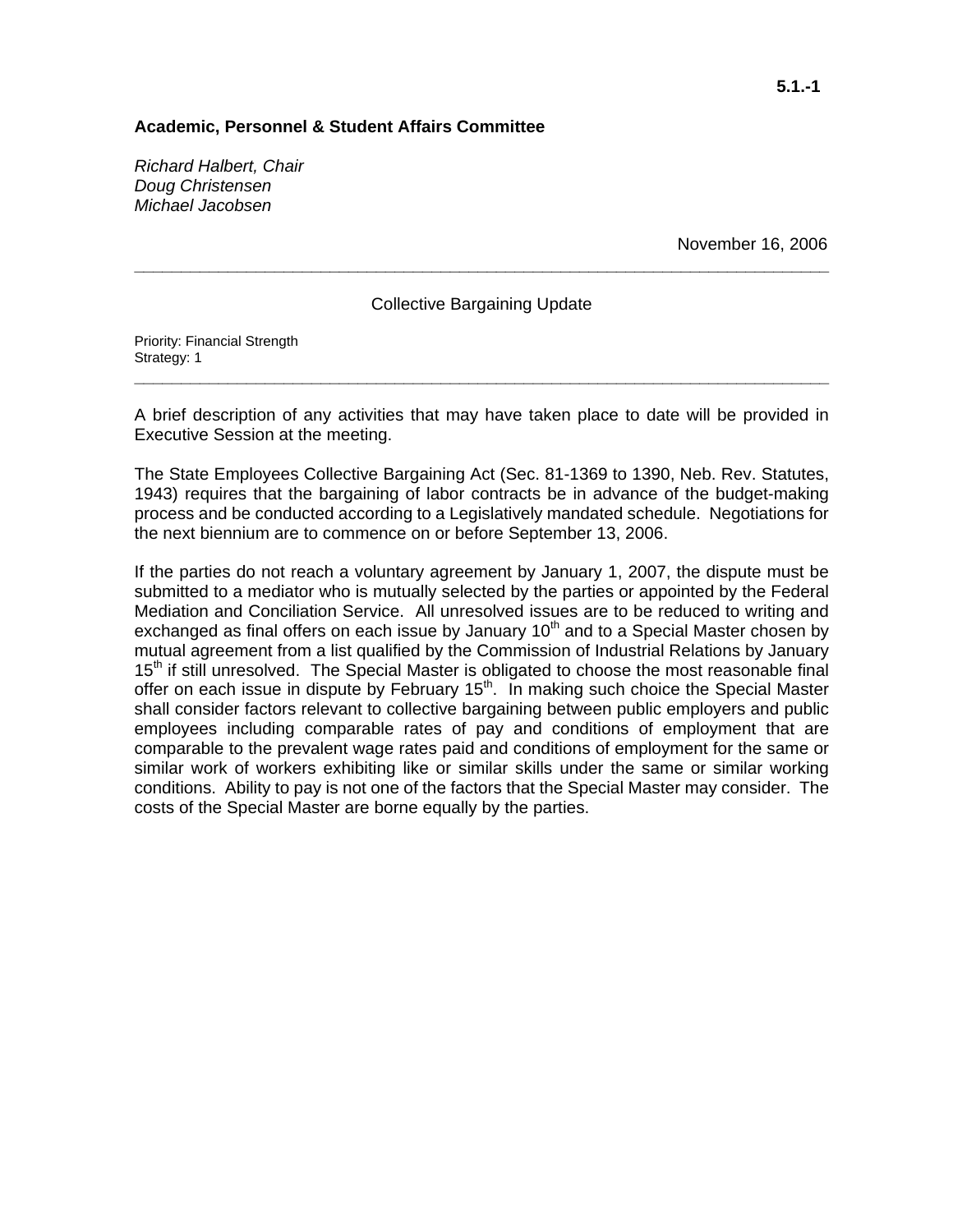#### **5.1.-2**

Following is the time frame for negotiations as outlined by the Act:

September 13 Negotiations to commence on or before the second Wednesday in September

December 15 Parties choose a Special Master

- January 1 Dispute submitted to mediator for those issues in which a voluntary agreement has not yet been reached
- January 10 Parties reduce to writing and sign all agreed upon issues and exchange final offers on each unresolved issue
- January 15 All unresolved issues at impasse are to be submitted to the Special Master
- February 15 Special Master ruling required (must choose one offer or the other)
- March 15 Any appeal of an adverse ruling by the Special Master must be made to the CIR
- March 16 Report required by the Chief Negotiator to the Legislature and Governor
- July 1 CIR ruling deadline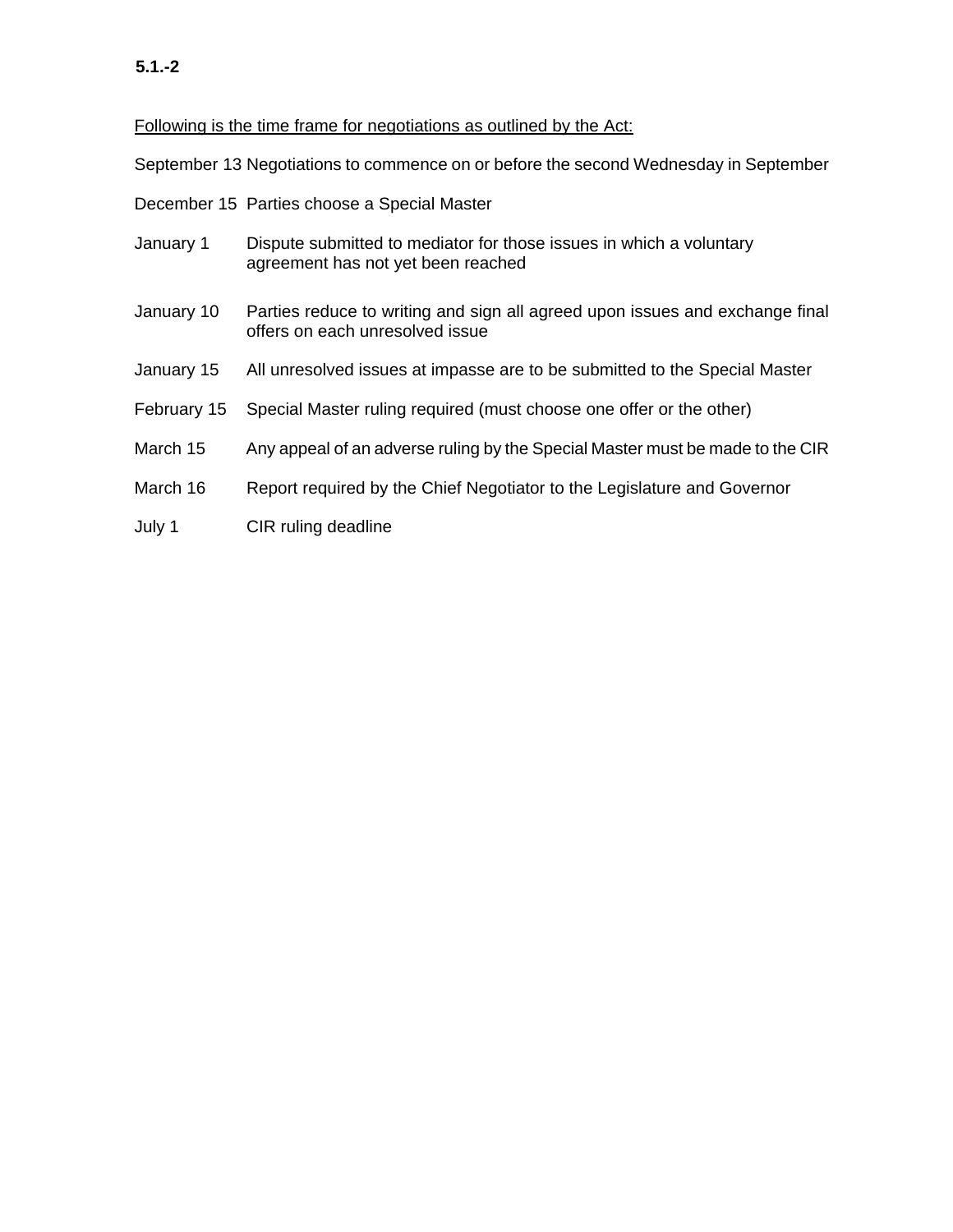#### **Academic, Personnel & Student Affairs Committee**

*Richard Halbert, Chair Doug Christensen Michael Jacobsen* 

November 16, 2006

#### Enrollment Reports for Summer 2006 for information only

**\_\_\_\_\_\_\_\_\_\_\_\_\_\_\_\_\_\_\_\_\_\_\_\_\_\_\_\_\_\_\_\_\_\_\_\_\_\_\_\_\_\_\_\_\_\_\_\_\_\_\_\_\_\_\_\_\_\_\_\_\_\_\_\_\_\_\_\_\_\_\_\_\_\_\_\_** 

**\_\_\_\_\_\_\_\_\_\_\_\_\_\_\_\_\_\_\_\_\_\_\_\_\_\_\_\_\_\_\_\_\_\_\_\_\_\_\_\_\_\_\_\_\_\_\_\_\_\_\_\_\_\_\_\_\_\_\_\_\_\_\_\_\_\_\_\_\_\_\_\_\_\_\_\_** 

Priority: Financial Strength Strategy: 3

The attached enrollment reports summarize end-of-semester enrollment at the NSC's for Summer 2006. System-wide enrollment increased for the 2006 summer session to 1,418 FTE. Listed below is a breakdown by college of the enrollment changes:

|                     | 2006 FTE Enrollment | 2005 FTE Enrollment | % Change |
|---------------------|---------------------|---------------------|----------|
| Chadron             | 385                 | 373                 | 3.22%    |
| Peru                | 421                 | 330                 | 27.55%   |
| Wayne               | 612                 | 606                 | 1.00%    |
| <b>System Total</b> | 1,418               | 1,309               | 8.33%    |

Listed below is an analysis of full-time students, undergraduate students, on-campus students, and resident students:

|                        | % of Full-time<br><b>Students</b><br>(Headcount) | $%$ of<br>Undergraduate<br><b>Students</b><br>(Headcount) | % of On-campus<br><b>Students</b><br>(Headcount) | % of In-State<br><b>Students</b><br>(Headcount) |
|------------------------|--------------------------------------------------|-----------------------------------------------------------|--------------------------------------------------|-------------------------------------------------|
| Chadron                | 35%                                              | 61%                                                       | 22%                                              | 80%                                             |
| Peru                   | 5%                                               | 49%                                                       | 8%                                               | 89%                                             |
| Wayne                  | 50%                                              | 50%                                                       | 47%                                              | 92%                                             |
| 2006 System<br>Average | 36%                                              | 54%                                                       | 31%                                              | 87%                                             |
| 2005 System<br>Average | 37%                                              | 53%                                                       | 50%                                              | 89%                                             |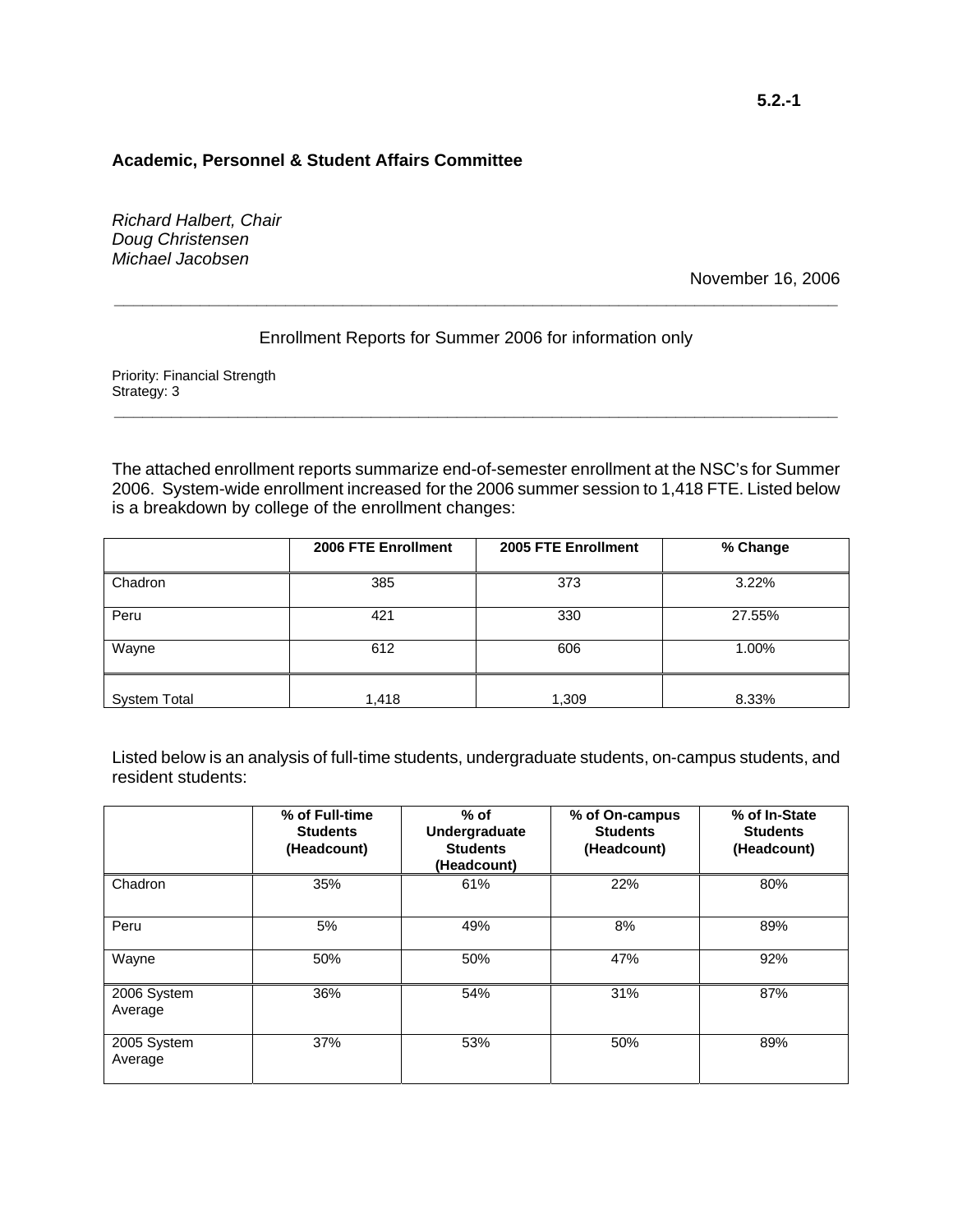# **END OF TERM ENROLLMENT REPORT CHADRON STATE COLLEGE**

TERM: 2006 SUMMER

|                              |       | Headcount | Percent | Full        | Part        | <b>FTE</b> | <b>FTE</b> |
|------------------------------|-------|-----------|---------|-------------|-------------|------------|------------|
| <b>Type of Instruction</b>   | 2005  | 2006      | Change  | <b>Time</b> | <b>Time</b> | 2005       | 2006       |
| <b>Lower Division</b>        | 235   | 305       | 30%     | 125         | 180         | 52         | 65         |
| <b>Upper Division</b>        | 718   | 714       | $-1%$   | 309         | 405         | 162        | 157        |
| <b>Graduate Division</b>     | 644   | 659       | 2%      | 151         | 508         | 159        | 163        |
| <b>TOTALS</b>                | 1,597 | 1,678     | 5%      | 585         | 1,093       | 373        | 385        |
|                              |       |           |         |             |             | Change     | Percent    |
|                              |       |           |         |             |             | in FTE     | Change     |
|                              |       |           |         |             |             | 12         | 3.22%      |
|                              |       | Headcount | Percent | Full        | Part        | FTE        | <b>FTE</b> |
|                              |       |           |         |             |             |            |            |
| <b>Class Location</b>        | 2005  | 2006      | Change  | <b>Time</b> | <b>Time</b> | 2005       | 2006       |
| <b>On-Campus Students</b>    |       |           |         |             |             |            |            |
| Undergrads                   | 689   | 254       | $-63%$  | 126         | 128         | 161        | 58         |
| <b>Graduates</b>             | 135   | 115       | $-15%$  | 43          | 72          | 42         | 33         |
| <b>TOTALS</b>                | 824   | 369       | $-55%$  | 169         | 200         | 203        | 91         |
| Off-Campus Students          |       |           |         |             |             |            |            |
| Undergrads                   | 264   | 765       | 190%    | 308         | 457         | 53         | 163        |
| Graduates                    | 509   | 544       | 7%      | 108         | 436         | 117        | 130        |
| <b>TOTALS</b>                | 773   | 1,309     | 69%     | 416         | 893         | 170        | 293        |
|                              |       |           |         |             |             |            |            |
|                              |       | Headcount | Percent | Full        | Part        | <b>FTE</b> | <b>FTE</b> |
| <b>Resident Status</b>       | 2005  | 2006      | Change  | <b>Time</b> | <b>Time</b> | 2005       | 2006       |
| <b>Resident Students</b>     |       |           |         |             |             |            |            |
| Undergrads                   | 754   | 788       | 5%      | 334         | 454         | 170        | 168        |
| <b>Graduates</b>             | 557   | 555       | 0%      | 141         | 414         | 136        | 135        |
| <b>TOTALS</b>                | 1,311 | 1,343     | 2%      | 475         | 868         | 306        | 303        |
| <b>Non-Resident Students</b> |       |           |         |             |             |            |            |
| Undergrads                   | 199   | 231       | 16%     | 100         | 131         | 44         | 54         |
| <b>Graduates</b>             | 87    | 104       | 20%     | 10          | 94          | 23         | 28         |
| <b>TOTALS</b>                | 286   | 335       | 17%     | 110         | 225         | 67         | 82         |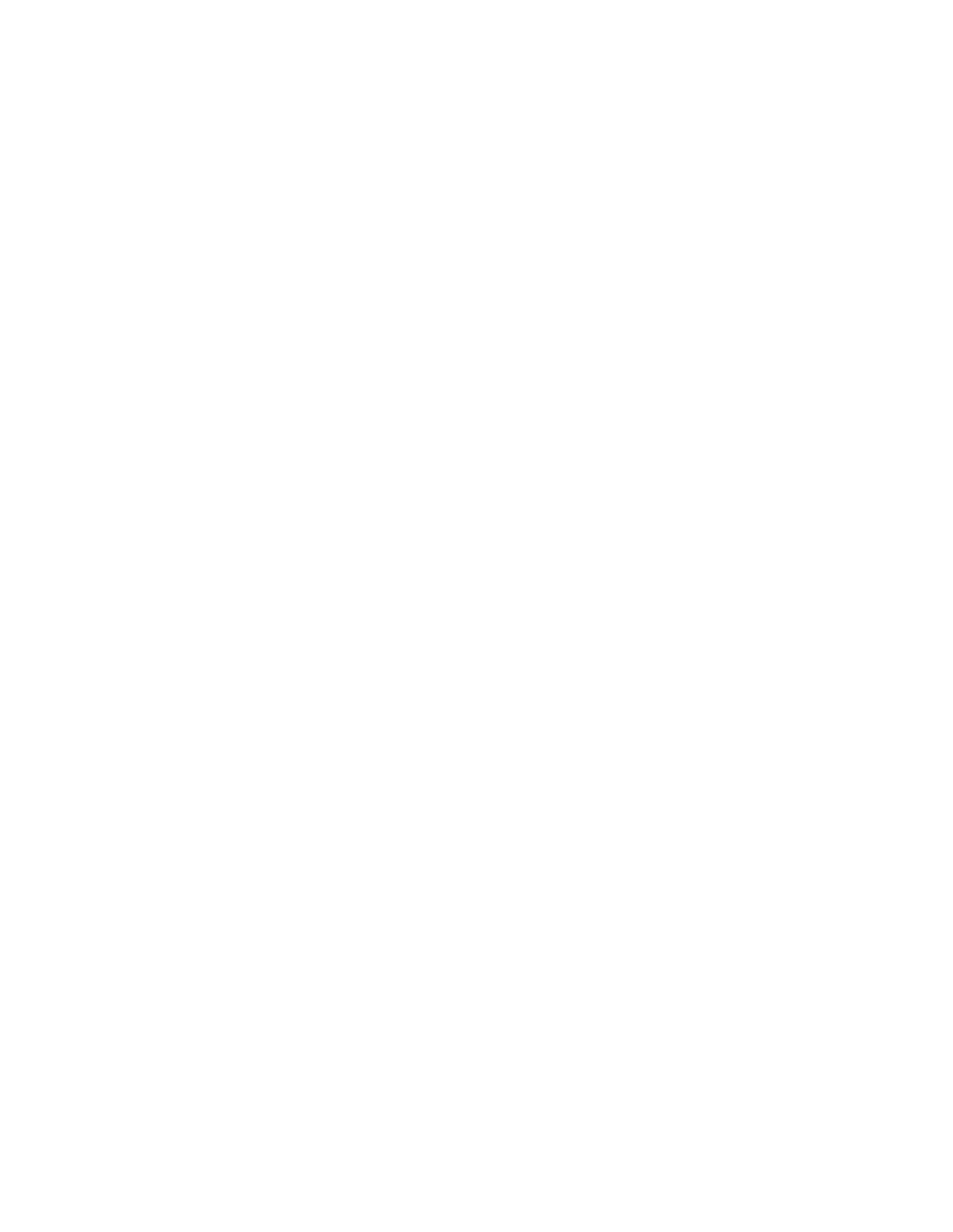# **END OF TERM ENROLLMENT REPORT PERU STATE COLLEGE**

TERM: 2006 SUMMER

|                              |      | Headcount | Percent | Full             | Part        | <b>FTE</b> | <b>FTE</b>     |
|------------------------------|------|-----------|---------|------------------|-------------|------------|----------------|
| <b>Type of Instruction</b>   | 2005 | 2006      | Change  | <b>Time</b>      | <b>Time</b> | 2005       | 2006           |
| <b>Lower Division</b>        | 118  | 133       | 13%     | $\overline{4}$   | 129         | 41         | 34             |
| <b>Upper Division</b>        | 274  | 358       | 31%     | 23               | 335         | 120        | 140            |
| <b>Graduate Division</b>     | 382  | 512       | 34%     | 19               | 493         | 169        | 247            |
| <b>TOTALS</b>                | 774  | 1,003     | 30%     | 46               | 957         | 330        | 421            |
|                              |      |           |         |                  |             | Change     | Percent        |
|                              |      |           |         |                  |             | in FTE     | Change         |
|                              |      |           |         |                  |             | 91         | 27.55%         |
|                              |      |           |         |                  |             |            |                |
|                              |      | Headcount | Percent | Full             | Part        | <b>FTE</b> | <b>FTE</b>     |
| <b>Class Location</b>        | 2005 | 2006      | Change  | <b>Time</b>      | <b>Time</b> | 2005       | 2006           |
| <b>On-Campus Students</b>    |      |           |         |                  |             |            |                |
| Undergrads                   | 267  | 66        | $-75%$  | $\overline{7}$   | 59          | 85         | 24             |
| <b>Graduates</b>             | 120  | 15        | $-88%$  | $\boldsymbol{0}$ | 15          | 40         | $\overline{4}$ |
| <b>TOTALS</b>                | 387  | 81        | $-79%$  | $\overline{7}$   | 74          | 125        | 28             |
| <b>Off-Campus Students</b>   |      |           |         |                  |             |            |                |
| Undergrads                   | 125  | 425       | 240%    | 20               | 405         | 42         | 150            |
| Graduates                    | 262  | 497       | 90%     | 19               | 478         | 129        | 243            |
| <b>TOTALS</b>                | 387  | 922       | 138%    | 39               | 883         | 171        | 394            |
|                              |      |           |         |                  |             |            |                |
|                              |      | Headcount | Percent | Full             | Part        | FTE        | <b>FTE</b>     |
| <b>Resident Status</b>       | 2005 | 2006      | Change  | <b>Time</b>      | <b>Time</b> | 2005       | 2006           |
| <b>Resident Students</b>     |      |           |         |                  |             |            |                |
| Undergrads                   | 346  | 436       | 26%     | 25               | 411         | 143        | 156            |
| <b>Graduates</b>             | 365  | 458       | 25%     | 18               | 440         | 162        | 224            |
| <b>TOTALS</b>                | 711  | 894       | 26%     | 43               | 851         | 304        | 380            |
| <b>Non-Resident Students</b> |      |           |         |                  |             |            |                |
| Undergrads                   | 46   | 55        | 20%     | $\overline{2}$   | 53          | 18         | 18             |
| <b>Graduates</b>             | 17   | 54        | 218%    | $\mathbf 1$      | 53          | 8          | 24             |
| <b>TOTALS</b>                | 63   | 109       | 73%     | $\overline{3}$   | 106         | 26         | 42             |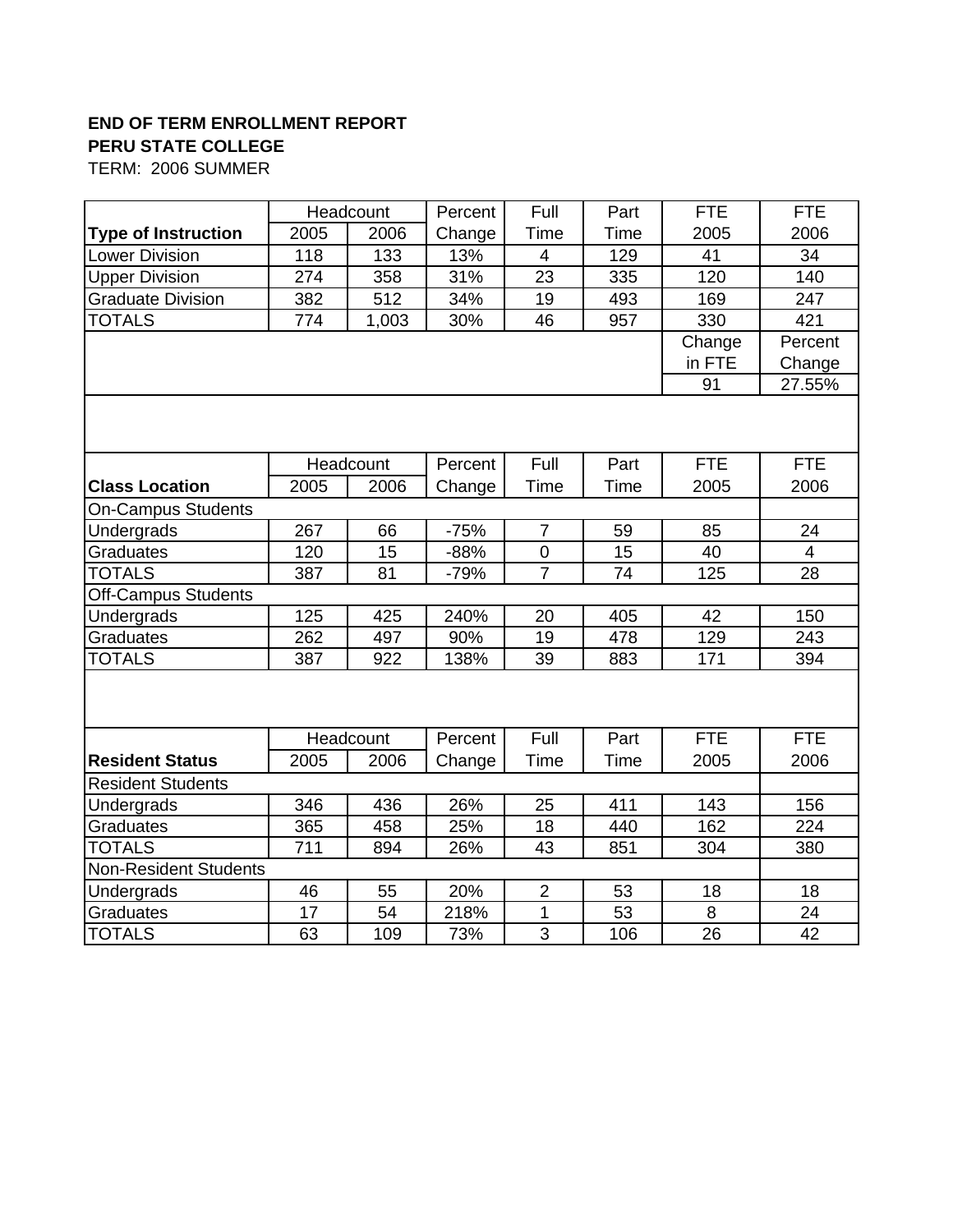# **END OF TERM ENROLLMENT REPORT WAYNE STATE COLLEGE**

TERM: 2006 SUMMER

|                              |       | Headcount | Percent | Full        | Part        | <b>FTE</b> | <b>FTE</b> |  |  |
|------------------------------|-------|-----------|---------|-------------|-------------|------------|------------|--|--|
| <b>Type of Instruction</b>   | 2005  | 2006      | Change  | <b>Time</b> | <b>Time</b> | 2005       | 2006       |  |  |
| <b>Lower Division</b>        | 268   | 236       | $-12%$  | 124         | 112         | 62         | 52         |  |  |
| <b>Upper Division</b>        | 833   | 912       | 9%      | 608         | 304         | 194        | 218        |  |  |
| <b>Graduate Division</b>     | 1,162 | 1,126     | $-3%$   | 398         | 728         | 350        | 342        |  |  |
| <b>TOTALS</b>                | 2,263 | 2,274     | 0.5%    | 1,130       | 1,144       | 606        | 612        |  |  |
|                              |       |           |         |             |             | Change     | Percent    |  |  |
|                              |       |           |         |             |             | in FTE     | Change     |  |  |
|                              |       |           |         |             |             | 6          | 1.0%       |  |  |
|                              |       |           |         |             |             |            |            |  |  |
|                              |       | Headcount | Percent | Full        | Part        | <b>FTE</b> | <b>FTE</b> |  |  |
| <b>Class Location</b>        | 2005  | 2006      | Change  | Time        | <b>Time</b> | 2005       | 2006       |  |  |
| <b>On-Campus Students</b>    |       |           |         |             |             |            |            |  |  |
| Undergrads                   | 766   | 800       | 4%      | 512         | 288         | 182        | 188        |  |  |
| <b>Graduates</b>             | 347   | 266       | $-23%$  | 116         | 150         | 122        | 92         |  |  |
| <b>TOTALS</b>                | 1,113 | 1,066     | $-4%$   | 628         | 438         | 304        | 280        |  |  |
| <b>Off-Campus Students</b>   |       |           |         |             |             |            |            |  |  |
| Undergrads                   | 335   | 348       | 4%      | 220         | 128         | 74         | 82         |  |  |
| <b>Graduates</b>             | 815   | 860       | 6%      | 282         | 578         | 228        | 250        |  |  |
| <b>TOTALS</b>                | 1,150 | 1,208     | 5%      | 502         | 706         | 302        | 332        |  |  |
|                              |       |           |         |             |             |            |            |  |  |
|                              |       | Headcount | Percent | Full        | Part        | <b>FTE</b> | <b>FTE</b> |  |  |
| <b>Resident Status</b>       | 2005  | 2006      | Change  | <b>Time</b> | <b>Time</b> | 2005       | 2006       |  |  |
| <b>Resident Students</b>     |       |           |         |             |             |            |            |  |  |
| Undergrads                   | 1,004 | 1,053     | 5%      | 663         | 390         | 232        | 246        |  |  |
| Graduates                    | 1,079 | 1,033     | $-4%$   | 356         | 677         | 322        | 312        |  |  |
| <b>TOTALS</b>                | 2,083 | 2,086     | $0\%$   | 1,019       | 1,067       | 554        | 558        |  |  |
| <b>Non-Resident Students</b> |       |           |         |             |             |            |            |  |  |
| Undergrads                   | 97    | 95        | $-2%$   | 69          | 26          | 24         | 24         |  |  |
| <b>Graduates</b>             | 83    | 93        | 12%     | 42          | 51          | 28         | 30         |  |  |
| <b>TOTALS</b>                | 180   | 188       | 4%      | 111         | 77          | 52         | 54         |  |  |

\*Beginning Spring 2003, enrollment for Internet courses was counted as off-campus. Prior to Spring 2003, Internet course enrollment was counted as on-campus.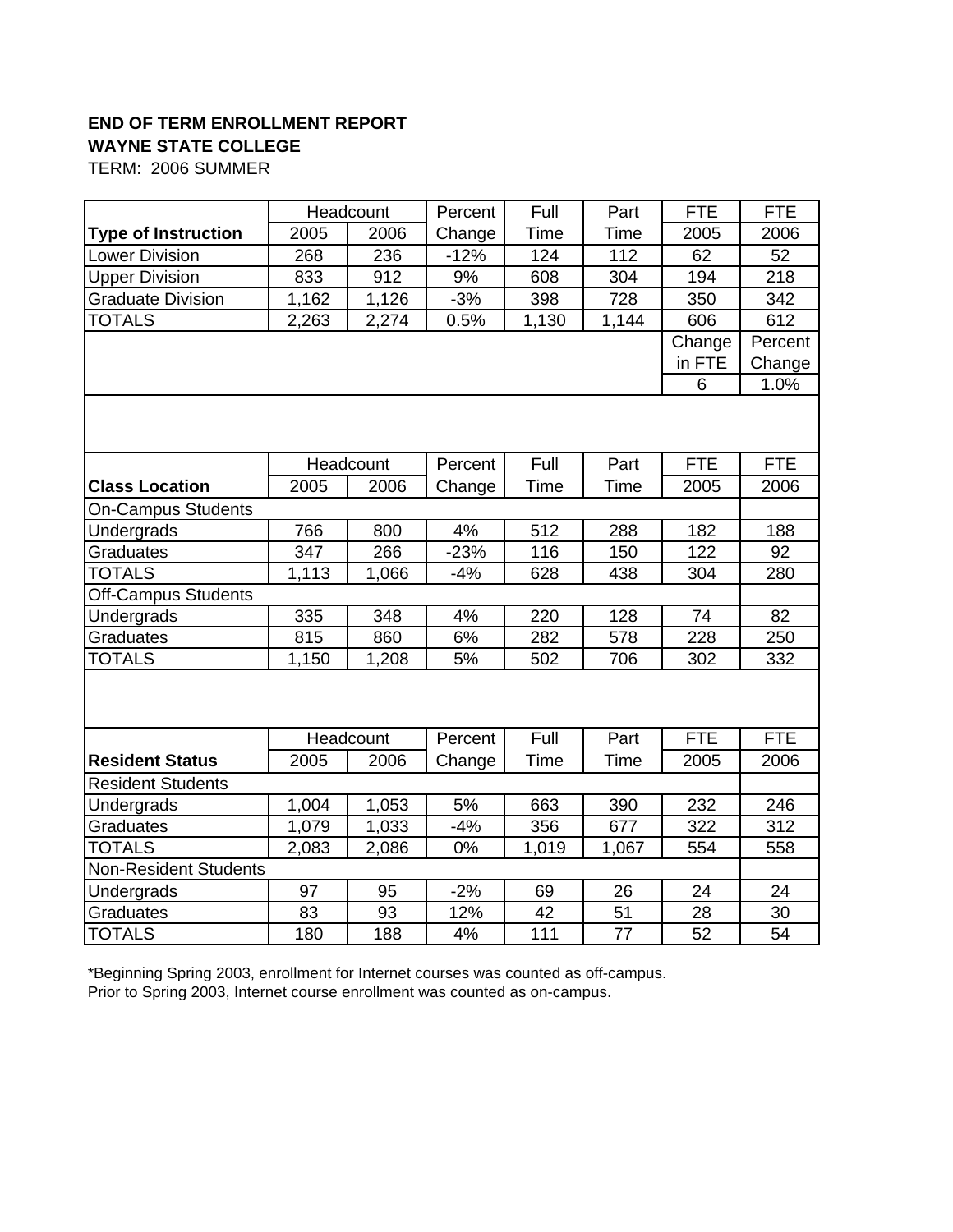# **Academic, Personnel & Student Affairs Committee**

*Richard Halbert, Chair Doug Christensen Michael Jacobsen* 

November 16, 2006

# Instructional Load Reports for Summer 2006

**\_\_\_\_\_\_\_\_\_\_\_\_\_\_\_\_\_\_\_\_\_\_\_\_\_\_\_\_\_\_\_\_\_\_\_\_\_\_\_\_\_\_\_\_\_\_\_\_\_\_\_\_\_\_\_\_\_\_\_\_\_\_\_\_\_\_\_\_\_\_\_\_\_\_\_\_\_\_** 

Priority: Educational Excellence Strategy: 5 Goal: g \_\_\_\_\_\_\_\_\_\_\_\_\_\_\_\_\_\_\_\_\_\_\_\_\_\_\_\_\_\_\_\_\_\_\_\_\_\_\_\_\_\_\_\_\_\_\_\_\_\_\_\_\_\_\_\_\_\_\_\_\_\_\_\_\_\_\_\_\_\_\_\_\_\_\_\_

The Summer 2006 Instructional Load Reports have been submitted by the colleges and are attached. The following table summarizes the information regarding student credit hour production and FTE faculty. As you will note, student credit hour production has increased 7.84%, FTE faculty has increased 8.79% and student credit hour/FTE faculty has decreased 3.15%.

|                                                 |         |                        |                          | <b>Summer</b><br>2005 |                          |                          |
|-------------------------------------------------|---------|------------------------|--------------------------|-----------------------|--------------------------|--------------------------|
|                                                 |         | Undergraduate<br>Level | <b>Graduate</b><br>Level | <b>Total</b>          | <b>System Total</b>      | <b>System Total</b>      |
| <b>Student Credit</b><br><b>Hour Production</b> | Chadron | 3,404                  | 1,876                    | 5,280                 |                          |                          |
|                                                 | Peru    | 2,997                  | 2,583                    | 5,580                 | 19,012                   | 17,630                   |
|                                                 | Wayne   | 4,121                  | 4,031                    | 8,152                 |                          |                          |
| <b>Total FTE</b><br><b>Faculty</b>              | Chadron | 14.86                  | 16.08                    | 30.94                 |                          |                          |
|                                                 | Peru    | 7.92                   | 13.89                    | 21.80                 | 105.8                    | 96.5                     |
|                                                 | Wayne   | 16.34                  | 36.67                    | 53.01                 |                          |                          |
| <b>Student Credit</b><br>Hour/FTE               | Chadron | 229.07                 | 116.67                   | 170.65                | UG Avg:                  | UG Avg:                  |
| <b>Faculty</b>                                  | Peru    | 378.57                 | 185.99                   | 255.91                | 286.61<br>Grad Avg:      | 285.82<br>Grad Avg:      |
|                                                 | Wayne   | 252.20                 | 109.93                   | 153.78                | 137.53<br>Avg:<br>193.45 | 138.29<br>Avg:<br>199.73 |
| <b>FTE Students/</b><br><b>FTE Faculty</b>      | Chadron | 15                     | 10                       |                       |                          |                          |
|                                                 | Peru    | 25                     | 16                       |                       |                          |                          |
|                                                 | Wayne   | $\overline{17}$        | 9                        |                       |                          |                          |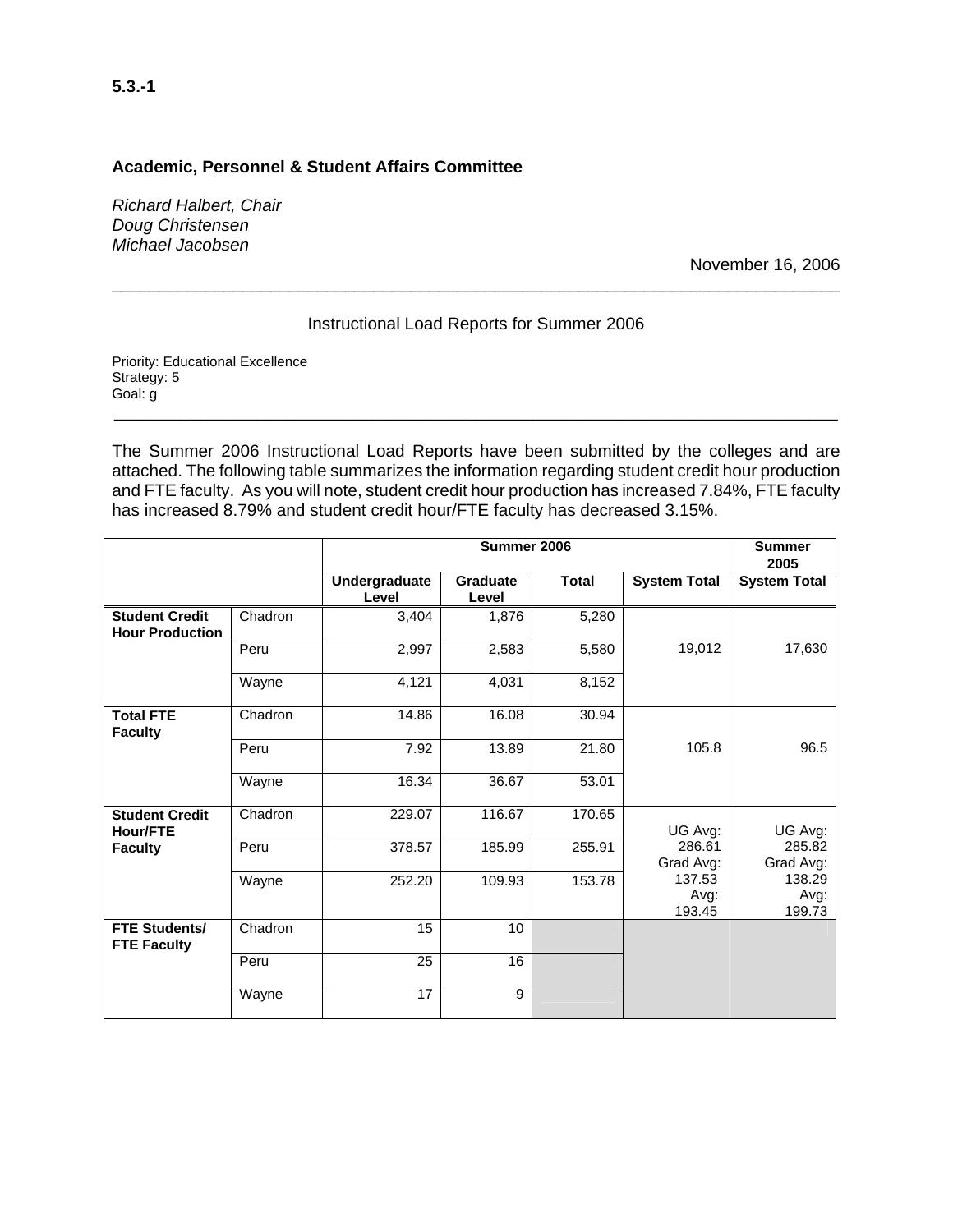# **CHADRON STATE COLLEGE INSTRUCTIONAL LOAD REPORT** Term: Summer 2006

| Lower Div<br>Upper Div<br><b>UG Total</b><br><b>Grad Div</b><br>Total<br><b>SCH Production (Ranked Faculty)</b><br>1,274<br>1,516<br>2,790<br>891<br>3,681<br>429<br>185<br>614<br>985<br>1,599<br>SCH Production (Adjuncts/Part-Time)<br>$\mathbf 0$<br>$\mathbf 0$<br><b>SCH Production (Graduate Assistants)</b><br>0<br>0<br>0<br>1,703<br>1,701<br>3,404<br>1,876<br>5,280<br><b>Total SCH Production</b><br>DISTRIBUTION OF FTE FACULTY BY RANK AND LEVEL OF INSTRUCTION<br><b>UG Total</b><br>Lower Div<br><b>Upper Div</b><br><b>Grad Div</b><br>Total<br>1.08<br>3.31<br>4.39<br>1.04<br>5.43<br>Professor<br>1.25<br>0.89<br>2.14<br>1.62<br>3.76<br>Associate Professor<br>1.93<br>4.35<br>3.30<br>2.42<br>7.65<br>Assistant Professor<br>1.34<br>0.33<br>0.42<br>0.92<br>Instructor<br>1.67<br>0.00<br>0.00<br>0.00<br>0.00<br>0.00<br>Lecturer<br>1.23<br>2.64<br>9.79<br>Adjunct/Part-Time<br>1.41<br>12.43<br>0.00<br>0.00<br>0.00<br>0.00<br>0.00<br>Graduate Assistant<br><b>Total FTE Faculty</b><br>6.58<br>8.28<br>14.86<br>16.08<br>30.94<br><b>Total Headcount Faculty</b><br>80<br>383.27<br><b>FTE Students</b><br>113.53<br>113.40<br>226.93<br>156.33<br>DISTRIBUTION OF FTE FACULTY AND STUDENT CREDIT HOUR PRODUCTION BY SITE<br><b>Upper Div</b><br><b>UG Total</b><br><b>Grad Div</b><br>Lower Div<br>Total<br>1.33<br>3.10<br>1.45<br>FTE Ranked Faculty -- On-Campus<br>4.43<br>5.88<br>FTE Adjunct/Part-Time -- On-Campus<br>0.00<br>1.67<br>1.67<br>0.00<br>0.00<br>FTE Graduate Assistant -- On-Campus<br>0.00<br>0.00<br>0.00<br>0.00<br>0.00<br>548.00<br>323.00<br>SCH Production -- On-Campus<br>226.00<br>774.00<br>1097.00<br>3.95<br>7.79<br>12.63<br>FTE Ranked Faculty -- Off-Campus<br>3.84<br>4.84<br>1.23<br>2.64<br>8.12<br>10.76<br>FTE Adjunct/Part-Time -- Off-Campus<br>1.41<br>FTE Graduate Assistant -- Off-Campus<br>0.00<br>0.00<br>0.00<br>0.00<br>0.00<br>1153.00<br>2630.00<br>1553.00<br>4183.00<br>SCH Production -- Off-Campus<br>1477.00<br>PRODUCTION RATIOS BY RANK AND LEVEL OF INSTRUCTION<br><b>UG Total</b><br>Grad Div<br>Total<br>Lower Div<br>Upper Div<br>246.42<br>215.04<br>228.31<br>141.65<br>198.87<br><b>SCH/FTE Ranked Faculty</b><br>150.41<br>232.58<br>100.61<br>304.26<br>128.64<br>SCH/FTE Adjunct/Part-Time<br><b>SCH/FTE Graduate Assistants</b><br>0.00<br>0.00<br>0.00<br>0.00<br>0.00<br>229.07<br>258.81<br>205.43<br>116.67<br><b>Total SCH/FTE Faculty</b><br>170.65<br>16.43<br>14.34<br>15.22<br>11.80<br>14.06<br>20.28<br>10.03<br>15.51<br>8.38<br>9.90 | STUDENT CREDIT HOUR PRODUCTION BY RANK AND LEVEL OF INSTRUCTION |      |      |      |      |      |
|-----------------------------------------------------------------------------------------------------------------------------------------------------------------------------------------------------------------------------------------------------------------------------------------------------------------------------------------------------------------------------------------------------------------------------------------------------------------------------------------------------------------------------------------------------------------------------------------------------------------------------------------------------------------------------------------------------------------------------------------------------------------------------------------------------------------------------------------------------------------------------------------------------------------------------------------------------------------------------------------------------------------------------------------------------------------------------------------------------------------------------------------------------------------------------------------------------------------------------------------------------------------------------------------------------------------------------------------------------------------------------------------------------------------------------------------------------------------------------------------------------------------------------------------------------------------------------------------------------------------------------------------------------------------------------------------------------------------------------------------------------------------------------------------------------------------------------------------------------------------------------------------------------------------------------------------------------------------------------------------------------------------------------------------------------------------------------------------------------------------------------------------------------------------------------------------------------------------------------------------------------------------------------------------------------------------------------------------------------------------------------------------------------------------------------------------------------------------------------------------------------------------------------------------------------------|-----------------------------------------------------------------|------|------|------|------|------|
|                                                                                                                                                                                                                                                                                                                                                                                                                                                                                                                                                                                                                                                                                                                                                                                                                                                                                                                                                                                                                                                                                                                                                                                                                                                                                                                                                                                                                                                                                                                                                                                                                                                                                                                                                                                                                                                                                                                                                                                                                                                                                                                                                                                                                                                                                                                                                                                                                                                                                                                                                           |                                                                 |      |      |      |      |      |
|                                                                                                                                                                                                                                                                                                                                                                                                                                                                                                                                                                                                                                                                                                                                                                                                                                                                                                                                                                                                                                                                                                                                                                                                                                                                                                                                                                                                                                                                                                                                                                                                                                                                                                                                                                                                                                                                                                                                                                                                                                                                                                                                                                                                                                                                                                                                                                                                                                                                                                                                                           |                                                                 |      |      |      |      |      |
|                                                                                                                                                                                                                                                                                                                                                                                                                                                                                                                                                                                                                                                                                                                                                                                                                                                                                                                                                                                                                                                                                                                                                                                                                                                                                                                                                                                                                                                                                                                                                                                                                                                                                                                                                                                                                                                                                                                                                                                                                                                                                                                                                                                                                                                                                                                                                                                                                                                                                                                                                           |                                                                 |      |      |      |      |      |
|                                                                                                                                                                                                                                                                                                                                                                                                                                                                                                                                                                                                                                                                                                                                                                                                                                                                                                                                                                                                                                                                                                                                                                                                                                                                                                                                                                                                                                                                                                                                                                                                                                                                                                                                                                                                                                                                                                                                                                                                                                                                                                                                                                                                                                                                                                                                                                                                                                                                                                                                                           |                                                                 |      |      |      |      |      |
|                                                                                                                                                                                                                                                                                                                                                                                                                                                                                                                                                                                                                                                                                                                                                                                                                                                                                                                                                                                                                                                                                                                                                                                                                                                                                                                                                                                                                                                                                                                                                                                                                                                                                                                                                                                                                                                                                                                                                                                                                                                                                                                                                                                                                                                                                                                                                                                                                                                                                                                                                           |                                                                 |      |      |      |      |      |
|                                                                                                                                                                                                                                                                                                                                                                                                                                                                                                                                                                                                                                                                                                                                                                                                                                                                                                                                                                                                                                                                                                                                                                                                                                                                                                                                                                                                                                                                                                                                                                                                                                                                                                                                                                                                                                                                                                                                                                                                                                                                                                                                                                                                                                                                                                                                                                                                                                                                                                                                                           |                                                                 |      |      |      |      |      |
|                                                                                                                                                                                                                                                                                                                                                                                                                                                                                                                                                                                                                                                                                                                                                                                                                                                                                                                                                                                                                                                                                                                                                                                                                                                                                                                                                                                                                                                                                                                                                                                                                                                                                                                                                                                                                                                                                                                                                                                                                                                                                                                                                                                                                                                                                                                                                                                                                                                                                                                                                           |                                                                 |      |      |      |      |      |
|                                                                                                                                                                                                                                                                                                                                                                                                                                                                                                                                                                                                                                                                                                                                                                                                                                                                                                                                                                                                                                                                                                                                                                                                                                                                                                                                                                                                                                                                                                                                                                                                                                                                                                                                                                                                                                                                                                                                                                                                                                                                                                                                                                                                                                                                                                                                                                                                                                                                                                                                                           |                                                                 |      |      |      |      |      |
|                                                                                                                                                                                                                                                                                                                                                                                                                                                                                                                                                                                                                                                                                                                                                                                                                                                                                                                                                                                                                                                                                                                                                                                                                                                                                                                                                                                                                                                                                                                                                                                                                                                                                                                                                                                                                                                                                                                                                                                                                                                                                                                                                                                                                                                                                                                                                                                                                                                                                                                                                           |                                                                 |      |      |      |      |      |
|                                                                                                                                                                                                                                                                                                                                                                                                                                                                                                                                                                                                                                                                                                                                                                                                                                                                                                                                                                                                                                                                                                                                                                                                                                                                                                                                                                                                                                                                                                                                                                                                                                                                                                                                                                                                                                                                                                                                                                                                                                                                                                                                                                                                                                                                                                                                                                                                                                                                                                                                                           |                                                                 |      |      |      |      |      |
|                                                                                                                                                                                                                                                                                                                                                                                                                                                                                                                                                                                                                                                                                                                                                                                                                                                                                                                                                                                                                                                                                                                                                                                                                                                                                                                                                                                                                                                                                                                                                                                                                                                                                                                                                                                                                                                                                                                                                                                                                                                                                                                                                                                                                                                                                                                                                                                                                                                                                                                                                           |                                                                 |      |      |      |      |      |
|                                                                                                                                                                                                                                                                                                                                                                                                                                                                                                                                                                                                                                                                                                                                                                                                                                                                                                                                                                                                                                                                                                                                                                                                                                                                                                                                                                                                                                                                                                                                                                                                                                                                                                                                                                                                                                                                                                                                                                                                                                                                                                                                                                                                                                                                                                                                                                                                                                                                                                                                                           |                                                                 |      |      |      |      |      |
|                                                                                                                                                                                                                                                                                                                                                                                                                                                                                                                                                                                                                                                                                                                                                                                                                                                                                                                                                                                                                                                                                                                                                                                                                                                                                                                                                                                                                                                                                                                                                                                                                                                                                                                                                                                                                                                                                                                                                                                                                                                                                                                                                                                                                                                                                                                                                                                                                                                                                                                                                           |                                                                 |      |      |      |      |      |
|                                                                                                                                                                                                                                                                                                                                                                                                                                                                                                                                                                                                                                                                                                                                                                                                                                                                                                                                                                                                                                                                                                                                                                                                                                                                                                                                                                                                                                                                                                                                                                                                                                                                                                                                                                                                                                                                                                                                                                                                                                                                                                                                                                                                                                                                                                                                                                                                                                                                                                                                                           |                                                                 |      |      |      |      |      |
|                                                                                                                                                                                                                                                                                                                                                                                                                                                                                                                                                                                                                                                                                                                                                                                                                                                                                                                                                                                                                                                                                                                                                                                                                                                                                                                                                                                                                                                                                                                                                                                                                                                                                                                                                                                                                                                                                                                                                                                                                                                                                                                                                                                                                                                                                                                                                                                                                                                                                                                                                           |                                                                 |      |      |      |      |      |
|                                                                                                                                                                                                                                                                                                                                                                                                                                                                                                                                                                                                                                                                                                                                                                                                                                                                                                                                                                                                                                                                                                                                                                                                                                                                                                                                                                                                                                                                                                                                                                                                                                                                                                                                                                                                                                                                                                                                                                                                                                                                                                                                                                                                                                                                                                                                                                                                                                                                                                                                                           |                                                                 |      |      |      |      |      |
|                                                                                                                                                                                                                                                                                                                                                                                                                                                                                                                                                                                                                                                                                                                                                                                                                                                                                                                                                                                                                                                                                                                                                                                                                                                                                                                                                                                                                                                                                                                                                                                                                                                                                                                                                                                                                                                                                                                                                                                                                                                                                                                                                                                                                                                                                                                                                                                                                                                                                                                                                           |                                                                 |      |      |      |      |      |
|                                                                                                                                                                                                                                                                                                                                                                                                                                                                                                                                                                                                                                                                                                                                                                                                                                                                                                                                                                                                                                                                                                                                                                                                                                                                                                                                                                                                                                                                                                                                                                                                                                                                                                                                                                                                                                                                                                                                                                                                                                                                                                                                                                                                                                                                                                                                                                                                                                                                                                                                                           |                                                                 |      |      |      |      |      |
|                                                                                                                                                                                                                                                                                                                                                                                                                                                                                                                                                                                                                                                                                                                                                                                                                                                                                                                                                                                                                                                                                                                                                                                                                                                                                                                                                                                                                                                                                                                                                                                                                                                                                                                                                                                                                                                                                                                                                                                                                                                                                                                                                                                                                                                                                                                                                                                                                                                                                                                                                           |                                                                 |      |      |      |      |      |
|                                                                                                                                                                                                                                                                                                                                                                                                                                                                                                                                                                                                                                                                                                                                                                                                                                                                                                                                                                                                                                                                                                                                                                                                                                                                                                                                                                                                                                                                                                                                                                                                                                                                                                                                                                                                                                                                                                                                                                                                                                                                                                                                                                                                                                                                                                                                                                                                                                                                                                                                                           |                                                                 |      |      |      |      |      |
|                                                                                                                                                                                                                                                                                                                                                                                                                                                                                                                                                                                                                                                                                                                                                                                                                                                                                                                                                                                                                                                                                                                                                                                                                                                                                                                                                                                                                                                                                                                                                                                                                                                                                                                                                                                                                                                                                                                                                                                                                                                                                                                                                                                                                                                                                                                                                                                                                                                                                                                                                           |                                                                 |      |      |      |      |      |
|                                                                                                                                                                                                                                                                                                                                                                                                                                                                                                                                                                                                                                                                                                                                                                                                                                                                                                                                                                                                                                                                                                                                                                                                                                                                                                                                                                                                                                                                                                                                                                                                                                                                                                                                                                                                                                                                                                                                                                                                                                                                                                                                                                                                                                                                                                                                                                                                                                                                                                                                                           |                                                                 |      |      |      |      |      |
|                                                                                                                                                                                                                                                                                                                                                                                                                                                                                                                                                                                                                                                                                                                                                                                                                                                                                                                                                                                                                                                                                                                                                                                                                                                                                                                                                                                                                                                                                                                                                                                                                                                                                                                                                                                                                                                                                                                                                                                                                                                                                                                                                                                                                                                                                                                                                                                                                                                                                                                                                           |                                                                 |      |      |      |      |      |
|                                                                                                                                                                                                                                                                                                                                                                                                                                                                                                                                                                                                                                                                                                                                                                                                                                                                                                                                                                                                                                                                                                                                                                                                                                                                                                                                                                                                                                                                                                                                                                                                                                                                                                                                                                                                                                                                                                                                                                                                                                                                                                                                                                                                                                                                                                                                                                                                                                                                                                                                                           |                                                                 |      |      |      |      |      |
|                                                                                                                                                                                                                                                                                                                                                                                                                                                                                                                                                                                                                                                                                                                                                                                                                                                                                                                                                                                                                                                                                                                                                                                                                                                                                                                                                                                                                                                                                                                                                                                                                                                                                                                                                                                                                                                                                                                                                                                                                                                                                                                                                                                                                                                                                                                                                                                                                                                                                                                                                           |                                                                 |      |      |      |      |      |
|                                                                                                                                                                                                                                                                                                                                                                                                                                                                                                                                                                                                                                                                                                                                                                                                                                                                                                                                                                                                                                                                                                                                                                                                                                                                                                                                                                                                                                                                                                                                                                                                                                                                                                                                                                                                                                                                                                                                                                                                                                                                                                                                                                                                                                                                                                                                                                                                                                                                                                                                                           |                                                                 |      |      |      |      |      |
|                                                                                                                                                                                                                                                                                                                                                                                                                                                                                                                                                                                                                                                                                                                                                                                                                                                                                                                                                                                                                                                                                                                                                                                                                                                                                                                                                                                                                                                                                                                                                                                                                                                                                                                                                                                                                                                                                                                                                                                                                                                                                                                                                                                                                                                                                                                                                                                                                                                                                                                                                           |                                                                 |      |      |      |      |      |
|                                                                                                                                                                                                                                                                                                                                                                                                                                                                                                                                                                                                                                                                                                                                                                                                                                                                                                                                                                                                                                                                                                                                                                                                                                                                                                                                                                                                                                                                                                                                                                                                                                                                                                                                                                                                                                                                                                                                                                                                                                                                                                                                                                                                                                                                                                                                                                                                                                                                                                                                                           |                                                                 |      |      |      |      |      |
|                                                                                                                                                                                                                                                                                                                                                                                                                                                                                                                                                                                                                                                                                                                                                                                                                                                                                                                                                                                                                                                                                                                                                                                                                                                                                                                                                                                                                                                                                                                                                                                                                                                                                                                                                                                                                                                                                                                                                                                                                                                                                                                                                                                                                                                                                                                                                                                                                                                                                                                                                           |                                                                 |      |      |      |      |      |
|                                                                                                                                                                                                                                                                                                                                                                                                                                                                                                                                                                                                                                                                                                                                                                                                                                                                                                                                                                                                                                                                                                                                                                                                                                                                                                                                                                                                                                                                                                                                                                                                                                                                                                                                                                                                                                                                                                                                                                                                                                                                                                                                                                                                                                                                                                                                                                                                                                                                                                                                                           |                                                                 |      |      |      |      |      |
|                                                                                                                                                                                                                                                                                                                                                                                                                                                                                                                                                                                                                                                                                                                                                                                                                                                                                                                                                                                                                                                                                                                                                                                                                                                                                                                                                                                                                                                                                                                                                                                                                                                                                                                                                                                                                                                                                                                                                                                                                                                                                                                                                                                                                                                                                                                                                                                                                                                                                                                                                           |                                                                 |      |      |      |      |      |
|                                                                                                                                                                                                                                                                                                                                                                                                                                                                                                                                                                                                                                                                                                                                                                                                                                                                                                                                                                                                                                                                                                                                                                                                                                                                                                                                                                                                                                                                                                                                                                                                                                                                                                                                                                                                                                                                                                                                                                                                                                                                                                                                                                                                                                                                                                                                                                                                                                                                                                                                                           |                                                                 |      |      |      |      |      |
|                                                                                                                                                                                                                                                                                                                                                                                                                                                                                                                                                                                                                                                                                                                                                                                                                                                                                                                                                                                                                                                                                                                                                                                                                                                                                                                                                                                                                                                                                                                                                                                                                                                                                                                                                                                                                                                                                                                                                                                                                                                                                                                                                                                                                                                                                                                                                                                                                                                                                                                                                           |                                                                 |      |      |      |      |      |
|                                                                                                                                                                                                                                                                                                                                                                                                                                                                                                                                                                                                                                                                                                                                                                                                                                                                                                                                                                                                                                                                                                                                                                                                                                                                                                                                                                                                                                                                                                                                                                                                                                                                                                                                                                                                                                                                                                                                                                                                                                                                                                                                                                                                                                                                                                                                                                                                                                                                                                                                                           |                                                                 |      |      |      |      |      |
|                                                                                                                                                                                                                                                                                                                                                                                                                                                                                                                                                                                                                                                                                                                                                                                                                                                                                                                                                                                                                                                                                                                                                                                                                                                                                                                                                                                                                                                                                                                                                                                                                                                                                                                                                                                                                                                                                                                                                                                                                                                                                                                                                                                                                                                                                                                                                                                                                                                                                                                                                           |                                                                 |      |      |      |      |      |
|                                                                                                                                                                                                                                                                                                                                                                                                                                                                                                                                                                                                                                                                                                                                                                                                                                                                                                                                                                                                                                                                                                                                                                                                                                                                                                                                                                                                                                                                                                                                                                                                                                                                                                                                                                                                                                                                                                                                                                                                                                                                                                                                                                                                                                                                                                                                                                                                                                                                                                                                                           |                                                                 |      |      |      |      |      |
|                                                                                                                                                                                                                                                                                                                                                                                                                                                                                                                                                                                                                                                                                                                                                                                                                                                                                                                                                                                                                                                                                                                                                                                                                                                                                                                                                                                                                                                                                                                                                                                                                                                                                                                                                                                                                                                                                                                                                                                                                                                                                                                                                                                                                                                                                                                                                                                                                                                                                                                                                           | FTE Student/FTE Ranked Faculty                                  |      |      |      |      |      |
|                                                                                                                                                                                                                                                                                                                                                                                                                                                                                                                                                                                                                                                                                                                                                                                                                                                                                                                                                                                                                                                                                                                                                                                                                                                                                                                                                                                                                                                                                                                                                                                                                                                                                                                                                                                                                                                                                                                                                                                                                                                                                                                                                                                                                                                                                                                                                                                                                                                                                                                                                           | FTE Student/FTE Adjuncts/Part-Time                              |      |      |      |      |      |
|                                                                                                                                                                                                                                                                                                                                                                                                                                                                                                                                                                                                                                                                                                                                                                                                                                                                                                                                                                                                                                                                                                                                                                                                                                                                                                                                                                                                                                                                                                                                                                                                                                                                                                                                                                                                                                                                                                                                                                                                                                                                                                                                                                                                                                                                                                                                                                                                                                                                                                                                                           | FTE Student/FTE Graduate Assistants                             | 0.00 | 0.00 | 0.00 | 0.00 | 0.00 |
| 17.25<br>13.70<br>15.27<br><b>Total FTE Student/FTE Faculty</b><br>9.72<br>12.39                                                                                                                                                                                                                                                                                                                                                                                                                                                                                                                                                                                                                                                                                                                                                                                                                                                                                                                                                                                                                                                                                                                                                                                                                                                                                                                                                                                                                                                                                                                                                                                                                                                                                                                                                                                                                                                                                                                                                                                                                                                                                                                                                                                                                                                                                                                                                                                                                                                                          |                                                                 |      |      |      |      |      |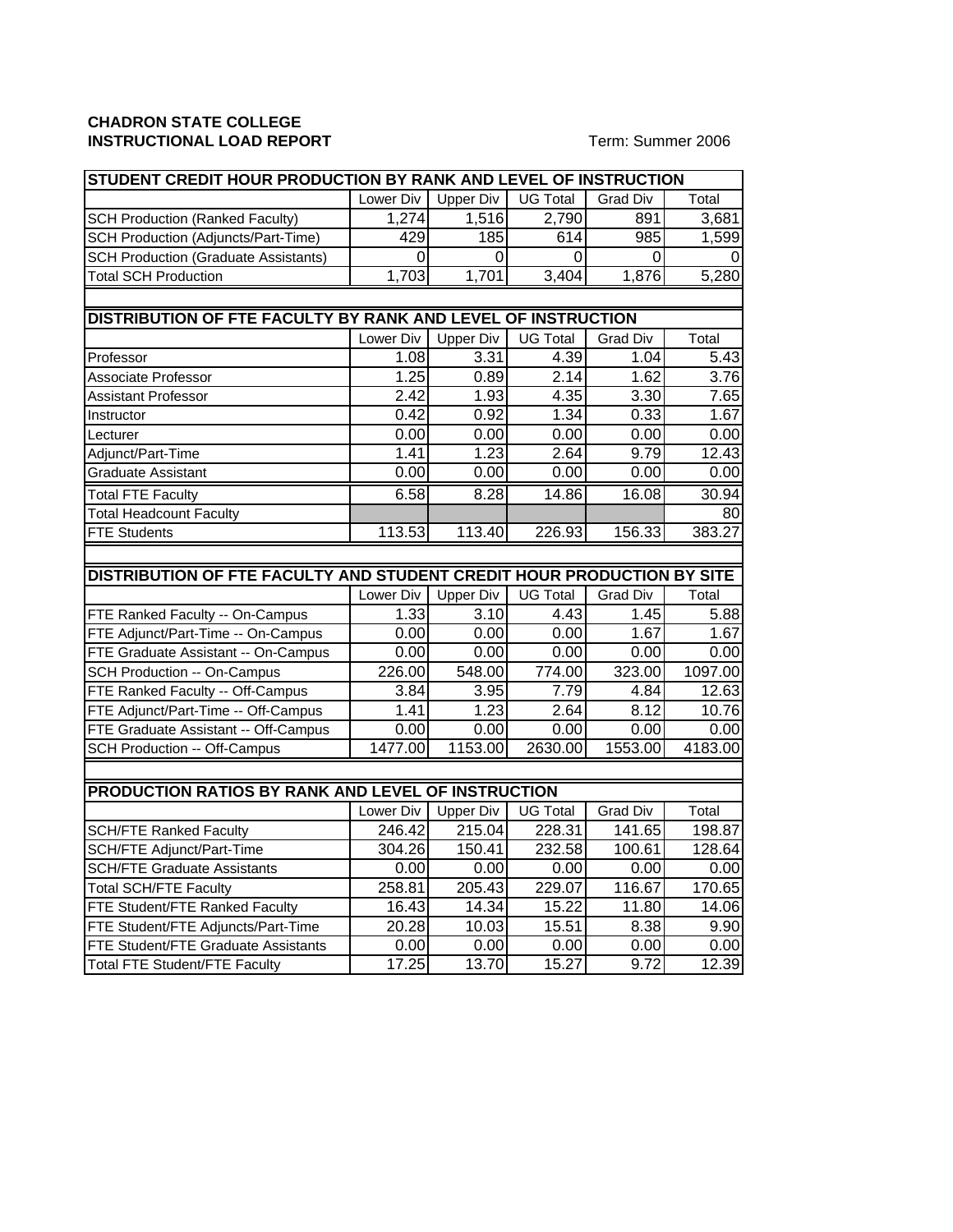# **PERU STATE COLLEGE INSTRUCTIONAL LOAD REPORT** Term: Summer 2006

| STUDENT CREDIT HOUR PRODUCTION BY RANK AND LEVEL OF INSTRUCTION        |                 |                  |                 |                 |        |  |  |  |  |
|------------------------------------------------------------------------|-----------------|------------------|-----------------|-----------------|--------|--|--|--|--|
|                                                                        | Lower Div       | <b>Upper Div</b> | <b>UG Total</b> | Grad Div        | Total  |  |  |  |  |
| <b>SCH Production (Ranked Faculty)</b>                                 | 611             | 1,047            | 1,658           | 1,273           | 2,931  |  |  |  |  |
| <b>SCH Production (Adjuncts/Part-Time)</b>                             | 259             | 1,080            | 1,339           | 1,310           | 2,649  |  |  |  |  |
| <b>SCH Production (Graduate Assistants)</b>                            | $\Omega$        | 0                | 0               | 0               | 0      |  |  |  |  |
| <b>Total SCH Production</b>                                            | 870             | 2,127            | 2,997           | 2,583           | 5,580  |  |  |  |  |
|                                                                        |                 |                  |                 |                 |        |  |  |  |  |
| DISTRIBUTION OF FTE FACULTY BY RANK AND LEVEL OF INSTRUCTION           |                 |                  |                 |                 |        |  |  |  |  |
|                                                                        | Lower Div       | <b>Upper Div</b> | <b>UG Total</b> | <b>Grad Div</b> | Total  |  |  |  |  |
| Professor                                                              | 0.50            | 0.00             | 0.50            | 1.11            | 1.61   |  |  |  |  |
| Associate Professor                                                    | 0.58            | 0.25             | 0.83            | 1.00            | 1.83   |  |  |  |  |
| Assistant Professor                                                    | 1.00            | 2.08             | 3.08            | 4.33            | 7.42   |  |  |  |  |
| Instructor                                                             | 0.00            | 0.00             | 0.00            | 0.00            | 0.00   |  |  |  |  |
| Lecturer                                                               | 0.00            | 0.00             | 0.00            | 0.00            | 0.00   |  |  |  |  |
| Adjunct/Part-Time                                                      | 1.08            | 2.42             | 3.50            | 7.44            | 10.94  |  |  |  |  |
| <b>Graduate Assistant</b>                                              | 0.00            | 0.00             | 0.00            | 0.00            | 0.00   |  |  |  |  |
| <b>Total FTE Faculty</b>                                               | 3.17            | 4.75             | 7.92            | 13.89           | 21.80  |  |  |  |  |
| <b>Total Headcount Faculty</b>                                         |                 |                  |                 |                 | 50     |  |  |  |  |
| <b>FTE Students</b>                                                    | 58.00           | 141.80           | 199.80          | 215.25          | 415.05 |  |  |  |  |
|                                                                        |                 |                  |                 |                 |        |  |  |  |  |
| DISTRIBUTION OF FTE FACULTY AND STUDENT CREDIT HOUR PRODUCTION BY SITE |                 |                  |                 |                 |        |  |  |  |  |
|                                                                        | Lower Div       | <b>Upper Div</b> | <b>UG Total</b> | <b>Grad Div</b> | Total  |  |  |  |  |
| FTE Ranked Faculty -- On-Campus                                        | 2.08            | 2.00             | 4.08            | 2.33            | 6.42   |  |  |  |  |
| FTE Adjunct/Part-Time -- On-Campus                                     | 0.92            | 0.83             | 1.75            | 2.89            | 4.64   |  |  |  |  |
| FTE Graduate Assistant -- On-Campus                                    | 0.00            | 0.00             | 0.00            | 0.00            | 0.00   |  |  |  |  |
| <b>SCH Production -- On-Campus</b>                                     | 833             | 1,250            | 2,083           | 974             | 3,057  |  |  |  |  |
| FTE Ranked Faculty -- Off-Campus                                       | 0.00            | 0.83             | 0.83            | 4.78            | 5.61   |  |  |  |  |
| FTE Adjunct/Part-Time -- Off-Campus                                    | 0.08            | 1.67             | 1.75            | 4.56            | 6.31   |  |  |  |  |
| SCH Production -- Off-Campus                                           | $\overline{37}$ | 877              | 914             | 1,609           | 2,523  |  |  |  |  |
|                                                                        |                 |                  |                 |                 |        |  |  |  |  |
| PRODUCTION RATIOS BY RANK AND LEVEL OF INSTRUCTION                     |                 |                  |                 |                 |        |  |  |  |  |
|                                                                        | Lower Div       | <b>Upper Div</b> | <b>UG Total</b> | <b>Grad Div</b> | Total  |  |  |  |  |
| <b>SCH/FTE Ranked Faculty</b>                                          |                 |                  |                 |                 |        |  |  |  |  |
|                                                                        | 293.28          | 369.53           | 337.22          | 179.03          | 243.70 |  |  |  |  |
| SCH/FTE Adjunct/Part-Time                                              | 239.08          | 446.87           | 382.56          | 175.99          | 242.05 |  |  |  |  |
| <b>SCH/FTE Graduate Assistants</b>                                     | 0.00            | 0.00             | 0.00            | 0.00            | 0.00   |  |  |  |  |
| <b>Total SCH/FTE Faculty</b>                                           | 274.74          | 447.78           | 378.57          | 185.99          | 255.91 |  |  |  |  |
| FTE Student/FTE Ranked Faculty                                         | 19.55           | 29.91            | 25.03           | 16.46           | 19.95  |  |  |  |  |
| FTE Student/FTE Adjuncts/Part-Time                                     | 15.94           | 29.79            | 25.50           | 14.67           | 18.13  |  |  |  |  |
| FTE Student/FTE Graduate Assistants                                    | 0.00            | 0.00             | 0.00            | 0.00            | 0.00   |  |  |  |  |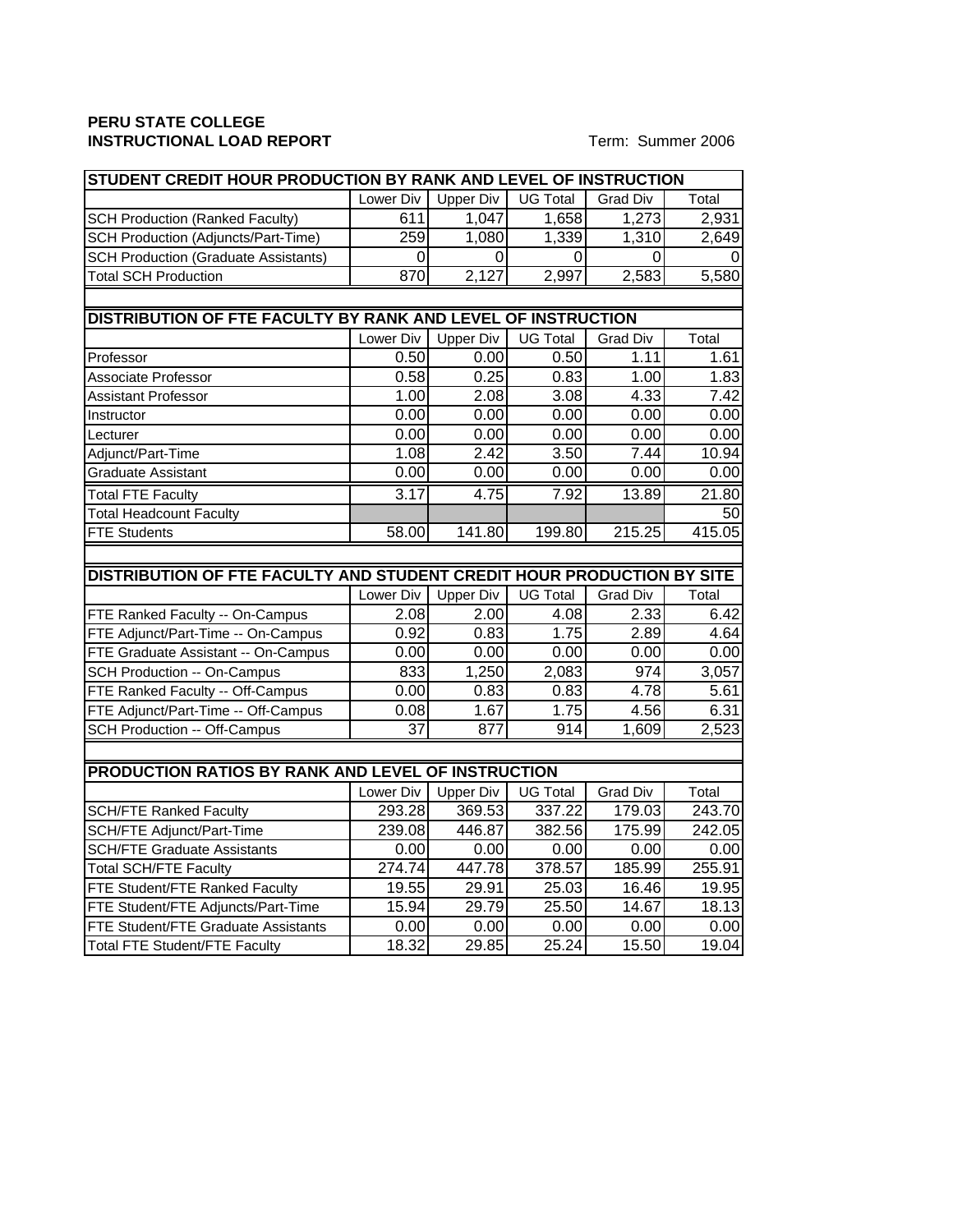### **WAYNE STATE COLLEGE INSTRUCTIONAL LOAD REPORT** Term: Summer 2006

| STUDENT CREDIT HOUR PRODUCTION BY RANK AND LEVEL OF INSTRUCTION        |                  |                    |                         |                 |            |  |  |  |
|------------------------------------------------------------------------|------------------|--------------------|-------------------------|-----------------|------------|--|--|--|
|                                                                        | Lower Div        | Upper Div          | <b>UG Total</b>         | <b>Grad Div</b> | Total      |  |  |  |
| <b>SCH Production (Ranked Faculty)</b>                                 | 1,043            | 2,354              | 3,397                   | 1,864           | 5,261      |  |  |  |
| SCH Production (Adjuncts/Part-Time)                                    | $\overline{277}$ | 447                | $\overline{724}$        | 2,167           | 2,891      |  |  |  |
| <b>SCH Production (Graduate Assistants)</b>                            | 0                | 0                  | 0                       | 0               | 0          |  |  |  |
| <b>Total SCH Production</b>                                            | 1,320            | 2,801              | 4,121                   | 4,031           | 8,152      |  |  |  |
|                                                                        |                  |                    |                         |                 |            |  |  |  |
| DISTRIBUTION OF FTE FACULTY BY RANK AND LEVEL OF INSTRUCTION           |                  |                    |                         |                 |            |  |  |  |
|                                                                        | Lower Div        | <b>Upper Div</b>   | <b>UG Total</b>         | <b>Grad Div</b> | Total      |  |  |  |
| Professor                                                              | 3.13             | 2.92               | 6.05                    | 9.78            | 15.83      |  |  |  |
| Associate Professor                                                    | 1.00             | 2.67               | 3.67                    | 1.66            | 5.33       |  |  |  |
| Assistant Professor                                                    | 0.62             | 1.08               | 1.70                    | 0.67            | 2.37       |  |  |  |
| Instructor                                                             | 1.00             | 1.00               | 2.00                    | 0.78            | 2.78       |  |  |  |
| Lecturer                                                               | 0.00             | 0.00               | 0.00                    | 0.00            | 0.00       |  |  |  |
| Adjunct/Part-Time                                                      | 1.50             | 1.42               | 2.92                    | 23.78           | 26.70      |  |  |  |
| <b>Graduate Assistant</b>                                              | 0.00             | 0.00               | 0.00                    | 0.00            | 0.00       |  |  |  |
| <b>Total FTE Faculty</b>                                               | 7.25             | 9.09               | 16.34                   | 36.67           | 53.01      |  |  |  |
| <b>Total Headcount Faculty</b>                                         |                  |                    |                         |                 | 131        |  |  |  |
| <b>FTE Students</b>                                                    | 88.00            | 186.73             | 274.73                  | 335.92          | 610.65     |  |  |  |
|                                                                        |                  |                    |                         |                 |            |  |  |  |
| DISTRIBUTION OF FTE FACULTY AND STUDENT CREDIT HOUR PRODUCTION BY SITE |                  |                    |                         |                 |            |  |  |  |
|                                                                        |                  |                    |                         |                 |            |  |  |  |
|                                                                        | Lower Div        | <b>Upper Div</b>   | <b>UG Total</b>         | Grad Div        | Total      |  |  |  |
| FTE Ranked Faculty -- On-Campus                                        | 4.00             | 4.42               | 8.42                    | 5.45            | 13.87      |  |  |  |
| FTE Adjunct/Part-Time -- On-Campus                                     | 1.17             | 0.25               | 1.42                    | 6.56            | 7.98       |  |  |  |
| FTE Graduate Assistant -- On-Campus                                    | 0.00             | 0.00               | 0.00                    | 0.00            | 0.00       |  |  |  |
| SCH Production -- On-Campus                                            | 944              | $\overline{1,720}$ | 2,664                   | 1,089           | 3,753      |  |  |  |
| FTE Ranked Faculty -- Off-Campus                                       | 1.75             | 3.25               | 5.00                    | 7.44            | 12.44      |  |  |  |
| FTE Adjunct/Part-Time -- Off-Campus                                    | 0.33             | 1.17               | 1.50                    | 17.22           | 18.72      |  |  |  |
| SCH Production -- Off-Campus                                           | 376              | 1,081              | 1,457                   | 2,942           | 4,399      |  |  |  |
|                                                                        |                  |                    |                         |                 |            |  |  |  |
| PRODUCTION RATIOS BY RANK AND LEVEL OF INSTRUCTION                     |                  |                    |                         |                 |            |  |  |  |
|                                                                        | Lower Div        | <b>Upper Div</b>   | <b>UG Total</b>         | Grad Div        | Total      |  |  |  |
| <b>SCH/FTE Ranked Faculty</b>                                          | 181.39           | 306.91             | 253.13                  | 144.61          | 199.96     |  |  |  |
| SCH/FTE Adjunct/Part-Time                                              | 184.67           | 314.79             | 247.95                  | 91.13           | 108.28     |  |  |  |
| <b>SCH/FTE Graduate Assistants</b>                                     | 0.00             | 0.00               | 0.00                    | 0.00            | 0.00       |  |  |  |
| <b>Total SCH/FTE Faculty</b>                                           | 182.07           | 308.14             | 252.20                  | 109.93          | 153.78     |  |  |  |
| FTE Student/FTE Ranked Faculty                                         | 12.09            | 20.46              | 16.88                   | 12.05           | 14.51      |  |  |  |
| FTE Student/FTE Adjuncts/Part-Time                                     | 12.31            | 20.99              | 16.53                   | 7.59            | 8.57       |  |  |  |
| FTE Student/FTE Graduate Assistants                                    | 0.00<br>12       | 0.00<br>21         | 0.00<br>$\overline{17}$ | 0.00<br>9       | 0.00<br>12 |  |  |  |

\*Beginning Spring 2003, SCH and FTE for Internet courses was counted as off-campus. Prior to Spring 2003, SCH and FTE for Internet courses was counted as on-campus.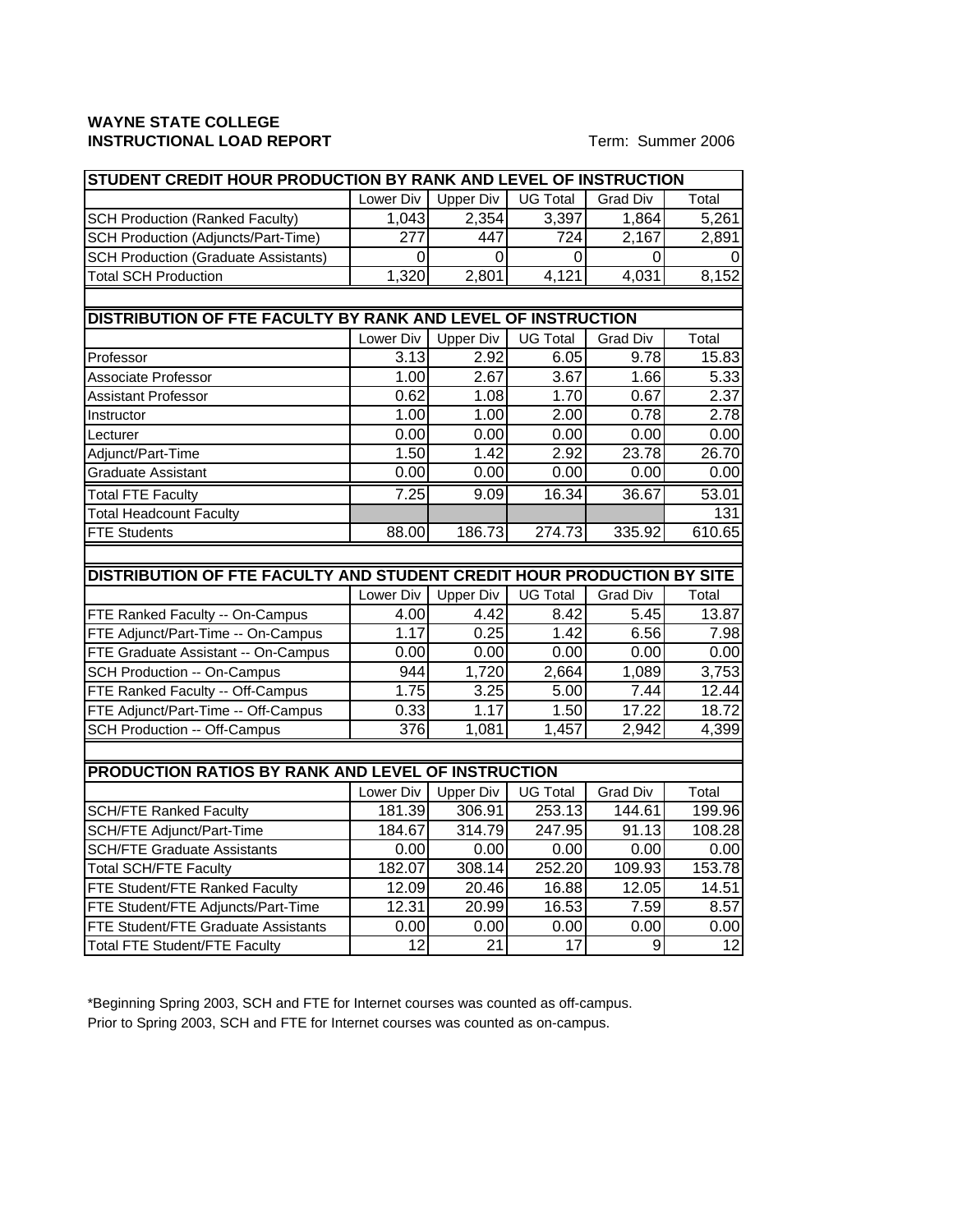# **Academic and Personnel Committee**

*Richard Halbert, Chair Doug Christensen Michael Jacobsen*

November 16, 2006

# Board of Trustees Scholarship Acceptance Report for Information Only **\_\_\_\_\_\_\_\_\_\_\_\_\_\_\_\_\_\_\_\_\_\_\_\_\_\_\_\_\_\_\_\_\_\_\_\_\_\_\_\_\_\_\_\_\_\_\_\_\_\_\_\_\_\_\_\_\_\_\_\_\_\_\_\_\_\_\_\_\_\_\_\_\_\_\_\_**

**\_\_\_\_\_\_\_\_\_\_\_\_\_\_\_\_\_\_\_\_\_\_\_\_\_\_\_\_\_\_\_\_\_\_\_\_\_\_\_\_\_\_\_\_\_\_\_\_\_\_\_\_\_\_\_\_\_\_\_\_\_\_\_\_\_\_\_\_\_\_\_\_\_\_\_\_** 

Board Policy 3400 requires the colleges to report to the Board the number of Board of Trustees Scholarships offered to entering freshmen, and the actual number in effect for each academic class (freshmen, sophomore, junior and senior). The colleges have reported the following for 2006-07. Also included (in parentheses) are the numbers from 2005-06 for comparison purposes.

|                                                                                             | Chadron              |                              |                     | Peru                       | Wayne                |                              | <b>System</b><br><b>Totals</b> |                              |
|---------------------------------------------------------------------------------------------|----------------------|------------------------------|---------------------|----------------------------|----------------------|------------------------------|--------------------------------|------------------------------|
|                                                                                             | 06-07                | $(05-06)$                    | 06-07               | $(05-06)$                  | 06-07                | $(05-06)$                    | 06-07                          | $(05-06)$                    |
| Number of BOT scholarships offered<br>entering Freshmen                                     | 51                   | (52)                         | 33                  | (39)                       | 65                   | (65)                         | 149                            | (156)                        |
| Dollars being expended on entering<br>Freshmen                                              | \$88,253             | (\$102,638)                  | \$59,328            | (\$73,600)                 | \$97,375             | (\$122,090)                  | \$244,956                      | (\$298,328)                  |
| Number of BOT scholarships used by:*<br>Freshmen<br>Sophomores<br><b>Juniors</b><br>Seniors | 28<br>26<br>19<br>15 | (34)<br>(31)<br>(13)<br>(13) | 18<br>15<br>10<br>6 | (23)<br>(11)<br>(8)<br>(9) | 31<br>37<br>17<br>17 | (40)<br>(23)<br>(17)<br>(18) | 77<br>78<br>46<br>38           | (97)<br>(65)<br>(38)<br>(40) |
| Total number of BOT scholarships used                                                       | 88                   | (91)                         | 49                  | (51)                       | 102                  | (98)                         | 239                            | (240)                        |
| Total dollars being expended on BOT<br>Scholarships                                         | \$267,525            | (\$265,391)                  | \$161,494           | (\$163,200)                | \$325,181            | (\$297,746)                  | \$754,200                      | (\$726,337)                  |
| Maximum number of BOT scholarships<br>authorized past four years                            | 103                  | (103)                        | 85                  | (84)                       | 116                  | (110)                        | 304                            | (297)                        |

\*For Peru State the numbers reported by grade level are based upon the number of academic years the student has used the scholarship, not grade level based upon credit completion standing.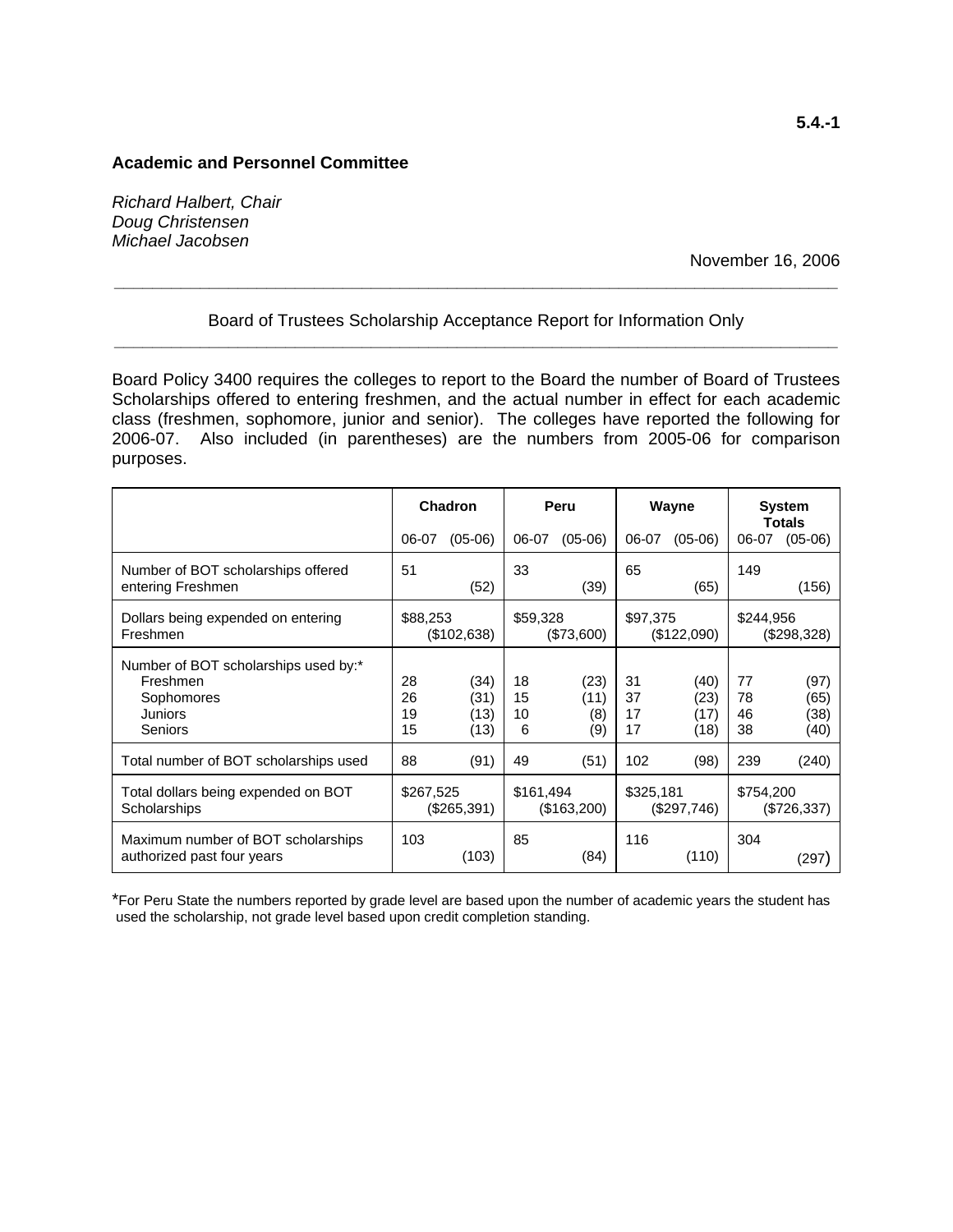# **Academic, Personnel & Student Affairs Committee**

*Richard Halbert, Chair Doug Christensen Michael Jacobsen* 

November 16, 2006

# Off-Campus and Early Entry Course Offerings Report

**\_\_\_\_\_\_\_\_\_\_\_\_\_\_\_\_\_\_\_\_\_\_\_\_\_\_\_\_\_\_\_\_\_\_\_\_\_\_\_\_\_\_\_\_\_\_\_\_\_\_\_\_\_\_\_\_\_\_\_\_\_\_\_\_\_\_\_\_\_\_\_\_\_\_\_\_** 

Priority: Educational Excellence Strategy: 5 Goal: g

Board Policy #4710 provides guidelines for the delivery of courses to locations away from a college campus. Included is a definition of the service regions of the colleges and a description of how delivery of courses will be made in an off-campus setting.

**\_\_\_\_\_\_\_\_\_\_\_\_\_\_\_\_\_\_\_\_\_\_\_\_\_\_\_\_\_\_\_\_\_\_\_\_\_\_\_\_\_\_\_\_\_\_\_\_\_\_\_\_\_\_\_\_\_\_\_\_\_\_\_\_\_\_\_\_\_\_\_\_\_\_\_\_** 

During the 2005-06 academic year, the colleges delivered 1,235 class sections to 18,212 students at off-campus locations, compared to 1,019 class sections and 15,541 students in 2004-05. Average off-campus class size for the System was 15.

| 2005-06 System Summary                                                                                                                           | Locations<br>(unduplicated) | <b>Sections</b>   | <b>Enrollment</b>        | Ave. Class<br><b>Size</b> |
|--------------------------------------------------------------------------------------------------------------------------------------------------|-----------------------------|-------------------|--------------------------|---------------------------|
| Off-Campus Courses<br><b>Traditional Classroom Delivery</b><br>Synchronous (interactive distance learning)<br>Non-synchronous (Internet, CD ROM) | 57<br>28<br>5               | 327<br>144<br>663 | 5,281<br>1,101<br>11,051 | 16<br>8<br>17             |
| <b>Early Entry Courses</b>                                                                                                                       | 20                          | 101               | 779                      | 8                         |
| FY 2005-06 Total                                                                                                                                 | 78                          | 1,235             | 18,212                   | 15                        |

Source: Supplemental Budget Documents

| AY 2004-05 Total | 77  | 1,019 | 15,541 | 15 |
|------------------|-----|-------|--------|----|
| AY 2003-04 Total | 76  | 906   | 12,485 | 14 |
| AY 2002-03 Total | 78  | 942   | 10,748 | 11 |
| AY 2001-02 Total | 82  | 978   | 11,757 | 12 |
| AY 2000-01 Total | 108 | 961   | 10,172 | 11 |
| AY 1999-00 Total | 93  | 887   | 9,546  | 11 |
| AY 1998-99 Total | 91  | 888   | 11,244 | 13 |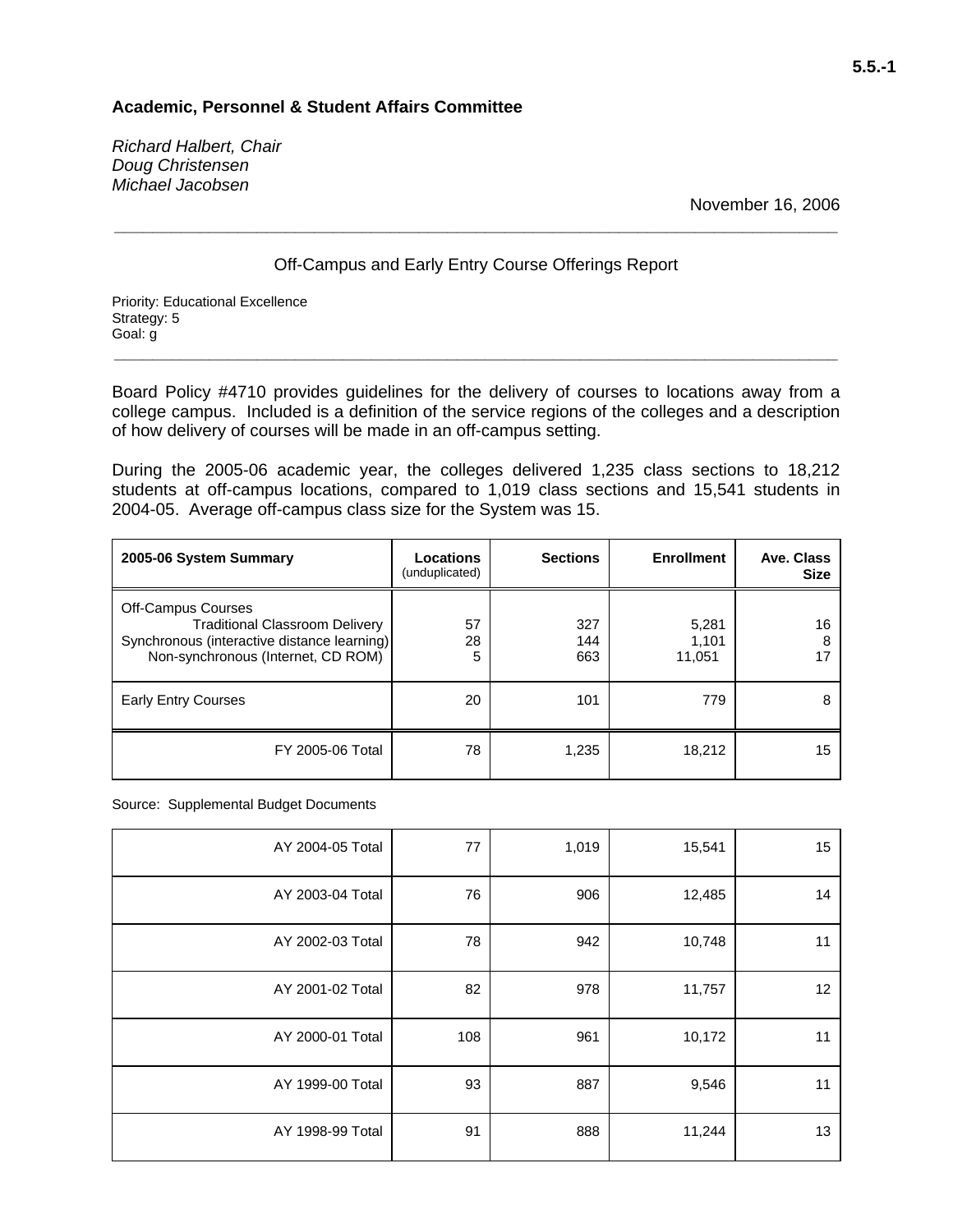| <b>Off-Campus Courses</b><br>(Traditional, Synch. and Non-<br>synchronous) |                                                                                 | Locations            | <b>Sections</b>         | <b>Enrollment</b>              | Ave. Class<br><b>Size</b> |
|----------------------------------------------------------------------------|---------------------------------------------------------------------------------|----------------------|-------------------------|--------------------------------|---------------------------|
| Chadron                                                                    | <b>July 2005</b><br>Fall Semester 2005<br>Spring Semester 2006<br>Summer 2006   | 9<br>15<br>14<br>13  | 34<br>130<br>149<br>135 | 410<br>1,315<br>1,614<br>1,170 | 12<br>10<br>11<br>9       |
|                                                                            | Total                                                                           | 17<br>Unduplicated   | 448                     | 4,509                          | 10                        |
| Peru                                                                       | Fall Semester 2005<br>Spring Semester 2006<br>Summer 2006                       | 4<br>5<br>7          | 116<br>119<br>83        | 2,848<br>3,282<br>1,860        | 9<br>28<br>22             |
|                                                                            | Total                                                                           | 7<br>Unduplicated    | 318                     | 7,990                          | 25                        |
| Wayne                                                                      | July-August 2005<br>Fall Semester 2005<br>Spring Semester 2006<br>May-June 2006 | 31<br>17<br>21<br>28 | 47<br>97<br>114<br>110  | 442<br>1,631<br>1,586<br>1,275 | 9<br>17<br>14<br>12       |
|                                                                            | Total                                                                           | 57<br>Unduplicated   | 368                     | 4,934                          | 13                        |

# Following is a breakdown of delivery per college.

| <b>Early Entry Courses</b> |                                                                                 | <b>Locations</b>               | <b>Sections</b>  | <b>Enrollment</b> | Ave. Class<br><b>Size</b> |
|----------------------------|---------------------------------------------------------------------------------|--------------------------------|------------------|-------------------|---------------------------|
| Chadron                    | Fall Semester 2005<br>Spring Semester 2006<br>Summer 2006                       | 0<br>0<br>0                    | 0<br>0<br>0      | 0<br>0<br>0       | 0                         |
|                            | Total                                                                           | $\Omega$<br>Unduplicated       | 0                | 0                 | 0                         |
| Peru                       | Fall Semester 2005<br>Spring Semester 2006<br>Summer 2006                       | 13<br>20<br>$\Omega$           | 30<br>71<br>0    | 276<br>503<br>0   | 9<br>0                    |
|                            | Total                                                                           | 20<br>Unduplicated             | 101              | 779               | 8                         |
| Wayne                      | July-August 2005<br>Fall Semester 2005<br>Spring Semester 2006<br>May-June 2006 | $\Omega$<br>0<br>0<br>$\Omega$ | 0<br>0<br>0<br>0 | 0<br>0<br>0<br>0  | 0<br>0                    |
|                            | Total                                                                           | $\Omega$<br>Unduplicated       | 0                | 0                 | 0                         |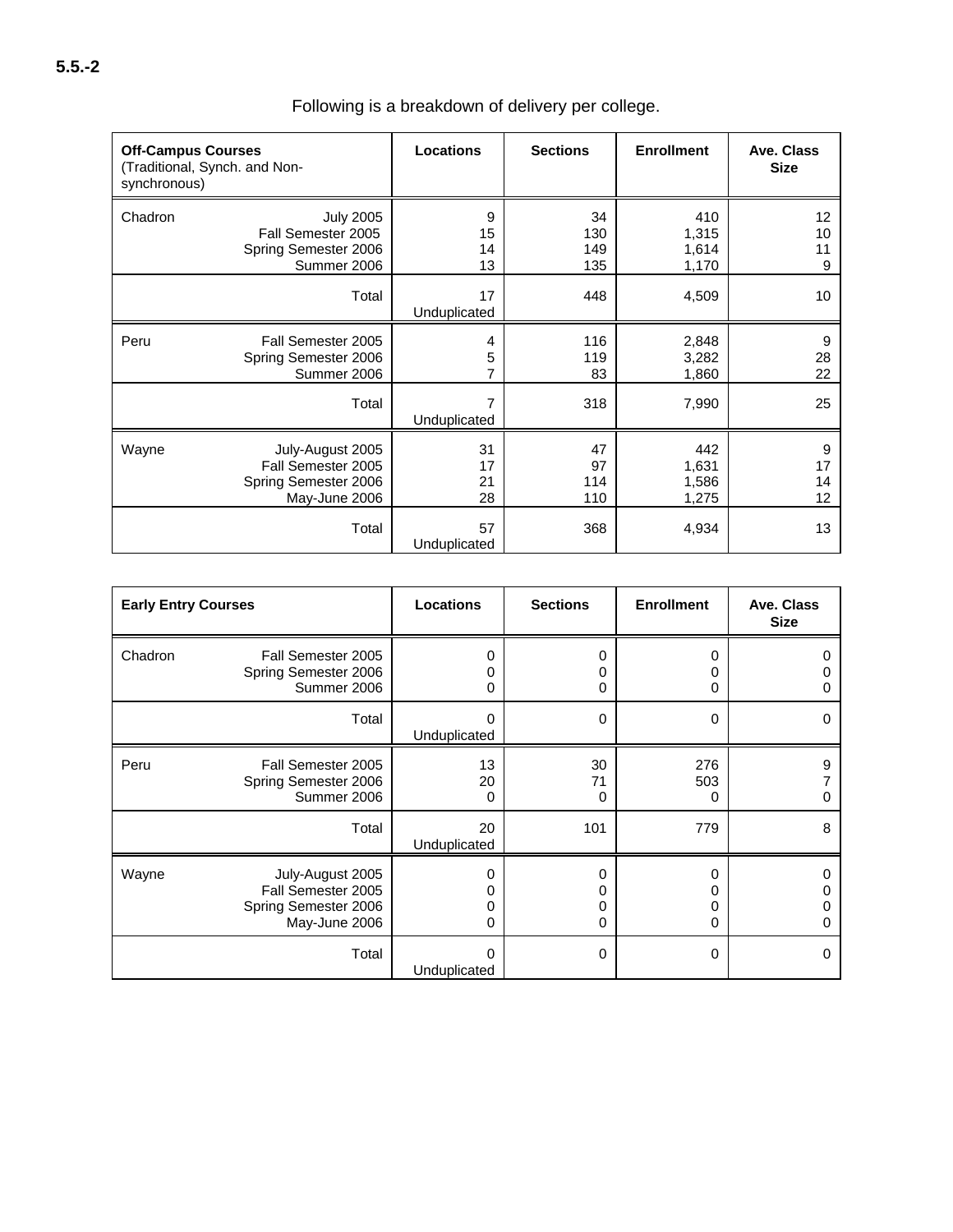#### **Academic, Personnel & Student Affairs Committee**

*Richard Halbert, Chair Doug Christensen Michael Jacobsen* 

November 16, 2006

# On-Line Program Offerings Report **\_\_\_\_\_\_\_\_\_\_\_\_\_\_\_\_\_\_\_\_\_\_\_\_\_\_\_\_\_\_\_\_\_\_\_\_\_\_\_\_\_\_\_\_\_\_\_\_\_\_\_\_\_\_\_\_\_\_\_\_\_\_\_\_\_\_\_\_\_\_\_\_\_\_\_\_**

**\_\_\_\_\_\_\_\_\_\_\_\_\_\_\_\_\_\_\_\_\_\_\_\_\_\_\_\_\_\_\_\_\_\_\_\_\_\_\_\_\_\_\_\_\_\_\_\_\_\_\_\_\_\_\_\_\_\_\_\_\_\_\_\_\_\_\_\_\_\_\_\_\_\_\_\_** 

At the September 14-15, 2006 meeting, Board members asked to have a report prepared by each college for their respective on-line programs. The report includes the programs offered on-line, enrollments, hours, oversight of faculty, academic support provided, courses offered and the approval process used to determine the programs that are offered on-line.

Following is a summary of the reports prepared by each of the colleges. The complete report is on file in the System Office.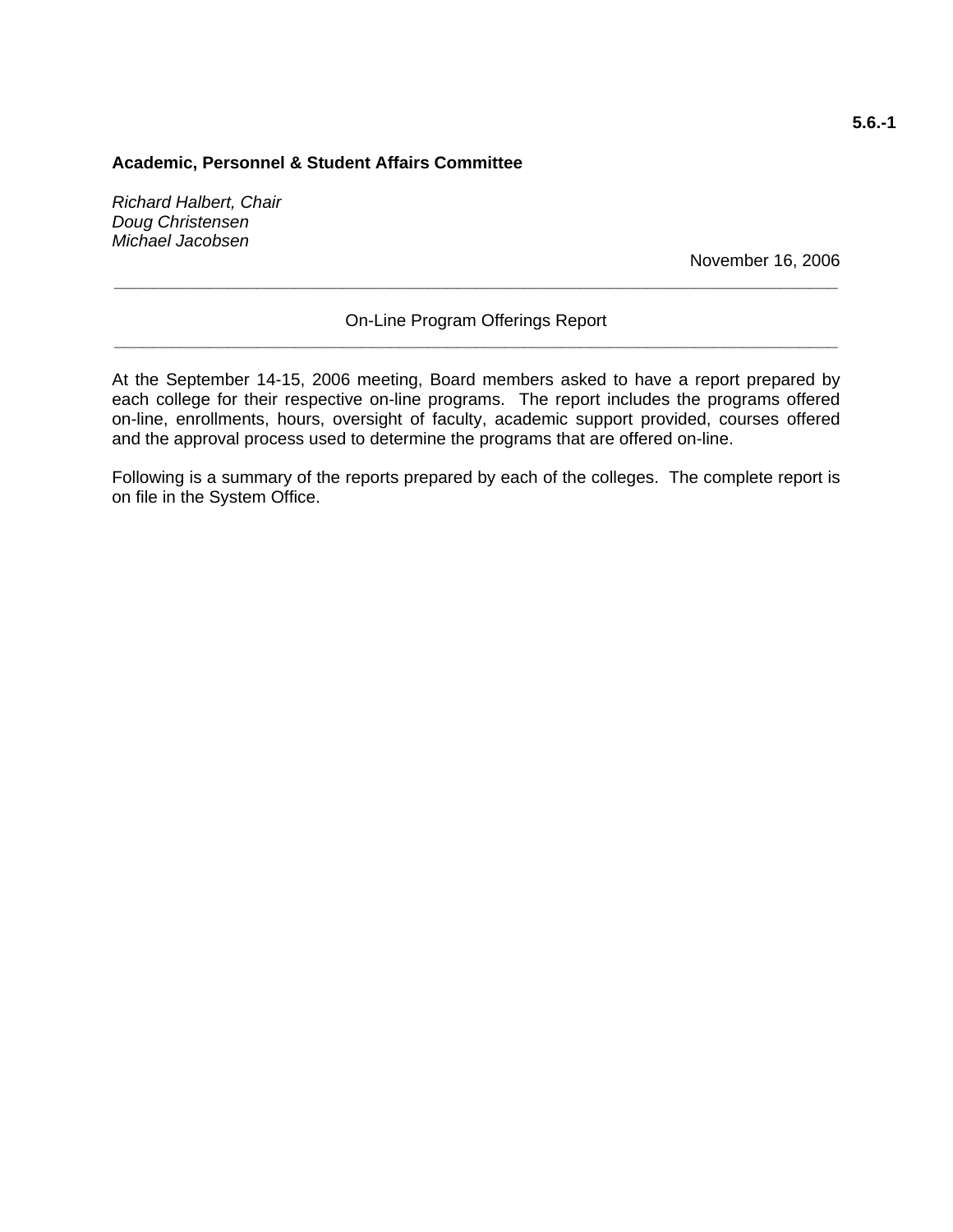# **Chadron State**

# **Accreditation**

February 2006, CSC was accredited by HLC to offer 6 bachelor's degree completion programs and 6 master's degree programs fully online.

- Bachelor's
	- o Business Administration
	- o Information Resource Management
	- o Psychology
	- o Library Media Specialist
	- o Special Education
	- o Mathematics
- Graduate
	- o Mathematics—MAE
	- o Mathematics—M.Ed.
	- o MBA
	- o Education Technology—M.Ed.
	- o Elementary Education Administration—M.Ed.
	- o Secondary Education Administration—M.Ed.

# **Course Definitions**

Courses with online components are defined as:

- Online—all course requirements completed online
- Hybrid—campus students attend online and in-class sessions, while distance learners complete all course requirements online
- Blended—campus students attend required classroom sessions and complete other course components online. There is no distance learning component.

# **Course Inventory**

- CSC has approximately 105 online (fully online or hybrid) courses directly related to the twelve HLC approved programs.
- CSC has approximately 16 general studies courses in online (online or hybrid) formats.
- CSC has approximately 40 other online courses not related to one of the approved programs or general studies.
- Fall 2006—89 courses are being taught online or hybrid
- Fall 2006—7 courses are being taught as blended courses.

# **5.6.-2**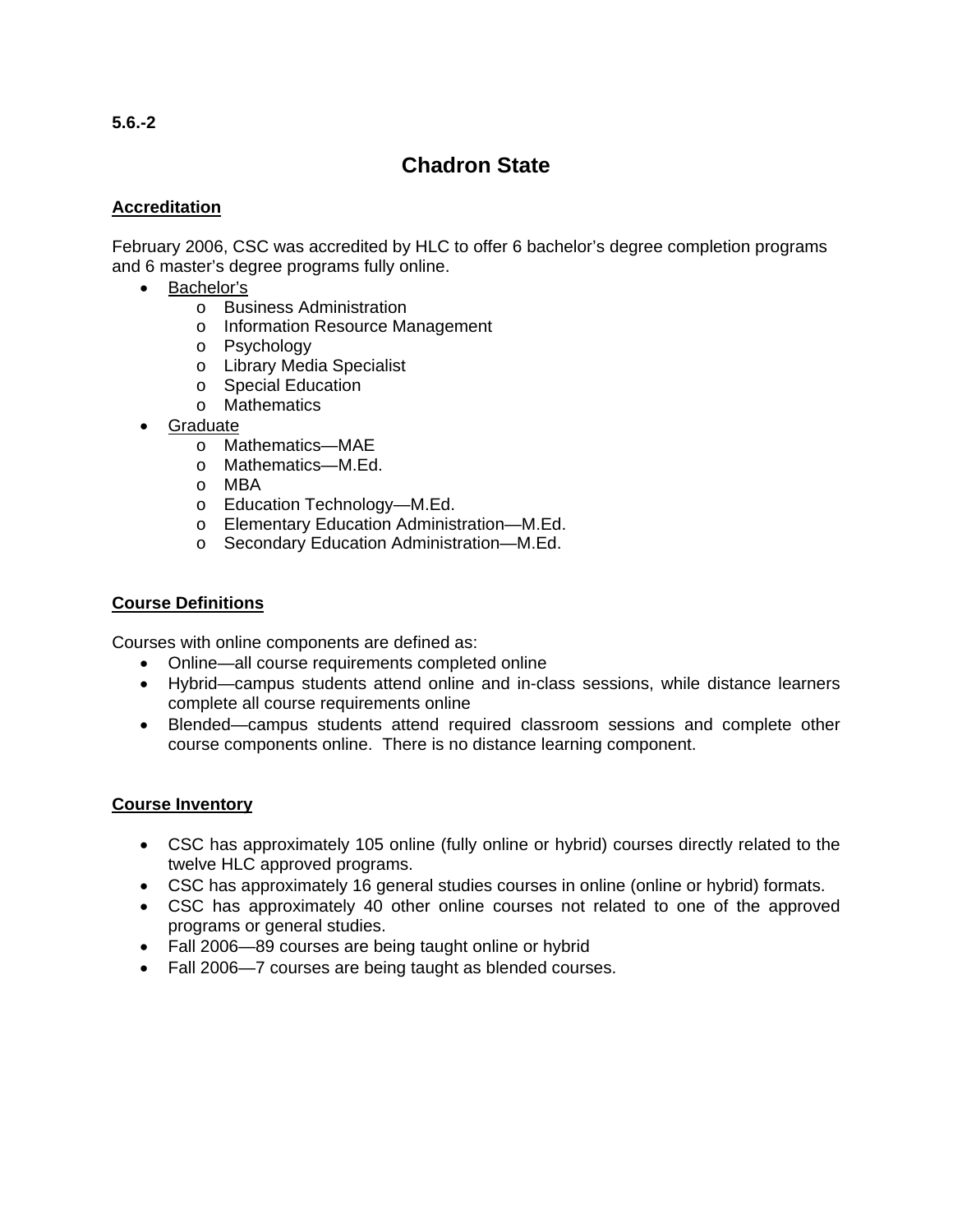# **Enrollment**

- Unduplicated headcount in all online and hybrid courses for fall 2006—893
- Duplicated enrollments in all online and hybrid courses for fall 2006—1296
- Duplicated enrollments in all blended courses for fall 2006—140
- Total duplicated enrollments—1436
- Online and hybrid SCH—3666
- Blended SCH-420
- Total SCH--4086

# **Faculty**

- Fall 2006 online faculty consisted of 36 full-time CSC faculty and 8 adjunct faculty
- By fall 2006 approximately 35 faculty had been formally trained on the eCollege platform and are teaching online courses.
- Approximately 10 additional faculty are currently being trained on the eCollege platform spring 2007 online courses.

# **Course Approval Process**

- 1. All courses intended for online delivery must be formally submitted for department, school and academic vice presidential approval prior to being developed in an online format.
- 2. If approved, faculty work with the CSC Instructional Design Coordinator to develop the course. Once completed, the course is reviewed for technical design and then submitted to a faculty peer committee for review, suggestions, and potential modification prior to teaching. Both the technical and peer review are evaluated against a set of best practices.

# **Faculty Oversight**

Evaluation of online faculty is conducted the same as faculty teaching traditional face-to-face courses. Both are guided by the faculty negotiated agreement.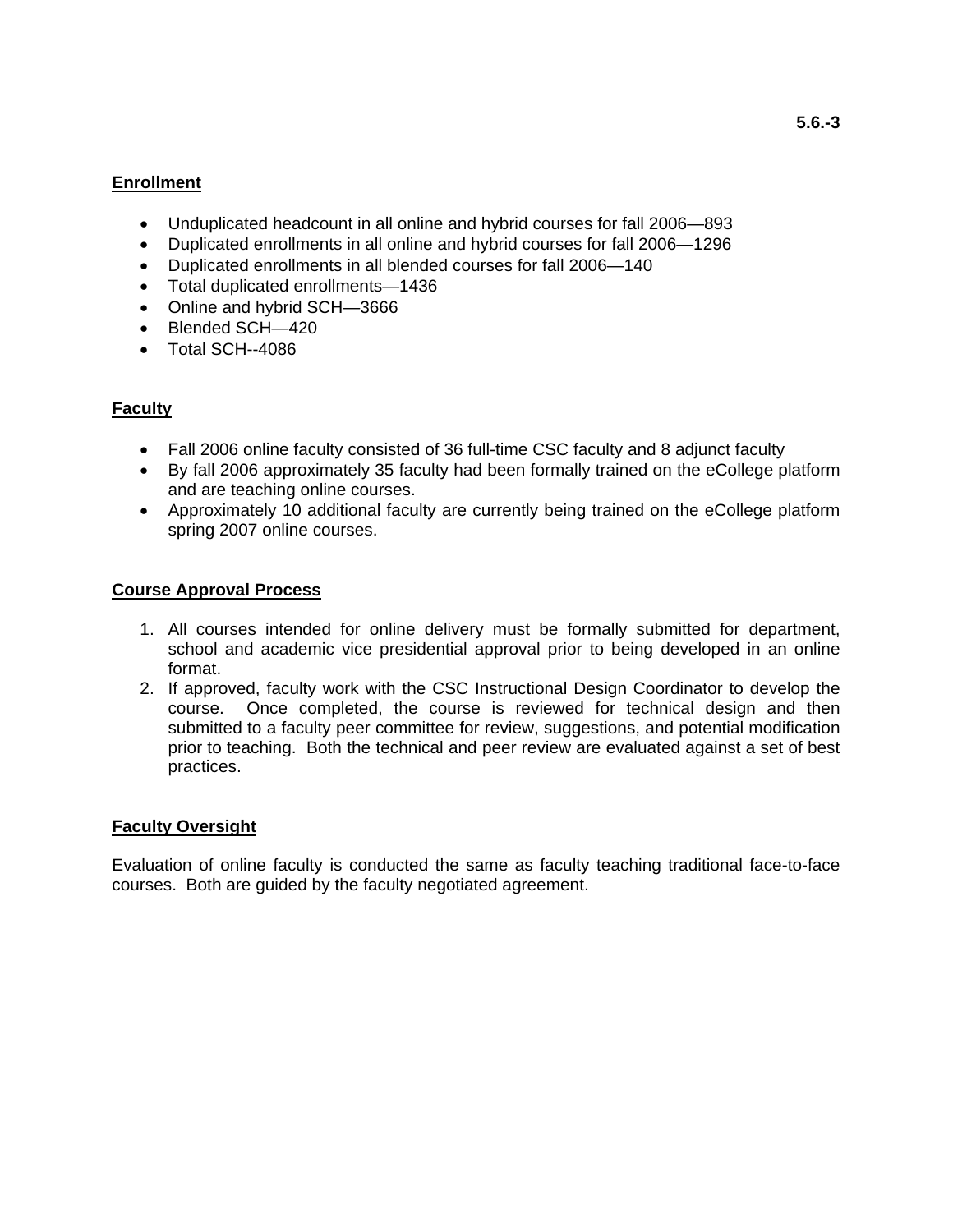# **Academic Support**

# Online faculty Support:

- Access to a fulltime on-campus instructional designer for creating and modifying online courses.
- Toll free and email access to the eCollege technical help desk (24/7)
- Initial training on the eCollege platform
- Three months of instructional support (8-5, M-F)
- Access to campus-based online pedagogy and course management workshops throughout each semester.

# Student Support:

- 24/7 access to a student help desk for technical issues (toll free and email)
- Access to faculty (through the platform) for help with course-related issues
- Online enrollment
- Online student services (registration, library, advising, etc)
- Online demo course and readiness survey
- Online tutoring

# **5.6.-4**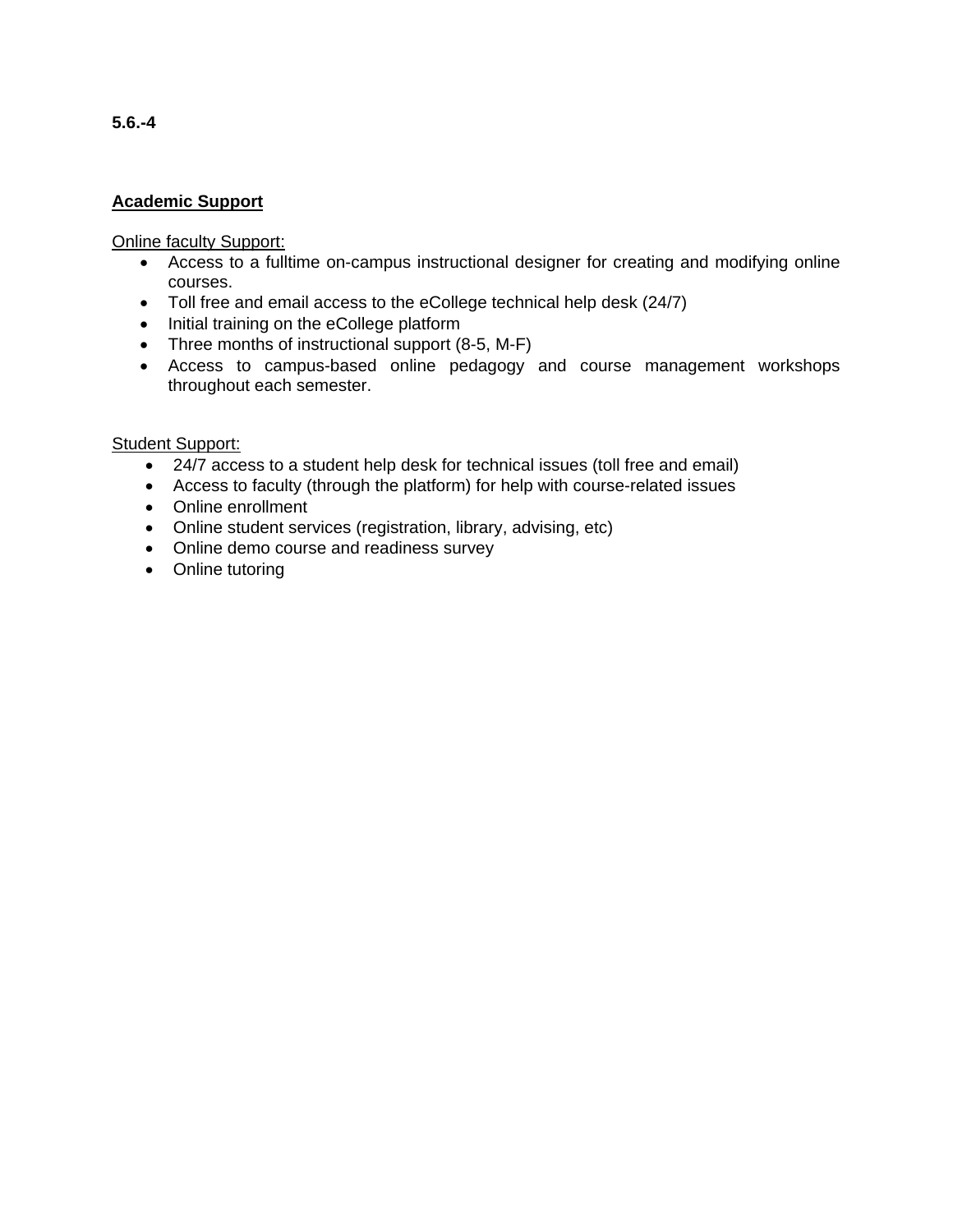# **PERU STATE**

# **Accreditation**

Peru State College has been granted permission by HLC to offer all existing program online. Currently PSC offers:

- Bachelor's
	- o Business Administration, options in:
		- **Management**
		- **•** Marketing
		- **-** Accounting
		- **Human Performance and Systems Management**
	- o Psychology
	- o Criminal Justice
	- o Liberal Arts
- Graduate
	- o Curriculum and Instruction
	- o Business Administration

# **Course Definitions**

Courses with online components are defined as:

- Online—all course requirements completed online
- Hybrid—campus students attend online and in-class sessions, while distance learners complete all course requirements online

# **Course Inventory**

- PSC has approximately 175 online (fully online or hybrid) courses directly related to the twelve HLC approved programs.
- Fall 2006— 132 courses are being taught online or hybrid

#### **Enrollment**

- Total duplicated enrollments—3223
- Total SCH-9323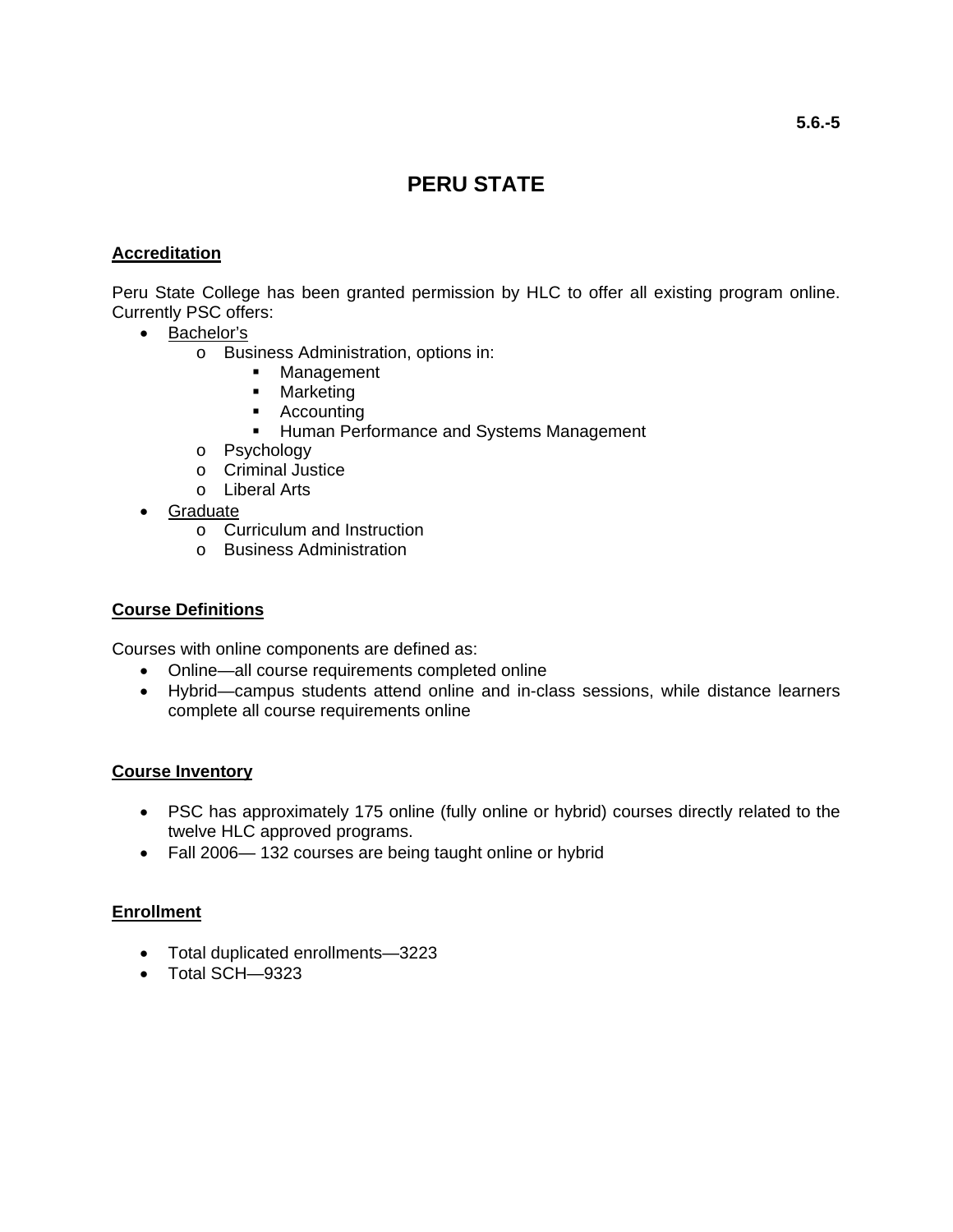# **Faculty**

- Of the faculty teaching online courses, 100% have been formally trained on the Blackboard platform.
- Of the adjunct faculty teaching online courses, 100% have received extensive training on the Blackboard platform.

# **Course Approval Process**

- 1. All courses intended for online delivery must be formally submitted for department, school and academic vice presidential approval prior to being developed in an online format.
- 2. If approved, faculty work with the PSC Direcor of Online Services to develop the course. Once completed, the course is reviewed for technical design and then submitted to the appropriate Dean for review, suggestions, and potential modification prior to teaching. Both the technical and Dean review are evaluated against a set of best practices.

# **Faculty Oversight**

Evaluation of online faculty is conducted the same as faculty teaching traditional face-to-face courses. Both are guided by the faculty negotiated agreement.

# **Academic Support**

Online faculty Support:

- Access to a full-time Director of Online Services for creating and modifying online courses.
- Toll free and email access to the Director of Online Services and staff.
- Initial training on the Blackboard platform.
- On going instructional support (8-5, M-F).
- Access to campus-based online pedagogy and course management workshops throughout each semester. Annual summer online workshop for all adjunct faculty and full-time faculty who wish to attend.

# Student Support:

- 24/7 access to the Director of Online services for technical issues (toll free and email).
- Access to faculty (through the platform) for help with course-related issues.
- Online enrollment beginning Spring 2007.
- Online student services (registration, library, advising, etc).
- Online demo course and readiness survey.
- Online tutoring.

# **5.6.-6**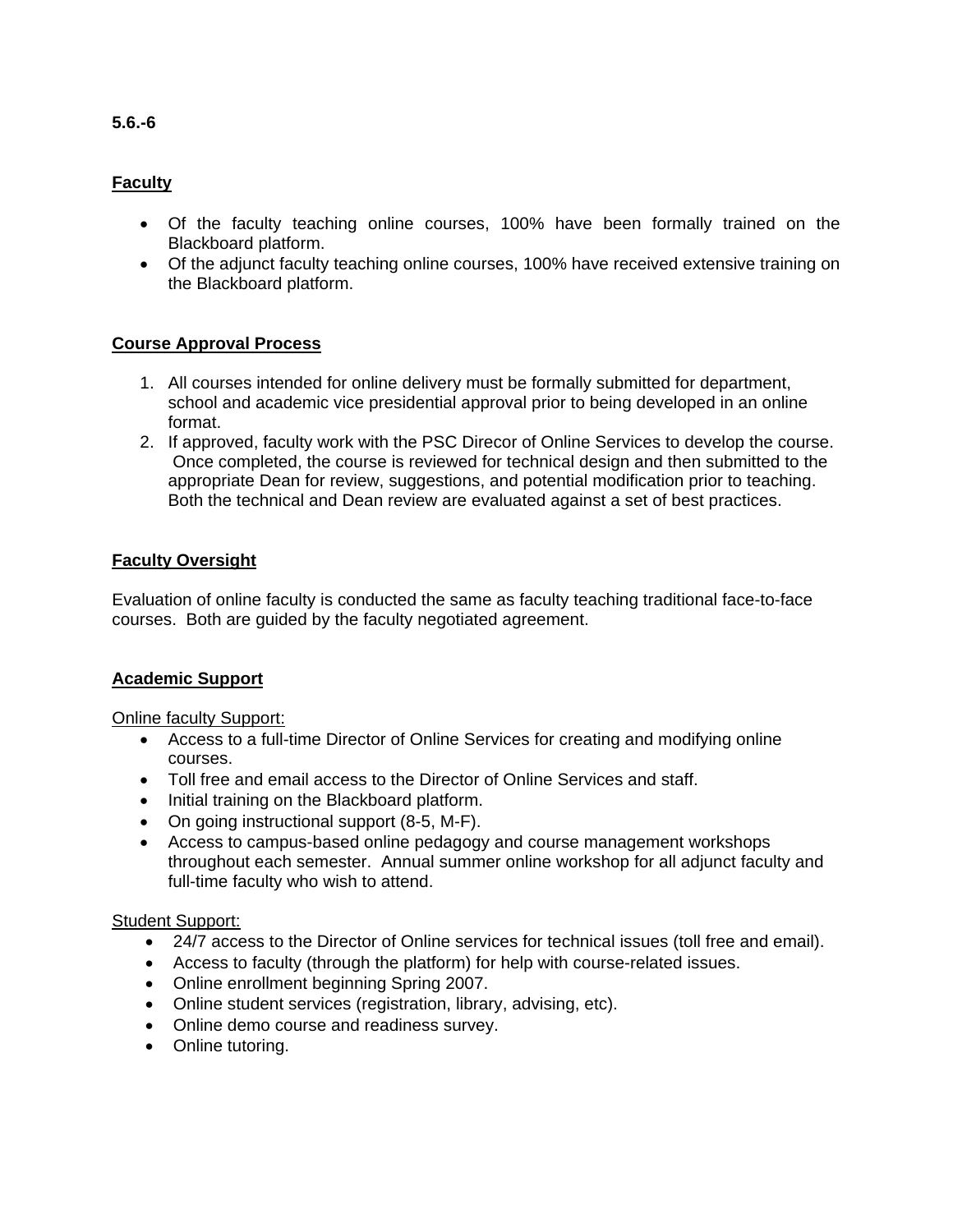# **WAYNE STATE**

## **Accreditation**

WSC has a request to offer complete programs online under consideration by the HLC. Initially the college intends to offer the following graduate programs online: Masters in Business Administration, Education Specialist, Masters of Science in Organizational Management.

# **Course Definitions**

Courses with online components are defined as:

- Online all course requirements completed online
- Hybrid course combines both online and face to face methods of delivery
- Traditional Face to Face no online requirements for the course.

# **Course Inventory**

WSC has approximately 131 online (fully online or hybrid) courses.

#### **Enrollment**

- Duplicated enrollments in all online and hybrid courses for fall 2006—577
- Online and hybrid SCH for fall 2006—1446

#### **Faculty**

A total of 97 faculty members have been formally trained on WebCT.

#### **Course Approval Process**

- 1. All courses must be formally submitted for department, school and academic vice presidential approval.
- 2. If approved, faculty work with the WSC Instructional Design Coordinator to develop the course. The Instructional Design Coordinator also provides close support for the faculty member during the initial offering of the course.

#### **Faculty Oversight**

Evaluation of online faculty is conducted the same as faculty teaching traditional face-to-face courses. Both are guided by the faculty negotiated agreement.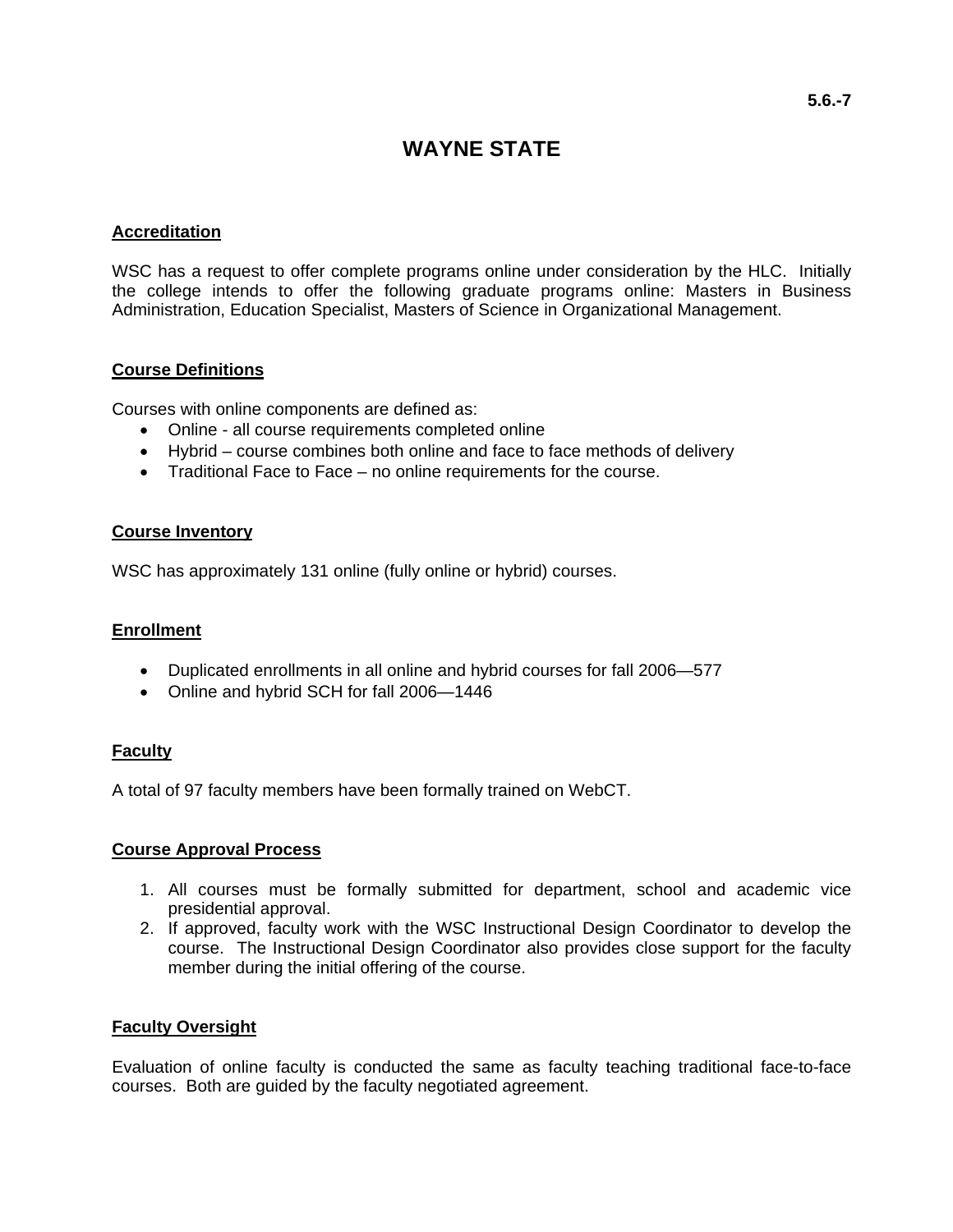# **Academic Support**

Online faculty Support:

- Access to a fulltime on-campus instructional designer for creating and modifying online courses.
- Toll free and email access to the technical help desk.
- Initial training on WebCT.
- Instructional support during the initial offering of the course.
- Access to campus-based online pedagogy and course management workshops throughout each semester.

# Student Support:

- 24/7 access to a student help desk for technical issues (toll free and email)
- Access to faculty (through WebCT and email) for help with course-related issues
- Online enrollment
- Online student services (registration, library, advising, etc)
- Online tutorials

# **5.6.-8**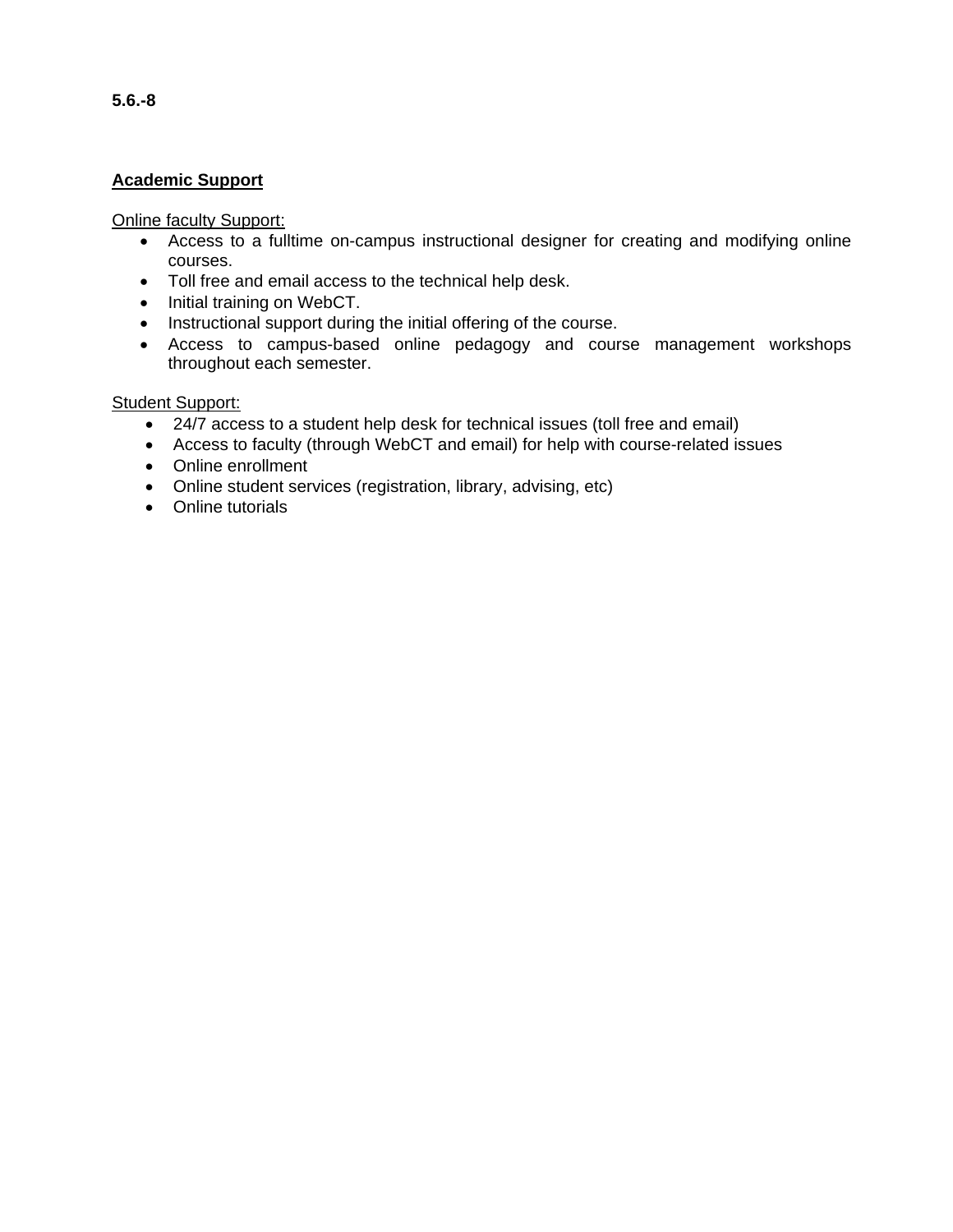# **Academic, Personnel & Student Affairs Committee**

*Richard Halbert, Chair Doug Christensen Michael Jacobsen*

November 16, 2006

# ACTION: **Quantitative Academic Reports**

The following represents the annual quantitative academic report that identifies the number of graduates on average for the past five years by major and the 5-year average for the number of student credit hours produced by full-time equivalent faculty assigned by department.

**\_\_\_\_\_\_\_\_\_\_\_\_\_\_\_\_\_\_\_\_\_\_\_\_\_\_\_\_\_\_\_\_\_\_\_\_\_\_\_\_\_\_\_\_\_\_\_\_\_\_\_\_\_\_\_\_\_\_\_\_\_\_\_\_\_\_\_\_\_\_\_\_\_\_\_\_** 

**\_\_\_\_\_\_\_\_\_\_\_\_\_\_\_\_\_\_\_\_\_\_\_\_\_\_\_\_\_\_\_\_\_\_\_\_\_\_\_\_\_\_\_\_\_\_\_\_\_\_\_\_\_\_\_\_\_\_\_\_\_\_\_\_\_\_\_\_\_\_\_\_\_\_\_\_** 

When compared to the departmental productivity thresholds established by the Coordinating Commission for Postsecondary Education, all programs but one offered by the Nebraska State Colleges either meet the credit hour production standard or the 5-year requirement for number of graduates per year or both.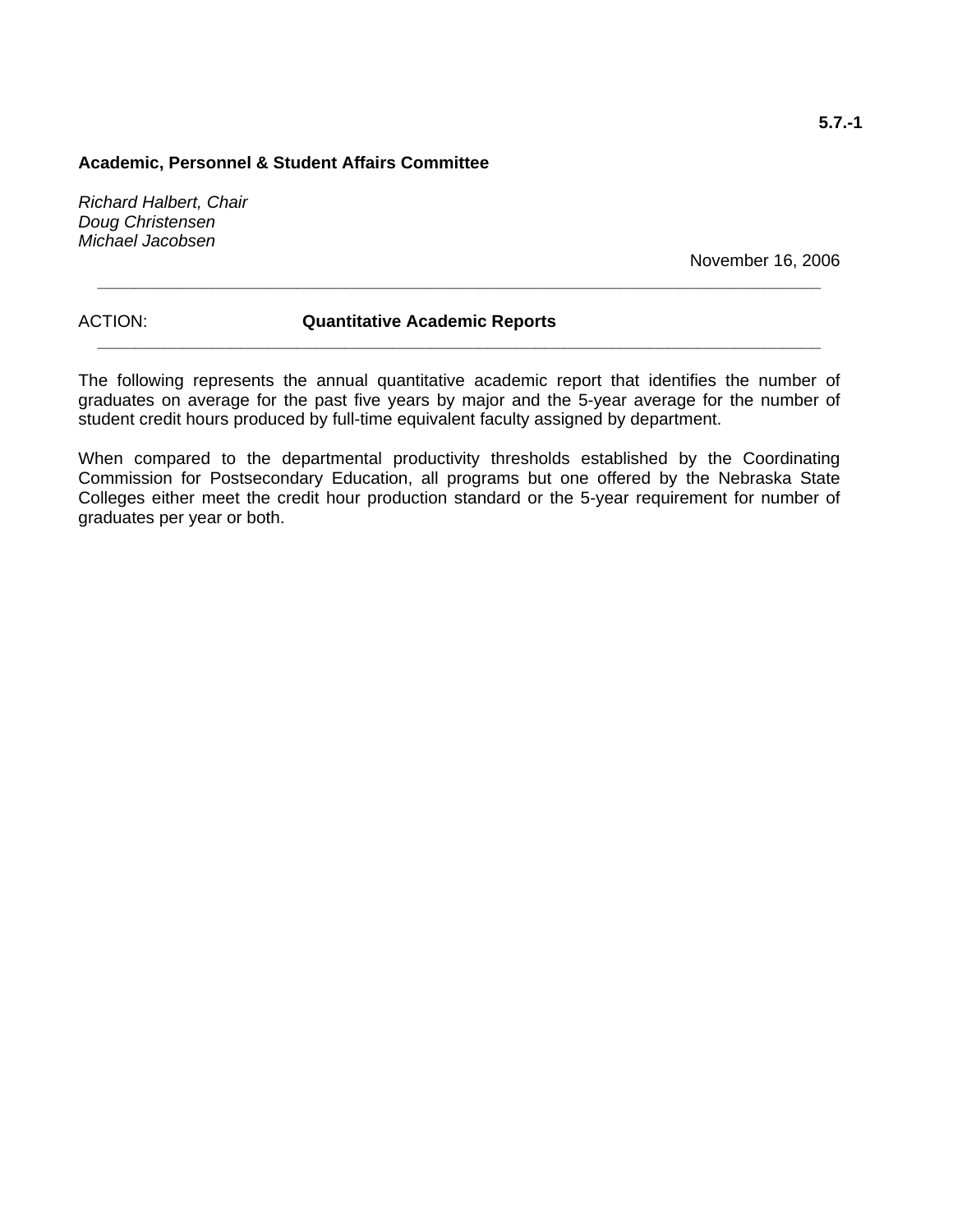# **Chadron Quantitative Academic Report Summary 2002-2006**

|                                                        | <b>Student Credit Hour Productio</b> | <b>Graduates</b>  |
|--------------------------------------------------------|--------------------------------------|-------------------|
|                                                        | Five-year Average                    | Five-year Average |
| <b>CCPE Undergraduate Threshold:</b>                   | 300.00                               | 7                 |
| <b>CCPE Graduate Threshold:</b>                        | 300.00                               | 5                 |
| <b>UNDERGRADUATE DEGREE PROGRAMS</b>                   |                                      |                   |
| <b>SCHOOL OF ARTS &amp; SCIENCES</b>                   |                                      |                   |
| Visual & Performing Arts Department                    | 332.26                               |                   |
| Art                                                    |                                      | 10                |
| Music                                                  |                                      | $\overline{7}$    |
| Theatre                                                |                                      | 4                 |
| Language & Literature Department                       | 566.83                               |                   |
| English                                                |                                      | 12                |
| Language Arts                                          |                                      | 0                 |
| Spanish                                                |                                      | 1                 |
| Speech Communication                                   |                                      | 1                 |
| Social Sciences & Justice Studies Department           | 665.53                               |                   |
| History                                                |                                      | 10                |
| Social Science                                         |                                      | 8                 |
| <b>Justice Studies</b>                                 |                                      | 36                |
| Sociology                                              |                                      | 1                 |
|                                                        |                                      |                   |
| <b>Mathematical Sciences Department</b>                | 532.77                               |                   |
| Information Science & Technology<br><b>Mathematics</b> |                                      | 6<br>8            |
|                                                        |                                      |                   |
| Physical & Life Sciences Department                    | 672.10                               |                   |
| <b>Biology</b>                                         |                                      | 37                |
| <b>Health Sciences</b>                                 |                                      | 20                |
| Chemistry                                              |                                      | 6                 |
| Physical & Life Sciences                               |                                      | 1                 |
| Physics                                                |                                      | 1                 |
| SCHOOL OF PROFESSIONAL & GRADUATE STUDIES              |                                      |                   |
| <b>Business &amp; Economics Department</b>             | 528.33                               |                   |
|                                                        |                                      | 99                |
| <b>Applied Sciences Department</b>                     | 529.44                               |                   |
| Family & Consumer Sciences                             |                                      | 18                |
| Industrial Management                                  |                                      | 9                 |
| Range Management                                       |                                      | 11                |
|                                                        |                                      |                   |
| Counseling, Psychology & Social Work Department        | 693.91                               |                   |
| Psychology                                             |                                      | 19                |
| Social Work                                            |                                      | 14                |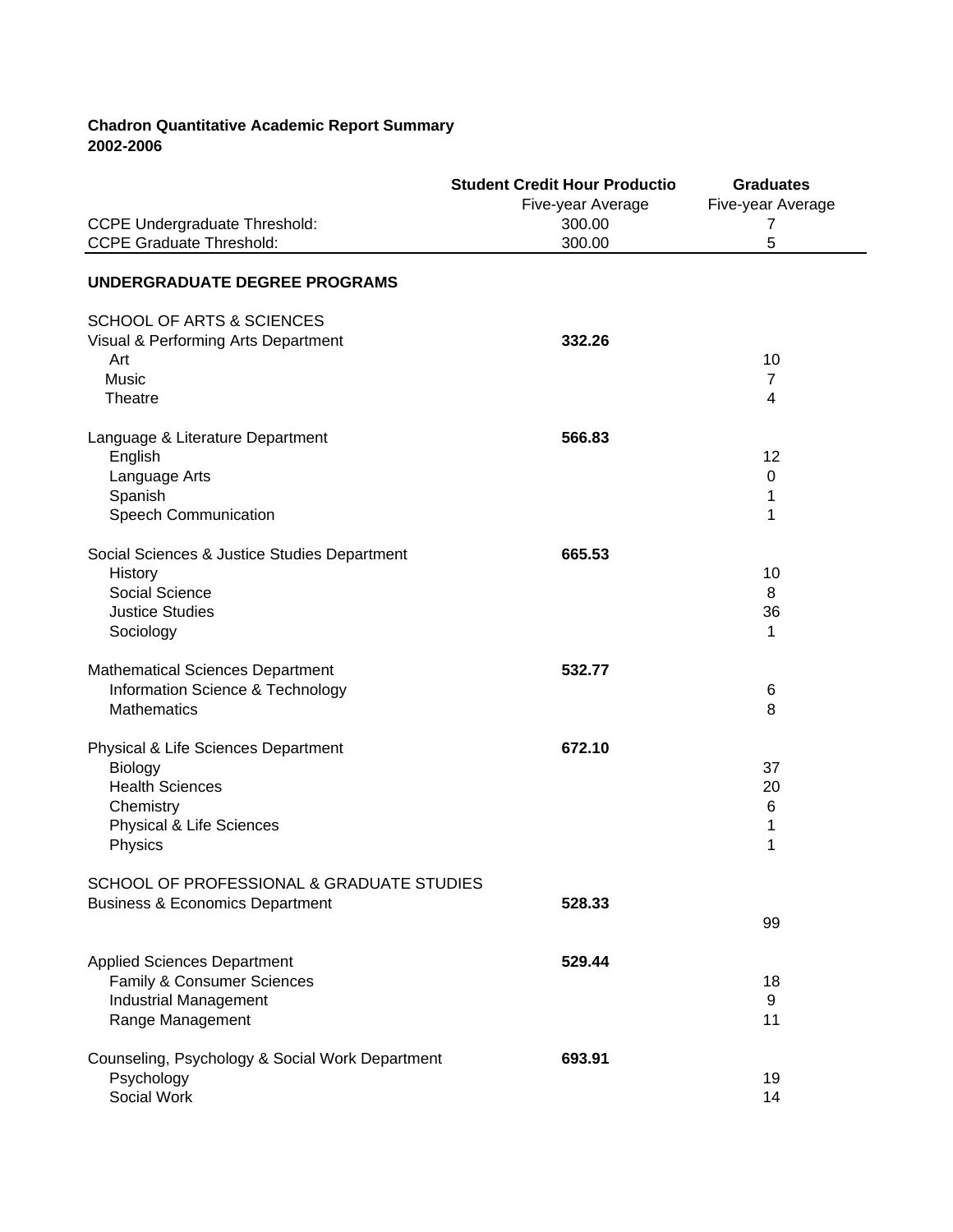| <b>Education Department</b><br><b>Educational Library Media</b><br><b>Elementary Education</b><br>Secondary Education<br><b>Special Education</b>                                                                                                                | 507.77 | $\mathbf{1}$<br>65<br>0<br>8           |
|------------------------------------------------------------------------------------------------------------------------------------------------------------------------------------------------------------------------------------------------------------------|--------|----------------------------------------|
| Health, Physical Education & Recreation Department<br><b>Health &amp; Physical Education</b><br>Recreation                                                                                                                                                       | 596.31 | 11<br>11                               |
| <b>Interdisciplinary Studies</b><br><b>Interdisciplinary Studies</b><br><b>Technical Occupations</b>                                                                                                                                                             | 388.31 | 12<br>1                                |
| <b>GRADUATE DEGREE PROGRAMS</b>                                                                                                                                                                                                                                  |        |                                        |
| <b>Business and Economics Department</b><br><b>Business Administration</b>                                                                                                                                                                                       | 305.74 | 6                                      |
| <b>Education Department</b><br><b>Elementary Education</b><br><b>Secondary Education</b><br><b>Education Administration (MSE)</b><br><b>Education Administration (EdS)</b><br>Counseling<br>History<br>Language Arts/Humanities/Fine Arts<br>Science/Mathematics | 335.02 | 3<br>6<br>14<br>3<br>13<br>1<br>1<br>1 |
| Organizational Management                                                                                                                                                                                                                                        |        | 1                                      |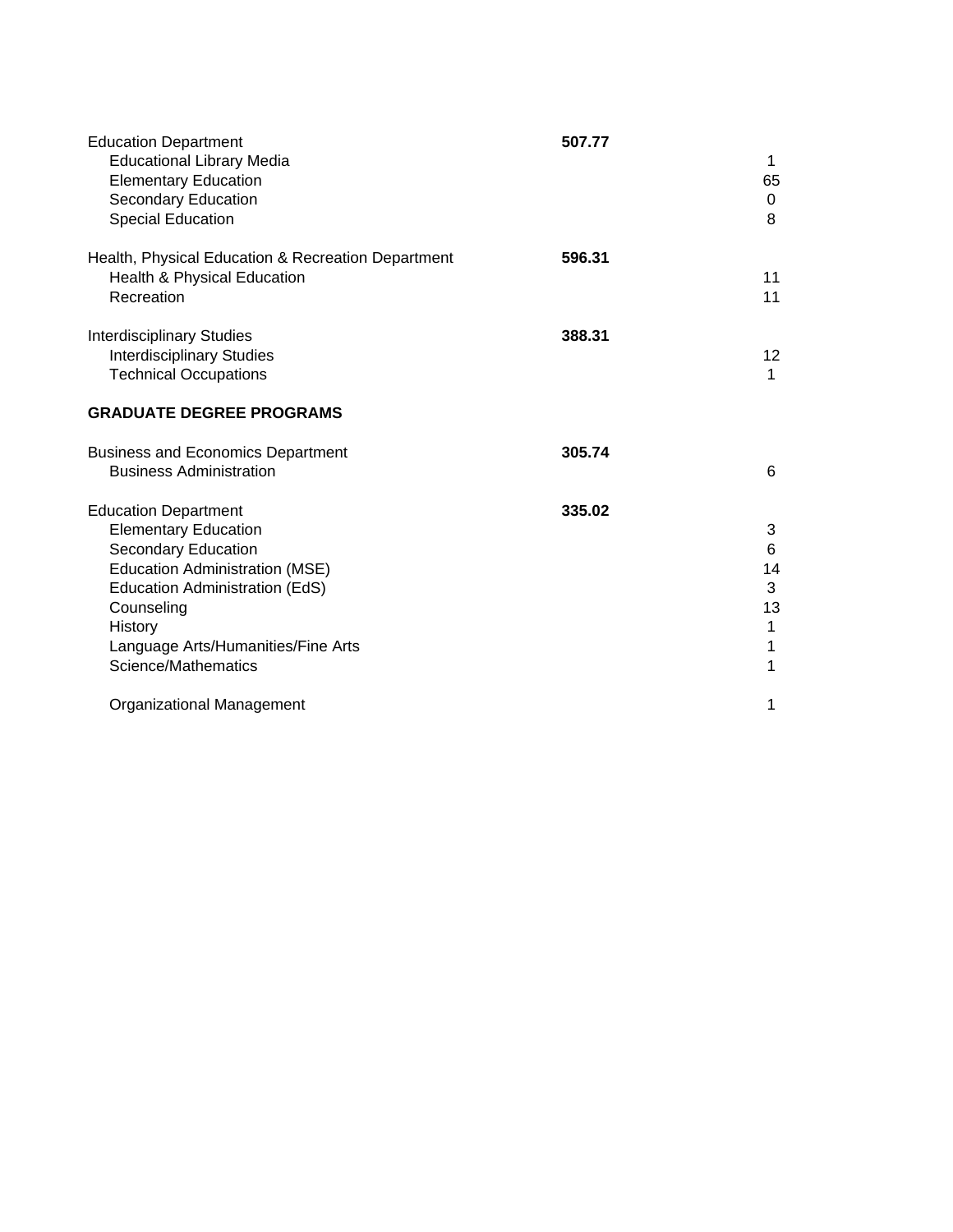# **Peru Quantitative Academic Report Summary 2002-2006**

|                                                                                                                                                                                   | <b>Student Credit Hour Production/FTE</b><br>Five-year Average | <b>Graduates</b><br>Five-year Average |
|-----------------------------------------------------------------------------------------------------------------------------------------------------------------------------------|----------------------------------------------------------------|---------------------------------------|
| <b>CCPE Undergraduate Threshold:</b><br><b>CCPE Graduate Threshold:</b>                                                                                                           | 300.00<br>300.00                                               | $\prime$<br>5                         |
| UNDERGRADUATE DEGREE PROGRAMS                                                                                                                                                     |                                                                |                                       |
| SCHOOL OF PROFESSIONAL STUDIES<br><b>Business Department</b><br><b>Bachelor of Applied Science</b><br><b>Business Administration</b><br><b>Business Administration Technology</b> | 503.81                                                         | 39<br>59<br>35                        |
| <b>Computer Science Department</b><br><b>Computer Science</b>                                                                                                                     | 146.15                                                         | 3                                     |
| <b>Criminal Justice Department</b><br><b>Criminal Justice</b>                                                                                                                     | 539.76                                                         | 12                                    |
| Industrial Technology Department<br><b>Industrial Technology</b>                                                                                                                  | 31.20                                                          | $\overline{2}$                        |
| <b>Psychology Department</b><br>Psychology/Sociology                                                                                                                              | 562.17                                                         | 15                                    |
| SCHOOL OF EDUCATION<br><b>Education Department</b><br><b>Teacher Education</b><br><b>Physical Education</b>                                                                       | 678.97                                                         | 88<br>23                              |
| SCHOOL OF ARTS AND SCIENCES<br><b>English Department</b><br>English                                                                                                               | 458.37                                                         | 6                                     |
| Performing and Fine Arts Department<br>Art<br>Music<br>Speech and Drama                                                                                                           | 442.22                                                         | 4<br>$\sqrt{3}$<br>$\mathbf 0$        |
| Social Science Department<br>Social Science                                                                                                                                       | 474.51                                                         | 12                                    |
| <b>Mathematics Department</b><br><b>Mathematics</b>                                                                                                                               | 508.11                                                         | 3                                     |
| Natural Science Department<br><b>Natural Science</b>                                                                                                                              | 494.46                                                         | 11                                    |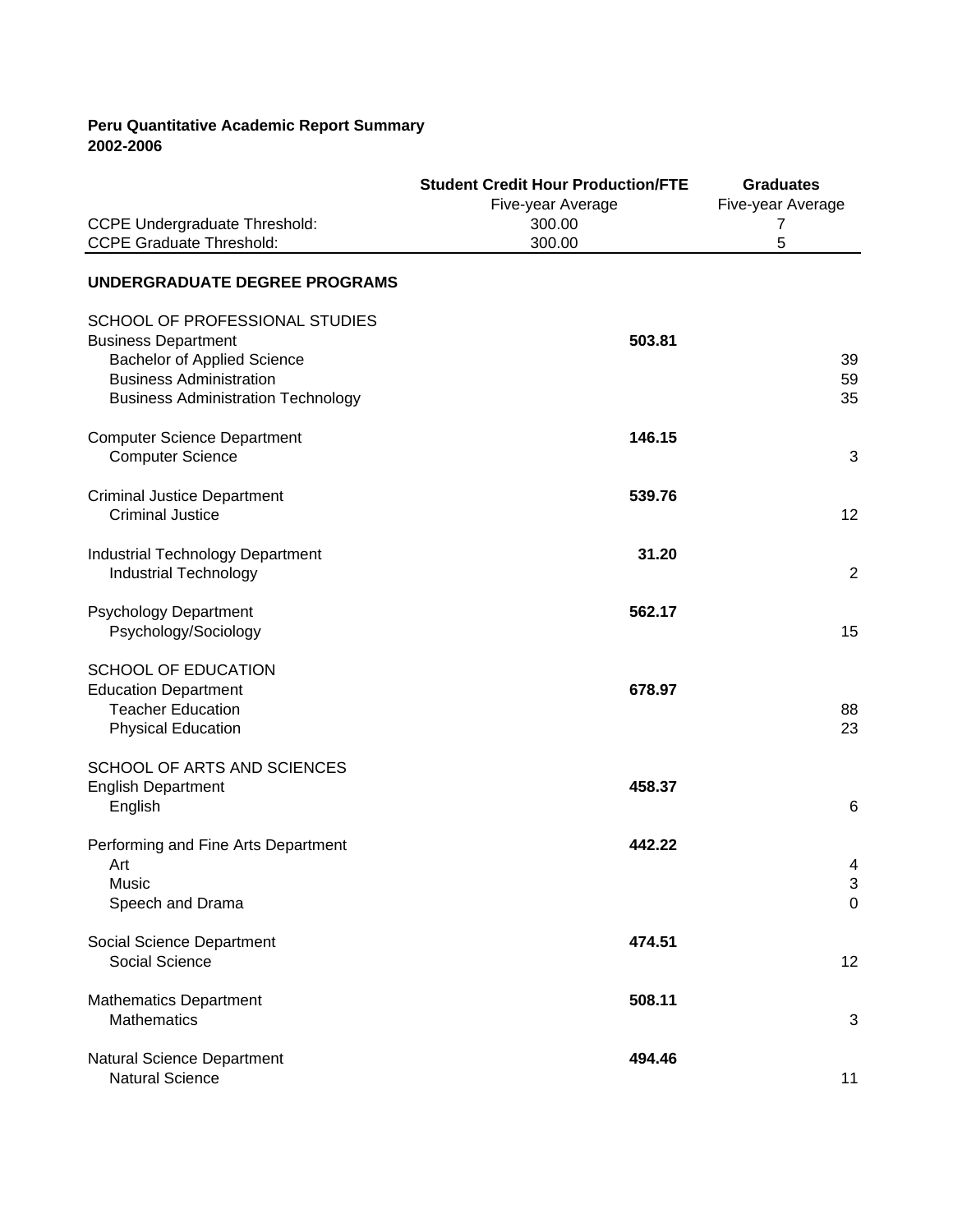| Liberal Arts Department<br>Liberal Arts                   | 1,057.59 |    |
|-----------------------------------------------------------|----------|----|
| <b>GRADUATE DEGREE PROGRAMS</b>                           |          |    |
| <b>Education Department</b><br>Curriculum and Instruction | 325.15   | 63 |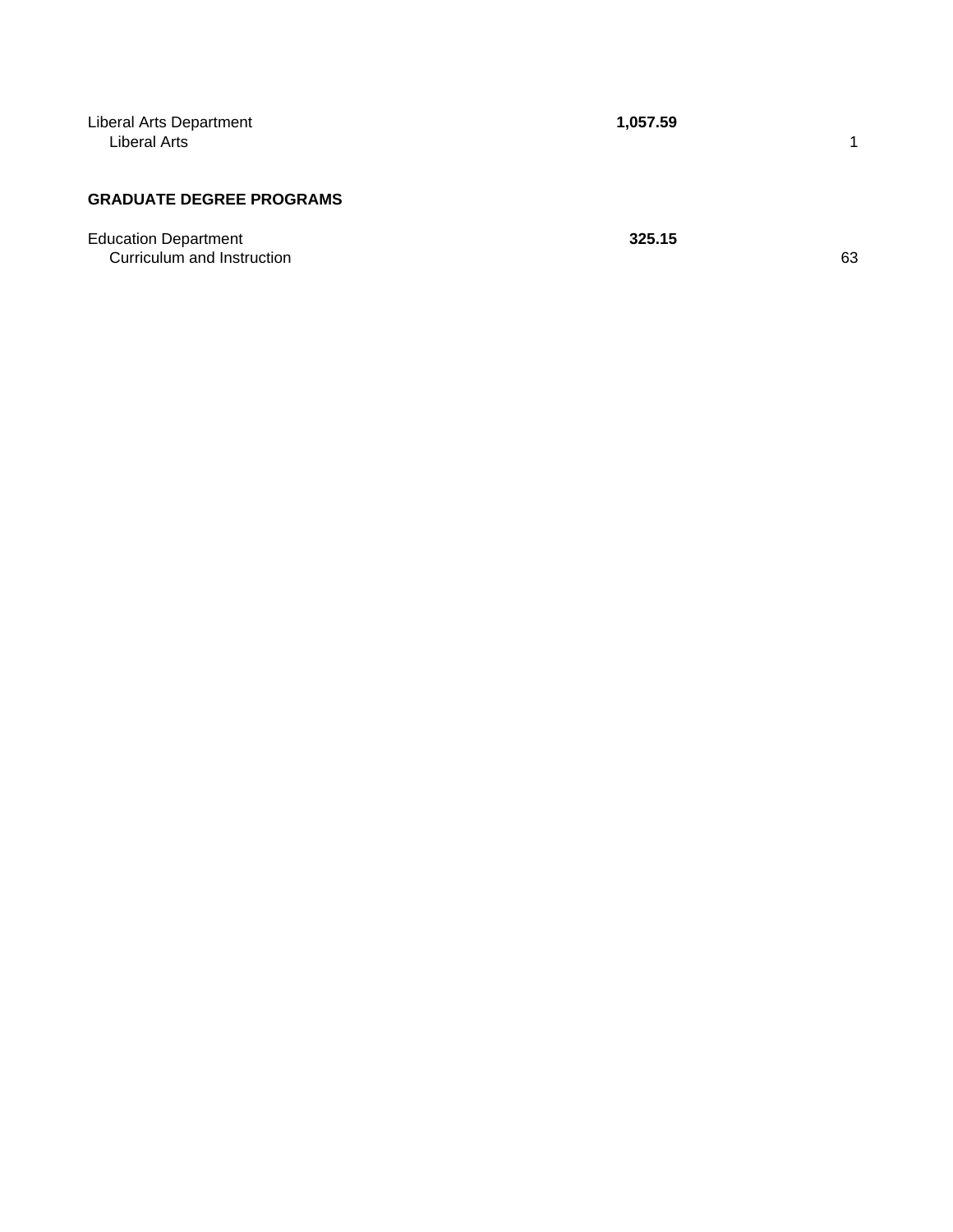# **Wayne Quantitative Academic Report Summary 2002-2006**

|                                                                                        | <b>Student Credit Hour Productio</b> | <b>Graduates</b>  |
|----------------------------------------------------------------------------------------|--------------------------------------|-------------------|
|                                                                                        | Five-year Average                    | Five-year Average |
| <b>CCPE Undergraduate Threshold:</b>                                                   | 300.00                               | 7                 |
| <b>CCPE Graduate Threshold:</b>                                                        | 300.00                               | 5                 |
| UNDERGRADUATE DEGREE PROGRAMS                                                          |                                      |                   |
| <b>SCHOOL OF ARTS &amp; HUMANITIES</b>                                                 |                                      |                   |
| Art & Design Department                                                                | 406.28                               |                   |
| Art                                                                                    |                                      | 18                |
| <b>Communication Arts Department</b>                                                   | 432.28                               |                   |
| <b>Mass Communication</b>                                                              |                                      | 14                |
| Speech Communication                                                                   |                                      | 17                |
| Theatre                                                                                |                                      | 3                 |
| Language & Literature Department                                                       | 489.04                               |                   |
| English                                                                                |                                      | 16                |
| Modern Language & Culture                                                              |                                      | 3                 |
|                                                                                        |                                      | 17                |
| <b>Music Department</b>                                                                | 303.99                               |                   |
| Music                                                                                  |                                      | 3                 |
| SCHOOL OF BUSINESS & TECHNOLOGY                                                        |                                      |                   |
| <b>Business &amp; Economics Department</b>                                             | 579.42                               |                   |
| <b>Business Administration</b>                                                         |                                      | 144               |
|                                                                                        |                                      |                   |
| Computer Technology & Information Systems Dept.<br><b>Computer Information Systems</b> | 423.32                               | 24                |
|                                                                                        |                                      |                   |
| Technology & Applied Sciences Department                                               | 497.07                               |                   |
| Family & Consumer Science                                                              |                                      | 16                |
| <b>Industrial Technology</b>                                                           |                                      | 21                |
| <b>SCHOOL OF EDUCATION &amp; COUNSELING</b>                                            |                                      |                   |
| <b>Counseling &amp; Special Education Department</b>                                   | 470.87                               |                   |
| Human Service Counseling                                                               |                                      | 29                |
| <b>Special Education</b>                                                               |                                      | $\overline{7}$    |
| Educational Foundations & Leadership Department                                        | 450.00                               |                   |
| Education                                                                              |                                      | 73                |
|                                                                                        |                                      |                   |
| SCHOOL OF NATURAL & SOCIAL SCIENCES                                                    |                                      |                   |
| Health, Human Performance & Sport Department                                           | 570.31                               |                   |
| <b>Exercise Science/Wellness</b>                                                       |                                      | 25                |
| Health & Physical Education                                                            |                                      | 10 <sup>°</sup>   |
| Sport Management                                                                       |                                      | 16                |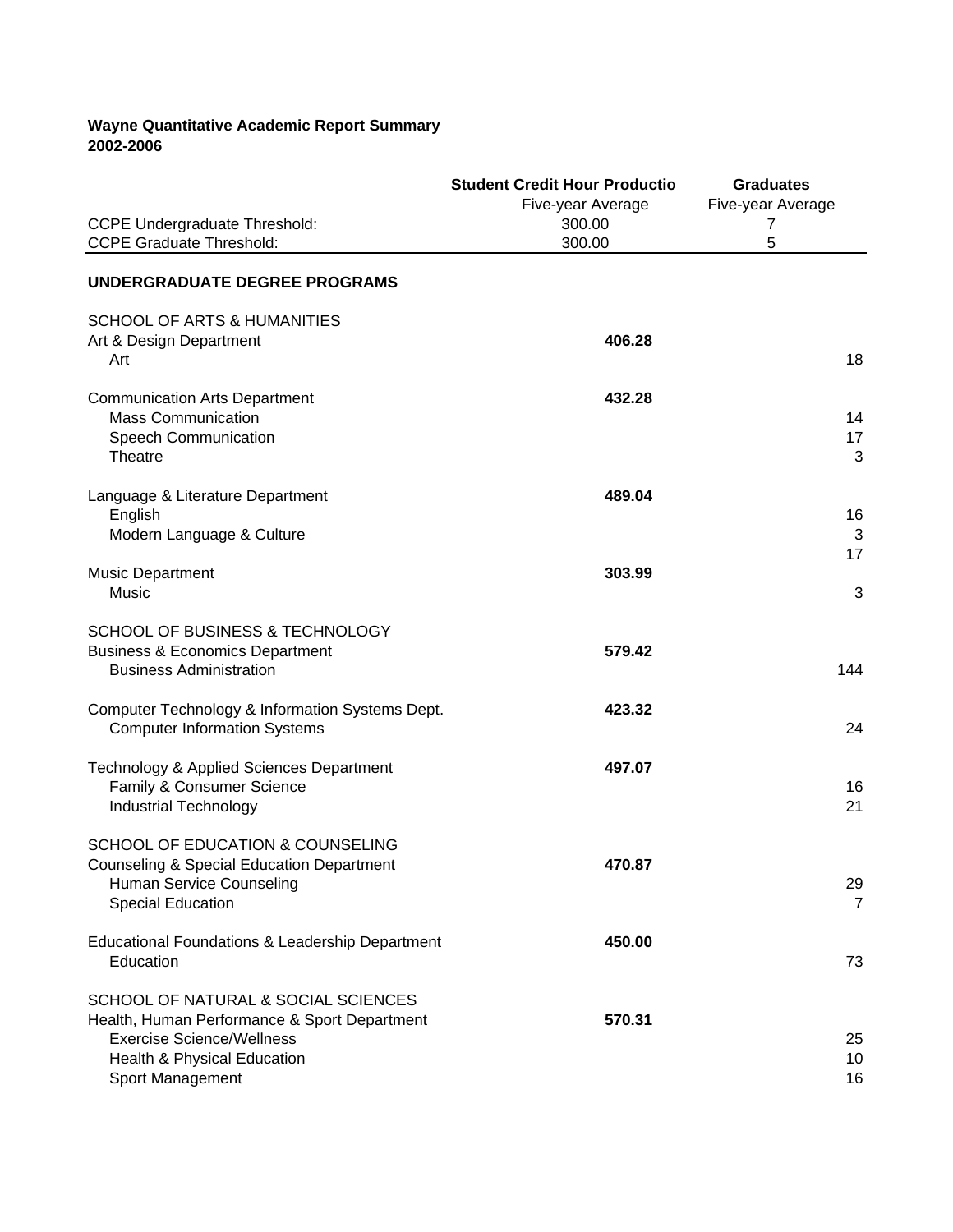| History, Politics & Geography Department<br>Geography<br>History<br><b>Political Science</b><br><b>Social Sciences</b>                                                                                                                                                                                  | 689.73 | $\overline{7}$<br>5<br>6<br>5                                                          |
|---------------------------------------------------------------------------------------------------------------------------------------------------------------------------------------------------------------------------------------------------------------------------------------------------------|--------|----------------------------------------------------------------------------------------|
| Life Sciences Department<br>Life Sciences                                                                                                                                                                                                                                                               | 421.29 | 19                                                                                     |
| <b>Physical Sciences &amp; Math Department</b><br>Chemistry<br><b>Mathematics</b><br><b>Natural Science</b><br><b>Physical Science</b>                                                                                                                                                                  | 442.31 | 21<br>12<br>3<br>$\overline{0}$                                                        |
| Sociology, Psychology & Criminal Justice Dept.<br><b>Criminal Justice</b><br>Psychology<br><b>Social Sciences</b><br>Sociology                                                                                                                                                                          | 609.20 | 31<br>18<br>3<br>12                                                                    |
| <b>Interdisciplinary Studies</b>                                                                                                                                                                                                                                                                        | 308.00 | 1                                                                                      |
| <b>GRADUATE DEGREE PROGRAMS</b>                                                                                                                                                                                                                                                                         |        |                                                                                        |
| SCHOOL OF BUSINESS & TECHNOLOGY<br><b>Business Administration</b>                                                                                                                                                                                                                                       | 321.32 | 17                                                                                     |
| SCHOOL OF EDUCATION & COUNSELING<br><b>Art Education</b><br><b>Communication Arts</b><br>Counseling<br>Curriculum and Instruction<br>English<br>Sport Management/Exercise Science<br><b>Mathematics</b><br>School Administration (EdS)<br>Science<br><b>Social Sciences</b><br><b>Special Education</b> | 321.41 | $\mathbf 0$<br>$\mathbf{1}$<br>19<br>78<br>1<br>12<br>1<br>20<br>$\mathbf 0$<br>3<br>1 |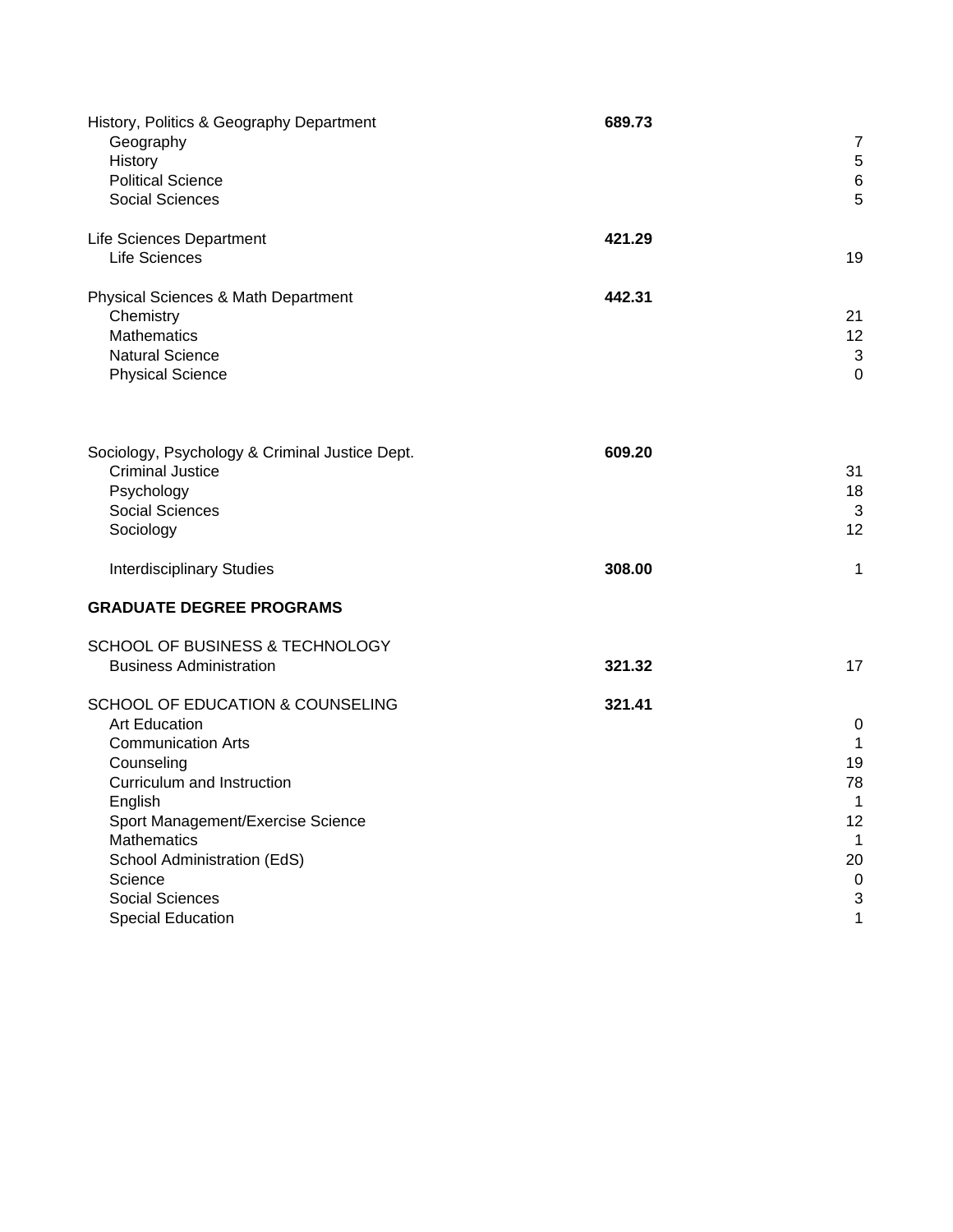## **Academic, Personnel & Student Affairs Committee**

*Richard Halbert, Chair Doug Christensen Michael Jacobsen* 

November 16, 2006

#### Update on Faculty College

**\_\_\_\_\_\_\_\_\_\_\_\_\_\_\_\_\_\_\_\_\_\_\_\_\_\_\_\_\_\_\_\_\_\_\_\_\_\_\_\_\_\_\_\_\_\_\_\_\_\_\_\_\_\_\_\_\_\_\_\_\_\_\_\_\_\_\_\_\_\_\_\_\_\_\_\_** 

Priority: Educational Excellence Strategy: 1 Goal: a

Wayne State Vice President for Academic Affairs, Bob McCue, will update the Committee with regard to the preparations underway for NSCS faculty to meet on the WSC campus this summer. Plans call for discussion of topics that are of common interest to the faculty at all three colleges in particular and higher education in general.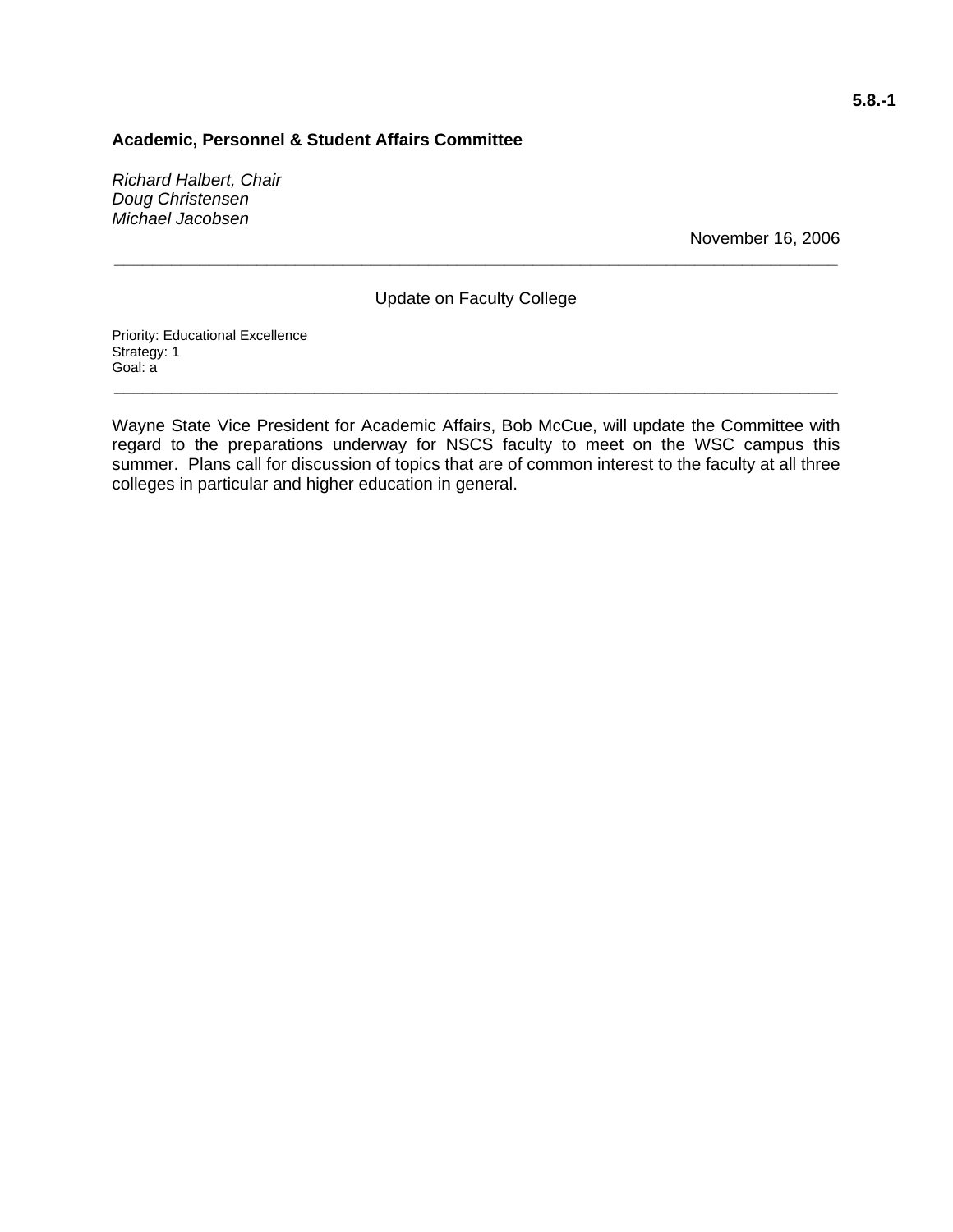*Bill Roskens, Chair Gary Bieganski Crystal Ellis* 

November 16, 2006

**Advertisements** 

**\_\_\_\_\_\_\_\_\_\_\_\_\_\_\_\_\_\_\_\_\_\_\_\_\_\_\_\_\_\_\_\_\_\_\_\_\_\_\_\_\_\_\_\_\_\_\_\_\_\_\_\_\_\_\_\_\_\_\_\_\_\_\_\_\_\_\_\_\_\_\_\_\_\_\_\_\_\_\_** 

Priority: Greater System Prominence Strategies: 1, 2, 3, 4

Back page, full-color advertisements appeared in both the Omaha World-Herald and Lincoln Journal-Star's College Fair special sections in October. The ads included the NSCS logo followed by an ad designed by each of the colleges.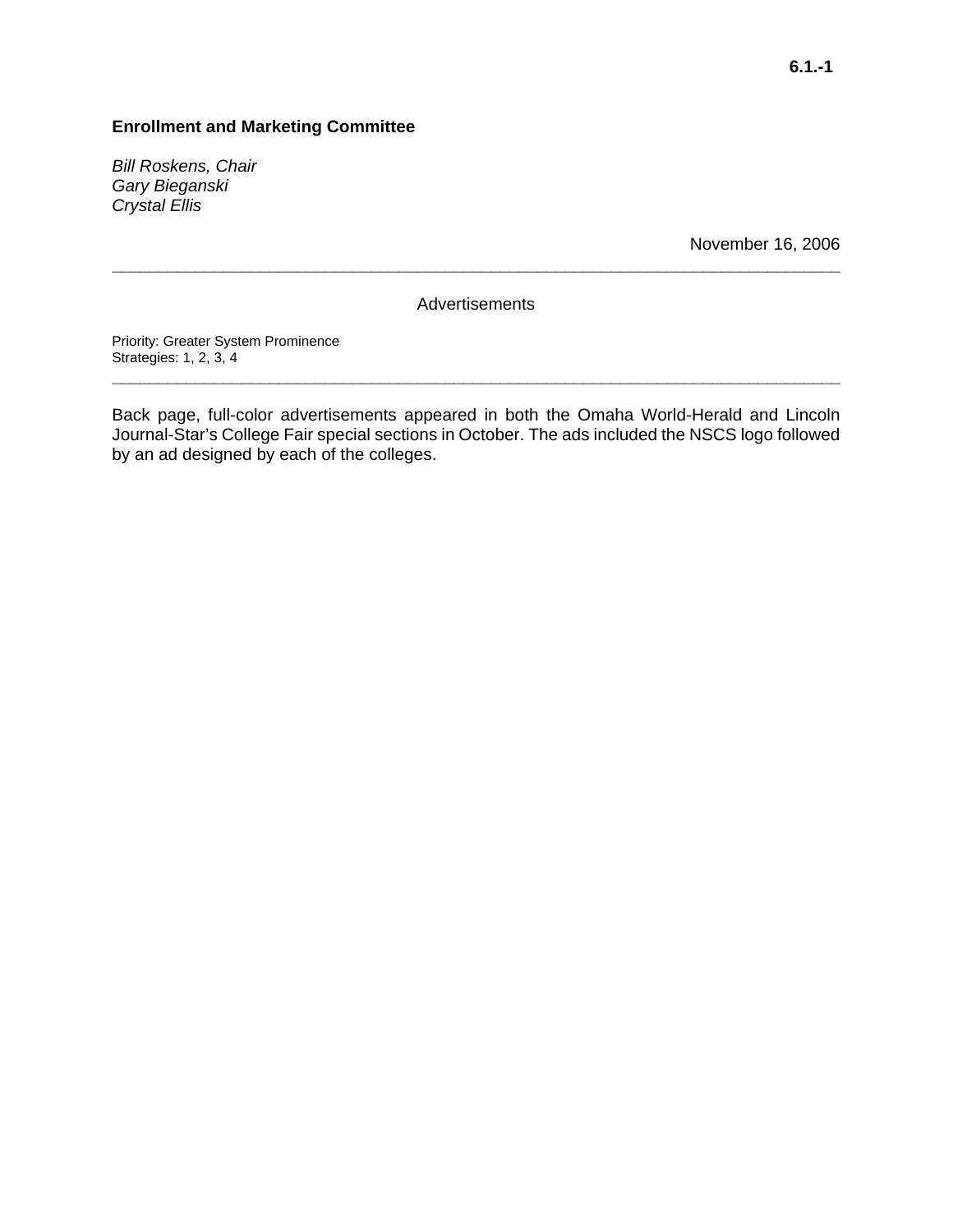*Bill Roskens, Chair Gary Bieganski Crystal Ellis* 

November 16, 2006

### Nebraska Counseling Conference

**\_\_\_\_\_\_\_\_\_\_\_\_\_\_\_\_\_\_\_\_\_\_\_\_\_\_\_\_\_\_\_\_\_\_\_\_\_\_\_\_\_\_\_\_\_\_\_\_\_\_\_\_\_\_\_\_\_\_\_\_\_\_\_\_\_\_\_\_\_\_\_\_\_\_\_\_\_\_\_** 

Priority: Greater System Prominence Strategies: 1, 2, 3, 4 Goals: a, b

The annual Nebraska Counseling Conference was held in late September. An NSCS joint presentation about Choosing the Right College was led by Micki Willis at Peru State. Jana Burns from Wayne State, Derek Andrews, and Sheri Irwin-Gish, NSCS, also participated. The NSCS exhibit was displayed during the two-day conference and many counselors stopped by to get an NSCS tote bag or other college information.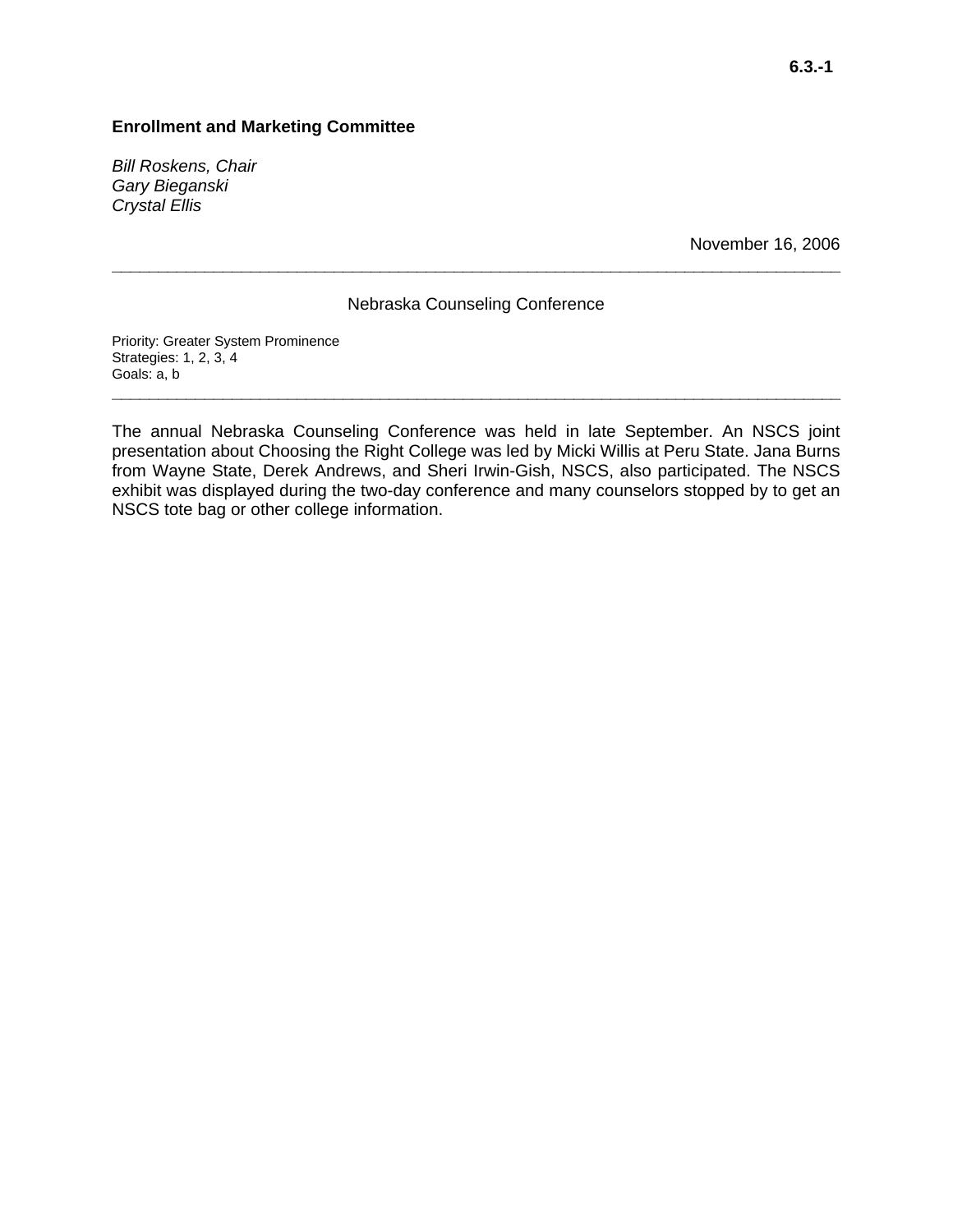*Bill Roskens, Chair Gary Bieganski Crystal Ellis* 

November 16, 2006

NSCS Month

**\_\_\_\_\_\_\_\_\_\_\_\_\_\_\_\_\_\_\_\_\_\_\_\_\_\_\_\_\_\_\_\_\_\_\_\_\_\_\_\_\_\_\_\_\_\_\_\_\_\_\_\_\_\_\_\_\_\_\_\_\_\_\_\_\_\_\_\_\_\_\_\_\_\_\_\_\_\_\_** 

Priority: Greater System Prominence Strategies: 1, 3, 4

In October, television and radio commercials encouraged students to visit Chadron, Peru and Wayne State Colleges. The colleges also used a NSCS Month logo on information for prospective students, and an article about the importance of visiting a college in order to choose the right one was sent to Nebraska newspapers.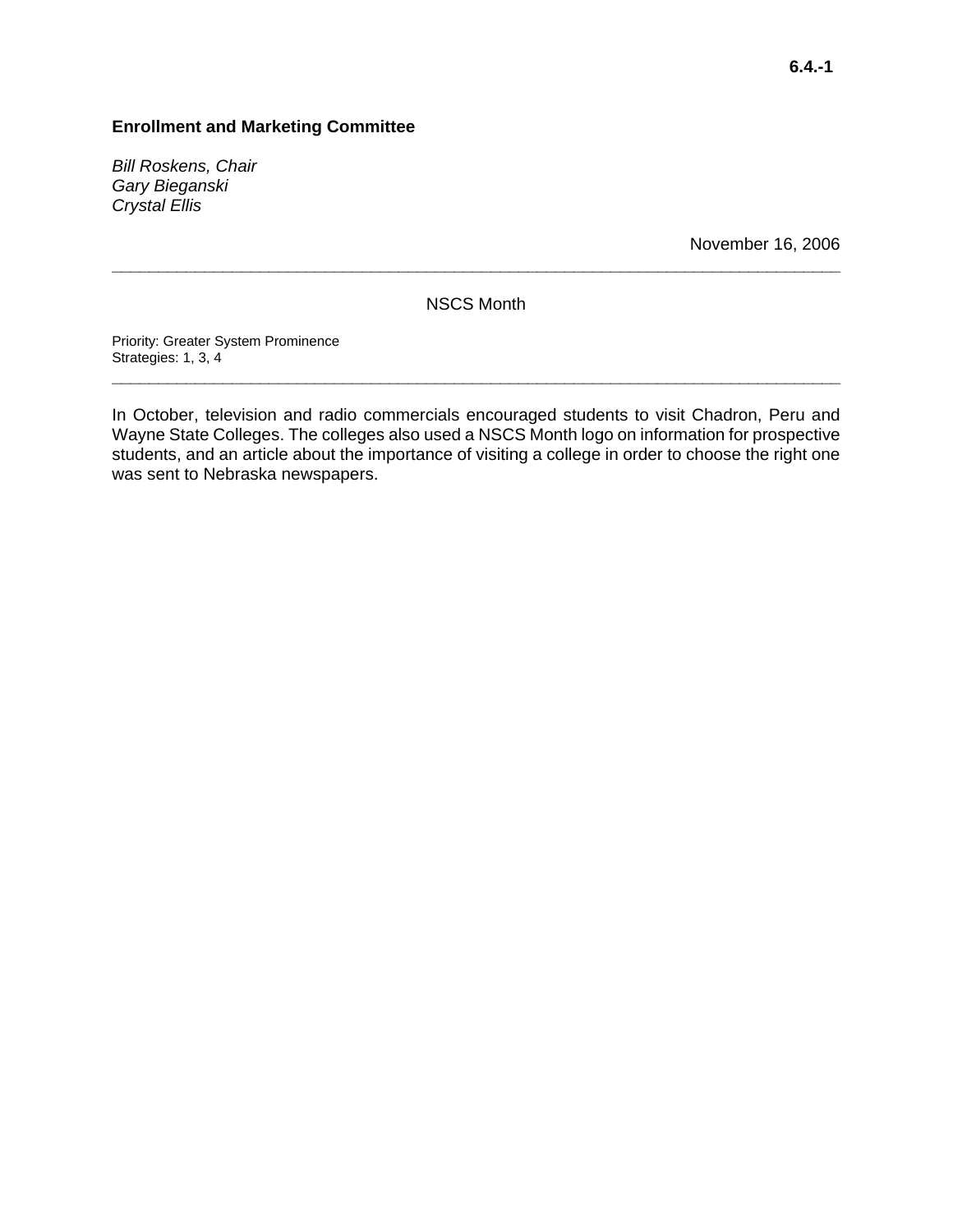*Bill Roskens, Chair Gary Bieganski Crystal Ellis* 

November 16, 2006

Implementation of LB 239

**\_\_\_\_\_\_\_\_\_\_\_\_\_\_\_\_\_\_\_\_\_\_\_\_\_\_\_\_\_\_\_\_\_\_\_\_\_\_\_\_\_\_\_\_\_\_\_\_\_\_\_\_\_\_\_\_\_\_\_\_\_\_\_\_\_\_\_\_\_\_\_\_\_\_\_\_\_\_\_** 

Priority: Financial Strength Strategy: 3 Priority: Greater System Prominence Strategy: 4

Senator DiAnna Schimek was instrumental in getting LB 239, which provides in-state postsecondary tuition to undocumented immigrants who have graduated from a Nebraska high school, passed during the last Legislative session. She convened a meeting in October to discuss ways to create awareness. Though more meetings will be required, she did want to make sure that all college employees were knowledgeable about the bill and supportive of undocumented students enrolling and attending. The group convened felt an agreement or policy might be necessary that stated no matter an employees' personal feelings, he or she will assist undocumented students while an employee of the college.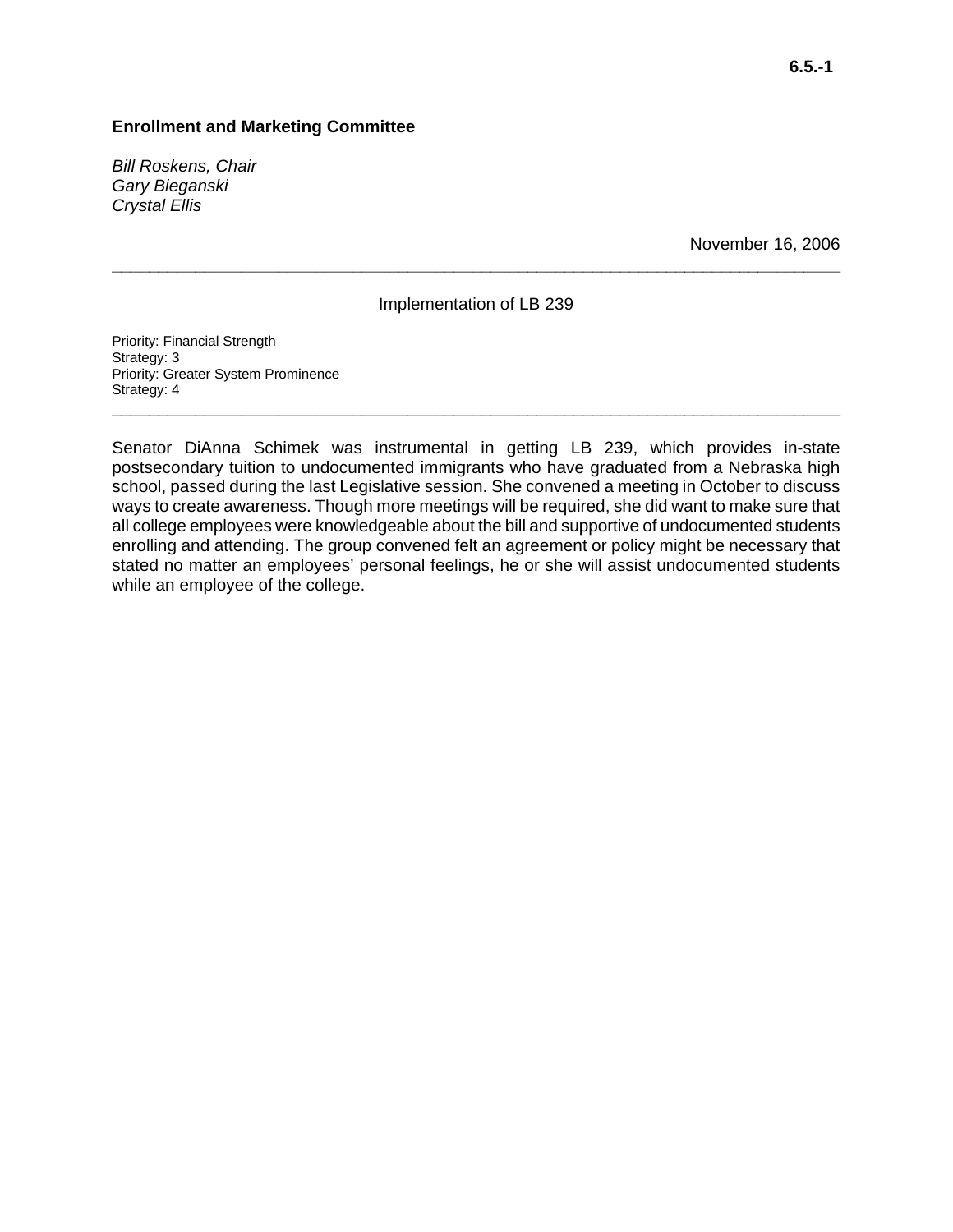## **Fiscal and Facilities Committee**

*Larry Teahon, Chair Cap Peterson Tyler Pribbeno* 

November 16, 2006

Program Statement Modifications – Armstrong Gymnasium and Ag Lab at Chadron State and South Sioux City Project at Wayne State

**\_\_\_\_\_\_\_\_\_\_\_\_\_\_\_\_\_\_\_\_\_\_\_\_\_\_\_\_\_\_\_\_\_\_\_\_\_\_\_\_\_\_\_\_\_\_\_\_\_\_\_\_\_\_\_\_\_\_\_\_\_\_\_\_\_\_\_\_\_\_\_\_\_\_\_\_** 

Priority: Financial Strength Strategies: 1 Goal c

At the September 15, 2006 meeting the Board accepted the Program Statement for the renovation of the Armstrong Gymnasium.

Revisions to the Program Statement prepared by Leo A Daly Architects for the Armstrong Gymnasium will be provided to the Board at the November 16, 2006 meeting for review.

\_\_\_\_\_\_\_\_\_\_\_\_\_\_\_\_\_\_\_\_\_\_\_\_\_\_\_\_\_\_

At the November 15, 2002 meeting the Board accepted the Program Statement for the construction of an Agriculture Classroom/Laboratory/Arena as presented by Bahr Vermeer and Haecker Architects. The document was approved by the Board at the February 13, 2003 meeting.

Bahr Vermeer and Hacker Architects have prepared revisions to the Program Statement for the Agriculture Classroom/ Laboratory/Arena which will be provided to the Board at the November 16, 2006 meeting for review.

\_\_\_\_\_\_\_\_\_\_\_\_\_\_\_\_\_\_\_\_\_\_\_\_\_\_\_\_\_\_

At the June 2, 2006 meeting the Board accepted the Program Statement for the construction of the South Sioux City Education Center.

Revisions to the Program Statement for the South Sioux City Education Center have been prepared by The Clark Enersen Partners and BCDM and will be provided to the Board at the November 16, 2006 meeting for review.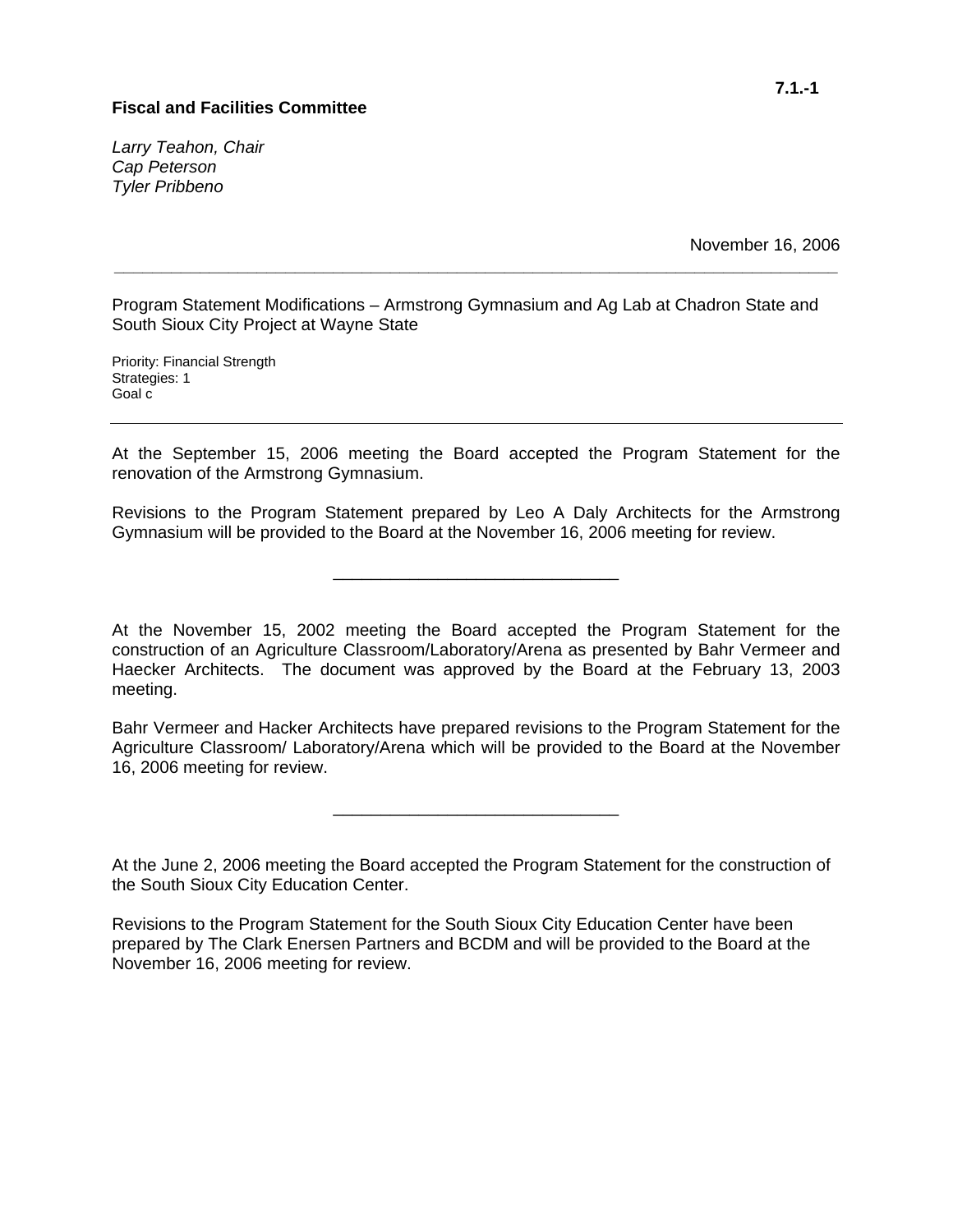## **Fiscal and Facilities Committee**

*Larry Teahon, Chair Cap Peterson Tyler Pribbeno* 

November 16, 2006

## Update on Operating Budget Audit Reports

**\_\_\_\_\_\_\_\_\_\_\_\_\_\_\_\_\_\_\_\_\_\_\_\_\_\_\_\_\_\_\_\_\_\_\_\_\_\_\_\_\_\_\_\_\_\_\_\_\_\_\_\_\_\_\_\_\_\_\_\_\_\_\_\_\_\_\_\_\_\_\_\_\_\_\_\_** 

Priority: Financial Strength Strategies: 1

Audit visits are currently underway at the colleges. The state auditors have completed visits at Peru and Chadron and as of this writing are at Wayne. The auditors will be coming to the system office following their Wayne visit. The visits are going well and the vice presidents and the accounting teams are to be commended for their hard work in preparing for the audits.

The next steps are to roll the audited financial statements of each college up to a system financial statement, prepare footnotes, and prepare the Management Discussion and Analysis piece for the final audit report. An exit conference by telephone with the system office and all three colleges will be held sometime the week following the board meeting.

The auditors anticipate having a draft report to us by early December and a final report issued by the middle of December. We will need to request a special meeting of the Board to approve the audit. Approval needs to be done in advance of distribution of the audit reports to federal granting agencies, which must be done within 30 days of receipt of the final audit from the auditors.

Please check your calendars for your availability for a board meeting (teleconference) on Tuesday, December 19, 2006 at 10 a.m. central time (9 a.m. mountain time) to consider the final audit report.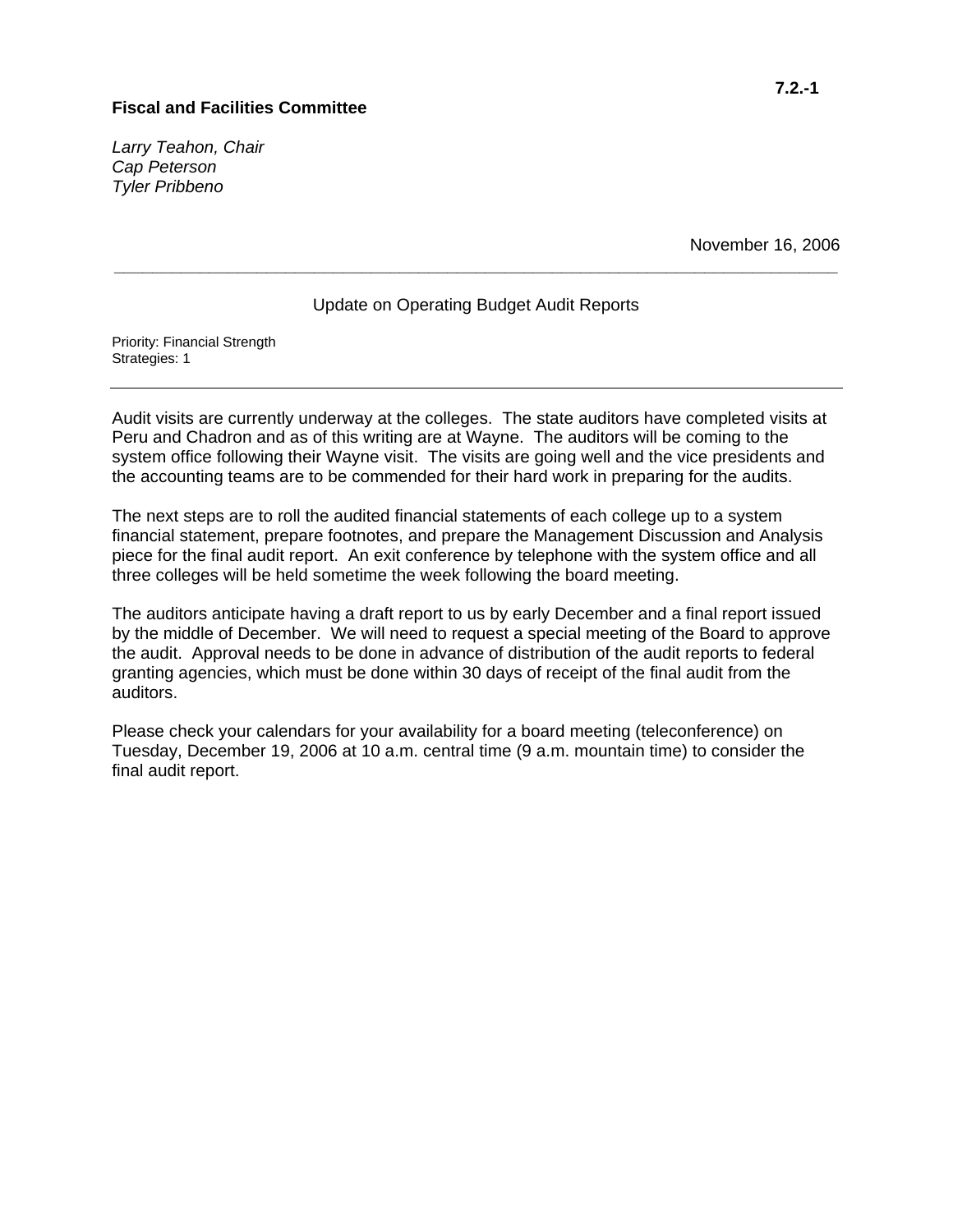# **Fiscal and Facilities Committee**

*Larry Teahon, Chair Cap Peterson Tyler Pribbeno* 

November 16, 2006

## Grant Applications for Information Only

**\_\_\_\_\_\_\_\_\_\_\_\_\_\_\_\_\_\_\_\_\_\_\_\_\_\_\_\_\_\_\_\_\_\_\_\_\_\_\_\_\_\_\_\_\_\_\_\_\_\_\_\_\_\_\_\_\_\_\_\_\_\_\_\_\_\_\_\_\_\_\_\_\_\_\_\_** 

Chadron Application

• The C.F. Coffee Gallery, Oral History Project (Baldwin Foundation) -- \$15,000

Wayne State Application

• Service-Learning and Social Capital: Bridging Youth, Communities, and Higher Education in Northeast Nebraska (Corp. for National Service/Midwest Consortium for Service Learning in Higher Education/University of Nebraska-Lincoln) -- \$20,000

Priority: Financial Strength Strategies: 2

Board policy 6024 requires that grant applications and awards, which exceed \$25,000, or have as part of the agreement the obligation to accept fiscal responsibility in future years, or require maintenance of effort shall be approved to the Board. Grant applications and awards less than \$25,000 are attached for information only.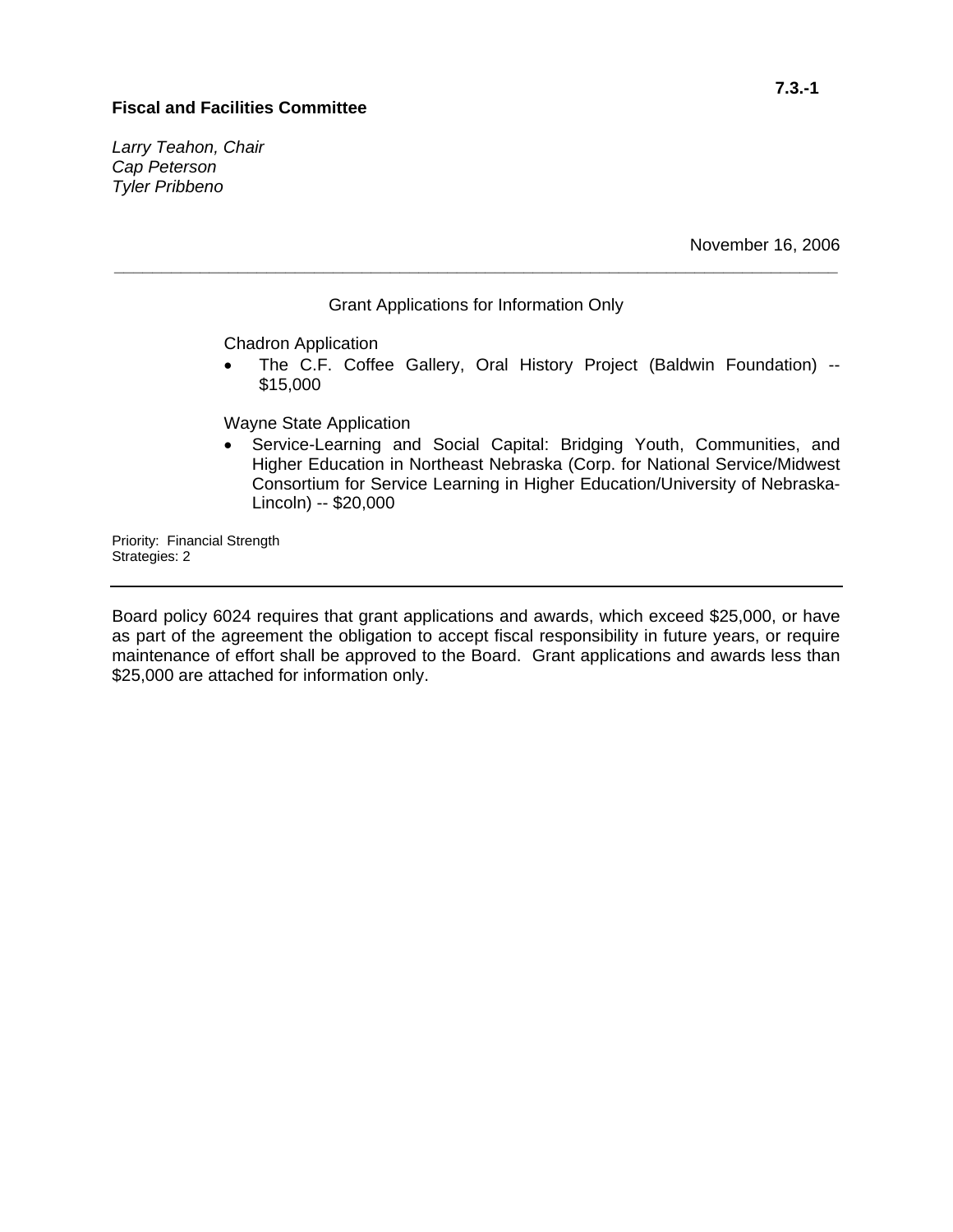# **7.3.-2**

# **NOTICE OF INTENT TO APPLY FOR, OR TO ACCEPT, AWARDS OF FEDERAL FINANCIAL ASSISTANCE**

| College: Chadron State College                                                                                                      |                                                                                                                                                                                                                                                                                                                                                                                                                               |                                 | Date: September 15, 2006 |       |
|-------------------------------------------------------------------------------------------------------------------------------------|-------------------------------------------------------------------------------------------------------------------------------------------------------------------------------------------------------------------------------------------------------------------------------------------------------------------------------------------------------------------------------------------------------------------------------|---------------------------------|--------------------------|-------|
| Notice of Intent                                                                                                                    | Application: X                                                                                                                                                                                                                                                                                                                                                                                                                | Accept Award:                   |                          |       |
| Name of Program: The C. F. Coffee Gallery, Oral History Project                                                                     |                                                                                                                                                                                                                                                                                                                                                                                                                               |                                 |                          |       |
| Funding Source: Baldwin Foundation                                                                                                  |                                                                                                                                                                                                                                                                                                                                                                                                                               |                                 |                          |       |
| Amount Requested: \$15,000                                                                                                          | <b>Amount Awarded:</b>                                                                                                                                                                                                                                                                                                                                                                                                        | Funding Period: 1.1.07-12.31.07 |                          |       |
| Closing Date for Application Submission:                                                                                            |                                                                                                                                                                                                                                                                                                                                                                                                                               |                                 |                          |       |
| When reporting Grant Award--<br>Has Grant Application been approved by the Board?                                                   |                                                                                                                                                                                                                                                                                                                                                                                                                               | Date Approved:                  |                          |       |
| Does this grant include Indirect Cost Funds for the College's use?                                                                  |                                                                                                                                                                                                                                                                                                                                                                                                                               |                                 | Yes:                     | No: x |
| Will this grant require State Matching Funds?                                                                                       |                                                                                                                                                                                                                                                                                                                                                                                                                               |                                 | Yes:                     | No: x |
| supplies, phone, postage, space rental, equipment, etc.):                                                                           | If yes, indicate dollar amount and specific uses of funds (i.e., salaries, honorariums, travel, office                                                                                                                                                                                                                                                                                                                        |                                 |                          |       |
| Yes:<br>No: x<br>Will this grant require In-Kind Funds?                                                                             |                                                                                                                                                                                                                                                                                                                                                                                                                               |                                 |                          |       |
| If yes, describe briefly (i.e., faculty release time, support personnel, use of office space, telephone,<br>office supplies, etc.): |                                                                                                                                                                                                                                                                                                                                                                                                                               |                                 |                          |       |
|                                                                                                                                     |                                                                                                                                                                                                                                                                                                                                                                                                                               |                                 |                          |       |
| Is State Maintenance of Effort required?                                                                                            |                                                                                                                                                                                                                                                                                                                                                                                                                               |                                 | Yes:                     | No: x |
|                                                                                                                                     | Are there restrictions imposed by regulation on claiming indirect costs?                                                                                                                                                                                                                                                                                                                                                      |                                 | Yes:                     | No: x |
| How many FTE positions will the grant fund?                                                                                         |                                                                                                                                                                                                                                                                                                                                                                                                                               |                                 | 0                        |       |
| How many of these are new positions?                                                                                                |                                                                                                                                                                                                                                                                                                                                                                                                                               |                                 | 0                        |       |
| Briefly describe the purpose(s) of this application/award:                                                                          |                                                                                                                                                                                                                                                                                                                                                                                                                               |                                 |                          |       |
| modernization, protecting this passing history is timely.                                                                           | This grant supports the collection and preservation of oral histories provided by persons involved in the<br>cattle industry on the High Plains. Consistent with goals of the Mari Sandoz High Plains Heritage<br>Center, interviews will be archived and then made accessible to historians, scholars, as well as to the<br>public. Interviews will sample cultural dimensions of this region over the last 140 years. Given |                                 |                          |       |
| Is this grant a continuation of a previous/existing grant?                                                                          |                                                                                                                                                                                                                                                                                                                                                                                                                               |                                 | Ye s:                    | No: x |
| differences in program:                                                                                                             | If a continuation grant, describe the previous grant in terms of amount, funding period, and any                                                                                                                                                                                                                                                                                                                              |                                 |                          |       |
| Has this grant application been previously denied?                                                                                  |                                                                                                                                                                                                                                                                                                                                                                                                                               |                                 | Yes:                     | No: x |
| If yes, please state the reason:                                                                                                    | Person responsible for the preparation of the application: Sarah Polak, Director, Sandoz Center                                                                                                                                                                                                                                                                                                                               |                                 |                          |       |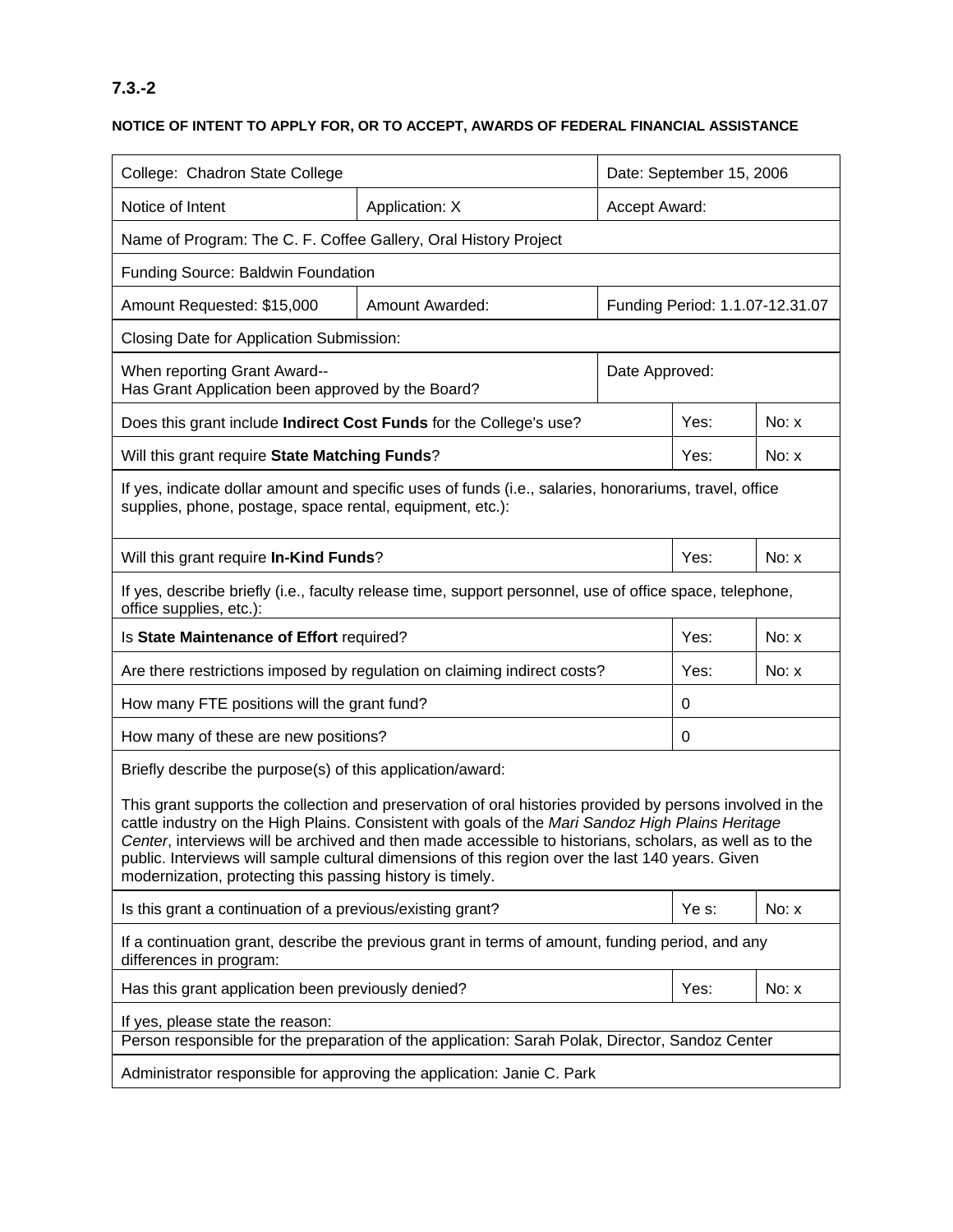# **NOTICE OF INTENT TO APPLY FOR, OR TO ACCEPT, AWARDS OF FEDERAL FINANCIAL ASSISTANCE**

| College: Wayne State College                                                      |                                                                                                                                                                                                                                                                                                                                                                                                                                                                                                                                                                                                                   |                             | Date: November 17, 2006 |       |
|-----------------------------------------------------------------------------------|-------------------------------------------------------------------------------------------------------------------------------------------------------------------------------------------------------------------------------------------------------------------------------------------------------------------------------------------------------------------------------------------------------------------------------------------------------------------------------------------------------------------------------------------------------------------------------------------------------------------|-----------------------------|-------------------------|-------|
| Notice of Intent                                                                  | Application: X                                                                                                                                                                                                                                                                                                                                                                                                                                                                                                                                                                                                    | Accept Award:               |                         |       |
| <b>Education in Northeast Nebraska</b>                                            | Name of Program: Service-Learning and Social Capital: Bridging Youth, Communities, and Higher                                                                                                                                                                                                                                                                                                                                                                                                                                                                                                                     |                             |                         |       |
| Education/University of Nebraska-Lincoln                                          | Funding Source: Corp. for National Service/Midwest Consortium for Service Learning in Higher                                                                                                                                                                                                                                                                                                                                                                                                                                                                                                                      |                             |                         |       |
| Amount Requested: \$20,000                                                        | <b>Amount Awarded:</b>                                                                                                                                                                                                                                                                                                                                                                                                                                                                                                                                                                                            | Funding Period: 01/07-12/07 |                         |       |
| Closing Date for Application Submission: October 23, 2006                         |                                                                                                                                                                                                                                                                                                                                                                                                                                                                                                                                                                                                                   |                             |                         |       |
| When reporting Grant Award--<br>Has Grant Application been approved by the Board? |                                                                                                                                                                                                                                                                                                                                                                                                                                                                                                                                                                                                                   | Date Approved:              |                         |       |
| Does this grant include Indirect Cost Funds for the Colleges use?                 |                                                                                                                                                                                                                                                                                                                                                                                                                                                                                                                                                                                                                   |                             | Yes:                    | No: X |
| Will this grant require State Matching Funds?                                     |                                                                                                                                                                                                                                                                                                                                                                                                                                                                                                                                                                                                                   |                             | Yes:                    | No: X |
| supplies, phone, postage, space rental, equipment, etc.):                         | If yes, indicate dollar amount and specific uses of funds (i.e., salaries, honorariums, travel, office                                                                                                                                                                                                                                                                                                                                                                                                                                                                                                            |                             |                         |       |
| Will this grant require In-Kind Funds?                                            |                                                                                                                                                                                                                                                                                                                                                                                                                                                                                                                                                                                                                   |                             | Yes: X                  | No:   |
| members.                                                                          | If yes, describe briefly (i.e., faculty release time, support personnel, use of office space, telephone,<br>office supplies, etc.): In-Kind support includes the time commitment of several faculty and staff                                                                                                                                                                                                                                                                                                                                                                                                     |                             |                         |       |
| No: X<br>Yes:<br>Is State Maintenance of Effort required?                         |                                                                                                                                                                                                                                                                                                                                                                                                                                                                                                                                                                                                                   |                             |                         |       |
| Are there restrictions imposed by regulation on claiming indirect costs?          |                                                                                                                                                                                                                                                                                                                                                                                                                                                                                                                                                                                                                   | Yes:                        | No: X                   |       |
| How many FTE positions will the grant fund?                                       |                                                                                                                                                                                                                                                                                                                                                                                                                                                                                                                                                                                                                   |                             | FTE: 0                  |       |
| How many of these are new positions?                                              |                                                                                                                                                                                                                                                                                                                                                                                                                                                                                                                                                                                                                   | New FTE: 0                  |                         |       |
|                                                                                   | Briefly describe the purpose(s) of this application/award: This proposal requests funding for a faculty<br>summer stipend, workshop/resource materials, assessment forms, refreshments, supplies and travel<br>expenses. The objective of the proposal is to increase faculty and student involvement in service-<br>learning, expand a co-curricular component to service-learning, participate in Consortium-sponsored<br>activities, serve as a mentor for several other colleges and increase connections with community<br>partners with emphasis on PK-12 schools and other agencies who serve rural youth. |                             |                         |       |
| Is this grant a continuation of a previous/existing grant?                        |                                                                                                                                                                                                                                                                                                                                                                                                                                                                                                                                                                                                                   | Yes:                        | No: X                   |       |
| 2005 and 2006 of \$20,000 each.                                                   | If a continuation grant, describe the previous grant in terms of amount, funding period, and any<br>differences in program: While this is technically a new application for funding, it continues an effort for<br>maintaining and advancing the service-learning programs established through funding received in 2004,                                                                                                                                                                                                                                                                                          |                             |                         |       |
| Has this grant application been previously denied?                                |                                                                                                                                                                                                                                                                                                                                                                                                                                                                                                                                                                                                                   |                             | Yes:                    | No: X |
| If yes, please state the reason:                                                  |                                                                                                                                                                                                                                                                                                                                                                                                                                                                                                                                                                                                                   |                             |                         |       |
| Psychology, and Criminal Justice Department                                       | Person responsible for the preparation of the application: Dr. Jean Karlen, Professor, Sociology,                                                                                                                                                                                                                                                                                                                                                                                                                                                                                                                 |                             |                         |       |
|                                                                                   | Administrator responsible for approving the application: Beth Kroger, Administration and Finance                                                                                                                                                                                                                                                                                                                                                                                                                                                                                                                  |                             |                         |       |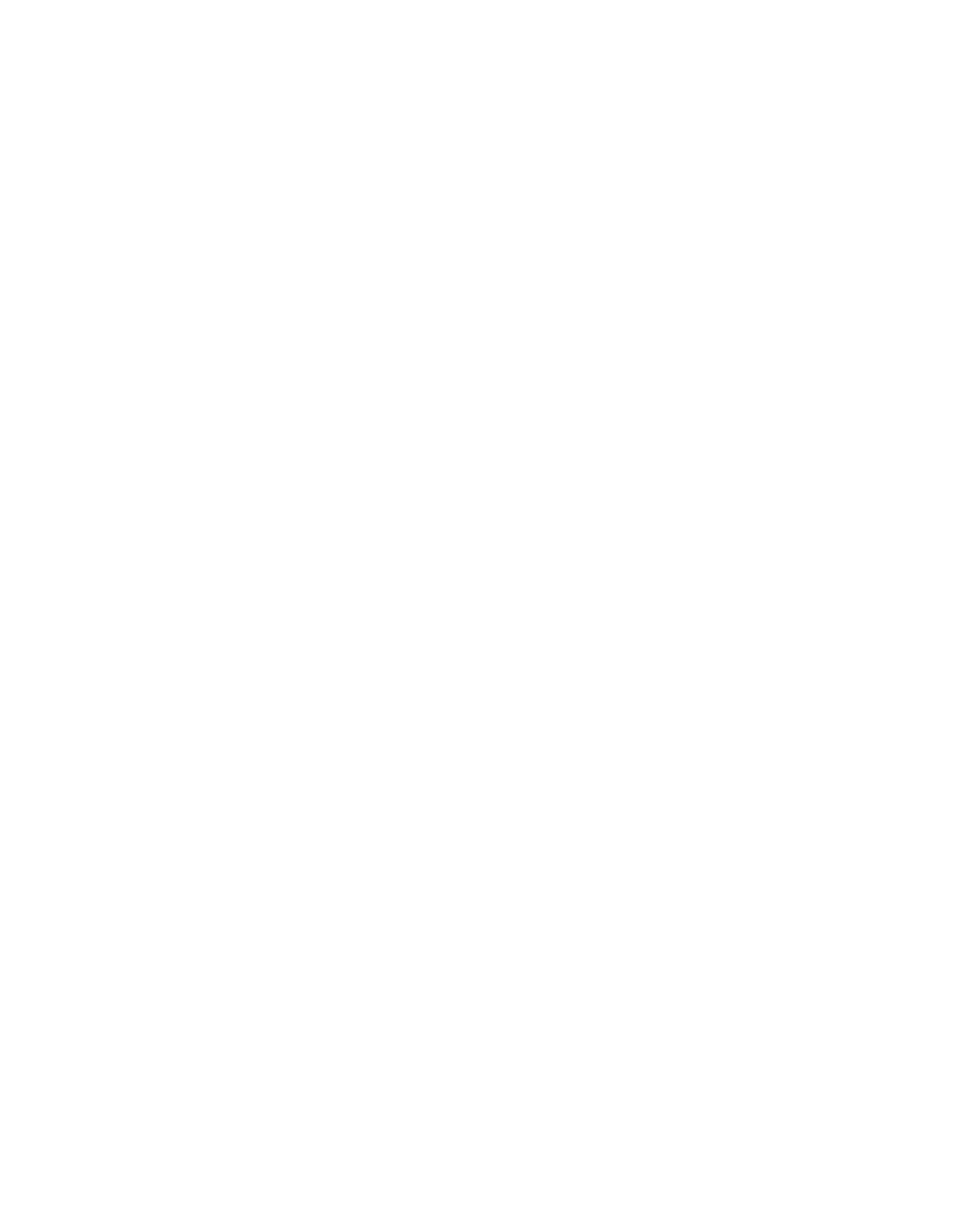# **Fiscal and Facilities Committee**

*Larry Teahon, Chair Cap Peterson Tyler Pribbeno* 

November 16, 2006

# Contracts and Change Orders for Information Only

**\_\_\_\_\_\_\_\_\_\_\_\_\_\_\_\_\_\_\_\_\_\_\_\_\_\_\_\_\_\_\_\_\_\_\_\_\_\_\_\_\_\_\_\_\_\_\_\_\_\_\_\_\_\_\_\_\_\_\_\_\_\_\_\_\_\_\_\_\_\_\_\_\_\_\_\_** 

Priority: Financial Strength Strategy: 1 Goal: c

Board policies 7015 and 8065 require that the colleges report the following contract awards and change orders to the Board as information.

**\_\_\_\_\_\_\_\_\_\_\_\_\_\_\_\_\_\_\_\_\_\_\_\_\_\_\_\_\_\_\_\_\_\_\_\_\_\_\_\_\_\_\_\_\_\_\_\_\_\_\_\_\_\_\_\_\_\_\_\_\_\_\_\_\_\_\_\_\_\_\_\_\_\_\_\_** 

**CONTRACTS** – 1) construction contracts for less than \$100,000; b) architect/engineer fees of less than \$40,000; c) consultant contracts for less than \$25,000; and d) exempt contracts exceeding \$25,000.

| <b>Wayne State College</b>                                                                               |                                                                              |
|----------------------------------------------------------------------------------------------------------|------------------------------------------------------------------------------|
| Location on Campus:<br><b>Contracted Work:</b><br><b>Contract Amount:</b><br>Fund Source:<br>Contractor: | Morey Hall<br><b>Install Storefront Entrance</b><br>\$7,500<br>Revenue Bonds |
| Location on Campus:                                                                                      | Binswanger Glass, Omaha, NE<br><b>Berry Hall</b>                             |
| Contracted Work:                                                                                         | Flooring                                                                     |
| Contract Amount:                                                                                         | \$4,102                                                                      |
| Fund Source:                                                                                             | <b>Revenue Bonds</b>                                                         |
| Contractor:                                                                                              | Complete Floors, Inc., Norfolk, NE                                           |
| Location on Campus:                                                                                      | <b>Student Center</b>                                                        |
| Contracted Work:                                                                                         | Flooring                                                                     |
| Contract Amount:                                                                                         | \$980                                                                        |
| Fund Source:                                                                                             | Revenue Bonds                                                                |
| Contractor:                                                                                              | Complete Floors, Inc., Norfolk, NE                                           |
| Location on Campus:                                                                                      | Student Center & Berry Hall                                                  |
| Contracted Work:                                                                                         | Asbestos Removal - Flooring                                                  |
| Contract Amount:                                                                                         | \$6,309                                                                      |
| Fund Source:                                                                                             | Revenue Bonds                                                                |
| Contractor:                                                                                              | Environmental Services, Inc., Norfolk, NE                                    |
| Location on Campus:                                                                                      | <b>Berry Hall</b>                                                            |
| Contracted Work:                                                                                         | Lobby Ceiling Work                                                           |
| Contract Amount:                                                                                         | \$7,704                                                                      |
| Fund Source:                                                                                             | Revenue Bonds                                                                |
| Contractor:                                                                                              | Hattig Construction, Wayne, NE                                               |
| Location on Campus:                                                                                      | <b>Rec Center</b>                                                            |
| <b>Contracted Work:</b>                                                                                  | Women's Locker Room Flooring                                                 |
| <b>Contract Amount:</b>                                                                                  | \$5,427                                                                      |
| Fund Source:                                                                                             | Revenue Bonds                                                                |
| Contractor:                                                                                              | Otte Construction, Wayne, NE                                                 |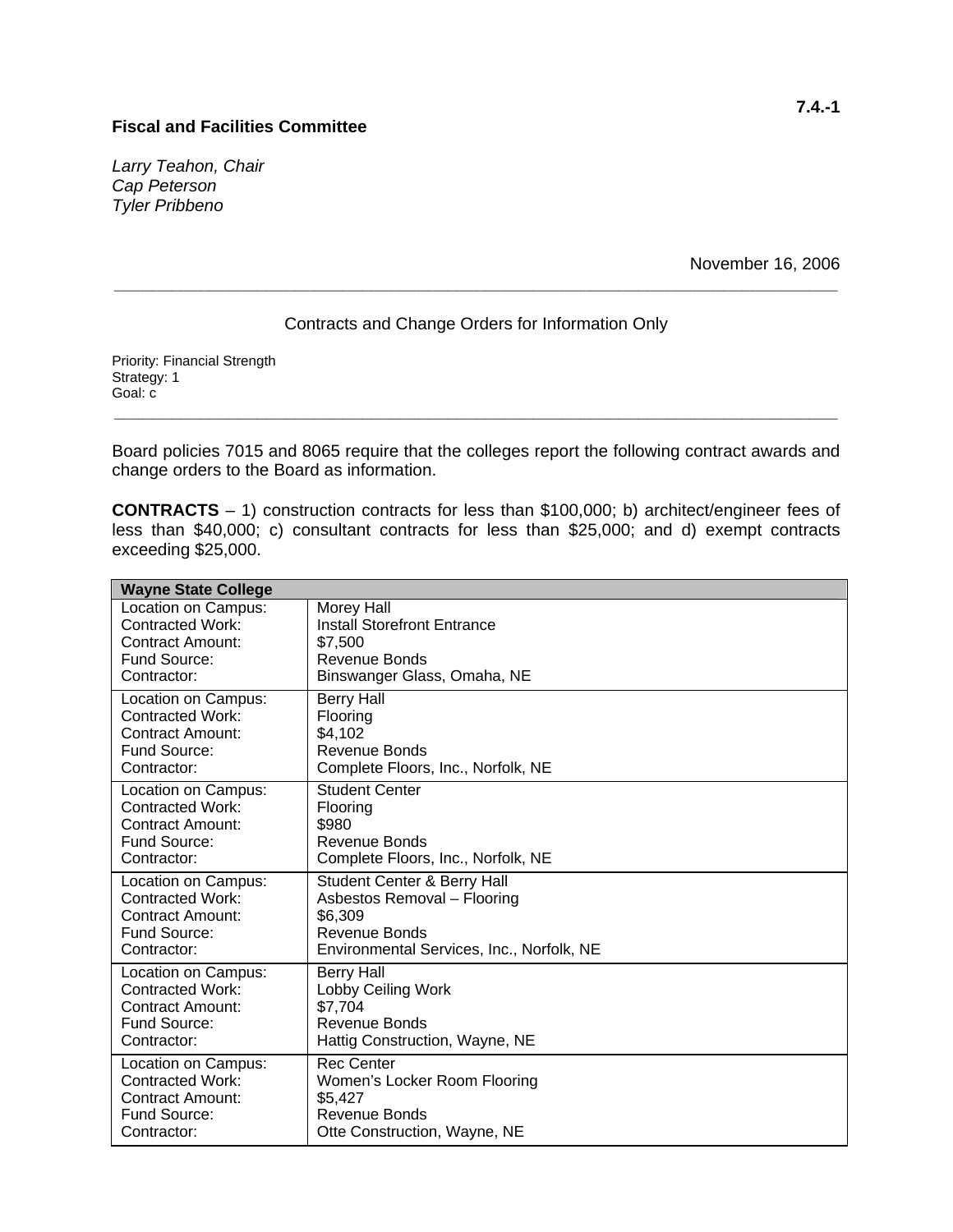| <b>Wayne State College continued</b> |                                                |
|--------------------------------------|------------------------------------------------|
| Location on Campus:                  | Campus Grounds                                 |
| <b>Contracted Work:</b>              | Remove/Install WAPA Metering Cabinet           |
| Contract Amount:                     | \$30,751                                       |
| Fund Source:                         | LB 309/Cash                                    |
| Contractor:                          | Schmader Electric Construction, West Point, NE |
| Location on Campus:                  | Hahn Administration                            |
| <b>Contracted Work:</b>              | Soffit and Fascia Restoration Design           |
| Contract Amount:                     | \$9,540                                        |
| Fund Source:                         | LB 309/Capital Improvement Fee                 |
| Contractor:                          | Jackson Jackson Architects, Omaha, NE          |
| Location on Campus:                  | Terrace Hall                                   |
| <b>Contracted Work:</b>              | Masonry Restoration Design                     |
| Contract Amount:                     | \$14,200                                       |
| Fund Source:                         | Revenue Bonds                                  |
| Contractor:                          | Jackson Jackson Architects, Omaha, NE          |
| Location on Campus:                  | Peterson Fine Arts                             |
| <b>Contracted Work:</b>              | <b>HVAC Electrical Systems Study</b>           |
| Contract Amount:                     | \$7,200                                        |
| Fund Source:                         | LB 309/Capital Improvement Fee                 |
| Contractor:                          | Leo A Daly, Omaha, NE                          |

**CHANGE ORDERS** – (including architect/engineer fees, construction contracts, equipment purchases and all other miscellaneous expenditures) which are less than \$20,000.

| <b>Chadron State College</b> |                            |
|------------------------------|----------------------------|
| Location on Campus:          | <b>Sparks Hall</b>         |
| No. & Description:           | #2 Transformer             |
| Change Order Amount:         | \$12,646                   |
| Fund Source:                 | Cash                       |
| Contractor:                  | <b>Fuller Construction</b> |

| <b>Peru State College</b>   |                                                 |
|-----------------------------|-------------------------------------------------|
| Location on Campus:         | Al Wheeler Activity Center                      |
| No. & Description:          | #2 Provide and install long angle at each stoop |
| Change Order Amount:        | \$852.50                                        |
| Fund Source:                | LB 309                                          |
| Contractor:                 | Judd Bros. Construction                         |
| Location on Campus:         | <b>Student Center</b>                           |
| No. & Description:          | #1 Add door closer and 45-minute rated door     |
| <b>Change Order Amount:</b> | \$213.57                                        |
| Fund Source:                | Revenue Bond                                    |
| Contractor:                 | AHRS Construction Inc.                          |
| Location on Campus:         | <b>TJ Majors</b>                                |
| No. & Description:          | #6 Credit for eight roof sump drains            |
| <b>Change Order Amount:</b> | $-$1,600$                                       |
| Fund Source:                | LB 309                                          |
| Contractor:                 | F & B Constructors                              |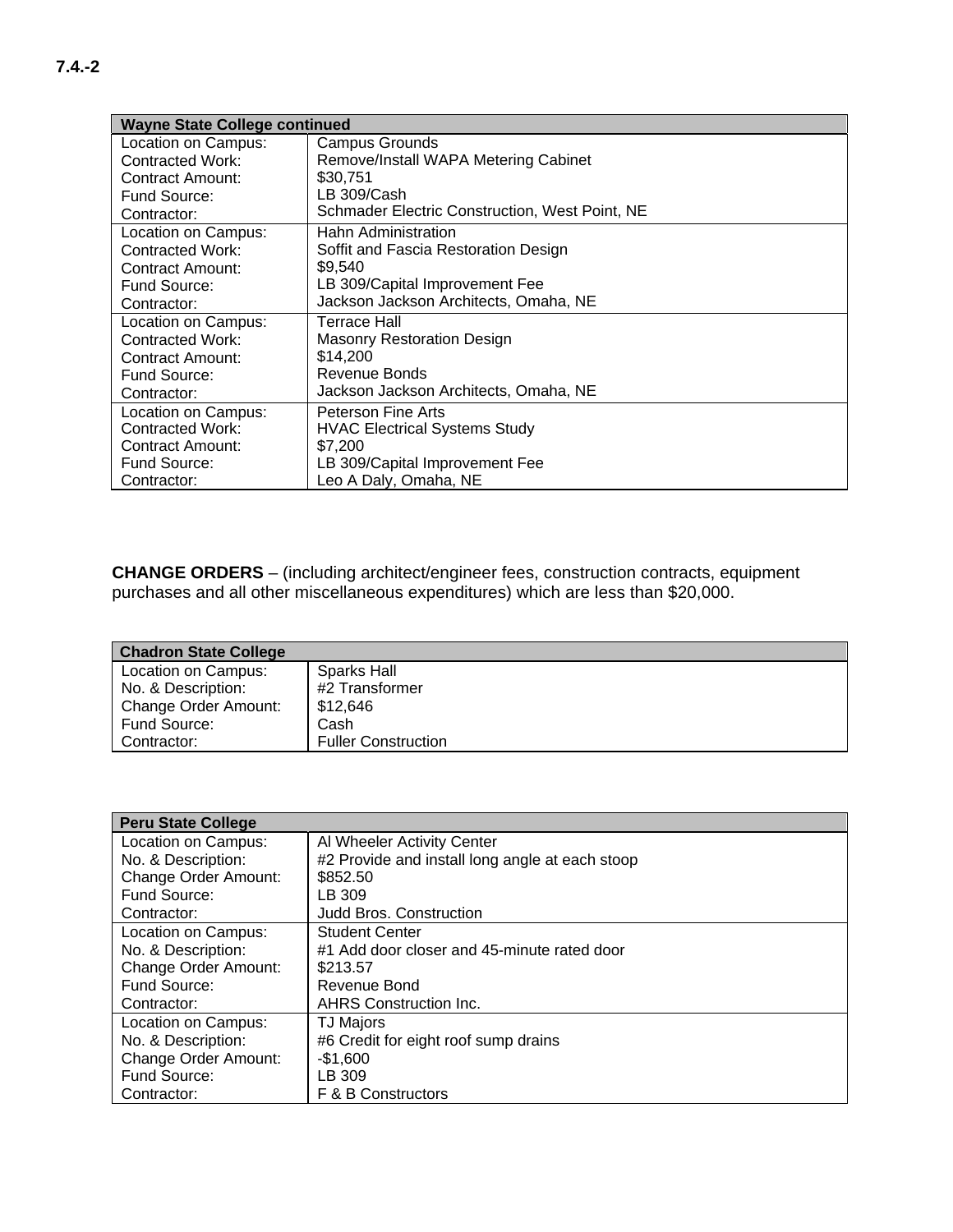| <b>Wayne State College</b> |                                                            |
|----------------------------|------------------------------------------------------------|
| Location on Campus:        | <b>Bowen Hall Piping Project</b>                           |
| No. & Description:         | #6 Booster pump                                            |
| Change Order Amount:       | \$730                                                      |
| Fund Source:               | <b>Revenue Bond Surplus Funds</b>                          |
| Contractor:                | RaDec Construction, Hartington, NE                         |
| Location on Campus:        | <b>Education Tuckpointing</b>                              |
| No. & Description:         | #7 Clean/paint lintels and replace limestone lintel joints |
| Change Order Amount:       | \$2,553                                                    |
| Fund Source:               | LB 309/Capital Improvement Fee                             |
| Contractor:                | Mid-Continental Restoration, Ft. Scott, KS                 |
| Location on Campus:        | <b>Carhart Science ADA Tower</b>                           |
| No. & Description:         | #18-26 Minor changes                                       |
| Change Order Amount:       | \$6,910                                                    |
| Fund Source:               | LB 309/Capital Improvement Fee                             |
| Contractor:                | Sampson Construction, Omaha, NE                            |
| Location on Campus:        | <b>Water Main Project</b>                                  |
| No. & Description:         | #7 Revise size of tie in                                   |
| Change Order Amount:       | \$274                                                      |
| Fund Source:               | LB 309/Capital Improvement Fee                             |
| Contractor:                | RaDec Construction, Hartington, NE                         |
| Location on Campus:        | US Conn Library Re-Roofing                                 |
| No. & Description:         | #2 Remove/replace additional flashing                      |
| Change Order Amount:       | \$274                                                      |
| Fund Source:               | LB 309/Capital Improvement Fee                             |
| Contractor:                | Ida Grove Roofing, Carroll, IA                             |
| Location on Campus:        | Studio Arts Re-Roofing                                     |
| No. & Description:         | #1 Expand scope                                            |
| Change Order Amount:       | \$13,335                                                   |
| Fund Source:               | LB 309/Capital Improvement Fee                             |
| Contractor:                | Guarantee Roofing & Sheet Metal, Norfolk, NE               |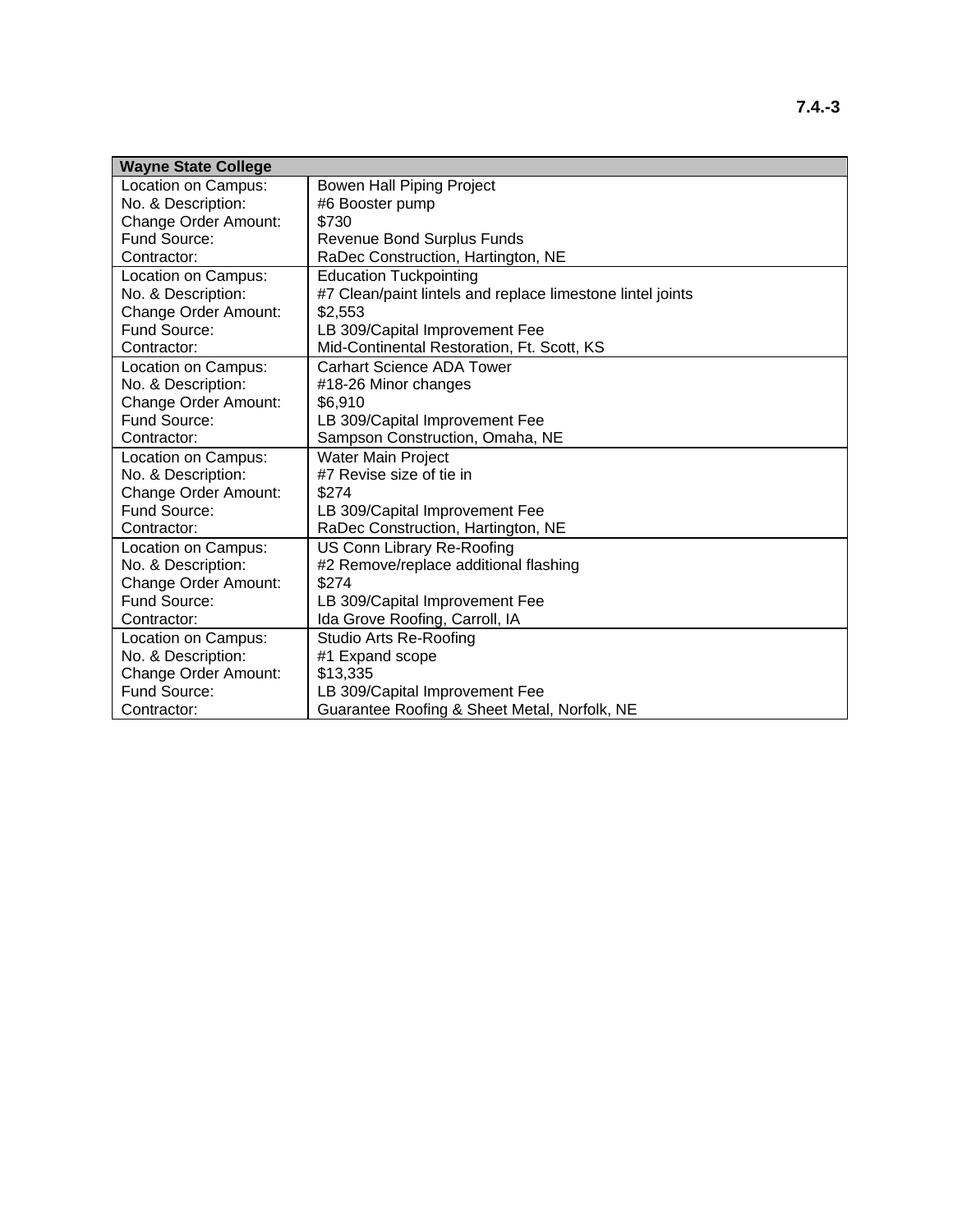# **Fiscal and Facilities Committee**

*Larry Teahon, Chair Cap Peterson Tyler Pribbeno*

November 16, 2006

# Remission Fund Awards Report (By Category)

**\_\_\_\_\_\_\_\_\_\_\_\_\_\_\_\_\_\_\_\_\_\_\_\_\_\_\_\_\_\_\_\_\_\_\_\_\_\_\_\_\_\_\_\_\_\_\_\_\_\_\_\_\_\_\_\_\_\_\_\_\_\_\_\_\_\_\_\_\_\_\_\_\_\_\_\_** 

Priority: Financial Strength Strategy: 3 Goal: i

In accordance with the Board's Tuition Remissions Policy #3400, the colleges have provided the Chancellor with a summary of the remission funds awarded by category. Remissions are permitted by the state, allowing the NSCS to collect either no tuition or reduced tuition from students meeting specific criteria that are approved by the Board. The categories approved by the Board are spelled out in Board Policy #3400.

**\_\_\_\_\_\_\_\_\_\_\_\_\_\_\_\_\_\_\_\_\_\_\_\_\_\_\_\_\_\_\_\_\_\_\_\_\_\_\_\_\_\_\_\_\_\_\_\_\_\_\_\_\_\_\_\_\_\_\_\_\_\_\_\_\_\_\_\_\_\_\_\_\_\_\_\_** 

In addition to remissions, the Board has also approved several programs allowing the colleges to collect tuition at a specific rate that is less than full tuition for students who qualify. These include: Non-resident Scholars, allowed by Board Policies #3401 and #6021, Non-residents Working Full-time in Nebraska, Board Policy # 3402; Student Opportunity Award, Policy # 3403; and Midwest Compact, authorized in conjunction with member states and sanctioned by the Board in Policy #6021.

The following lists from the colleges detail the value of remissions and special tuition rates granted in 2005-06. The system-wide remissions total for FY2005-06 is \$3,657,817 and is 17.6% of gross tuition income of \$20,745,992. The value of the special tuition rates as compared to full tuition rates is \$1,458,328.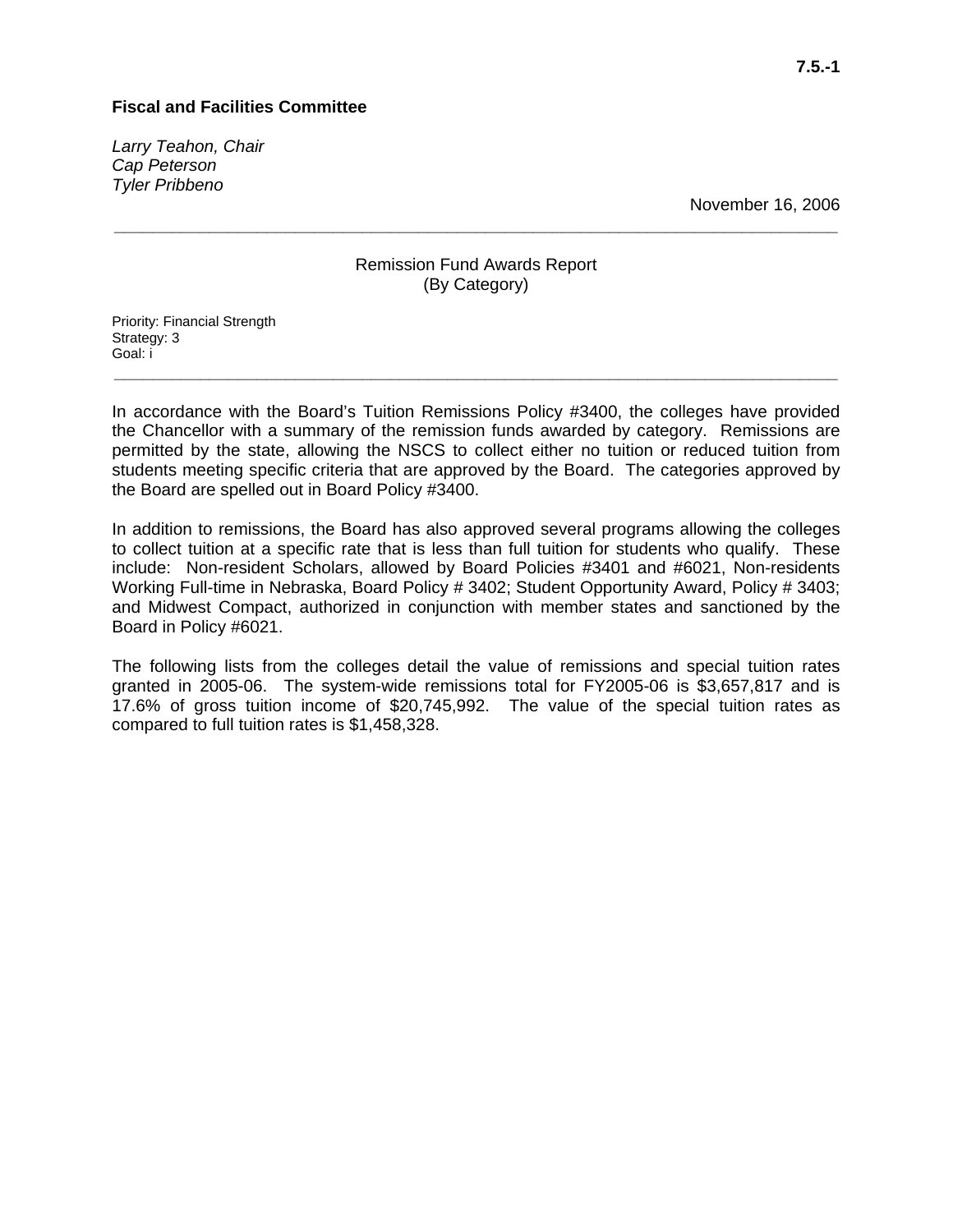# **Chadron State College Summary of Tuition Remissions Awarded 2005-2006**

|                                                        | <b>Number of Tuition</b> |                     |
|--------------------------------------------------------|--------------------------|---------------------|
|                                                        | <b>Remissions</b>        | <b>Dollar Value</b> |
| Category                                               | <b>Awarded</b>           | Awarded             |
| <b>Board of Trustees Scholarships</b>                  | 92                       | \$268,910           |
| <b>Cooperative Schools Scholarships</b>                | 66                       | 97,627              |
| <b>Student Teacher Supervision Scholarships</b>        | 18                       | 15,964              |
| <b>State Tuition Waiver</b>                            | 114                      | 122,374             |
| <b>Athletic Awards</b>                                 |                          |                     |
| Men                                                    | 127                      | 174,997             |
| Women                                                  | 59                       | 71,700              |
| <b>Special Activity Awards</b>                         | 39                       | 53,360              |
| War Orphans                                            |                          |                     |
| Graduate Assistant/Aide                                |                          |                     |
| Resident                                               | 23                       | 44,024              |
| Non-Resident                                           | 5                        | 21,814              |
| <b>International Student Scholarships</b>              | 15                       | 62,389              |
| <b>Staff Waivers</b>                                   |                          |                     |
| Academic                                               | 6                        | 2,662               |
| Non-Academic                                           | 28                       | 12,292              |
| <b>Staff Dependent Waivers</b>                         | 46                       | 46,355              |
| <b>Survivors of Deceased Employees</b>                 |                          |                     |
| <b>Discretionary Waivers</b>                           |                          |                     |
| <b>Native American Waivers</b>                         | 24                       | 44,541              |
| <b>Presidential Scholarships</b>                       | 89                       | 197,668             |
| <b>Senior Citizen Waivers</b>                          | $\overline{2}$           | 958                 |
| <b>Admissions Diplomat</b>                             | 5                        | 2,500               |
| <b>Veterans Dependents</b>                             | $\overline{\mathbf{4}}$  | 8,300               |
| <b>Community Colleges</b>                              | $\overline{3}$           | 9,091               |
| <b>Observations and Participation</b>                  | $\overline{15}$          | 7,705               |
| Rural Health Opportunities Program (RHOP) Waivers      | $\overline{21}$          | 63,733              |
| Phi Theta Kappa Community College Transfer Scholarship | $\overline{20}$          | 51,465              |
| <b>TOTALS</b>                                          | 821                      | \$1,380,429         |

# **2005-2006 Summary of Special Tuition Rates\***

|                                    | <b>Number of Special</b> | <b>Dollar Value</b> |
|------------------------------------|--------------------------|---------------------|
| Category                           | <b>Tuition Rates</b>     | Awarded             |
| Non-Resident Scholars              | 390                      | 474,595             |
| Midwest Student Exchange           |                          |                     |
| Non-Residents Working in Nebraska  |                          |                     |
| <b>Student Opportunity Award</b>   | 40                       | 53,366              |
| <b>TOTAL SPECIAL TUITION RATES</b> | 430                      | \$527,961           |

\*Note: Non-Resident Scholars, Midwest Student Exchange, Non-Residents Working in Nebraska, and Student Opportunity Award do not technically qualify as "Remissions." Rather, they are special tuition rates established by the Board or by reciprocal agreement.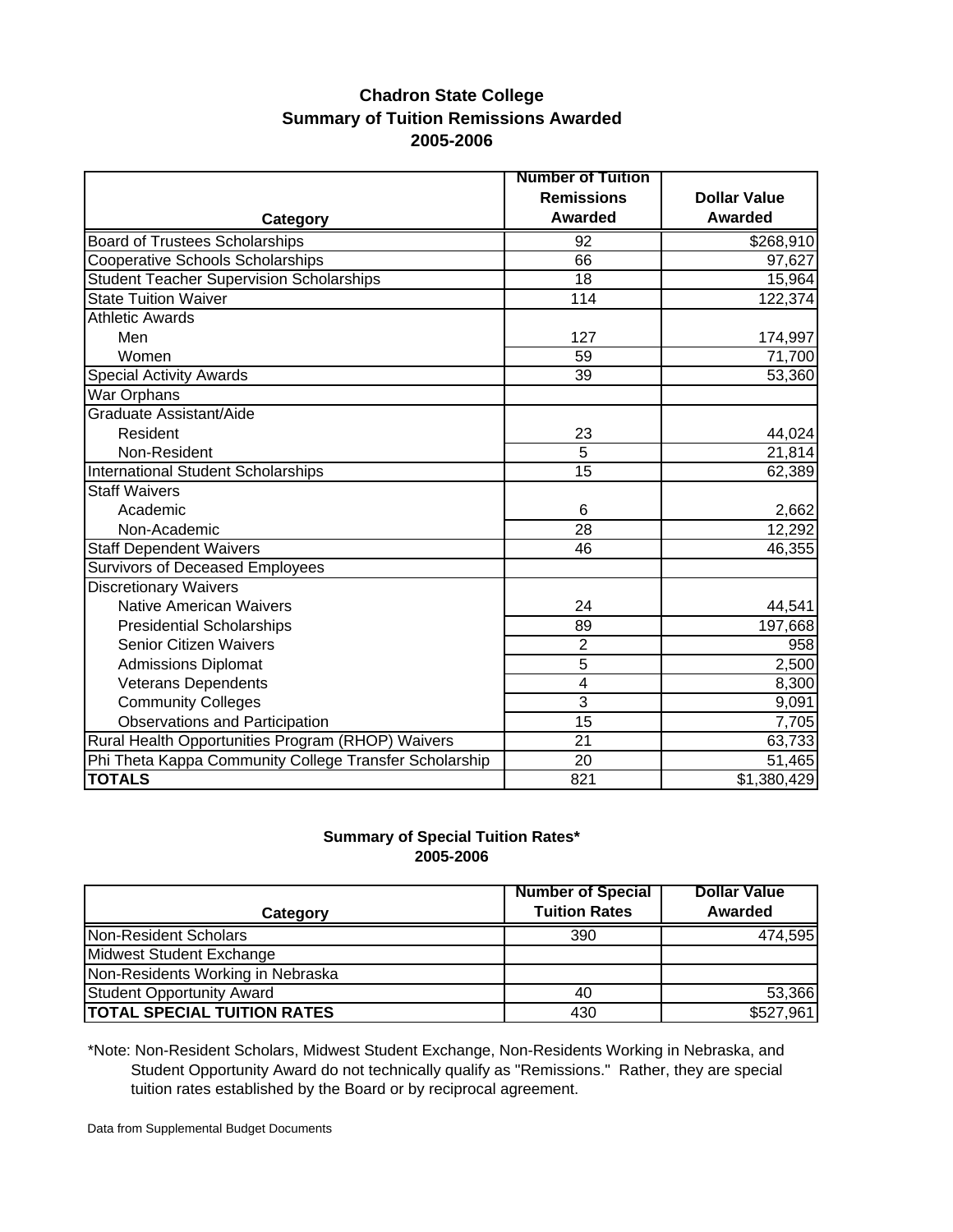# **Peru State College Summary of Tuition Remissions Awarded 2005-2006**

|                                                        | <b>Number of Tuition</b>  | <b>Dollar Value</b> |
|--------------------------------------------------------|---------------------------|---------------------|
| Category                                               | <b>Remissions Awarded</b> | Awarded             |
| <b>Board of Trustees Scholarships</b>                  | 51                        | \$153,579           |
| <b>Cooperative Schools Scholarships</b>                | 90                        | 125,927             |
| <b>Student Teacher Supervision Scholarship</b>         |                           |                     |
| <b>State Tuition Waiver</b>                            | 70                        | 38,886              |
| <b>Athletic Awards</b>                                 |                           |                     |
| Men                                                    | 96                        | 107,506             |
| Women                                                  | 51                        | 66,371              |
| <b>Special Activity Awards</b>                         | 57                        | 26,966              |
| <b>War Orphans</b>                                     |                           |                     |
| Graduate Assistant/Aide                                |                           |                     |
| Resident                                               |                           |                     |
| Non-Resident                                           |                           |                     |
| <b>International Student Scholarships</b>              |                           |                     |
| <b>Staff Waivers</b>                                   | 18                        | 12,155              |
| Academic                                               |                           |                     |
| Non-Academic                                           |                           |                     |
| <b>Staff Dependent Waivers</b>                         | 24                        | 26,757              |
| Survivors of Deceased Employees                        |                           |                     |
| Discretionary Waivers                                  |                           |                     |
| <b>Native American Waivers</b>                         |                           |                     |
| <b>Presidential Scholarships</b>                       |                           |                     |
| Senior Citizen Waivers                                 |                           |                     |
| <b>Presidential Service Waiver</b>                     |                           |                     |
| Deans Waivers                                          | 8                         | 4,875               |
| Admissions Ambassador                                  | 10                        | 7,062               |
| <b>Veterans Waivers</b>                                | 11                        | 28,304              |
| Reserves                                               |                           |                     |
| <b>Offut Tuition Waiver Difference</b>                 |                           |                     |
| <b>Transfer Coop Scholarship</b>                       | 93                        | 122, 109            |
| <b>History Day</b>                                     |                           |                     |
| <b>Business Contest</b>                                |                           |                     |
| Open House                                             |                           |                     |
| Special                                                | 5                         | 4,350               |
| <b>Campus Leaders</b>                                  | 3                         | 4,456               |
| Cheerleading                                           | 11                        | 3,200               |
| <b>Thousand Oaks</b>                                   | 3                         | 3,226               |
| Multicultural                                          | 13                        | 12,500              |
| <b>Access Waiver</b>                                   | 407                       | 127,430             |
| <b>Early Entry</b>                                     | 1                         | 500                 |
| Graduate Cohort Liaison                                | 4                         | 2,720               |
| Leadership                                             | 60                        | 39,873              |
| <b>Transition Access Waiver</b>                        | 36                        | 27,098              |
| Rural Health Opportunities Program (RHOP) Waivers      |                           |                     |
| Phi Theta Kappa Community College Transfer Scholarship | 10                        | 25,234              |
| <b>TOTAL TUITION REMISSIONS</b>                        | 1,132                     | \$971,084           |

#### **2005-2006 Summary of Special Tuition Rates\***

| Category                            | <b>Number of Special</b><br><b>Tuition Rates</b> | <b>Dollar Value</b><br>Awarded |
|-------------------------------------|--------------------------------------------------|--------------------------------|
| Non-Resident Scholars               | 93                                               | 196,238                        |
| Midwest Student Exchange            | 37                                               | 39,536                         |
| Non-Residents Working in Nebraska   |                                                  | 20,430                         |
| <b>Student Opportunity Award</b>    |                                                  |                                |
| <b>ITOTAL SPECIAL TUITION RATES</b> | 138                                              | \$256,204                      |

\*Note: Non-Resident Scholars, Midwest Student Exchange, Non-Residents Working in Nebraska, and Student Opportunity Award do not technically qualify as "Remissions." Rather, they are special tuition rates established by the Board or by reciprocal agreement.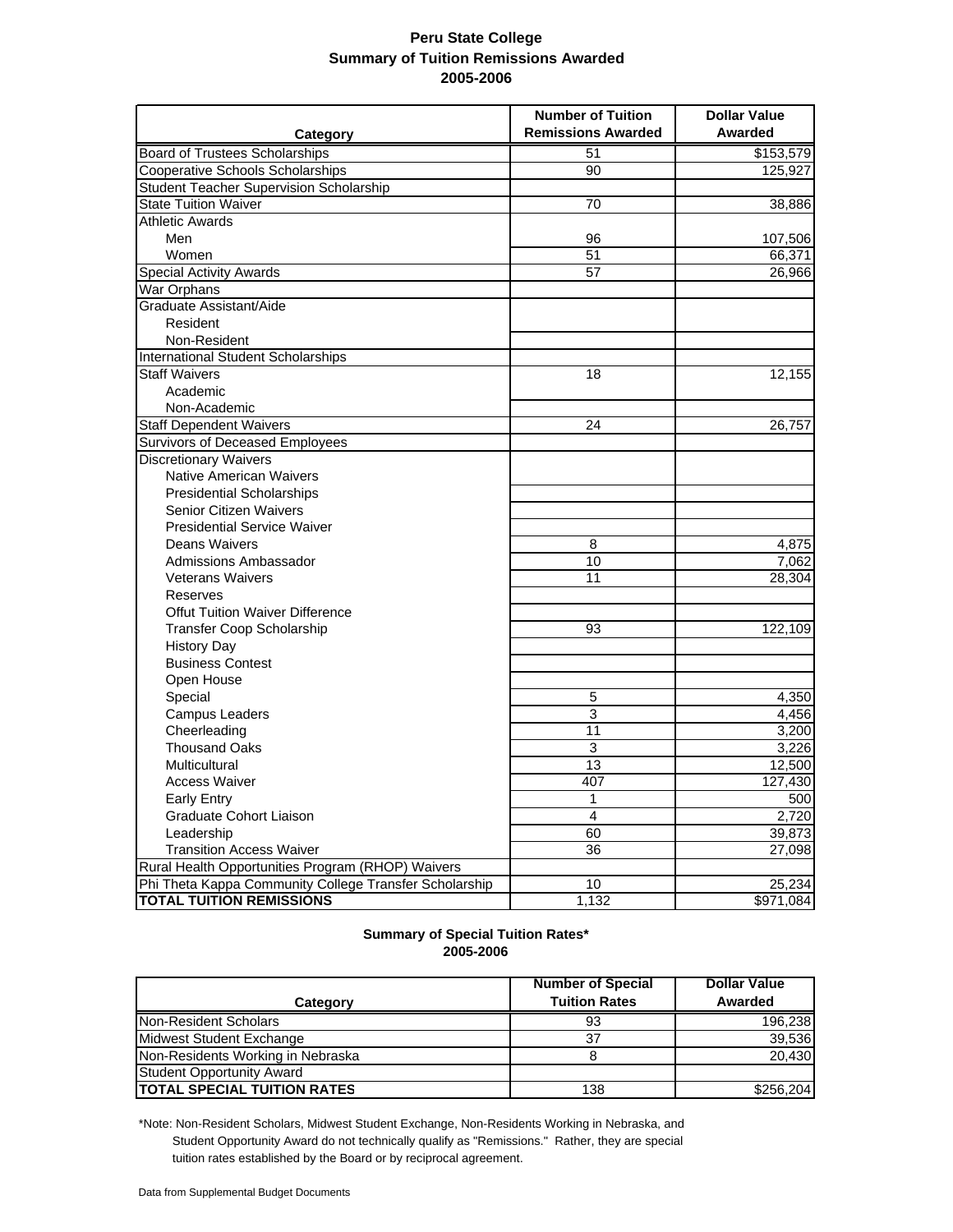# **Wayne State College Summary of Tuition Remissions Awarded 2005-2006**

|                                                        | <b>Number of Tuition</b> |                     |
|--------------------------------------------------------|--------------------------|---------------------|
|                                                        | <b>Remissions</b>        | <b>Dollar Value</b> |
| Category                                               | Awarded                  | Awarded             |
| <b>Board of Trustees Scholarships</b>                  | 99                       | \$289,451           |
| <b>Cooperative Schools Scholarships</b>                | 82                       | 112,337             |
| <b>Student Teacher Supervision Scholarship</b>         |                          |                     |
| <b>State Tuition Waiver</b>                            | 109                      | 49,375              |
| <b>Athletic Awards</b>                                 |                          |                     |
| Men                                                    | 129                      | 142,783             |
| Women                                                  | 74                       | 82,218              |
| <b>Special Activity Awards</b>                         | 96                       | 24,259              |
| War Orphans                                            | 11                       | 28,396              |
| Graduate Assistant/Aide                                |                          |                     |
| Resident                                               | 19                       | 34,667              |
| Non-Resident                                           | 15                       | 42,700              |
| International Student Scholarships                     | 16                       | 12,110              |
| <b>Staff Waivers</b>                                   |                          |                     |
| Academic                                               | 1                        | 371                 |
| Non-Academic                                           | 20                       | 10,870              |
| <b>Staff Dependent Waivers</b>                         | 61                       | 52,831              |
| Survivors of Deceased Employees                        |                          |                     |
| <b>Discretionary Waivers</b>                           |                          |                     |
| <b>Native American Waivers</b>                         |                          |                     |
| <b>Presidential Scholarships</b>                       | 172                      | 302,285             |
| <b>Senior Citizen Waivers</b>                          |                          |                     |
| Reserves                                               |                          |                     |
| <b>ROTC</b>                                            | 14                       | 2,787               |
| Rural Health Opportunities Program (RHOP) Waivers      | 32                       | 93,742              |
| Phi Theta Kappa Community College Transfer Scholarship | $\overline{8}$           | 25,122              |
| <b>TOTAL TUITION REMISSIONS</b>                        | 958                      | \$1,306,304         |

# **Summary of Special Tuition Rates\* 2005-2006**

|                                    | <b>Number of Special</b> | <b>Dollar Value</b> |
|------------------------------------|--------------------------|---------------------|
| Category                           | <b>Tuition Rates</b>     | Awarded             |
| Non-Resident Scholars              | 183                      | \$459,982           |
| Midwest Student Exchange           |                          | 20,322              |
| Non-Residents Working in Nebraska  | 50                       | 74,718              |
| Student Opportunity Award          | 37                       | 119,141             |
| <b>TOTAL SPECIAL TUITION RATES</b> | 278                      | \$674,163           |

\*Note: Non-Resident Scholars, Midwest Student Exchange, Non-Residents Working in Nebraska, and Student Opportunity Award do not technically qualify as "Remissions." Rather, they are special tuition rates established by the Board or by reciprocal agreement.

Data from Supplemental Budget Documents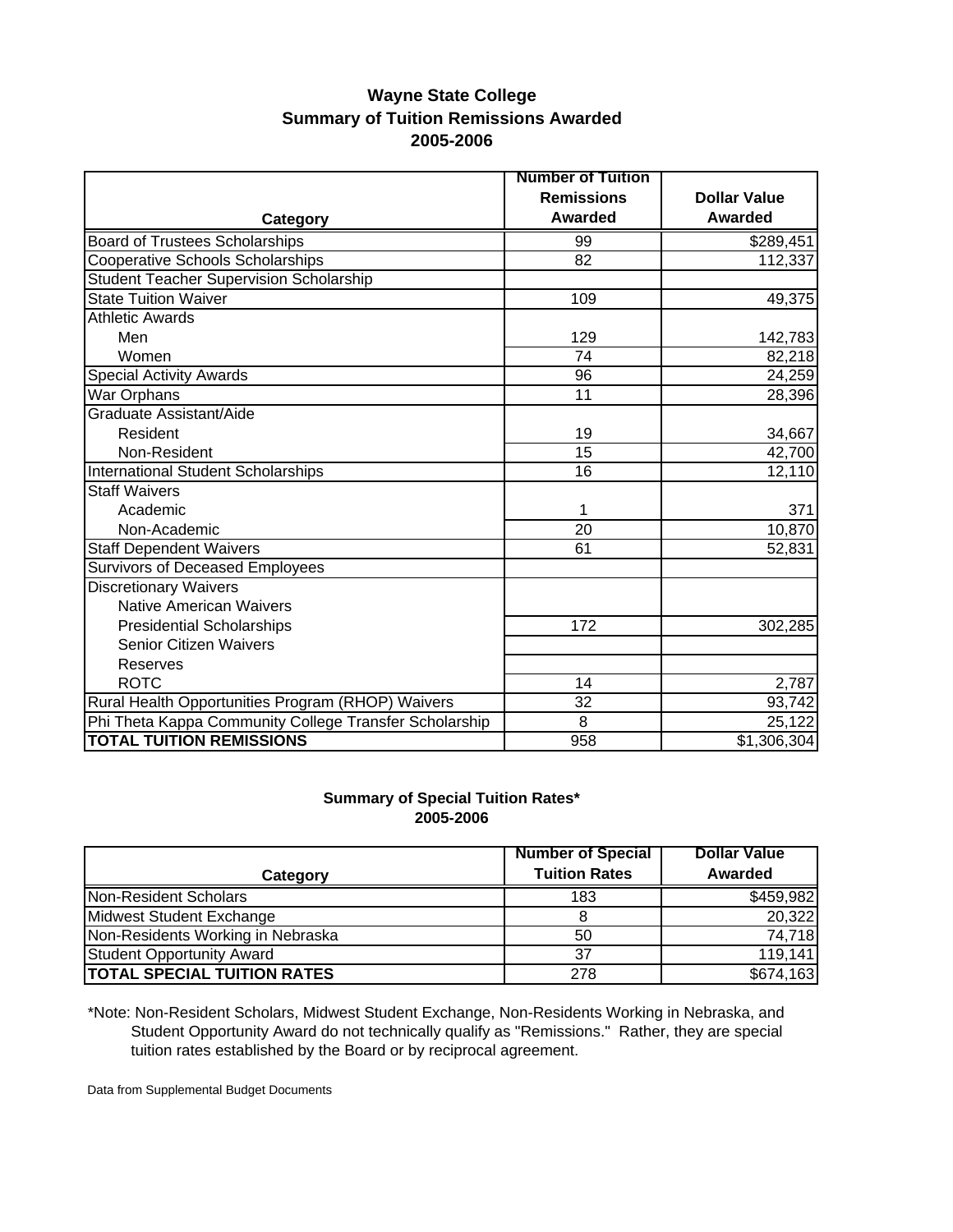# **Fiscal and Facilities Committee**

*Larry Teahon, Chair Cap Peterson Tyler Pribbeno* 

November 16, 2006

Cash Reserve Balance Report

**\_\_\_\_\_\_\_\_\_\_\_\_\_\_\_\_\_\_\_\_\_\_\_\_\_\_\_\_\_\_\_\_\_\_\_\_\_\_\_\_\_\_\_\_\_\_\_\_\_\_\_\_\_\_\_\_\_\_\_\_\_\_\_\_\_\_\_\_\_\_\_\_\_\_\_\_** 

Priority: Financial Strength Strategies: 1, 2 Goal c

Last year the Board requested an annual update on the status of each of the college's cash reserve funds. This information is reported each year on supplemental budget forms submitted in October to the DAS Budget office. The information on the attached report summarizes information provided on the Cash Fund Summary reports as a part of those supplemental budget forms.

Board Policy #6005 authorizes each college to have a cash reserve equal to 4% of their annual general and cash fund appropriations. Each college currently has a healthy cash balance beyond the amount established by Board Policy. These reserve funds are important to provide cash flow as well as flexibility for unforeseen circumstances.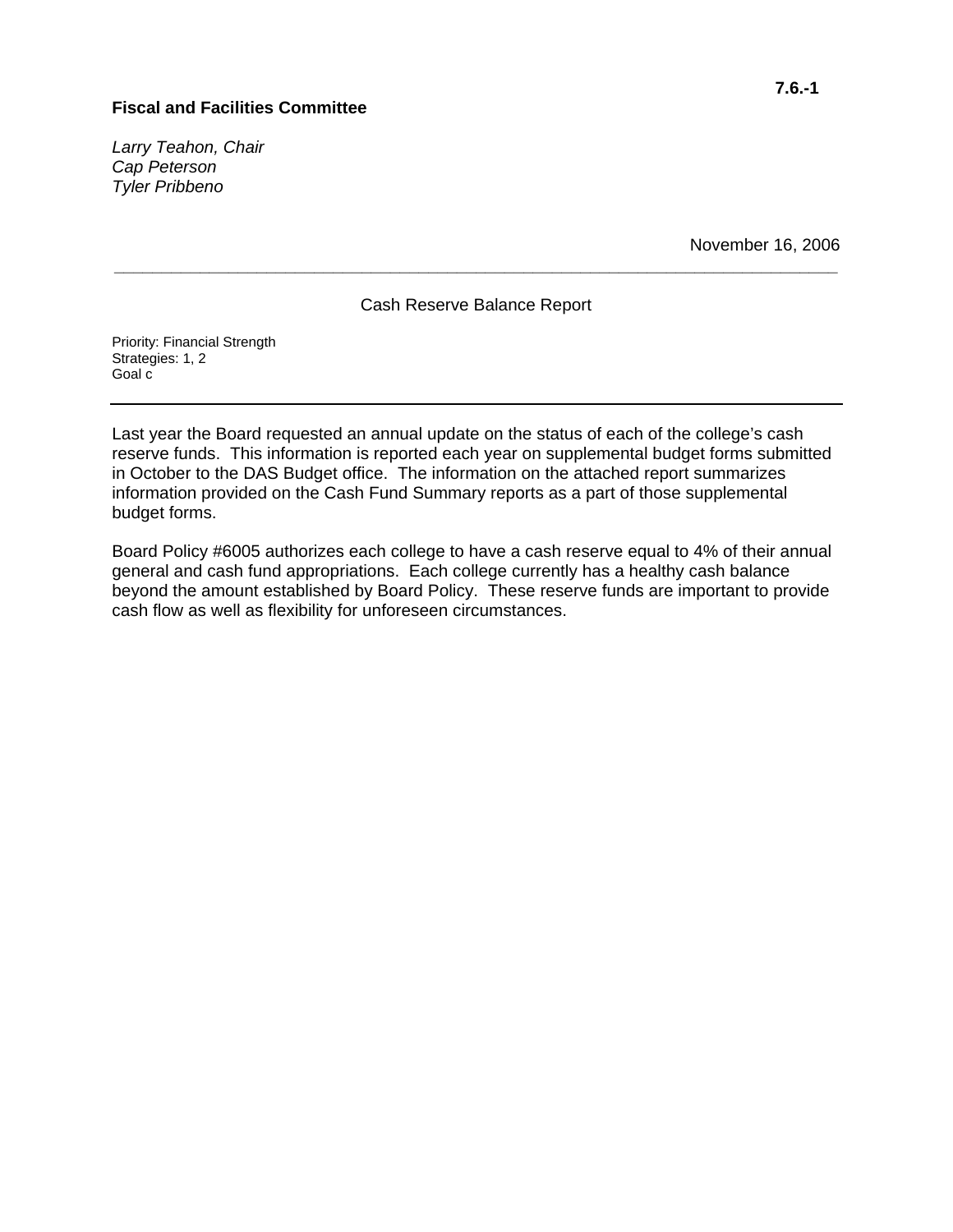# **NEBRASKA STATE COLLEGE SYSTEM CASH RESERVE BALANCE REPORT (from Cash Revenue Summary supplemental budget reports)**

| <b>FY 2005-06 Actual</b>                                   | <b>CSC</b>  | <b>PSC</b>  | <b>WSC</b>     | <b>TOTAL</b>   |
|------------------------------------------------------------|-------------|-------------|----------------|----------------|
| <b>UNENCUMBERED BALANCE FORWARD (July 1, 2005)</b>         | 2,230,654   | 1,916,165   | 5,870,323      | 10,017,142     |
| <b>REVENUE</b>                                             |             |             |                |                |
| <b>Tuition Income</b>                                      | 6,707,330   | 4,815,865   | 9,222,797      | 20,745,992     |
| <b>Less Remissions</b>                                     | (1,380,429) | (971, 084)  | (1,306,304)    | (3,657,817)    |
| Less Refunds                                               | (66, 409)   | (15, 249)   | (17, 460)      | (99, 118)      |
| Subtotal: Tuition less remissions and refunds              | 5,260,492   | 3,829,532   | 7,899,033      | 16,989,057     |
| <b>Student Fees</b>                                        | 338,040     | 286,913     | 1,402,703      | 2,027,656      |
| Other Income                                               | 222,227     | 338,082     | 1,389,761      | 1,950,070      |
| <b>Total Cash Revenue</b>                                  | 5,820,759   | 4,454,527   | 10,691,497     | 20,966,783     |
| <b>LESS: TRANSFERS</b>                                     |             |             |                |                |
| Operating Transfer In/(Out): Approved for Capital Projects | 0           | $\mathbf 0$ | (3,275,000)    | (3,275,000)    |
| LESS: EXPENSES, ENCUMBRANCES & REAPPROPRIATIONS            |             |             |                |                |
| Cash Expenses                                              | (4,581,121) | (4,221,956) | (7, 753, 747)  | (16, 556, 824) |
| Encumbrances & Reappropriations                            | (1,422,799) | (804, 894)  | (2,733,312)    | (4,961,005)    |
| Total Expenses, Encumbrances, & Reappropriations           | (6,003,920) | (5,026,850) | (10, 487, 059) | (21, 517, 829) |
| <b>LESS: RESERVE</b>                                       |             |             |                |                |
| Necessary Reserve (4% of G/C Appropriation)                | (799, 626)  | (462, 691)  | (1,060,513)    | (2,322,830)    |
| <b>AVAILABLE BALANCE (June 30, 2006)</b>                   | 1,247,867   | 881,151     | 1,739,248      | 3,868,266      |
| <b>BALANCE CASH TO AVAILABLE</b>                           |             |             |                |                |
| Actual Cash Balance (NIS) 6/30/2006                        | 3,470,290   | 2,149,414   | 5,447,183      | 11,066,887     |
| Due From/(To)                                              | 0           | 0           | 82,000         | 82,000         |
| Misc. Adjustments (rounding; AP/AR in NIS)                 | 2           | (678)       | 3,890          | 3,214          |
| Less Encumbrances & Reappropriations (above)               | (1,422,799) | (804, 894)  | (2,733,312)    | (4,961,005)    |
| Less Necessary Reserve (above)                             | (799, 626)  | (462, 691)  | (1,060,513)    | (2,322,830)    |
| <b>AVAILABLE BALANCE</b>                                   | 1,247,867   | 881,151     | 1,739,248      | 3,868,266      |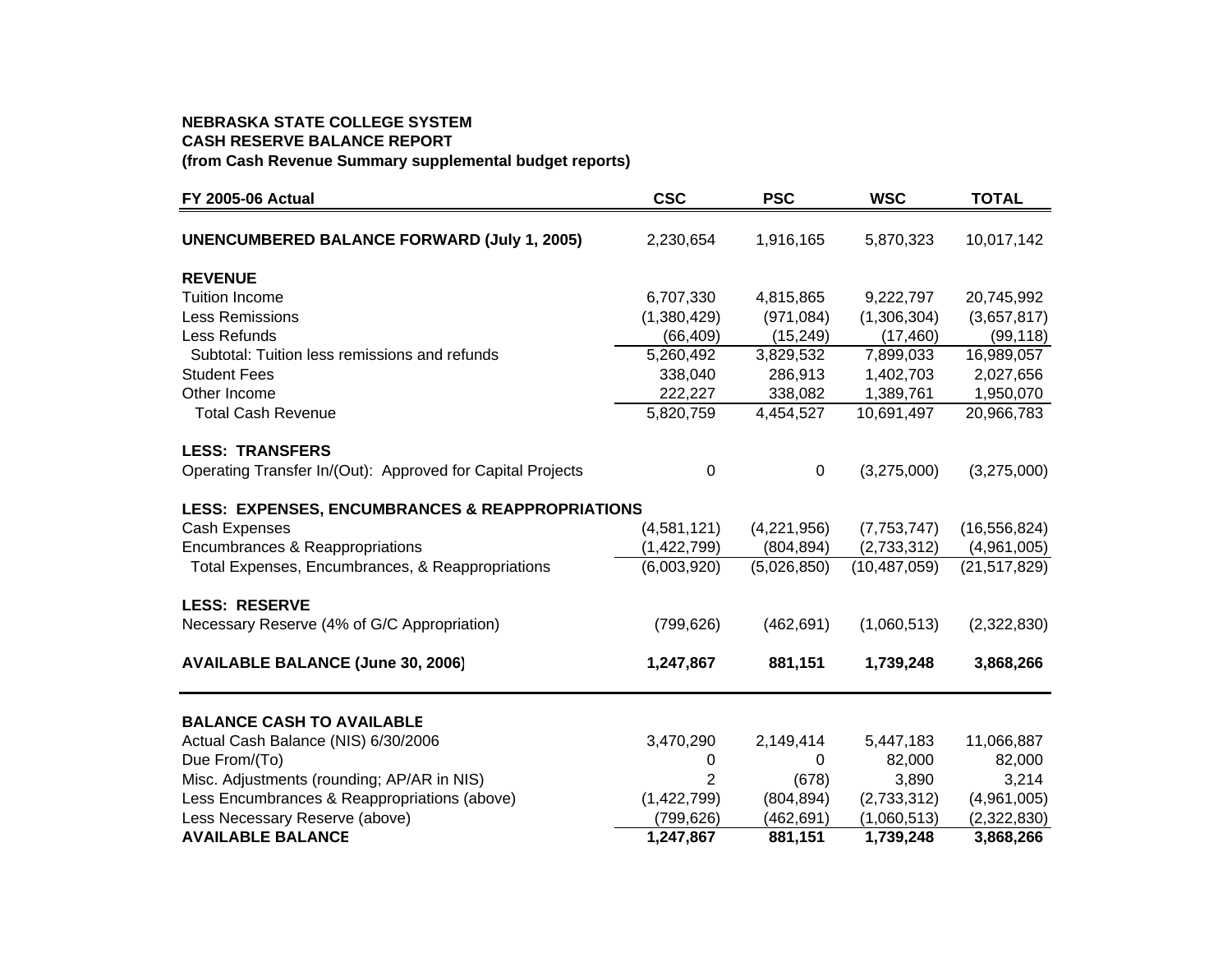#### **NEBRASKA STATE COLLEGE SYSTEM CASH RESERVE BALANCE REPORT (from Cash Revenue Summary supplemental budget reports)**

| FY 2006-07 Projected                                       | <b>CSC</b>  | <b>PSC</b>    | <b>WSC</b>    | <b>TOTAL</b>   |
|------------------------------------------------------------|-------------|---------------|---------------|----------------|
| <b>UNENCUMBERED BALANCE FORWARD (July 1, 2006)</b>         | 2,047,493   | 1,343,842     | 2,799,761     | 6,191,096      |
| <b>REVENUE</b>                                             |             |               |               |                |
| <b>Tuition Income</b>                                      | 7,200,000   | 5,824,238     | 9,725,000     | 22,749,238     |
| <b>Less Remissions</b>                                     | (1,615,000) | (1, 255, 175) | (1,430,450)   | (4,300,625)    |
| Less Refunds                                               | (72,000)    | (16,000)      | (25,000)      | (113,000)      |
| Subtotal: Tuition less remissions and refunds              | 5,513,000   | 4,553,063     | 8,269,550     | 18,335,613     |
| <b>Student Fees</b>                                        | 451,700     | 285,450       | 1,457,000     | 2,194,150      |
| Other Income                                               | 205,811     | 401,197       | 1,256,230     | 1,863,238      |
| <b>Total Cash Revenue</b>                                  | 6,170,511   | 5,239,710     | 10,982,780    | 22,393,001     |
| <b>LESS: EXPENSES, ENCUMBRANCES &amp; REAPPROPRIATIONS</b> |             |               |               |                |
| Cash Expenses                                              | (6,300,000) | (5, 109, 316) | (10,982,780)  | (22, 392, 096) |
| Encumbrances & Reappropriations                            | 0           | 0             | 0             | 0              |
| Total Expenses, Encumbrances & Reappropriations            | (6,300,000) | (5, 109, 316) | (10,982,780)  | (22, 392, 096) |
| <b>LESS: RESERVE</b>                                       |             |               |               |                |
| Necessary Reserve (4% of G/C Appropriation)                | (800,000)   | (523, 115)    | (1, 122, 873) | (2,445,988)    |
| <b>AVAILABLE BALANCE (Projected June 30, 2007)</b>         | 1,118,004   | 951,121       | 1,676,888     | 3,746,013      |
| <b>BALANCE CASH TO AVAILABLE</b>                           |             |               |               |                |
| Projected Cash Balance (NIS) 6/30/2007                     | 1,918,004   | 1,474,236     | 2,799,761     | 6,192,001      |
| Less Encumbrances & Reappropriations (above)               | 0           | 0             | $\Omega$      | $\Omega$       |
| Less Necessary Reserve (above)                             | (800,000)   | (523, 115)    | (1, 122, 873) | (2,445,988)    |
| <b>AVAILABLE BALANCE</b>                                   | 1,118,004   | 951,121       | 1,676,888     | 3,746,013      |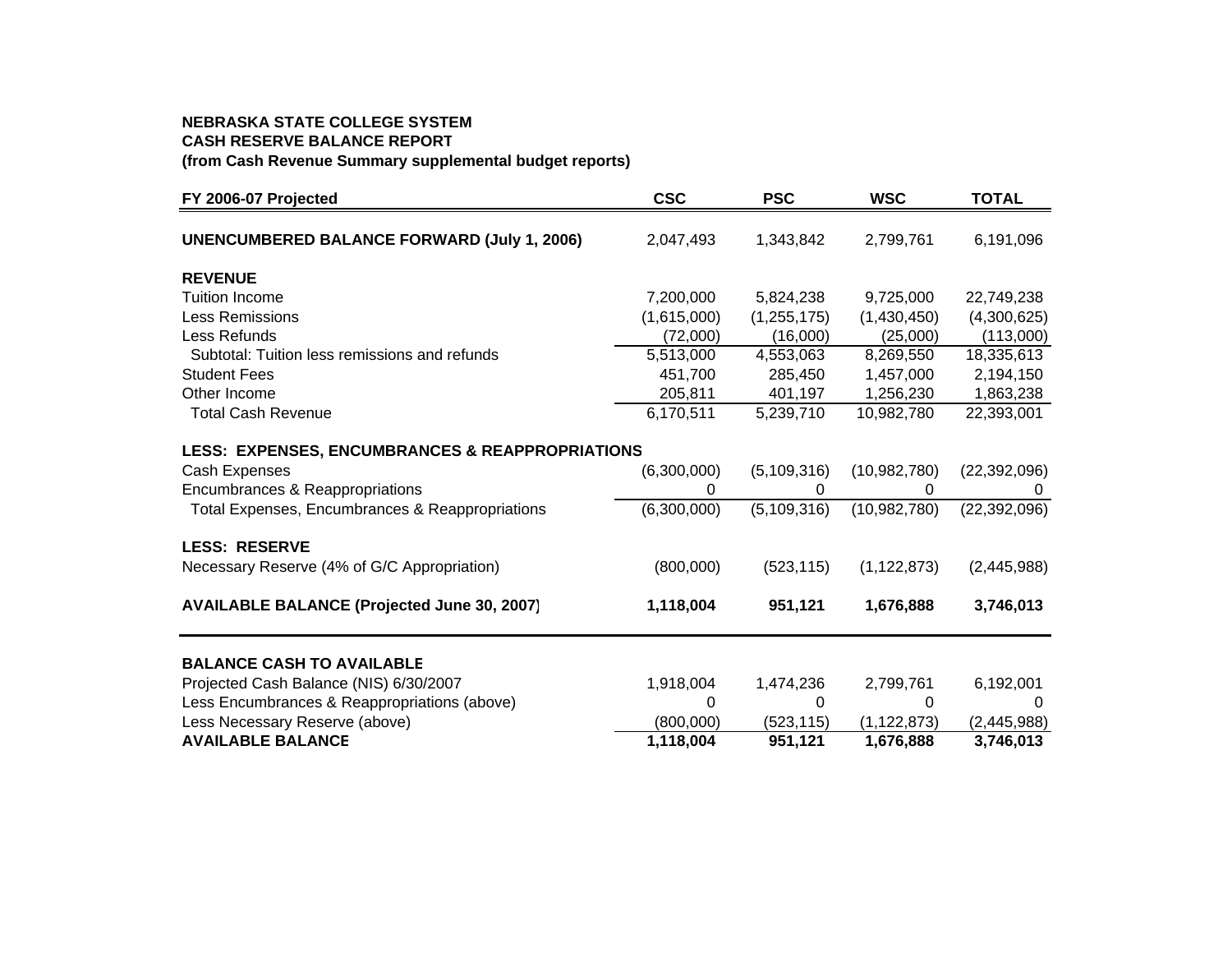# **Fiscal and Facilities Committee**

*Larry Teahon, Chair Cap Peterson Tyler Pribbeno* 

November 16, 2006

# Capital Construction Progress Reports for information only (July - September)

**\_\_\_\_\_\_\_\_\_\_\_\_\_\_\_\_\_\_\_\_\_\_\_\_\_\_\_\_\_\_\_\_\_\_\_\_\_\_\_\_\_\_\_\_\_\_\_\_\_\_\_\_\_\_\_\_\_\_\_\_\_\_\_\_\_\_\_\_\_\_\_\_\_\_\_\_** 

Priority: Financial Strength Strategy: 1 Goal: c

As required by Board Policy 8050, the colleges have submitted the following capital construction progress reports on their campus construction projects.

**\_\_\_\_\_\_\_\_\_\_\_\_\_\_\_\_\_\_\_\_\_\_\_\_\_\_\_\_\_\_\_\_\_\_\_\_\_\_\_\_\_\_\_\_\_\_\_\_\_\_\_\_\_\_\_\_\_\_\_\_\_\_\_\_\_\_\_\_\_\_\_\_\_\_\_\_** 

# **Chadron**

1. Sparks Hall Renovation – Interim report

## **Peru**

1. Hoyt Science Building Addition/Renovation – Interim report

#### **Wayne**

- 1. Neihardt Hall Renovation Interim report
- 2. Stadium Entry Plaza, Track and Restroom Project Interim report

The State Building Division requires quarterly reports on all capital construction projects funded with state funds. Copies will be forwarded to that office for their files.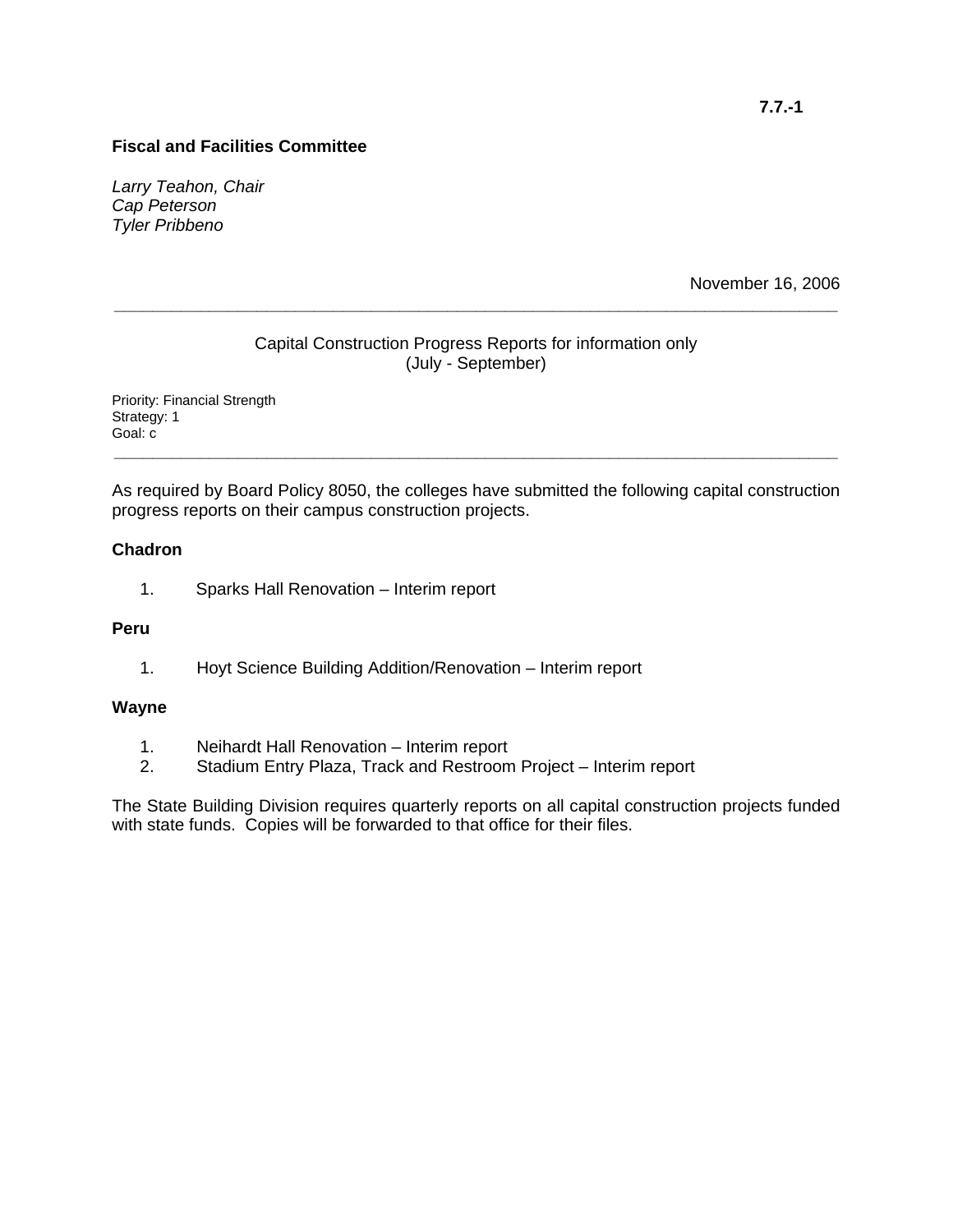#### **CAPITAL CONSTRUCTION QUARTERLY STATUS REPORT AS OF 10/19/06**

| <b>Project Information</b><br>Project Title:<br><b>Sparks Hall Renovation</b><br>Program Number:<br><b>Professional Consultant:</b><br>Bahr Vermeer and Haecker<br><b>Fuller Construction</b><br>General Contractor:<br>Net Square Footage: 11,165<br>Gross Square Footage: 17,218<br>3/23/2006<br><b>Bid Opening Date</b><br>Notice of Proceed Date<br>4/12/2006<br><b>Estimated Completion Date</b><br>Final Acceptance Date<br><b>Project Dates</b><br>Professional Consultants:<br>Bahr Vermeer and Haecker<br>(enter dates)<br><b>Needs Statement</b><br>Program Statement<br>11/5/2002<br><b>Professional Services Contract</b><br>10/30/2005<br><b>Bonds Sold</b><br><b>Preliminary Plans</b><br>Design Development<br>11/23/2005<br><b>Construction Contract</b><br>4/12/2006<br><b>Substantial Completion</b><br>5/30/2007<br>10/30/2007<br><b>Final Completion</b><br><b>Report Information</b><br>Status<br>Initial Report:<br>6/2/2006<br>$\boldsymbol{\mathsf{X}}$<br>Interim Report:<br>Final Report:<br><b>Financial Information</b><br><b>State Buildings</b><br>State Funds--LB No:<br>\$2,680,450.00<br>Federal Funds<br>LB 309 Funds<br>Cash Funds<br>Capital Imp. Fee Commitment<br>Other<br>Total Available<br>\$2,680,450.00<br>Revenue Bond Buildings<br><b>Bonds Sold</b><br>Costs of Issuance/Reserves<br><b>Balances of Proceeds</b><br>Revenue Sources for<br>1. Bond Proceeds<br>Construction<br>2. Interest Earnings<br>3. Other<br><b>Total Available</b><br>\$0.00<br><b>Expenditure Information</b><br>Proposed Budget<br><b>Expended to Date</b><br>Balance<br>Program Planning<br>Professional Fees & Reimb.<br>\$174,500.00<br>\$161,915.70<br>Life Cycle Cost Analysis<br>Construction<br>1. General, Mech., Elec.<br>\$2,428,600.00<br>\$529,651.50<br>2. Fixed Equipment<br>3. Sitework/Utilities<br>Furnishings/Moveable Equip.<br>\$95,000.00<br>\$0.00<br>Contingency<br>\$91,385.00<br>\$0.00<br>Artwork<br>\$20,000.00<br>\$0.00<br>Other Items | College: Chadron State College | <b>AU UI IVIIJIU</b> | Meeting Date: November 16, 2006 |  |
|--------------------------------------------------------------------------------------------------------------------------------------------------------------------------------------------------------------------------------------------------------------------------------------------------------------------------------------------------------------------------------------------------------------------------------------------------------------------------------------------------------------------------------------------------------------------------------------------------------------------------------------------------------------------------------------------------------------------------------------------------------------------------------------------------------------------------------------------------------------------------------------------------------------------------------------------------------------------------------------------------------------------------------------------------------------------------------------------------------------------------------------------------------------------------------------------------------------------------------------------------------------------------------------------------------------------------------------------------------------------------------------------------------------------------------------------------------------------------------------------------------------------------------------------------------------------------------------------------------------------------------------------------------------------------------------------------------------------------------------------------------------------------------------------------------------------------------------------------------------------------------------------------------------------------------------------------------------------------------------------|--------------------------------|----------------------|---------------------------------|--|
|                                                                                                                                                                                                                                                                                                                                                                                                                                                                                                                                                                                                                                                                                                                                                                                                                                                                                                                                                                                                                                                                                                                                                                                                                                                                                                                                                                                                                                                                                                                                                                                                                                                                                                                                                                                                                                                                                                                                                                                            |                                |                      |                                 |  |
|                                                                                                                                                                                                                                                                                                                                                                                                                                                                                                                                                                                                                                                                                                                                                                                                                                                                                                                                                                                                                                                                                                                                                                                                                                                                                                                                                                                                                                                                                                                                                                                                                                                                                                                                                                                                                                                                                                                                                                                            |                                |                      |                                 |  |
| \$0.00<br>\$12,584.30<br>\$0.00<br>\$1,898,948.50<br>\$0.00<br>\$0.00<br>\$95,000.00<br>\$91,385.00<br>\$20,000.00                                                                                                                                                                                                                                                                                                                                                                                                                                                                                                                                                                                                                                                                                                                                                                                                                                                                                                                                                                                                                                                                                                                                                                                                                                                                                                                                                                                                                                                                                                                                                                                                                                                                                                                                                                                                                                                                         |                                |                      |                                 |  |
|                                                                                                                                                                                                                                                                                                                                                                                                                                                                                                                                                                                                                                                                                                                                                                                                                                                                                                                                                                                                                                                                                                                                                                                                                                                                                                                                                                                                                                                                                                                                                                                                                                                                                                                                                                                                                                                                                                                                                                                            |                                |                      |                                 |  |
|                                                                                                                                                                                                                                                                                                                                                                                                                                                                                                                                                                                                                                                                                                                                                                                                                                                                                                                                                                                                                                                                                                                                                                                                                                                                                                                                                                                                                                                                                                                                                                                                                                                                                                                                                                                                                                                                                                                                                                                            |                                |                      |                                 |  |
|                                                                                                                                                                                                                                                                                                                                                                                                                                                                                                                                                                                                                                                                                                                                                                                                                                                                                                                                                                                                                                                                                                                                                                                                                                                                                                                                                                                                                                                                                                                                                                                                                                                                                                                                                                                                                                                                                                                                                                                            |                                |                      |                                 |  |
|                                                                                                                                                                                                                                                                                                                                                                                                                                                                                                                                                                                                                                                                                                                                                                                                                                                                                                                                                                                                                                                                                                                                                                                                                                                                                                                                                                                                                                                                                                                                                                                                                                                                                                                                                                                                                                                                                                                                                                                            |                                |                      |                                 |  |
|                                                                                                                                                                                                                                                                                                                                                                                                                                                                                                                                                                                                                                                                                                                                                                                                                                                                                                                                                                                                                                                                                                                                                                                                                                                                                                                                                                                                                                                                                                                                                                                                                                                                                                                                                                                                                                                                                                                                                                                            |                                |                      |                                 |  |
|                                                                                                                                                                                                                                                                                                                                                                                                                                                                                                                                                                                                                                                                                                                                                                                                                                                                                                                                                                                                                                                                                                                                                                                                                                                                                                                                                                                                                                                                                                                                                                                                                                                                                                                                                                                                                                                                                                                                                                                            |                                |                      |                                 |  |
|                                                                                                                                                                                                                                                                                                                                                                                                                                                                                                                                                                                                                                                                                                                                                                                                                                                                                                                                                                                                                                                                                                                                                                                                                                                                                                                                                                                                                                                                                                                                                                                                                                                                                                                                                                                                                                                                                                                                                                                            |                                |                      |                                 |  |
|                                                                                                                                                                                                                                                                                                                                                                                                                                                                                                                                                                                                                                                                                                                                                                                                                                                                                                                                                                                                                                                                                                                                                                                                                                                                                                                                                                                                                                                                                                                                                                                                                                                                                                                                                                                                                                                                                                                                                                                            |                                |                      |                                 |  |
|                                                                                                                                                                                                                                                                                                                                                                                                                                                                                                                                                                                                                                                                                                                                                                                                                                                                                                                                                                                                                                                                                                                                                                                                                                                                                                                                                                                                                                                                                                                                                                                                                                                                                                                                                                                                                                                                                                                                                                                            |                                |                      |                                 |  |
|                                                                                                                                                                                                                                                                                                                                                                                                                                                                                                                                                                                                                                                                                                                                                                                                                                                                                                                                                                                                                                                                                                                                                                                                                                                                                                                                                                                                                                                                                                                                                                                                                                                                                                                                                                                                                                                                                                                                                                                            |                                |                      |                                 |  |
|                                                                                                                                                                                                                                                                                                                                                                                                                                                                                                                                                                                                                                                                                                                                                                                                                                                                                                                                                                                                                                                                                                                                                                                                                                                                                                                                                                                                                                                                                                                                                                                                                                                                                                                                                                                                                                                                                                                                                                                            |                                |                      |                                 |  |
|                                                                                                                                                                                                                                                                                                                                                                                                                                                                                                                                                                                                                                                                                                                                                                                                                                                                                                                                                                                                                                                                                                                                                                                                                                                                                                                                                                                                                                                                                                                                                                                                                                                                                                                                                                                                                                                                                                                                                                                            |                                |                      |                                 |  |
|                                                                                                                                                                                                                                                                                                                                                                                                                                                                                                                                                                                                                                                                                                                                                                                                                                                                                                                                                                                                                                                                                                                                                                                                                                                                                                                                                                                                                                                                                                                                                                                                                                                                                                                                                                                                                                                                                                                                                                                            |                                |                      |                                 |  |
|                                                                                                                                                                                                                                                                                                                                                                                                                                                                                                                                                                                                                                                                                                                                                                                                                                                                                                                                                                                                                                                                                                                                                                                                                                                                                                                                                                                                                                                                                                                                                                                                                                                                                                                                                                                                                                                                                                                                                                                            |                                |                      |                                 |  |
|                                                                                                                                                                                                                                                                                                                                                                                                                                                                                                                                                                                                                                                                                                                                                                                                                                                                                                                                                                                                                                                                                                                                                                                                                                                                                                                                                                                                                                                                                                                                                                                                                                                                                                                                                                                                                                                                                                                                                                                            |                                |                      |                                 |  |
|                                                                                                                                                                                                                                                                                                                                                                                                                                                                                                                                                                                                                                                                                                                                                                                                                                                                                                                                                                                                                                                                                                                                                                                                                                                                                                                                                                                                                                                                                                                                                                                                                                                                                                                                                                                                                                                                                                                                                                                            |                                |                      |                                 |  |
|                                                                                                                                                                                                                                                                                                                                                                                                                                                                                                                                                                                                                                                                                                                                                                                                                                                                                                                                                                                                                                                                                                                                                                                                                                                                                                                                                                                                                                                                                                                                                                                                                                                                                                                                                                                                                                                                                                                                                                                            |                                |                      |                                 |  |
|                                                                                                                                                                                                                                                                                                                                                                                                                                                                                                                                                                                                                                                                                                                                                                                                                                                                                                                                                                                                                                                                                                                                                                                                                                                                                                                                                                                                                                                                                                                                                                                                                                                                                                                                                                                                                                                                                                                                                                                            |                                |                      |                                 |  |
|                                                                                                                                                                                                                                                                                                                                                                                                                                                                                                                                                                                                                                                                                                                                                                                                                                                                                                                                                                                                                                                                                                                                                                                                                                                                                                                                                                                                                                                                                                                                                                                                                                                                                                                                                                                                                                                                                                                                                                                            |                                |                      |                                 |  |
|                                                                                                                                                                                                                                                                                                                                                                                                                                                                                                                                                                                                                                                                                                                                                                                                                                                                                                                                                                                                                                                                                                                                                                                                                                                                                                                                                                                                                                                                                                                                                                                                                                                                                                                                                                                                                                                                                                                                                                                            |                                |                      |                                 |  |
|                                                                                                                                                                                                                                                                                                                                                                                                                                                                                                                                                                                                                                                                                                                                                                                                                                                                                                                                                                                                                                                                                                                                                                                                                                                                                                                                                                                                                                                                                                                                                                                                                                                                                                                                                                                                                                                                                                                                                                                            |                                |                      |                                 |  |
|                                                                                                                                                                                                                                                                                                                                                                                                                                                                                                                                                                                                                                                                                                                                                                                                                                                                                                                                                                                                                                                                                                                                                                                                                                                                                                                                                                                                                                                                                                                                                                                                                                                                                                                                                                                                                                                                                                                                                                                            |                                |                      |                                 |  |
|                                                                                                                                                                                                                                                                                                                                                                                                                                                                                                                                                                                                                                                                                                                                                                                                                                                                                                                                                                                                                                                                                                                                                                                                                                                                                                                                                                                                                                                                                                                                                                                                                                                                                                                                                                                                                                                                                                                                                                                            |                                |                      |                                 |  |
|                                                                                                                                                                                                                                                                                                                                                                                                                                                                                                                                                                                                                                                                                                                                                                                                                                                                                                                                                                                                                                                                                                                                                                                                                                                                                                                                                                                                                                                                                                                                                                                                                                                                                                                                                                                                                                                                                                                                                                                            |                                |                      |                                 |  |
|                                                                                                                                                                                                                                                                                                                                                                                                                                                                                                                                                                                                                                                                                                                                                                                                                                                                                                                                                                                                                                                                                                                                                                                                                                                                                                                                                                                                                                                                                                                                                                                                                                                                                                                                                                                                                                                                                                                                                                                            |                                |                      |                                 |  |
|                                                                                                                                                                                                                                                                                                                                                                                                                                                                                                                                                                                                                                                                                                                                                                                                                                                                                                                                                                                                                                                                                                                                                                                                                                                                                                                                                                                                                                                                                                                                                                                                                                                                                                                                                                                                                                                                                                                                                                                            |                                |                      |                                 |  |
|                                                                                                                                                                                                                                                                                                                                                                                                                                                                                                                                                                                                                                                                                                                                                                                                                                                                                                                                                                                                                                                                                                                                                                                                                                                                                                                                                                                                                                                                                                                                                                                                                                                                                                                                                                                                                                                                                                                                                                                            |                                |                      |                                 |  |
|                                                                                                                                                                                                                                                                                                                                                                                                                                                                                                                                                                                                                                                                                                                                                                                                                                                                                                                                                                                                                                                                                                                                                                                                                                                                                                                                                                                                                                                                                                                                                                                                                                                                                                                                                                                                                                                                                                                                                                                            |                                |                      |                                 |  |
|                                                                                                                                                                                                                                                                                                                                                                                                                                                                                                                                                                                                                                                                                                                                                                                                                                                                                                                                                                                                                                                                                                                                                                                                                                                                                                                                                                                                                                                                                                                                                                                                                                                                                                                                                                                                                                                                                                                                                                                            |                                |                      |                                 |  |
|                                                                                                                                                                                                                                                                                                                                                                                                                                                                                                                                                                                                                                                                                                                                                                                                                                                                                                                                                                                                                                                                                                                                                                                                                                                                                                                                                                                                                                                                                                                                                                                                                                                                                                                                                                                                                                                                                                                                                                                            |                                |                      |                                 |  |
|                                                                                                                                                                                                                                                                                                                                                                                                                                                                                                                                                                                                                                                                                                                                                                                                                                                                                                                                                                                                                                                                                                                                                                                                                                                                                                                                                                                                                                                                                                                                                                                                                                                                                                                                                                                                                                                                                                                                                                                            |                                |                      |                                 |  |
|                                                                                                                                                                                                                                                                                                                                                                                                                                                                                                                                                                                                                                                                                                                                                                                                                                                                                                                                                                                                                                                                                                                                                                                                                                                                                                                                                                                                                                                                                                                                                                                                                                                                                                                                                                                                                                                                                                                                                                                            |                                |                      |                                 |  |
|                                                                                                                                                                                                                                                                                                                                                                                                                                                                                                                                                                                                                                                                                                                                                                                                                                                                                                                                                                                                                                                                                                                                                                                                                                                                                                                                                                                                                                                                                                                                                                                                                                                                                                                                                                                                                                                                                                                                                                                            |                                |                      |                                 |  |
|                                                                                                                                                                                                                                                                                                                                                                                                                                                                                                                                                                                                                                                                                                                                                                                                                                                                                                                                                                                                                                                                                                                                                                                                                                                                                                                                                                                                                                                                                                                                                                                                                                                                                                                                                                                                                                                                                                                                                                                            |                                |                      |                                 |  |
|                                                                                                                                                                                                                                                                                                                                                                                                                                                                                                                                                                                                                                                                                                                                                                                                                                                                                                                                                                                                                                                                                                                                                                                                                                                                                                                                                                                                                                                                                                                                                                                                                                                                                                                                                                                                                                                                                                                                                                                            |                                |                      |                                 |  |
|                                                                                                                                                                                                                                                                                                                                                                                                                                                                                                                                                                                                                                                                                                                                                                                                                                                                                                                                                                                                                                                                                                                                                                                                                                                                                                                                                                                                                                                                                                                                                                                                                                                                                                                                                                                                                                                                                                                                                                                            |                                |                      |                                 |  |
|                                                                                                                                                                                                                                                                                                                                                                                                                                                                                                                                                                                                                                                                                                                                                                                                                                                                                                                                                                                                                                                                                                                                                                                                                                                                                                                                                                                                                                                                                                                                                                                                                                                                                                                                                                                                                                                                                                                                                                                            |                                |                      |                                 |  |
|                                                                                                                                                                                                                                                                                                                                                                                                                                                                                                                                                                                                                                                                                                                                                                                                                                                                                                                                                                                                                                                                                                                                                                                                                                                                                                                                                                                                                                                                                                                                                                                                                                                                                                                                                                                                                                                                                                                                                                                            |                                |                      |                                 |  |
|                                                                                                                                                                                                                                                                                                                                                                                                                                                                                                                                                                                                                                                                                                                                                                                                                                                                                                                                                                                                                                                                                                                                                                                                                                                                                                                                                                                                                                                                                                                                                                                                                                                                                                                                                                                                                                                                                                                                                                                            |                                |                      |                                 |  |
|                                                                                                                                                                                                                                                                                                                                                                                                                                                                                                                                                                                                                                                                                                                                                                                                                                                                                                                                                                                                                                                                                                                                                                                                                                                                                                                                                                                                                                                                                                                                                                                                                                                                                                                                                                                                                                                                                                                                                                                            |                                |                      |                                 |  |
|                                                                                                                                                                                                                                                                                                                                                                                                                                                                                                                                                                                                                                                                                                                                                                                                                                                                                                                                                                                                                                                                                                                                                                                                                                                                                                                                                                                                                                                                                                                                                                                                                                                                                                                                                                                                                                                                                                                                                                                            |                                |                      |                                 |  |
|                                                                                                                                                                                                                                                                                                                                                                                                                                                                                                                                                                                                                                                                                                                                                                                                                                                                                                                                                                                                                                                                                                                                                                                                                                                                                                                                                                                                                                                                                                                                                                                                                                                                                                                                                                                                                                                                                                                                                                                            |                                |                      |                                 |  |
|                                                                                                                                                                                                                                                                                                                                                                                                                                                                                                                                                                                                                                                                                                                                                                                                                                                                                                                                                                                                                                                                                                                                                                                                                                                                                                                                                                                                                                                                                                                                                                                                                                                                                                                                                                                                                                                                                                                                                                                            |                                |                      |                                 |  |
|                                                                                                                                                                                                                                                                                                                                                                                                                                                                                                                                                                                                                                                                                                                                                                                                                                                                                                                                                                                                                                                                                                                                                                                                                                                                                                                                                                                                                                                                                                                                                                                                                                                                                                                                                                                                                                                                                                                                                                                            |                                |                      |                                 |  |
|                                                                                                                                                                                                                                                                                                                                                                                                                                                                                                                                                                                                                                                                                                                                                                                                                                                                                                                                                                                                                                                                                                                                                                                                                                                                                                                                                                                                                                                                                                                                                                                                                                                                                                                                                                                                                                                                                                                                                                                            |                                |                      |                                 |  |
|                                                                                                                                                                                                                                                                                                                                                                                                                                                                                                                                                                                                                                                                                                                                                                                                                                                                                                                                                                                                                                                                                                                                                                                                                                                                                                                                                                                                                                                                                                                                                                                                                                                                                                                                                                                                                                                                                                                                                                                            |                                |                      |                                 |  |
| 1. Special/Tech. Equipment                                                                                                                                                                                                                                                                                                                                                                                                                                                                                                                                                                                                                                                                                                                                                                                                                                                                                                                                                                                                                                                                                                                                                                                                                                                                                                                                                                                                                                                                                                                                                                                                                                                                                                                                                                                                                                                                                                                                                                 |                                |                      |                                 |  |
| 2. Asbestos Abatement<br>\$20,701.00                                                                                                                                                                                                                                                                                                                                                                                                                                                                                                                                                                                                                                                                                                                                                                                                                                                                                                                                                                                                                                                                                                                                                                                                                                                                                                                                                                                                                                                                                                                                                                                                                                                                                                                                                                                                                                                                                                                                                       |                                |                      |                                 |  |
| Change Orders                                                                                                                                                                                                                                                                                                                                                                                                                                                                                                                                                                                                                                                                                                                                                                                                                                                                                                                                                                                                                                                                                                                                                                                                                                                                                                                                                                                                                                                                                                                                                                                                                                                                                                                                                                                                                                                                                                                                                                              |                                |                      |                                 |  |
| 1. Fuller Construction 4/25/06<br>$-$117,035.00$<br>$-$117,035.00$                                                                                                                                                                                                                                                                                                                                                                                                                                                                                                                                                                                                                                                                                                                                                                                                                                                                                                                                                                                                                                                                                                                                                                                                                                                                                                                                                                                                                                                                                                                                                                                                                                                                                                                                                                                                                                                                                                                         |                                |                      |                                 |  |
| \$0.00<br>2.                                                                                                                                                                                                                                                                                                                                                                                                                                                                                                                                                                                                                                                                                                                                                                                                                                                                                                                                                                                                                                                                                                                                                                                                                                                                                                                                                                                                                                                                                                                                                                                                                                                                                                                                                                                                                                                                                                                                                                               |                                |                      |                                 |  |
| <b>TOTALS</b><br>\$2,000,882.80<br>\$2,692,450.00<br>\$712,268.20                                                                                                                                                                                                                                                                                                                                                                                                                                                                                                                                                                                                                                                                                                                                                                                                                                                                                                                                                                                                                                                                                                                                                                                                                                                                                                                                                                                                                                                                                                                                                                                                                                                                                                                                                                                                                                                                                                                          |                                |                      |                                 |  |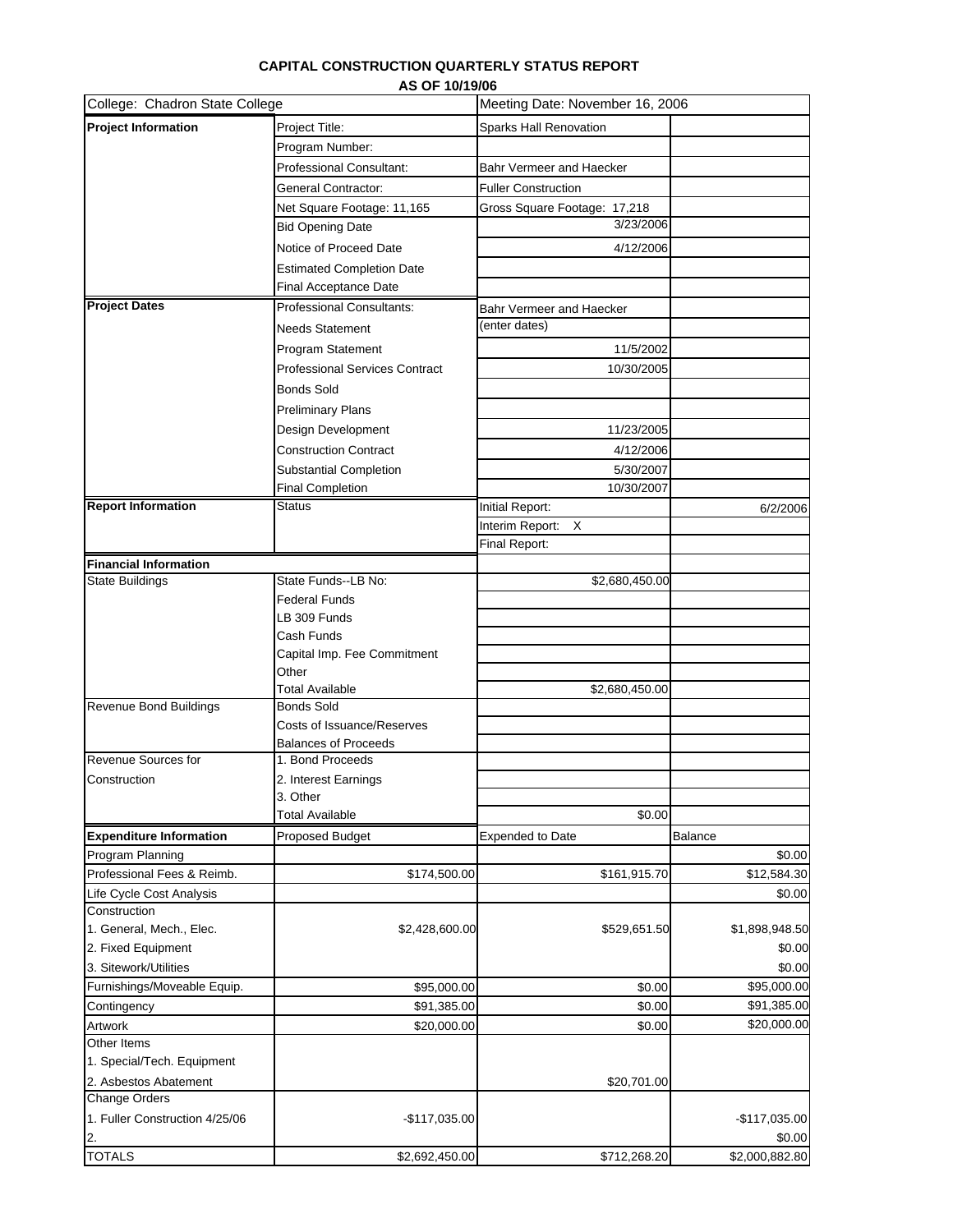#### **CAPITAL CONSTRUCTION QUARTERLY STATUS REPORT July - Sept 2006**

| College:Peru                                           |                                                 | Meeting Date:                                 | Sept. 16, 2006   |
|--------------------------------------------------------|-------------------------------------------------|-----------------------------------------------|------------------|
| <b>Project Information</b>                             | Project Title:                                  | Hoyt Science Building Addition and Renovation |                  |
|                                                        | Program Number:                                 | 940 and 920                                   |                  |
|                                                        | Professional Consultant:                        | The Clark Enersen Partners                    |                  |
|                                                        | General Contractor:                             | Rogge Davis Construction LLC                  |                  |
|                                                        | Net Square Footage:16,636                       | Gross Square Footage: 28,881                  |                  |
|                                                        | <b>Bid Opening Date</b>                         | 5/2/2000                                      |                  |
|                                                        | Notice of Proceed Date                          | 5/19/2000                                     |                  |
|                                                        | <b>Estimated Completion Date</b>                | 8/10/2001                                     |                  |
|                                                        | Final Acceptance Date                           | 11/15/2002                                    |                  |
| <b>Project Dates</b>                                   | Professional Consultants:                       | (enter dates)                                 |                  |
|                                                        | <b>Needs Statement</b>                          | 9/22/1998                                     |                  |
|                                                        |                                                 |                                               |                  |
|                                                        | Program Statement                               | 2/3/1999                                      |                  |
|                                                        | <b>Professional Services Contract</b>           | 3/17/1999                                     |                  |
|                                                        | <b>Bonds Sold</b>                               |                                               |                  |
|                                                        | <b>Preliminary Plans</b>                        |                                               |                  |
|                                                        | Design Development                              | 12/1/1999                                     |                  |
|                                                        | <b>Construction Contract</b>                    | 5/15/2000                                     |                  |
|                                                        | <b>Substantial Completion</b>                   | 3/4/2002                                      |                  |
|                                                        | <b>Final Completion</b>                         | 11/15/2002                                    |                  |
| <b>Report Information</b>                              | Status                                          | Initial Report:                               |                  |
|                                                        |                                                 | Interim Report:X<br>Final Report:             |                  |
|                                                        |                                                 |                                               |                  |
| <b>Financial Information</b><br><b>State Buildings</b> | <b>Proposed Budget</b>                          | <b>Expended to Date</b>                       | Balance          |
| State Funds--LB No:1138                                | \$3,570,700.00                                  | \$3,570,700.00                                | \$0.00           |
| State Funds--LB No:1138 Misc                           | \$528,481.12                                    | \$528,481.12                                  | \$0.00           |
| State Funds--LB No:1217                                | \$29,950.00                                     | \$29,950.00                                   | \$0.00           |
| <b>PSC Foundation Sunk Cost</b>                        | \$70,000.00                                     | \$70,000.00                                   | \$0.00           |
| <b>Foundation Construction Funds</b>                   | \$81,000.00                                     | \$79,785.95                                   | \$1,214.05       |
|                                                        | \$0.00                                          | \$0.00                                        | \$0.00           |
| Cash Funds                                             | \$30,000.00                                     | \$30,000.00                                   | \$0.00           |
| Capital Imp. Fee Commitment                            | \$74,446.67                                     | \$74,446.67                                   | \$0.00           |
| Other                                                  | \$0.00                                          | \$0.00                                        | \$0.00           |
| <b>Total Available</b>                                 | \$4,384,577.79                                  | \$4,383,363.74                                | \$1,214.05       |
| Revenue Bond Buildings                                 | <b>Bonds Sold</b><br>Costs of Issuance/Reserves | \$                                            |                  |
|                                                        | <b>Balances of Proceeds</b>                     |                                               |                  |
| Revenue Sources for                                    | 1. Bond Proceeds                                |                                               |                  |
| Construction                                           | 2. Interest Earnings                            |                                               |                  |
|                                                        | 3. Other                                        |                                               |                  |
|                                                        | <b>Total Available</b>                          |                                               |                  |
| <b>Expenditure Information</b>                         | Proposed Budget                                 | <b>Expended to Date</b>                       | Balance          |
| Program Planning                                       | \$30,000.00                                     | \$30,000.00                                   | \$0.00           |
| Professional Fees                                      | \$250,537.99                                    | \$250,537.99                                  | \$0.00           |
| Life Cycle Cost Analysis                               | \$0.00                                          | \$0.00                                        | \$0.00           |
| Construction                                           |                                                 |                                               |                  |
| 1. General, Mech., Elec.                               | \$3,599,930.00                                  | \$3,599,930.00                                | \$0.00           |
| 2. Fixed Equipment                                     | \$43,959.33                                     | \$43,959.33                                   | \$0.00           |
| 3. Site work/Utilities                                 | \$21,273.50                                     | \$21,273.50                                   | \$0.00           |
| Furnishings/Moveable Equip.                            | \$152,290.27                                    | \$152,290.27                                  | \$0.00           |
| Contingency                                            | \$0.00                                          | \$0.00                                        | \$0.00           |
| Artwork                                                | \$40,000.00                                     | \$38,785.95                                   | \$1,214.05       |
| Other Items                                            |                                                 |                                               |                  |
| 1.Administrative Fees                                  | \$7,664.53                                      | \$7,664.53                                    | \$0.00           |
| 2.Relocaton                                            | \$18,301.09                                     | \$18,301.09                                   | \$0.00           |
| 3. Testing and Surveys                                 | \$1,302.50                                      | \$1,302.50                                    | \$0.00           |
| 4.Asbestos Abatement                                   | \$42,023.58                                     | \$42,023.58                                   | \$0.00           |
| 5.Legal fees and Insurance                             | \$915.00                                        | \$915.00                                      | \$0.00           |
| Change Orders                                          |                                                 |                                               |                  |
| 1. Auger cast piles, rebar                             | \$27,392.00                                     | \$27,392.00                                   | \$0.00           |
| 2. Existing Drain Inlet                                | \$2,559.00                                      | \$2,559.00                                    | \$0.00           |
| 3. Steel Column                                        | \$0.00                                          | \$0.00                                        | \$0.00           |
| 4. Additional Ceiling                                  | \$78,649.00                                     | \$78,649.00                                   | \$0.00           |
| 5. Delete planter box, add locks                       | \$9,877.00                                      | \$9,877.00                                    | \$0.00           |
| 6. Data Cabling for remodeling                         | \$13,845.00                                     | \$13,845.00                                   | \$0.00           |
| 7. Install water purifiers                             | \$9,947.00                                      | \$9,947.00                                    | \$0.00           |
| 8. Landscaping changes AC<br>9.Autoclave/Code issues   | \$9,797.00<br>\$9,863.00                        | \$9,797.00                                    | \$0.00<br>\$0.00 |
| 10. Water purifier/Ice Maker                           | \$9,975.00                                      | \$9,863.00<br>\$9,975.00                      | \$0.00           |
| 11. Paving Changes                                     | \$4,476.00                                      | \$4,476.00                                    | \$0.00           |
| TOTALS                                                 | \$4,384,577.79                                  | \$4,383,363.74                                | \$1,214.05       |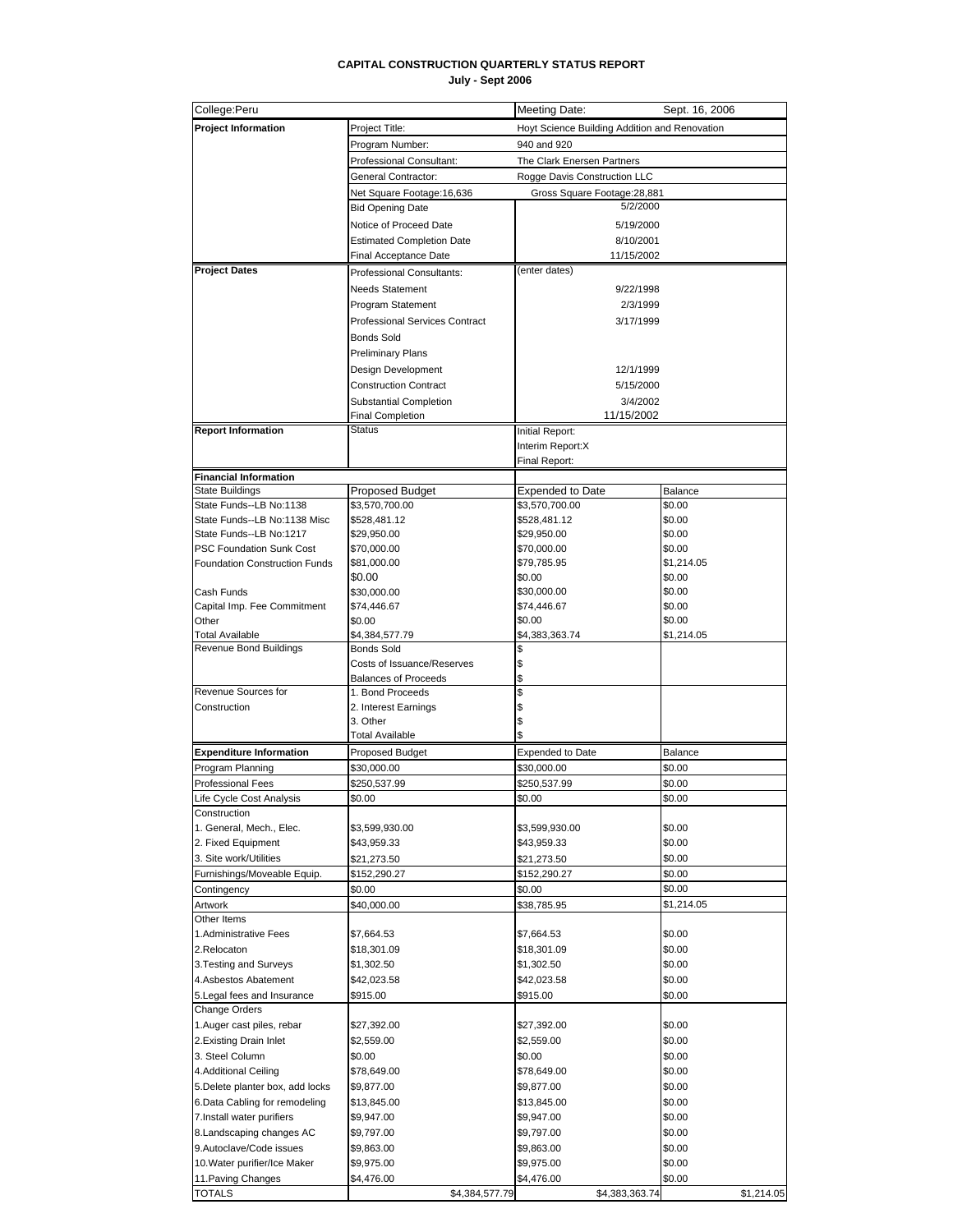## **CAPITAL CONSTRUCTION QUARTERLY STATUS REPORT**

# **As of September 30, 2006**

\*\*\*project being held open for artwork and wireless networks\*\*

| College: Wayne State College                       |                                       | Meeting Date: September 14 and 15, 2006 |                              |
|----------------------------------------------------|---------------------------------------|-----------------------------------------|------------------------------|
| <b>Project Information</b>                         | Project Title:                        | Neihardt Hall Renovation                |                              |
|                                                    | Program Number:                       | na                                      |                              |
|                                                    | <b>Professional Consultant:</b>       | Bahr Vermeer & Haecker, Architects      |                              |
|                                                    | General Contractor:                   | <b>B.D. Construction</b>                |                              |
|                                                    | Net Square Footage: 42994             | Gross Square Footage:                   |                              |
|                                                    | <b>Bid Opening Date</b>               | November-03                             |                              |
|                                                    | Notice of Proceed Date                | November-02                             |                              |
|                                                    | <b>Estimated Completion Date</b>      | October-03                              |                              |
|                                                    | Final Acceptance Date                 |                                         |                              |
| <b>Project Dates</b>                               | Professional Consultants:             | June-02                                 |                              |
|                                                    | <b>Needs Statement</b>                |                                         |                              |
|                                                    | Program Statement                     |                                         | February-02 (Sinclair Hille) |
|                                                    | <b>Professional Services Contract</b> | June-02 (BVH)                           |                              |
|                                                    | <b>Bonds Sold</b>                     |                                         |                              |
|                                                    |                                       | August-02                               |                              |
|                                                    | <b>Prelominary Plans</b>              |                                         |                              |
|                                                    | Design Development                    | September-02                            |                              |
|                                                    | <b>Construction Contract</b>          | January-03                              |                              |
|                                                    | <b>Substantial Completion</b>         | November-03                             |                              |
| <b>Report Information</b>                          | <b>Final Completion</b><br>Status     |                                         |                              |
|                                                    |                                       | <b>Initial Report:</b>                  | X                            |
|                                                    |                                       | Interim Report:<br>Final Report:        |                              |
| <b>Financial Information</b>                       |                                       |                                         |                              |
| <b>State Buildings</b>                             | State Funds--LB No:                   | \$                                      |                              |
|                                                    | <b>Federal Funds</b>                  | \$                                      |                              |
|                                                    | LB 309 Funds                          | \$                                      |                              |
|                                                    | Cash Funds                            | \$                                      |                              |
|                                                    | Capital Imp. Fee Commitment           | \$                                      |                              |
|                                                    | Other                                 | \$                                      |                              |
|                                                    | <b>Total Available</b>                | \$                                      |                              |
| <b>Revenue Bond Buildings</b>                      | <b>Bonds Sold</b>                     | \$                                      |                              |
|                                                    | Costs of Issuance/Reserves            | \$                                      |                              |
|                                                    | <b>Balances of Proceeds</b>           | \$                                      |                              |
| Revenue Sources for                                | 1. Bond Proceeds                      | \$3,150,000                             |                              |
| Construction                                       | 2. Interest Earnings                  | \$                                      |                              |
|                                                    | 3. Other<br><b>Total Available</b>    | \$90,000<br>\$3,240,000                 |                              |
|                                                    |                                       |                                         |                              |
| <b>Expenditure Information</b><br>Program Planning | <b>Proposed Budget</b><br>\$0.00      | <b>Expended to Date</b><br>\$0.00       | <b>Balance</b><br>\$0.00     |
| <b>Professional Fees</b>                           | \$245,021.75                          | \$245,021.75                            | \$0.00                       |
| Life Cycle Cost Analysis                           | \$0.00                                | \$0.00                                  | \$0.00                       |
| Construction                                       |                                       |                                         |                              |
| 1. General, Mech., Elec.                           | \$2,810,628.00                        | \$2,835,293.71                          | $-$24,665.71$                |
| 2. Fixed Equipment                                 | \$0.00                                | \$0.00                                  | \$0.00                       |
| 3. Sitework/Utilities                              | \$0.00                                | \$0.00                                  | \$0.00                       |
| Furnishings/Moveable Equip.                        | \$15,200.00                           | \$0.00                                  | \$15,200.00                  |
| Contingency                                        | \$9,532.25                            | \$0.00                                  | \$9,532.25                   |
| Artwork                                            | \$28,795.00                           | \$0.00                                  | \$28,795.00                  |
| Other Items                                        |                                       |                                         |                              |
| 1. Roof                                            | \$99,850.00                           | \$83,018.00                             | \$16,832.00                  |
| 2. Cable, Sign, Key, Asb, Adv                      | \$30,973.00                           | \$21,205.28                             | \$9,767.72                   |
| Change Orders                                      |                                       |                                         |                              |
| 1.                                                 | \$0.00                                | \$0.00                                  | \$0.00                       |
| 2.                                                 | \$0.00                                | \$0.00                                  | \$0.00                       |
| <b>TOTALS</b>                                      | \$3,240,000.00                        | \$3,184,538.74                          | \$55,461.26                  |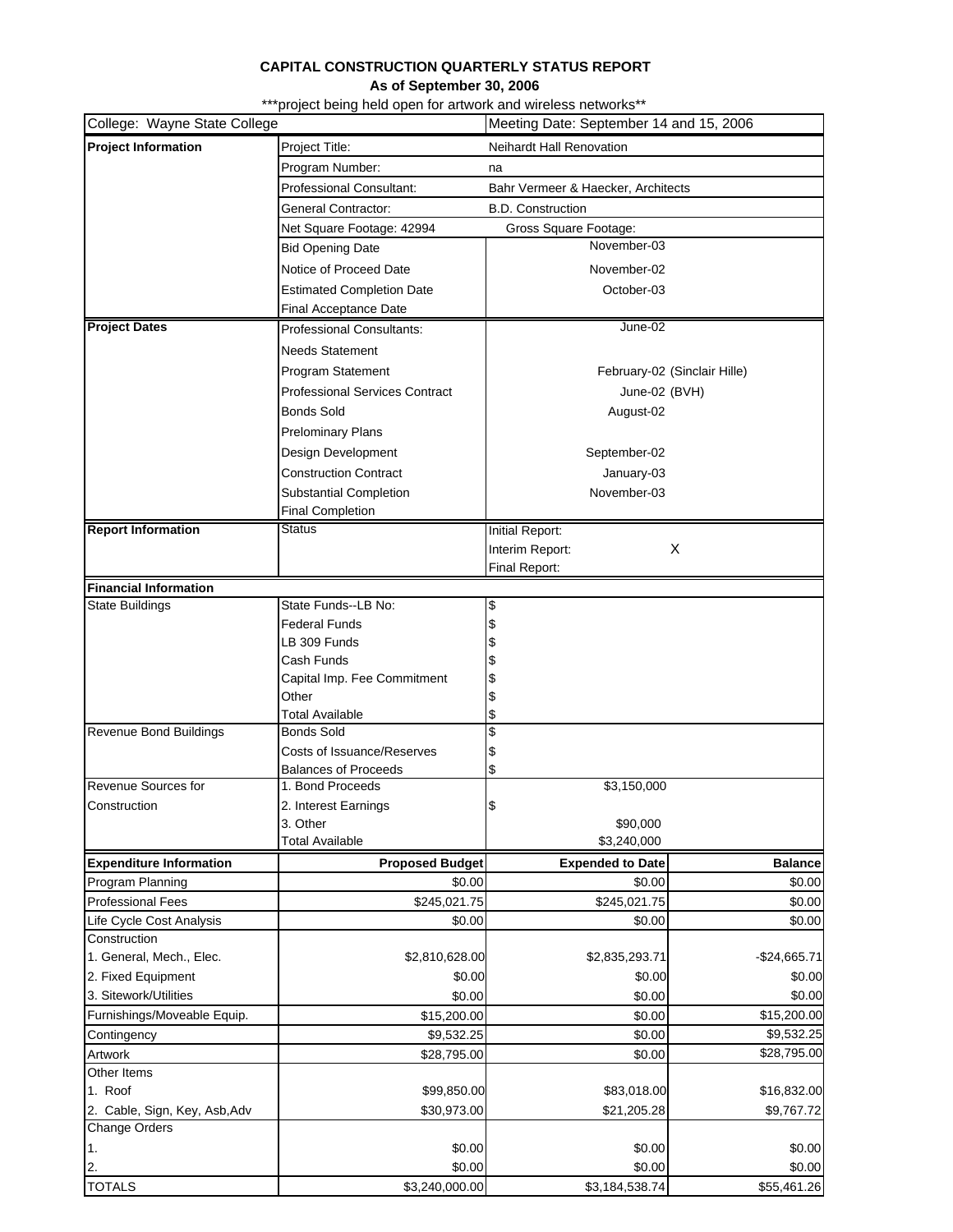## **CAPITAL CONSTRUCTION QUARTERLY STATUS REPORT**

# **As of September 30, 2006**

\*\*\*project being held open for artwork\*\*

| College: Wayne State College                           |                                       | Meeting Date: September 14 and 15, 2006       |                     |
|--------------------------------------------------------|---------------------------------------|-----------------------------------------------|---------------------|
| <b>Project Information</b>                             | Project Title:                        | Stadium Entry Plaza, Track & Restroom Project |                     |
|                                                        | Program Number:                       | na                                            |                     |
|                                                        | Professional Consultant:              | <b>DLR Group</b>                              |                     |
|                                                        | General Contractor:                   | <b>Christiansen Construction</b>              |                     |
|                                                        | Net Square Footage:                   | Gross Square Footage:                         |                     |
|                                                        | <b>Bid Opening Date</b>               | August-02                                     |                     |
|                                                        | Notice of Proceed Date                |                                               |                     |
|                                                        | <b>Estimated Completion Date</b>      | August-03                                     |                     |
|                                                        | Final Acceptance Date                 |                                               |                     |
| <b>Project Dates</b>                                   | <b>Professional Consultants:</b>      |                                               |                     |
|                                                        | <b>Needs Statement</b>                |                                               |                     |
|                                                        | Program Statement                     | May-00                                        |                     |
|                                                        | <b>Professional Services Contract</b> |                                               | June-01 for Phase 1 |
|                                                        |                                       |                                               |                     |
|                                                        | <b>Bonds Sold</b>                     |                                               |                     |
|                                                        | <b>Prelominary Plans</b>              |                                               |                     |
|                                                        | Design Development                    | May-01                                        |                     |
|                                                        | <b>Construction Contract</b>          | September-02                                  |                     |
|                                                        | <b>Substantial Completion</b>         | September-03                                  |                     |
|                                                        | <b>Final Completion</b>               |                                               |                     |
| <b>Report Information</b>                              | Status                                | <b>Initial Report:</b>                        |                     |
|                                                        |                                       | Interim Report:                               | X                   |
|                                                        |                                       | Final Report:                                 |                     |
| <b>Financial Information</b><br><b>State Buildings</b> | State Funds--Crumb Rubber Grnt        | \$<br>34,500.00                               |                     |
|                                                        | LB1100 approved 6/03                  | \$<br>125,000.00                              |                     |
|                                                        | LB 309 Funds                          | \$                                            |                     |
|                                                        | Cash Funds                            | \$<br>25,000.00                               |                     |
|                                                        | Capital Imp. Fee Commitment           | \$<br>400,000.00                              |                     |
|                                                        | Other                                 | \$<br>847,340.00                              |                     |
|                                                        | Total Available                       | \$<br>1,431,840.00                            |                     |
| <b>Revenue Bond Buildings</b>                          | <b>Bonds Sold</b>                     | \$                                            |                     |
|                                                        | <b>Costs of Issuance/Reserves</b>     | \$                                            |                     |
|                                                        | <b>Balances of Proceeds</b>           | \$                                            |                     |
| Revenue Sources for                                    | 1. Bond Proceeds                      |                                               |                     |
| Construction                                           | 2. Interest Earnings                  | \$                                            |                     |
|                                                        | 3. Other<br><b>Total Available</b>    |                                               |                     |
|                                                        |                                       | \$0                                           |                     |
| <b>Expenditure Information</b>                         | <b>Proposed Budget</b>                | <b>Expended to Date</b>                       | <b>Balance</b>      |
| Program Planning<br><b>Professional Fees</b>           | \$0.00                                | \$0.00                                        | \$0.00              |
|                                                        | \$34,075.00                           | \$34,075.00                                   | \$0.00              |
| Life Cycle Cost Analysis<br>Construction               | \$0.00                                | \$0.00                                        | \$0.00              |
| 1. General, Mech., Elec.                               | \$1,176,345.00                        | \$1,176,345.00                                | \$0.00              |
| 2. Fixed Equipment                                     | \$1,862.00                            | \$0.00                                        | \$1,862.00          |
| 3. Sitework/Utilities                                  | \$113,319.00                          | \$113,319.00                                  | \$0.00              |
| Furnishings/Moveable Equip.                            | \$0.00                                | \$0.00                                        | \$0.00              |
| Contingency                                            | \$8,372.00                            | \$0.00                                        | \$8,372.00          |
| Artwork                                                | \$11,010.00                           | \$0.00                                        | \$11,010.00         |
| Other Items                                            |                                       |                                               |                     |
| 1. Adv.                                                | \$1,393.00                            | \$1,393.00                                    | \$0.00              |
| 2. Lighting                                            | \$64,000.00                           | \$64,000.00                                   | \$0.00              |
| 3. Retaining Wall                                      | \$21,464.00                           | \$21,464.00                                   | \$0.00              |
| Change Orders                                          |                                       |                                               |                     |
| 1.                                                     | \$0.00                                | \$0.00                                        | \$0.00              |
| 2.                                                     | \$0.00                                | \$0.00                                        | \$0.00              |
| <b>TOTALS</b>                                          | \$1,431,840.00                        | \$1,410,596.00                                | \$21,244.00         |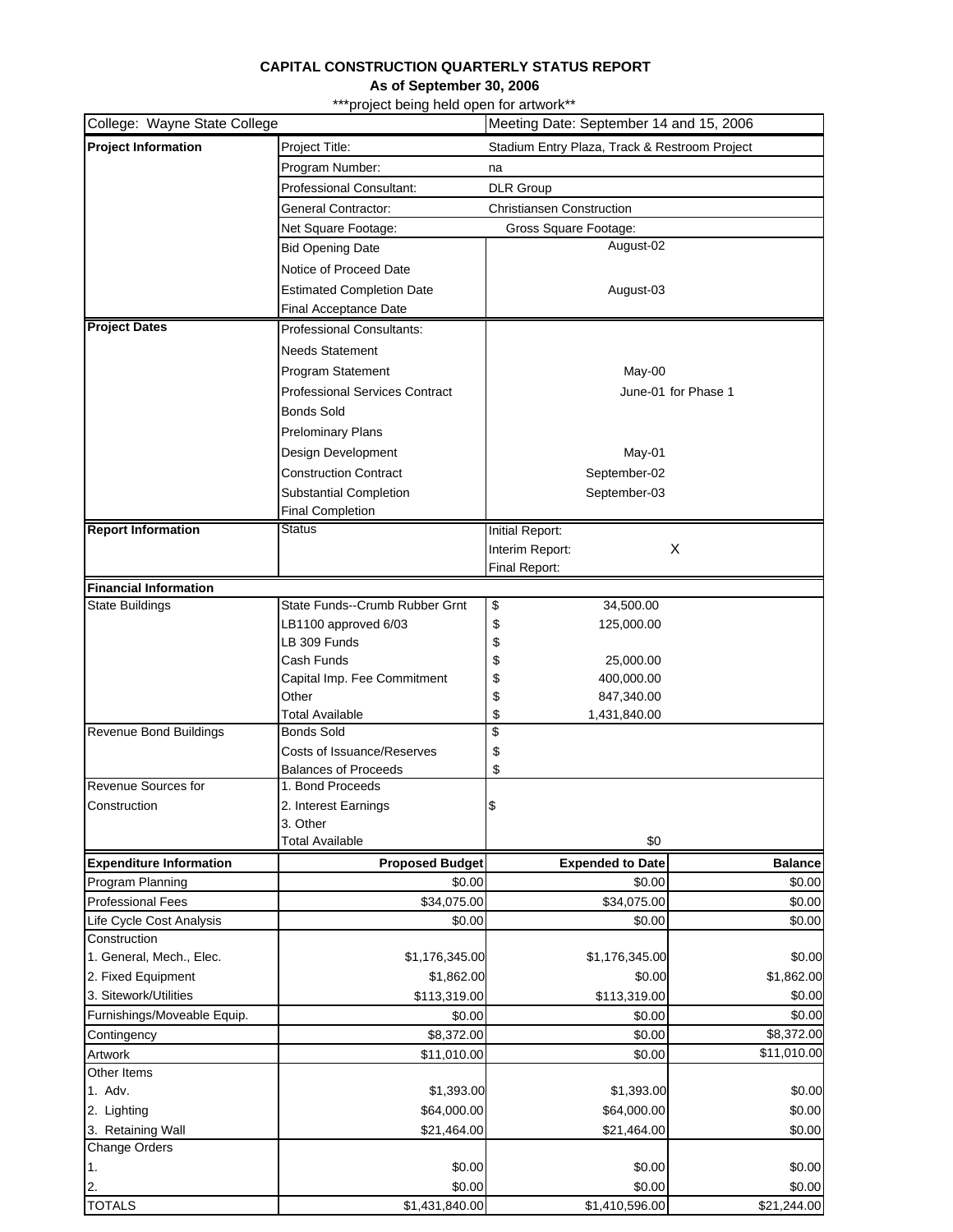# **Fiscal and Facilities Committee**

*Larry Teahon, Chair Cap Peterson Tyler Pribbeno* 

November 16, 2006

# Physical Plant Status Reports for Information (July – September)

**\_\_\_\_\_\_\_\_\_\_\_\_\_\_\_\_\_\_\_\_\_\_\_\_\_\_\_\_\_\_\_\_\_\_\_\_\_\_\_\_\_\_\_\_\_\_\_\_\_\_\_\_\_\_\_\_\_\_\_\_\_\_\_\_\_\_\_\_\_\_\_\_\_\_\_\_** 

Priority: Financial Strength Strategy: 1 Goal: c

Each college has provided a status report of physical plant projects for the Board's information. These are found on the following pages.

**\_\_\_\_\_\_\_\_\_\_\_\_\_\_\_\_\_\_\_\_\_\_\_\_\_\_\_\_\_\_\_\_\_\_\_\_\_\_\_\_\_\_\_\_\_\_\_\_\_\_\_\_\_\_\_\_\_\_\_\_\_\_\_\_\_\_\_\_\_\_\_\_\_\_\_\_**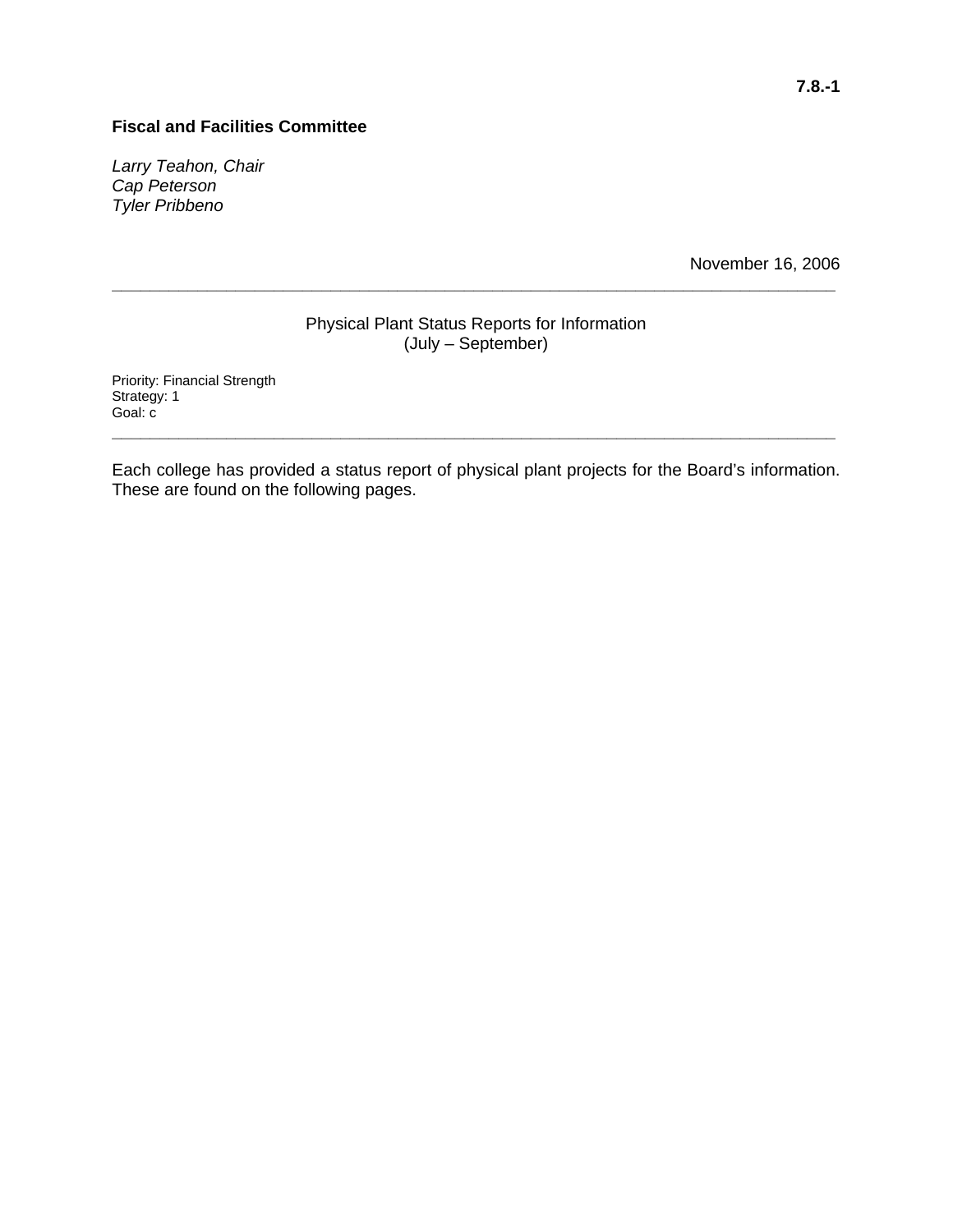# College: Chadron State College **Meeting Date: Nov. 16, 2006**

| <b>Project Description</b>                                                                                                                             | <b>Status</b>                           | <b>Fund Source</b>       |  |
|--------------------------------------------------------------------------------------------------------------------------------------------------------|-----------------------------------------|--------------------------|--|
|                                                                                                                                                        |                                         |                          |  |
|                                                                                                                                                        | LB 309 Projects                         |                          |  |
| <b>Burkhiser Elevator Modernization</b>                                                                                                                | Complete                                | <b>LB 309/CIF</b>        |  |
| Burkhiser Var. Frequency Drive                                                                                                                         | Complete                                | <b>LB 309/CIF</b>        |  |
| Campus Fire Hydrant Installation                                                                                                                       | In Progress                             | <b>LB 309/CIF</b>        |  |
| Reta King Library Elevator<br>Modernization                                                                                                            | Complete                                | <b>LB 309/CIF</b>        |  |
| <b>Reta King Library Reroof</b>                                                                                                                        | Complete                                | <b>LB 309/CIF</b>        |  |
| Math/Science Bldg Elevator<br>Modernization                                                                                                            | Complete                                | <b>LB 309/CIF</b>        |  |
| Math/Science to Burkhiser Chilled<br><b>Water Extension</b>                                                                                            | In Progress                             | <b>LB 309/CIF</b>        |  |
| LB 1100 Projects (99-00)                                                                                                                               |                                         |                          |  |
| <b>Boiler House Modernization</b>                                                                                                                      | Complete                                | <b>LB1100/CIF</b>        |  |
|                                                                                                                                                        | <b>Contingency Maintenance Projects</b> |                          |  |
| Andrews Hall Rep/Repl Int Doors                                                                                                                        | In Progress                             | Contingency Maint.       |  |
| <b>Andrews Hall Bath Renovation</b>                                                                                                                    | Complete                                | Contingency Maint.       |  |
| <b>Campus Chiller Match</b>                                                                                                                            | Complete                                | Contingency Maint.       |  |
| Campus Replace. Furnishings                                                                                                                            | In Progress                             | Contingency Maint.       |  |
| <b>Edna Work Security Electronics</b>                                                                                                                  | In Progress                             | Contingency Maint.       |  |
| High Rise Equip/Comp Supp Lab                                                                                                                          | In Progress                             | Contingency Maint.       |  |
| Kent Hall Bath Renovation                                                                                                                              | Funded                                  | Contingency Maint.       |  |
| Revenue Bond Bldgs Misc<br>Furnishings                                                                                                                 | In Progress                             | <b>Contingency Maint</b> |  |
| <b>Student Center Spec Equipment</b>                                                                                                                   | In Progress                             | <b>Contingency Maint</b> |  |
| <b>Other Capital Construction Projects</b><br>(Include all projects using non-state or state funds that do not "fit" into any of the other categories) |                                         |                          |  |
| <b>Sparks Hall Renovation</b>                                                                                                                          | In Progress                             | Cash                     |  |
|                                                                                                                                                        |                                         |                          |  |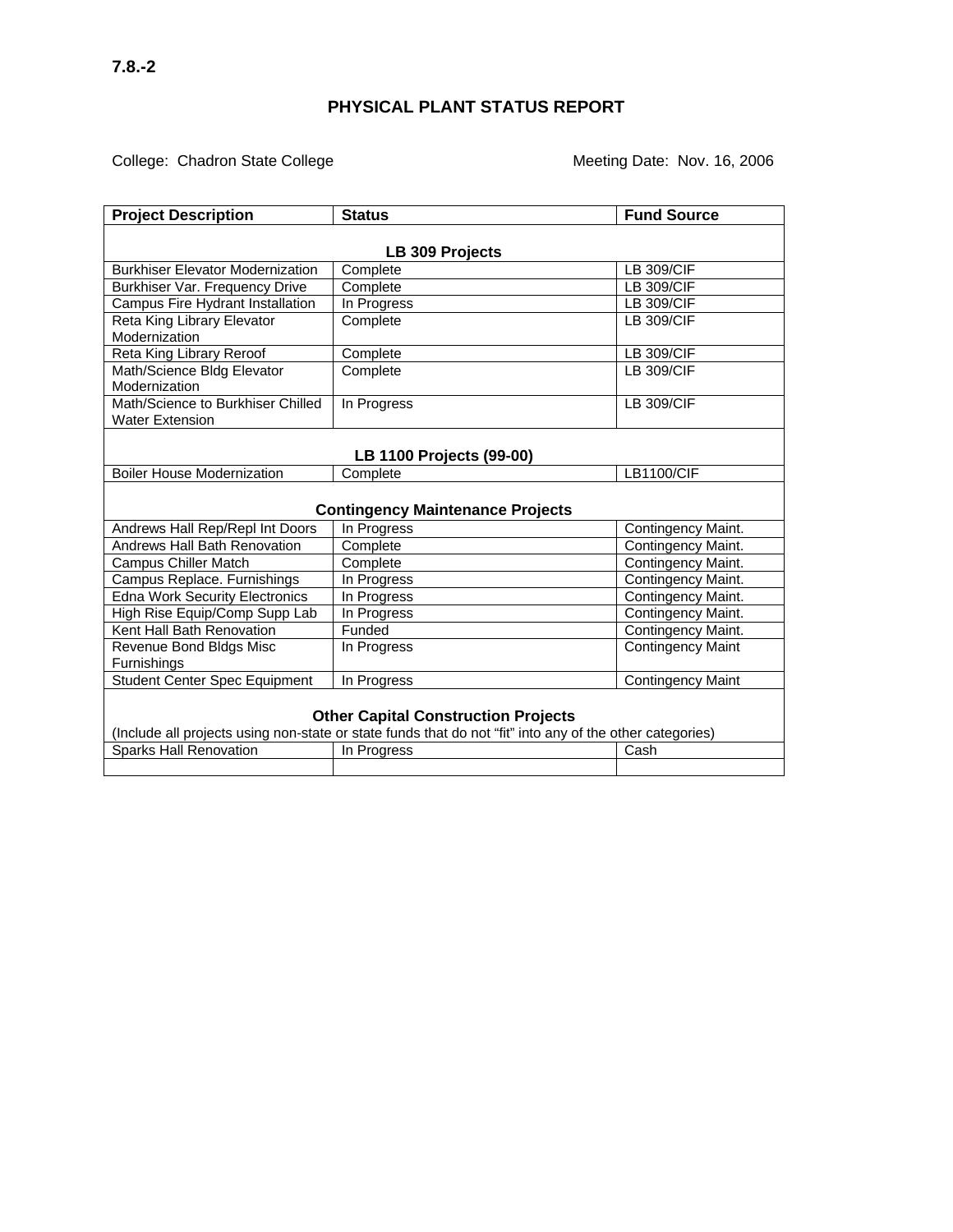# **PHYSICAL PLANT STATUS REPORT**

# College: Peru State College **Meeting Date: Nov. 16, 2006** Meeting Date: Nov. 16, 2006

| <b>Project Description</b>                                                                               | <b>Status</b>                   | <b>Fund Source</b> |  |
|----------------------------------------------------------------------------------------------------------|---------------------------------|--------------------|--|
|                                                                                                          |                                 |                    |  |
|                                                                                                          | LB 309 Projects                 |                    |  |
| Al Wheeler Site Modifications                                                                            | <b>Work Complete</b>            | LB 309             |  |
| Fine Arts Ext. Renovation Design                                                                         | Design Complete                 | LB 309             |  |
| Fine Arts Ext. Renovation                                                                                | Work In Progress                | LB 309             |  |
| TJ Majors Bldg Envelope Repair                                                                           | Substantial Completion Sept. 21 | LB 309             |  |
| TJ Majors Circulating Pump and Make-                                                                     | <b>Work Complete</b>            | LB 309             |  |
| up Water System Replacement                                                                              |                                 |                    |  |
| Mechanical Equipment Insulation                                                                          | <b>Materials Received</b>       | LB 309             |  |
| AV Larson HVAC/Code Upgrade                                                                              | <b>Contract Approved</b>        | LB 309             |  |
|                                                                                                          |                                 |                    |  |
|                                                                                                          | <b>Revenue Bond Projects</b>    |                    |  |
| Eliza Morgan                                                                                             | Preparing Design Phase II       | <b>Bonds</b>       |  |
|                                                                                                          | Renovation                      |                    |  |
| Delzell Hall Restrooms                                                                                   | Program Statement Approved      | <b>Bonds</b>       |  |
| Student Center HVAC Study                                                                                | Work In Progress                | <b>Bonds</b>       |  |
|                                                                                                          |                                 |                    |  |
| <b>Contingency Maintenance Projects</b>                                                                  |                                 |                    |  |
| Student Center Dish Room                                                                                 | <b>IComplete</b>                | Conting. Maint.    |  |
|                                                                                                          |                                 |                    |  |
|                                                                                                          |                                 |                    |  |
| <b>Other Capital Construction Projects</b>                                                               |                                 |                    |  |
| (Include all projects using non-state or state funds that do not "fit" into any of the other categories) |                                 |                    |  |
| New College Entry                                                                                        | Foundation Fundraising In       | Foundation         |  |
|                                                                                                          | Progress                        |                    |  |
|                                                                                                          |                                 |                    |  |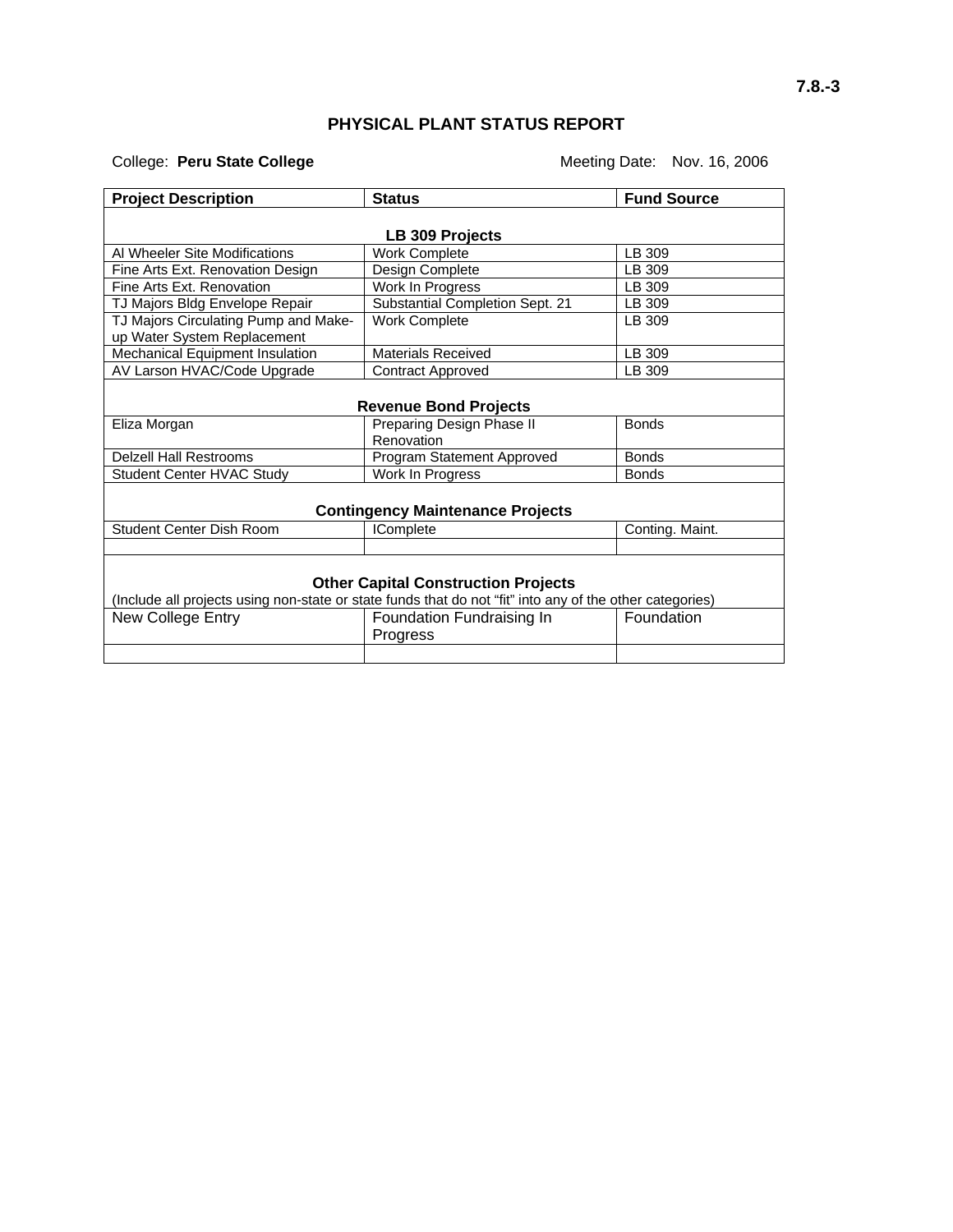# **PHYSICAL PLANT STATUS REPORT**

# College: Wayne State College **Mate College 10 College:** Meeting Date: Nov. 16, 2006

| <b>Project Description</b>                              | <b>Status</b>                                      | <b>Fund Source</b> |  |
|---------------------------------------------------------|----------------------------------------------------|--------------------|--|
|                                                         |                                                    |                    |  |
|                                                         | LB 309 Projects                                    |                    |  |
| Carhart Elevator/RR/Stair                               | <b>Under Construction</b>                          | LB 309             |  |
| <b>Carhart Sprinkler System</b>                         | <b>Under Construction</b>                          | LB 309             |  |
| Fine Arts Roof Replacement                              | Pending Punch List Completion                      | LB 309             |  |
| Studio Arts Roof Replacement                            | <b>Under Construction</b>                          | LB 309             |  |
| <b>Tuckpointing Design (9 Bldgs)</b>                    | <b>Under Construction (finishing last</b><br>bldg) | LB 309             |  |
| US Conn Library Roof Replac.                            | Pending Punch List Completion                      | LB 309             |  |
| <b>Water Distribution System</b>                        | Under Construction (connecting bldgs)              | LB 309             |  |
| Hahn Soffit/Fascia Restore                              | Pending Design                                     | LB 309             |  |
| <b>Carhart Restroom Addition</b>                        | <b>Under Construction</b>                          | LB 309             |  |
| Connell Hall Roof Replace.                              | Pending Design                                     | LB 309             |  |
| <b>Education ADA Restrooms</b>                          | Pending Design                                     | LB 309             |  |
| <b>Humanities ADA Restrooms</b>                         | Pending Design                                     | LB 309             |  |
| Benthack Roof Replace.                                  | Pending Design                                     | LB 309             |  |
| <b>Brandenburg Fire Escape</b><br>Paint                 | <b>Pending Contract</b>                            | LB 309             |  |
| Fine Arts HVAC/Elec Upgrade                             | <b>Pending Study</b>                               | LB 309             |  |
| Elec Syst Grid Meter Cabinet                            | Contract Signed (work not begun)                   | LB 309             |  |
| <b>Connell Hall Design</b><br>Roof/Fascia/Soffit Repair | <b>Pending Contract</b>                            | LB 309             |  |
| <b>Rice Auditorium Renovation</b>                       | <b>Preparing Bid Documents</b>                     | LB 309             |  |
| US Conn Library Install Fire<br>Alarm System            | Complete - Final Report Pending                    | LB 309             |  |
| LB 605 (2006)                                           |                                                    |                    |  |
| <b>Campus Services Bldg</b>                             | Design Development                                 | LB 605             |  |
| <b>Rice Basement</b><br>(aerobics/offices/wet lab)      | <b>Program Statement Development</b>               | LB 605             |  |
| Stadium (weight<br>room/lockers/offices)                | Program Statement Development                      | LB 605             |  |
|                                                         |                                                    |                    |  |
| LB 1 (2002)                                             |                                                    |                    |  |
| <b>Energy Plant Loading Dock</b>                        | Complete                                           | LB <sub>1</sub>    |  |
| <b>Revenue Bond Projects</b>                            |                                                    |                    |  |
| Anderson Fire Alarm                                     | Pending Punch List Completion                      | Revenue Bonds      |  |
| Frye Wall Track Repair                                  | <b>Seeking Bids</b>                                | Revenue Bonds      |  |
| Pool "No Diving" Signs                                  | <b>Under Construction</b>                          | Revenue Bonds      |  |
| Student Center Dock/Fence                               | Complete                                           | Revenue Bonds      |  |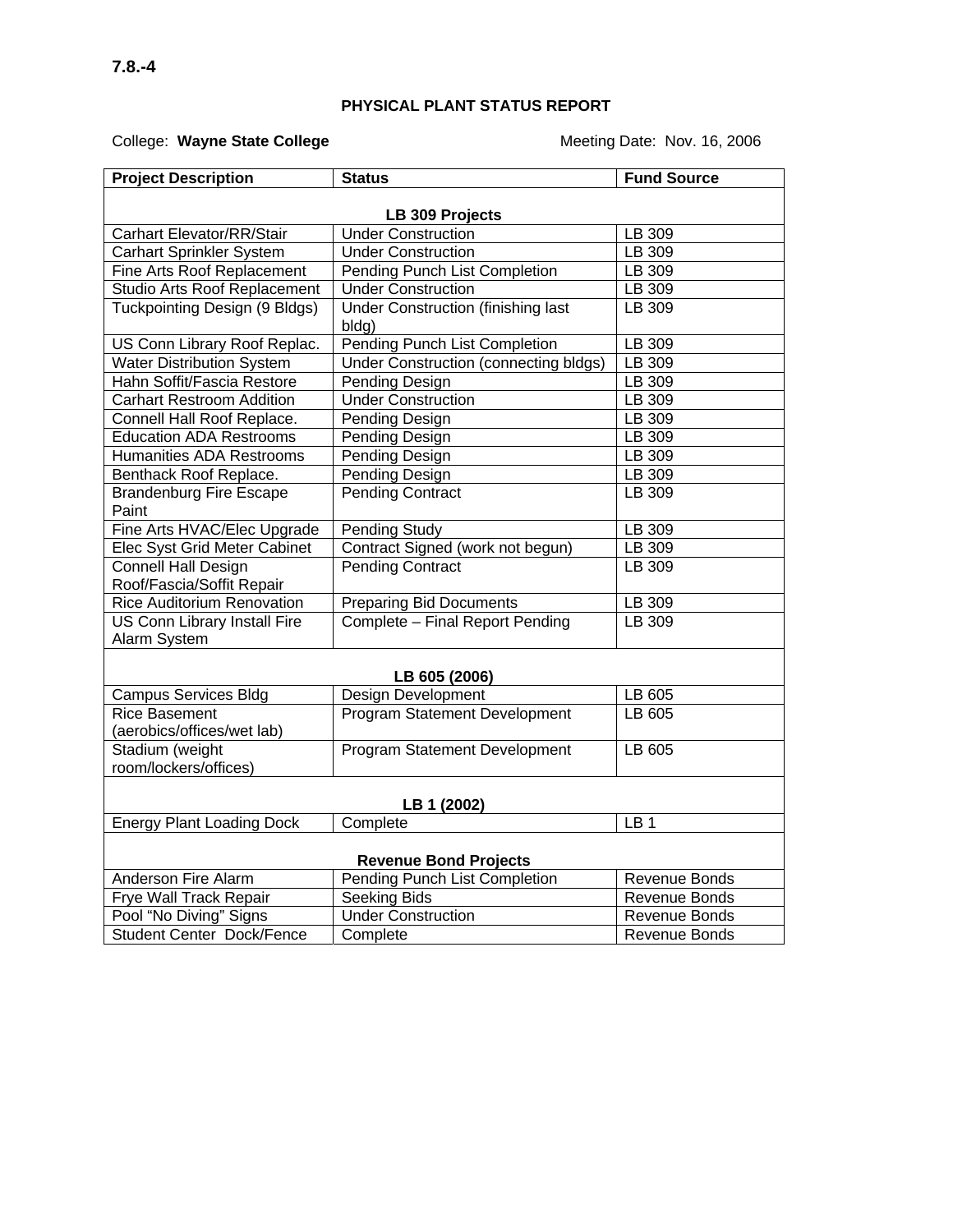# **PHYSICAL PLANT STATUS REPORT**

# College: Wayne State College Meeting Date: Nov. 16, 2006

| <b>Contingency Maintenance Projects</b>                                                                                                                |                                      |                       |  |
|--------------------------------------------------------------------------------------------------------------------------------------------------------|--------------------------------------|-----------------------|--|
| Bowen Hall Pipes/Water Lines                                                                                                                           | Pending Punch List Completion        | Cont. Maint./Surplus  |  |
| Parking Improve. Lot 9                                                                                                                                 | <b>Under Construction</b>            | Cont. Maintenance     |  |
| <b>Berry Hall Entrance Steps</b>                                                                                                                       | <b>Pending Contract</b>              | Cont. Maintenance     |  |
| <b>Student Center Metal Paint</b>                                                                                                                      | Complete                             | Cont. Maintenance     |  |
| <b>Berry Hall Window Treatments</b>                                                                                                                    | <b>Pending Bids</b>                  | Cont. Maintenance     |  |
| <b>Bowen Hall Roof Repairs</b>                                                                                                                         | <b>Pending Bids</b>                  | Cont. Maintenance     |  |
| Conference Equipment                                                                                                                                   | Pending Bids                         | Cont. Maintenance     |  |
| <b>Food Service Equipment</b>                                                                                                                          | Pending Bids                         | Cont. Maintenance     |  |
| <b>Recreation Equipment</b>                                                                                                                            | Pending Bids                         | Cont. Maintenance     |  |
| Berry Hall Lobby                                                                                                                                       | <b>Under Construction</b>            | Cont. Maintenance     |  |
| <b>Morey Hall</b>                                                                                                                                      | <b>Under Construction</b>            | Cont. Maintenance     |  |
| Ceiling/Shower/Doors                                                                                                                                   |                                      |                       |  |
| Natatorium-                                                                                                                                            | <b>Under Construction</b>            | Cont. Maintenance     |  |
| Treads/Doors/Windows                                                                                                                                   |                                      |                       |  |
| <b>Project Description</b>                                                                                                                             | <b>Status</b>                        | <b>Fund Source</b>    |  |
| <b>Other Capital Construction Projects</b><br>(Include all projects using non-state or state funds that do not "fit" into any of the other categories) |                                      |                       |  |
| <b>Campus Streets/Commons</b>                                                                                                                          | <b>Pending Design Contract</b>       | Cash                  |  |
| <b>Education Manhole</b>                                                                                                                               | Complete                             | Gen Oper Budget       |  |
| School House Paint/Re-roof                                                                                                                             | <b>Under Construction</b>            | Gen Oper Budget       |  |
| Student Center Lift Station<br>Pumps                                                                                                                   | <b>Under Construction</b>            | Gen Oper Budget       |  |
| Greywater                                                                                                                                              | <b>Pending Engineer Selection</b>    | Cash/Fed Funds        |  |
| <b>Carhart Renovation/Addition</b>                                                                                                                     | Design Development                   | Cash                  |  |
| Library Office/C-Store                                                                                                                                 | Pending Punch List Completion        | Private               |  |
| <b>Student Center Food Court</b>                                                                                                                       | <b>Pending Punch List Completion</b> | Private               |  |
| Library Room 18                                                                                                                                        | Pending Punch List Completion        | Gen Oper Budget       |  |
| Softball Locker Room/Bldg                                                                                                                              | <b>Under Construction</b>            | Private/Foundation    |  |
| Library Replace Cooling Coil                                                                                                                           | Contract Signed (work not begun)     | Gen Oper Budget       |  |
| <b>Student Center Upper Deck</b>                                                                                                                       | Complete                             | <b>Student Senate</b> |  |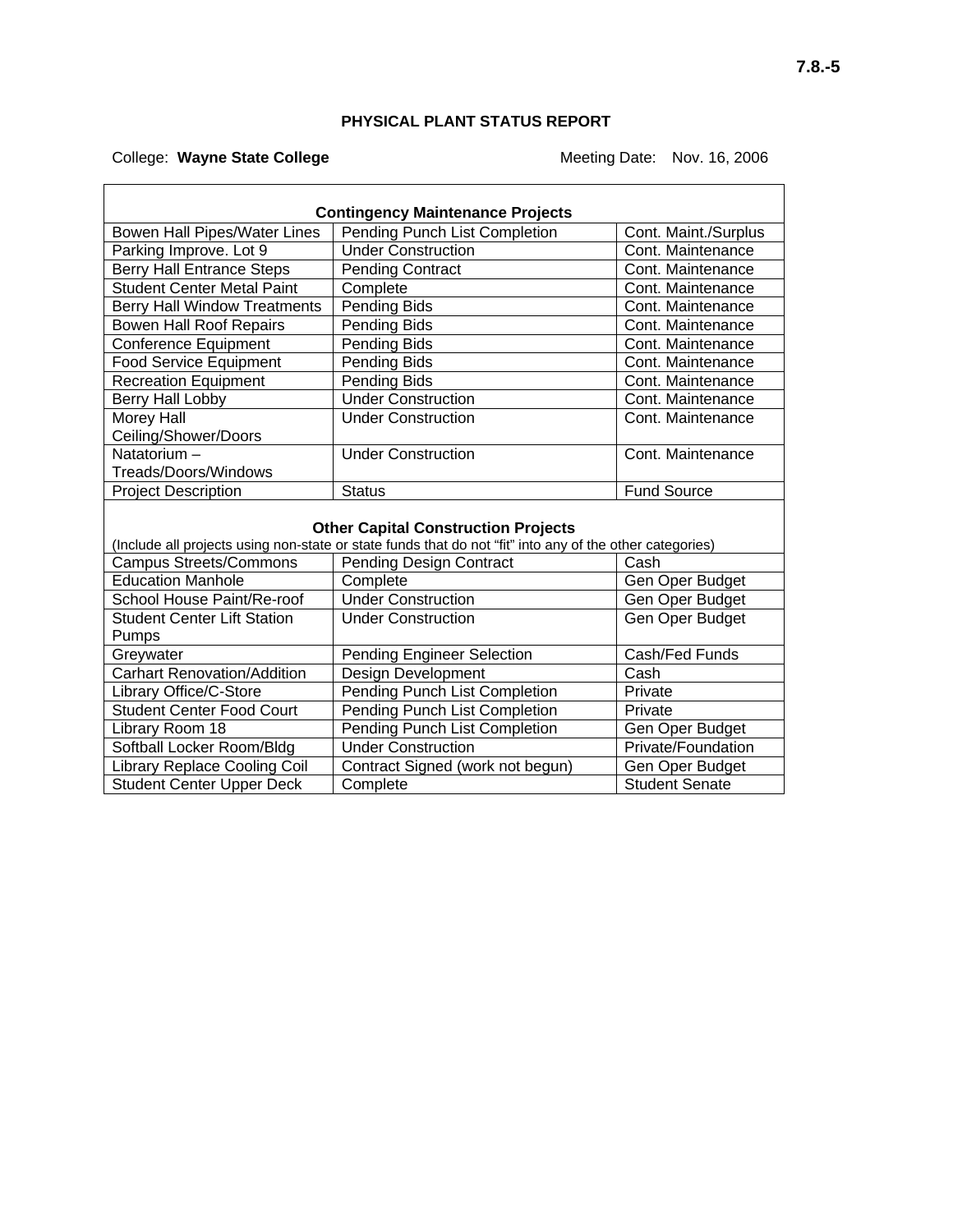# - Chancellor's Report – November 2006

#### 1. Statewide Tour

On October 30 & 31, while on vacation, I traveled with NU President J.B. Milliken and Nebraska Community College Association Executive Director Dennis Baack to various cities and towns in Nebraska to discuss Initiative 423's impact on the welfare of Nebraska's higher education system, generally the NSCS specifically. By the time we meet we will know the outcome of the 423 initiative. We will need to discuss the implications of the voters' decision.

# 2. South Sioux City Education Center

Carolyn Murphy, Ed Hoffman, Bob McCue and I recently met with CCPE staff to discuss issues raised by CCPE commissioners regarding the South Sioux City Education Center. The project request was withdrawn from the October CCPE agenda but will return to the CCPE's December meeting schedule. Representatives from WSC, Northeast Community College and the NSCS have been working closely with CCPE staff to modify the building design in an effort to satisfy questions raised by members of the CCPE Budget, Construction and Financial Aid Committee.

#### 3. Upcoming Legislative Session

 The upcoming legislative session will be challenging and interesting. With the arrival of more than twenty new senators we will have to work hard to ensure that the state college system needs are understood in the context of the total state budget. We will need to educate the new senators along with some returning senators that the NSCS is very important to the State of Nebraska and its citizens for a variety of reasons.

# 4. Deficit Request

 We have submitted our deficit request to the DAS Budget Division. The request seeks funding for utilities, CSC fire losses, PSC LB 1100 assessment for the Administration Building renovation, and WSC telephone system cost increases for a total of \$402,452. Vice Chancellor Murphy has worked closely with each of the colleges in assembling the request. Additionally Carolyn has had several discussions with Dave Wagaman, DAS Budget Analyst and Phil Hovis, Legislative Fiscal Analyst, regarding substance and format. The deficit request was approved by the Board at the September 15, 2006 meeting.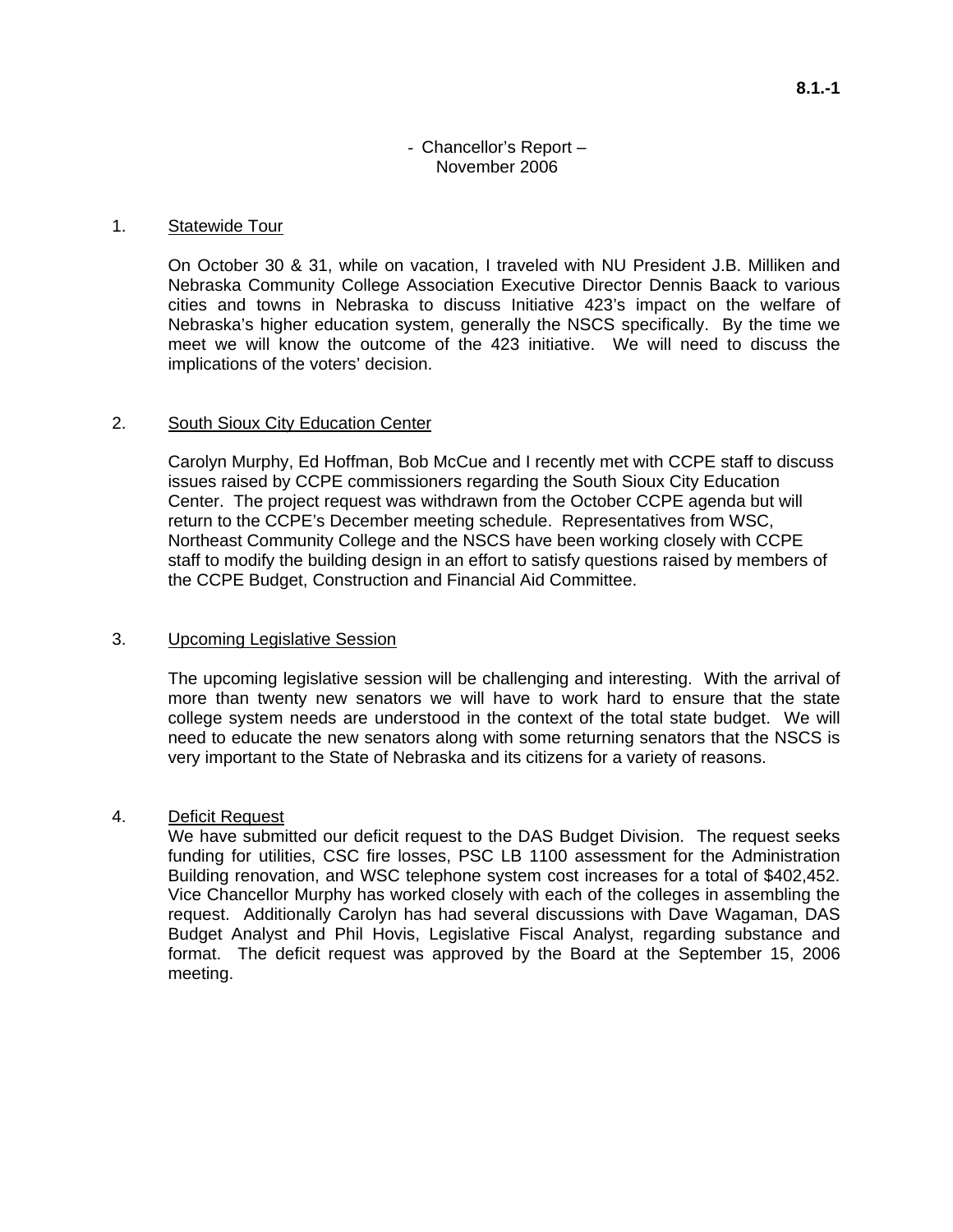# 5. Special December Board Meeting for Operating Budget Audit Report

The auditors are unable to provide a draft report of the operating budget audit to us prior to early December and a final report is expected to be issued by the middle of December. Thus, we will need to have a special Board meeting in December to accept and approve the audit. The audit must be approved prior to distribution to federal granting agencies and must be done so within 30 days of receipt. Therefore, I would ask that each of you check your calendars for your availability for a board meeting (teleconference) on Tuesday, December 19, 2006 at 10 a.m. central time (9 a.m. mountain time) to consider the final audit report. I would expect the meeting to last about 30 minutes.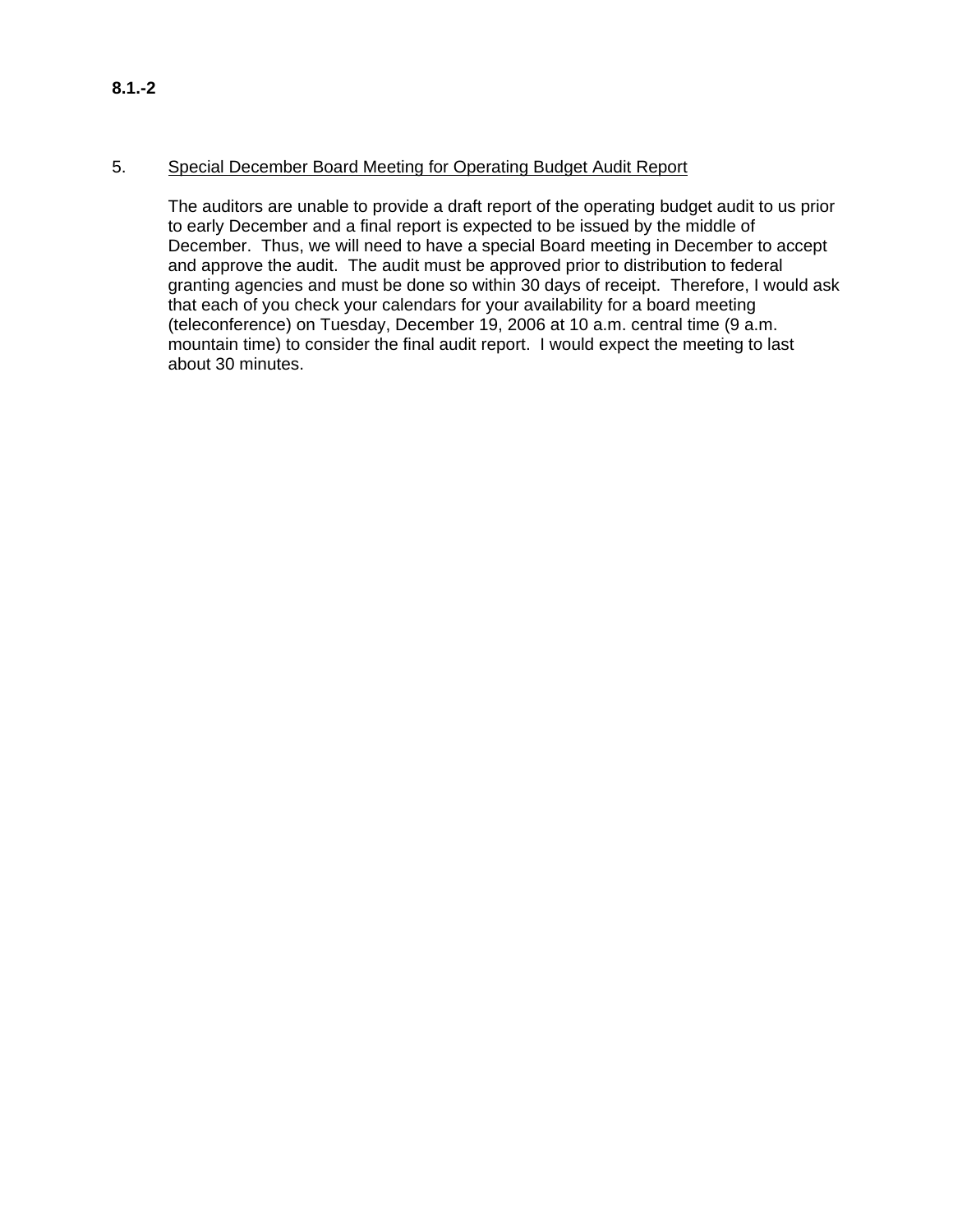## CHADRON STATE COLLEGE - President's Report – November 2006

#### **The Health Professions Programs at Chadron State College**

The health professions programs at Chadron State College are very strong and exciting programs. Currently, Chadron State has more than 250 students in health professions programs, including 90 students participating in the Rural Health Opportunities Program (RHOP), 117 if alternates are included, and 10 students in the High Plains Health Professions program (HPHOP). The RHOP and the HPHOP programs are cooperative programs between Chadron State and the University of Nebraska Medical Center (UNMC) or Creighton University Health Sciences Center respectively. The RHOP program, offering nine disciplines in the health professions, is only open to rural Nebraska students. The HPHOP program is designed for students from Wyoming, South Dakota, Montana, Colorado, and Nebraska who want to become Occupational Therapists or Pharmacists.

The purpose of the RHOP and HPHOP programs is to recruit and educate traditional and nontraditional students from rural areas who will return to practice in the rural areas of Nebraska and the surrounding states. These programs have been highly successful in achieving their purpose. In the RHOP program alone, 79.5% of the 191 graduates of the Chadron State/UNMC programs practice in rural areas. These practicing clinicians have made it possible for rural clinics, nursing homes and rural health services to remain vital and continue to serve the small towns in rural Nebraska.

Chadron State College offers nine disciplines in the RHOP program. Currently there are 3 students enrolled in Clinical Laboratory Science, 11 in Dentistry, 3 in Dental Hygiene, 28 in Medicine, 6 in Nursing, 9 in the Physician's Assistant program, 8 in Pharmacy, 17 in Physical Therapy and 5 in Radiology. This fall CSC admitted 30 entering freshmen into the RHOP program. Last spring UNMC admitted 35 graduates of Chadron State into various health professions. In total, Chadron State College has 44 students in the various professional disciplines at UNMC. In the HPHOP programs (Chadron State/Creighton partnership) Chadron State College currently has 6 students in the Occupational Therapy (OT) program and 4 in the Pharmacy program.

In addition to the students in the RHOP and HPHOP programs, Chadron State College has 23 pre-Veterinarian majors this academic year. In spring 2006, two students were accepted into Veterinary Science programs, one at Kansas State and one at Colorado State. Chadron State's pre-Veterinary students do very well in professional schools and over the past 12 years, two Chadron State students were the valedictorians of their graduating class at Kansas State.

Another 100 students in health professions programs at Chadron State are in our 3+1 Comprehensive Major in Health Sciences. Students in this program receive a minimum of 90 credits from Chadron State and will transfer credits from the first year of their professional school program back to Chadron State to obtain a baccalaureate degree from CSC. The difference between these students and the RHOP or HPHOP students is that the professional school seat is not guaranteed and they will be in competition for admission with students from many other institutions. Historically our students have been very competitive for professional programs around the nation.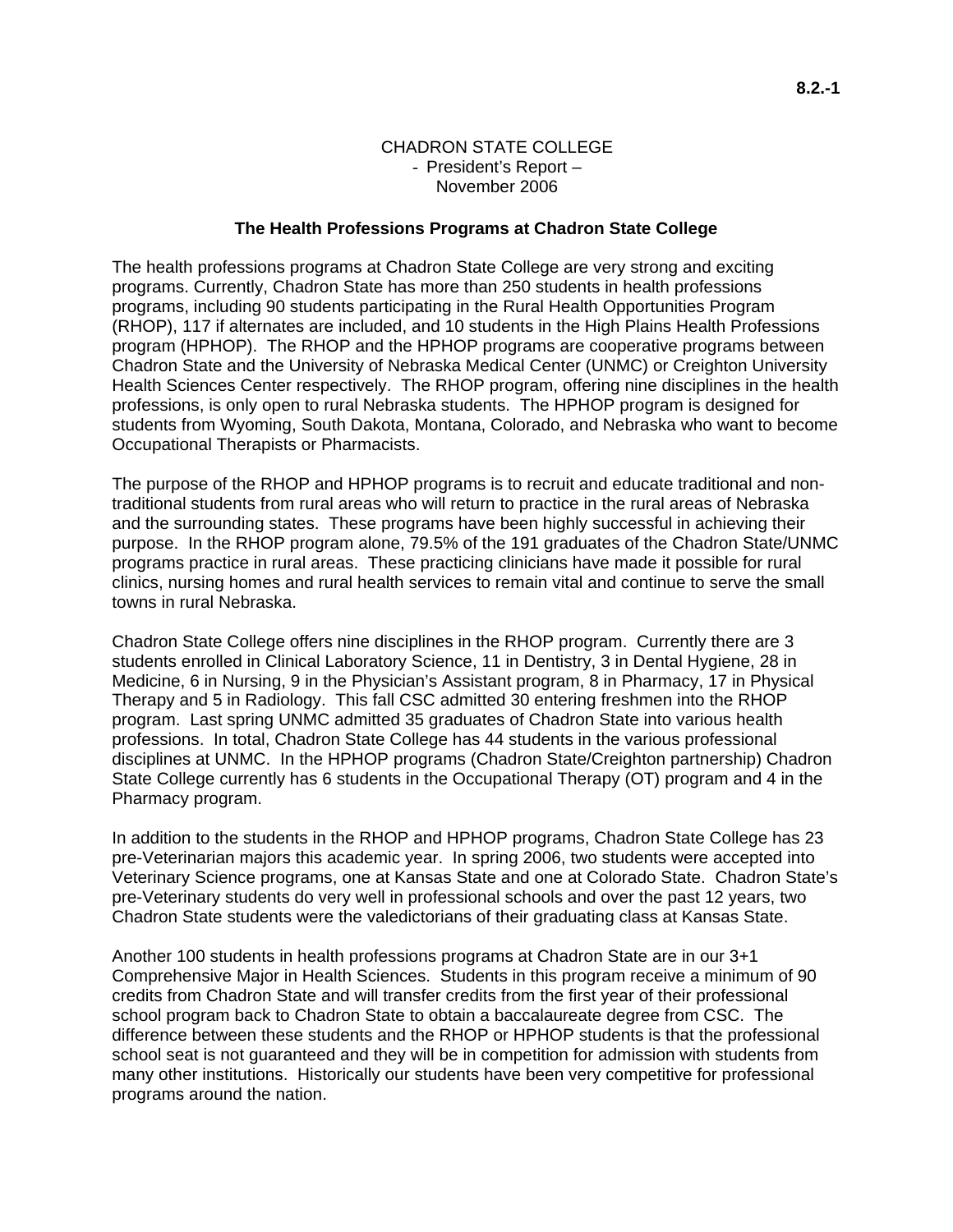Chadron State College has a large, active Health Professions Club with membership topping 200 students this year. The club offers opportunities for students to develop leadership skills, participate in club sponsored service activities, and have a peer network with students with similar interests. It is worth noting that most club sponsored events are planned and implemented by students with little help from faculty sponsors.

The Health Professions Advisory Group consists of veteran professors and instructors including, Mr. Bradley Fillmore, Dr. Tim Keith, Mr. Avery Paulson, Dr. Jon Serra and Ms. Ann Krejci. Administrative assistance is covered by Ms. Jill Mack. The Office of Health Professions offers year-round service to students.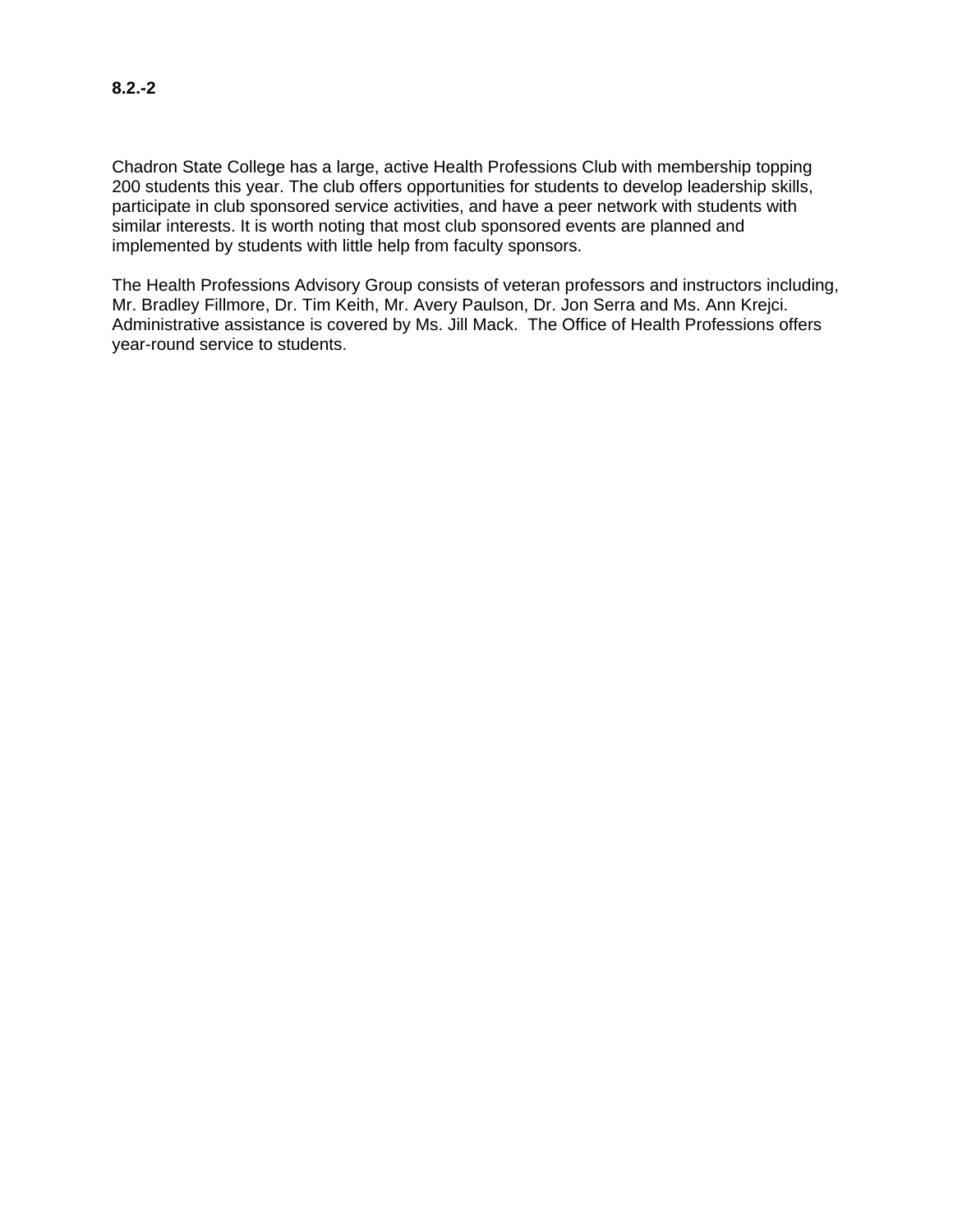# PERU STATE COLLEGE - President's Report - November 2006

# **"Peru State Faculty and Staff Honored for Their Work"**

Two outstanding Peru State College employees were recently honored for their exemplary work.

PSC Graphic Design Artist Becky Johnson has earned a 2006 American In-House Design Award for her work on five brochures aimed at student recruitment. Organized by Graphic Design USA, a 43-year-old monthly trade publication, the competition celebrates the work of "inhouse" designers from a variety of companies, colleges and other organizations throughout the country.

PSC's entry was one of only a few hundred selected from more than 4,000 submissions. Forbes Magazine, Time Magazine, Harvard University, Pepsi-Cola, PricewaterhouseCoopers and Apple are among the other winners of the competition. Winning entries have been published in a 200 page annual that will be viewed by more than 100,000 creative and marketing professionals throughout the country.

Johnson, a 2004 PSC graduate, has worked in the school's Department of Marketing and Public Affairs for the past two years. The college is fortunate to have found an incredibly talented graphic designer from among the ranks of our graduates. Winning this award illustrates the caliber of our art students, as well as our staff.

Dr. Judy Grotrian, associate professor of business, was recently named the 2006 Fred and Pam Robertson Honors Chair in Business Administration. The award, which was established in 2002 by distinguished PSC alum Fred Robertson and his wife, Pam, honors a full-time faculty member who has demonstrated leadership, scholarship and teaching excellence. Dr. Grotrian was formally recognized during PSC's graduation ceremony in May.

Since joining Peru State in 1998, Dr. Grotrian has distinguished herself in her commitment and service to the college. From her work as our High School Business Contest administrator to her unique research in Speech Recognition Technology, Dr. Grotrian's tireless pursuit of academic excellence has never wavered. Her research agenda, service to Peru State, support of fellow faculty members and devotion to students have made her a leader both in and out of the classroom.

Dr. Grotrian was the first Ph.D. candidate in the world to complete a study on Speech Recognition Technology (SRT) in business education. SRT, often referred to as "voice-typing," is an input technology in which an individual speaks into a microphone and the voice replaces the hands and fingers as the primary source of data entry. She has become an authority on the subject, conducting seminars, making presentations and publishing works in a variety of forums and mediums throughout the country.

Dr. Grotrian was also the first professor in the School of Professional Studies to develop and teach business courses online. She has also been involved in the development of a Computer Curriculum Guide, Basic Business Curriculum Guide, Nebraska Business Education Handbook and the Nebraska State Business Education Frameworks. She serves in various roles at PSC, including business education major liaison and advisor; Judicial Appeal Board chairperson;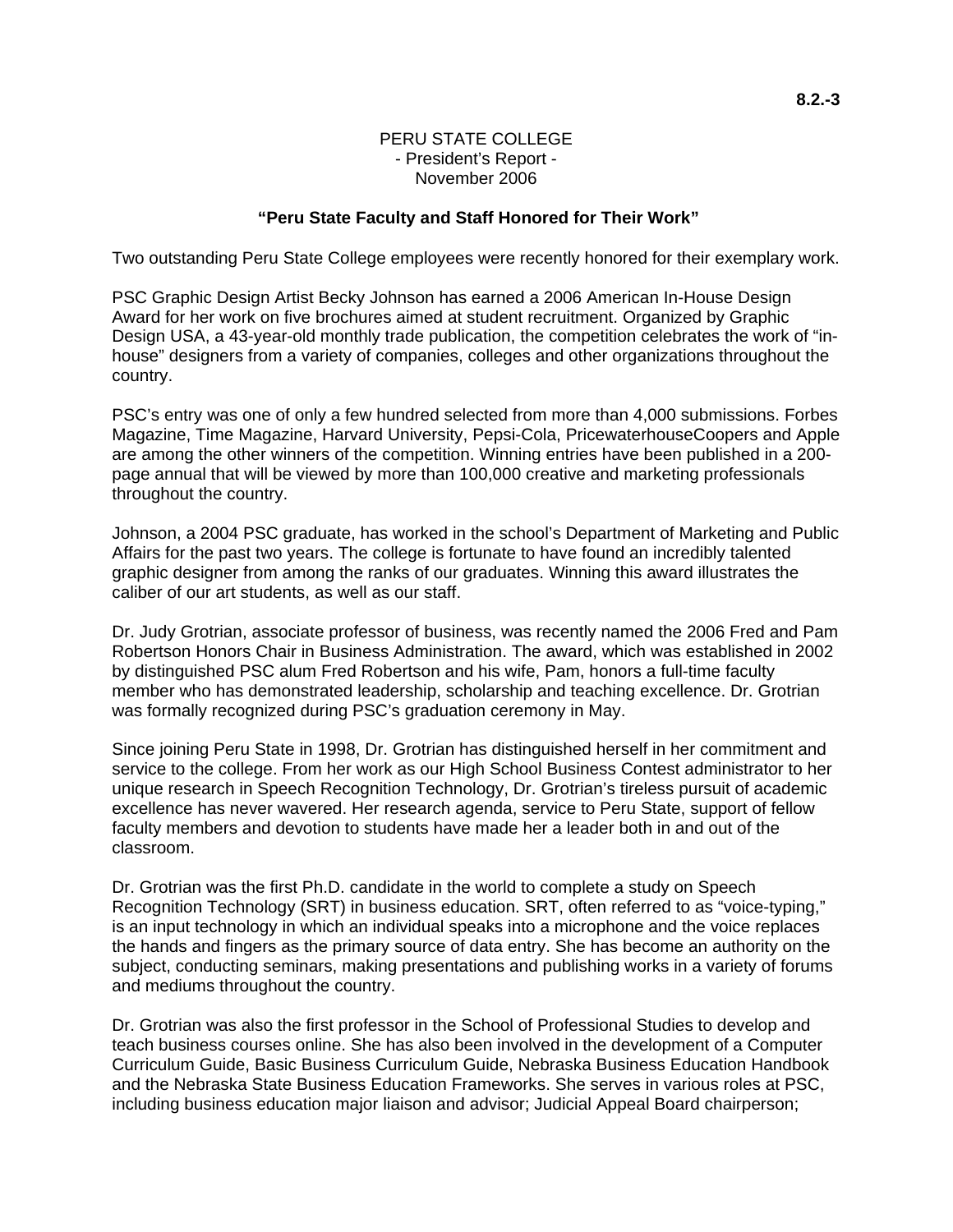# **8.2.-4**

Faculty Senate chairperson; NAIA faculty representative; and Rank, Promotion and Tenure Committee member.

Dr. Grotrian was the 2005 recipient of PSC's Teaching Excellence Award. She earned a Bachelor of Science degree in Business Education from PSC in 1972, a Master of Education degree in Business Education from the University of Nebraska-Lincoln in 1985 and a Ph.D. in Educational Administration - Curriculum and Instruction at the University of Nebraska-Lincoln in 2003. Dr. Grotrian joined PSC in 1998 after teaching for 23 years at Johnson-Brock Public Schools.

Dr. Grotrian belongs to the Nebraska State Education Association, National Education Association, Nebraska Business Education Association, Nebraska State Business Education Association, Mountain-Plains Business Education Association, Institute of Behavioral and Applied Management, Nebraska Women in Higher Education Leadership, Peru State College Education Association, Phi Delta Kappa, and Delta Pi Epsilon.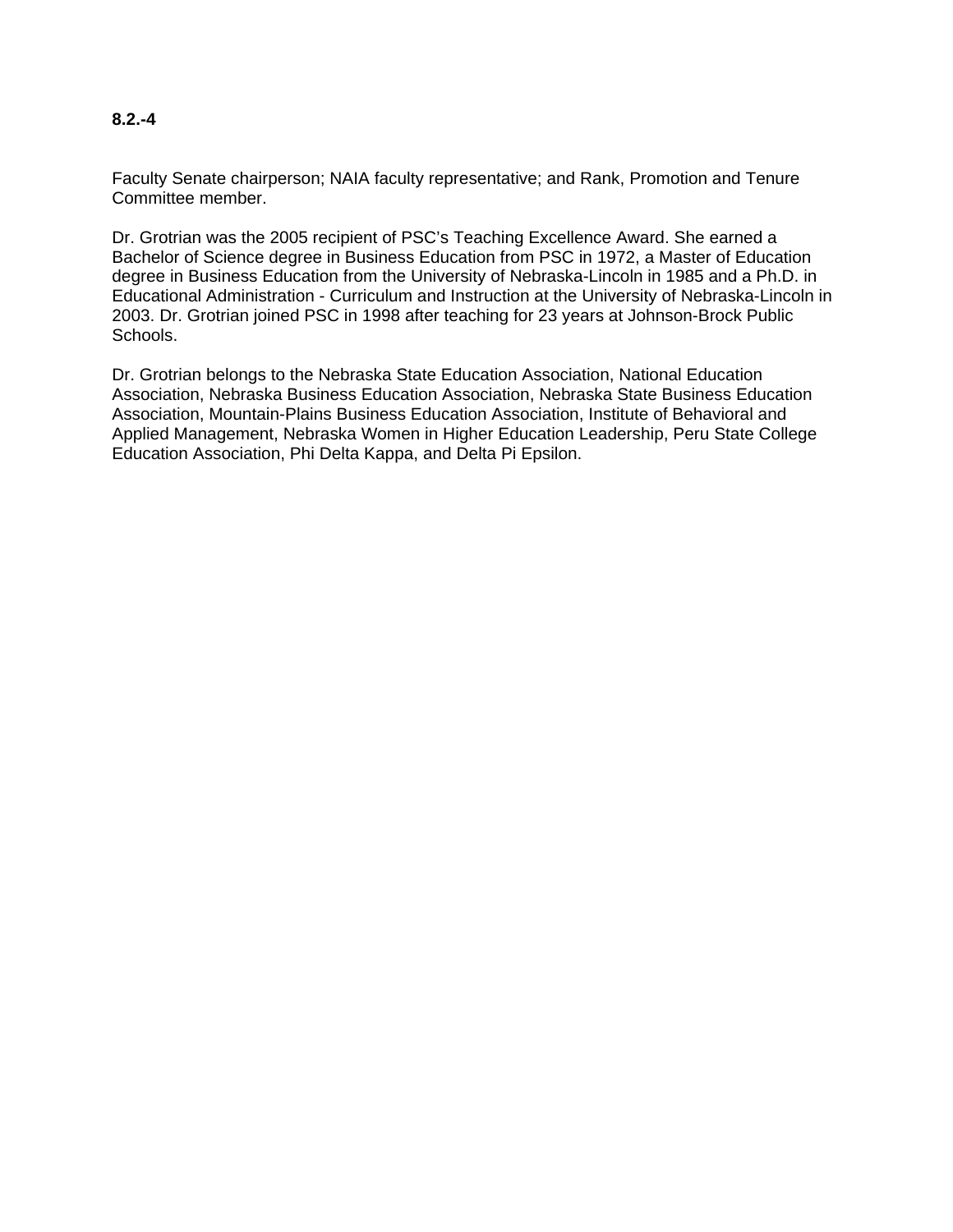# WAYNE STATE COLLEGE - President's Report - November 2006

Wayne State College makes a notable difference to rural and community life through teaching and learning excellence, student success and regional service. The College realizes this vision to its surrounding communities by maintaining strong points of contact through a variety of regional organizations and cooperative programs. One of the most successful of Wayne State's partnerships in the area is the Northeast Nebraska Teacher Academy (NENTA). NENTA embodies the College's innovative approach to education, commitment to student-centered education and mission-driven service to community.

The first of its kind in the nation, the NENTA program specifically addresses several educational needs in the region: a shortage of substitute teachers, availability and equitable use of substitute teachers, and enhanced quality of instruction. The program, which was started in 2000, currently enrolls 62 Wayne State College students. More than 750 students have participated in the seven years of the program. Initially funded by a grant from the Education Innovation Fund from state lottery dollars, the program is now partially funded by Wayne State College (faculty oversight of instruction, management, evaluation and administration of the program), and by payment of an annual fee by partner schools, determined by their K-12 enrollment.

Students involved in NENTA are legally eligible to augment their regular field experience hours with substitute teaching assignments in one of 16 NENTA school districts surrounding Wayne. The school districts partnering in the NENTA Consortium include Allen, Coleridge, Hartington, Laurel-Concord, Leigh, Madison, Norfolk, Omaha Nation at Macy, Ponca, Randolph, South Sioux City, St. Michael's Elementary (South Sioux City), Stanton, Wakefield, Walthill, Wayne and Winside.

Wayne State College education majors participating in the program have at least junior status and exceed the requirements for certification set by the Nebraska Department of Education for local substitute teachers. They receive substitute teacher training through weekly seminars, and orientation and instructional strategies workshops. The weekly seminars provide students with opportunities for support, review of, and discussion and reflection about actual on-the-job situations. NENTA substitutes are paid and receive mileage compensation to offset the cost of driving to the area schools.

Teacher education students at Wayne State College are especially fortunate because of the many field experience opportunities that come out of innovative college-school partnerships such as NENTA. The program was cited as a point of excellence in the first Wayne State College Title II report in 2001, a federal report required by the 1998 Higher Education Act of all institutions preparing teachers in the nation. The Wayne State College NENTA coordinators have presented at three conferences (Boston, New Orleans and Chicago) and provided information to colleges in New York, Pennsylvania, Massachusetts and Nebraska regarding NENTA as a model for the creation of similar programs.